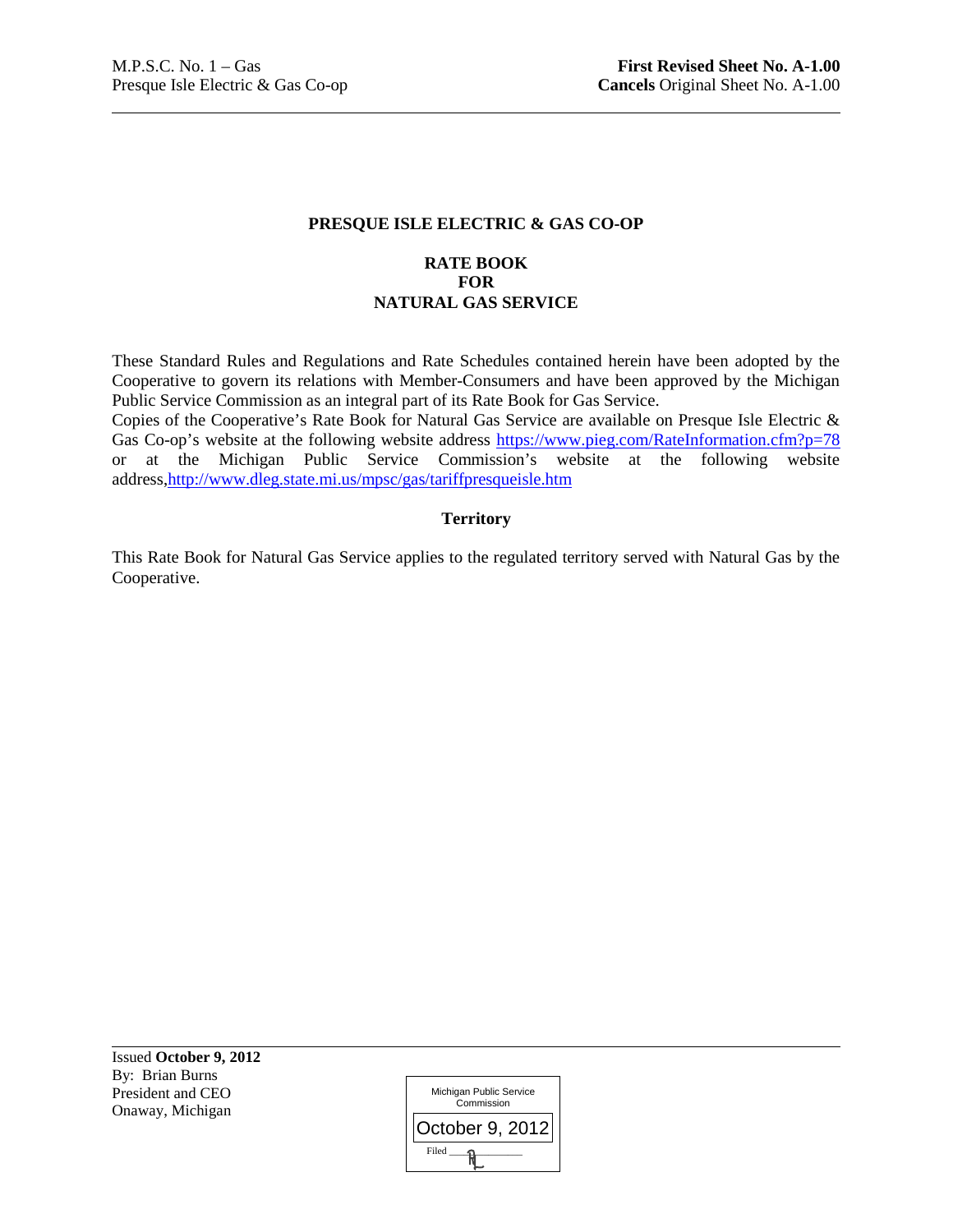## **INDEX SECTION A**

|                   |                                                                                                                                                             | <b>Sheet No.</b> |
|-------------------|-------------------------------------------------------------------------------------------------------------------------------------------------------------|------------------|
| <b>Title Page</b> |                                                                                                                                                             | $A-1.00$         |
| Index             |                                                                                                                                                             | $A - 2.00$       |
|                   | Table of Contents - Checklist                                                                                                                               | $A - 3.00$       |
|                   | Franchise Area Map                                                                                                                                          | $A-4.00$         |
|                   | <b>Territory Served</b>                                                                                                                                     | $A - 5.00$       |
|                   | <b>Franchise Agreements</b>                                                                                                                                 | $A - 6.00$       |
|                   | <b>Technical Terms and Abbreviations</b>                                                                                                                    | $A - 7.00$       |
|                   | <b>SECTION B</b>                                                                                                                                            |                  |
|                   | <b>ADMINISTRATIVE RULES INDEX</b><br>http://www.michigan.gov/lara/0,4601,7-154-35738_10806-271924--,00.html                                                 |                  |
| <b>B1.</b>        | Technical Standards for Gas Service (R 460.2301 - R 460.2383) (For All Customers)<br>http://w3.lara.state.mi.us/orrsearch/108 06 AdminCode.pdf              | $B-1.00$         |
| <b>B2.</b>        | Consumer Standards and Billing Practices for Electric and Gas Residential Service                                                                           |                  |
|                   | $(R 460.101 - R 460.169)$                                                                                                                                   | $B-2.00$         |
|                   | http://w3.lara.state.mi.us/orrsearch/107 92 AdminCode.pdf                                                                                                   |                  |
| <b>B</b> 3.       | Uncollectibles Allowance Recovery Fund (R 460.2601 - R 460.2625) (Residential Customers)<br>http://w3.lara.state.mi.us/orrsearch/837_10803_AdminCode.pdf    | $B - 5.00$       |
| <b>B</b> 4.       | Billing Practices Applicable to Non-Residential Electric and Gas Customers                                                                                  |                  |
|                   | (R 460.1601 - 460.1640) (Including Multifamily Dwelling Service Rate A-1)                                                                                   | $B - 6.00$       |
|                   | http://w3.lara.state.mi.us/orrsearch/108_03_AdminCode.pdf                                                                                                   |                  |
| <b>B5.</b>        | Rules of Practice and Procedure (R 460.17101 - R 460.17701)                                                                                                 | $B - 6.00$       |
|                   | http://w3.lara.state.mi.us/orrsearch/934_2009-046LR_AdminCode.pdf                                                                                           |                  |
|                   |                                                                                                                                                             |                  |
| B6.               | Filing Procedures for Electric, Waste water, Steam and Gas Utilities (R 460.2011 - R 460.2031)<br>http://w3.lara.state.mi.us/orrsearch/108_04_AdminCode.pdf | $B-8.00$         |
| B7.               | Residential Conservation Program Standards (R 460.2401 - R 460.2414)                                                                                        | $B-8.00$         |
|                   | http://w3.lara.state.mi.us/orrsearch/108_07_AdminCode.pdf                                                                                                   |                  |
|                   |                                                                                                                                                             |                  |
| <b>B8.</b>        | Preservation of Records of Electric, Gas and Water Utilities (R 460.2501 - R 460.2582)<br>http://w3.lara.state.mi.us/orrsearch/108_08_AdminCode.pdf         | $B-8.00$         |
|                   |                                                                                                                                                             |                  |
| B9.               | Michigan Gas Safety Standards (R 460.20101 - R 460.20606)                                                                                                   | $B-8.00$         |
|                   | http://w3.lara.state.mi.us/orrsearch/108_17_AdminCode.pdf                                                                                                   |                  |
| B10.              | Production and Transmission of Natural Gas (R 460.851 - R 460.875)                                                                                          | $B-9.00$         |
|                   | http://w3.lara.state.mi.us/orrsearch/108_00_AdminCode.pdf                                                                                                   |                  |
|                   |                                                                                                                                                             |                  |
| B11.              | Uniform System of Accounts for Major and Nonmajor Gas Utilities (R 460.9021, R 460.9039)                                                                    | $B-9.00$         |
|                   | http://w3.lara.state.mi.us/orrsearch/108_13_AdminCode.pdf                                                                                                   |                  |
|                   |                                                                                                                                                             | $B-9.00$         |
| B12.              | Rate Case Filing Requirements for Major Gas Utilities<br>http://www.cis.state.mi.us/mpsc/orders/archive/pdfs/U-10039_01-17-1992.PDF                         |                  |
|                   | (Continued on Sheet No. A-2.01)                                                                                                                             |                  |
|                   |                                                                                                                                                             |                  |

| Michigan Public Service<br>Commission |
|---------------------------------------|
| June 10, 2015                         |
| Filed<br><b>DBR</b>                   |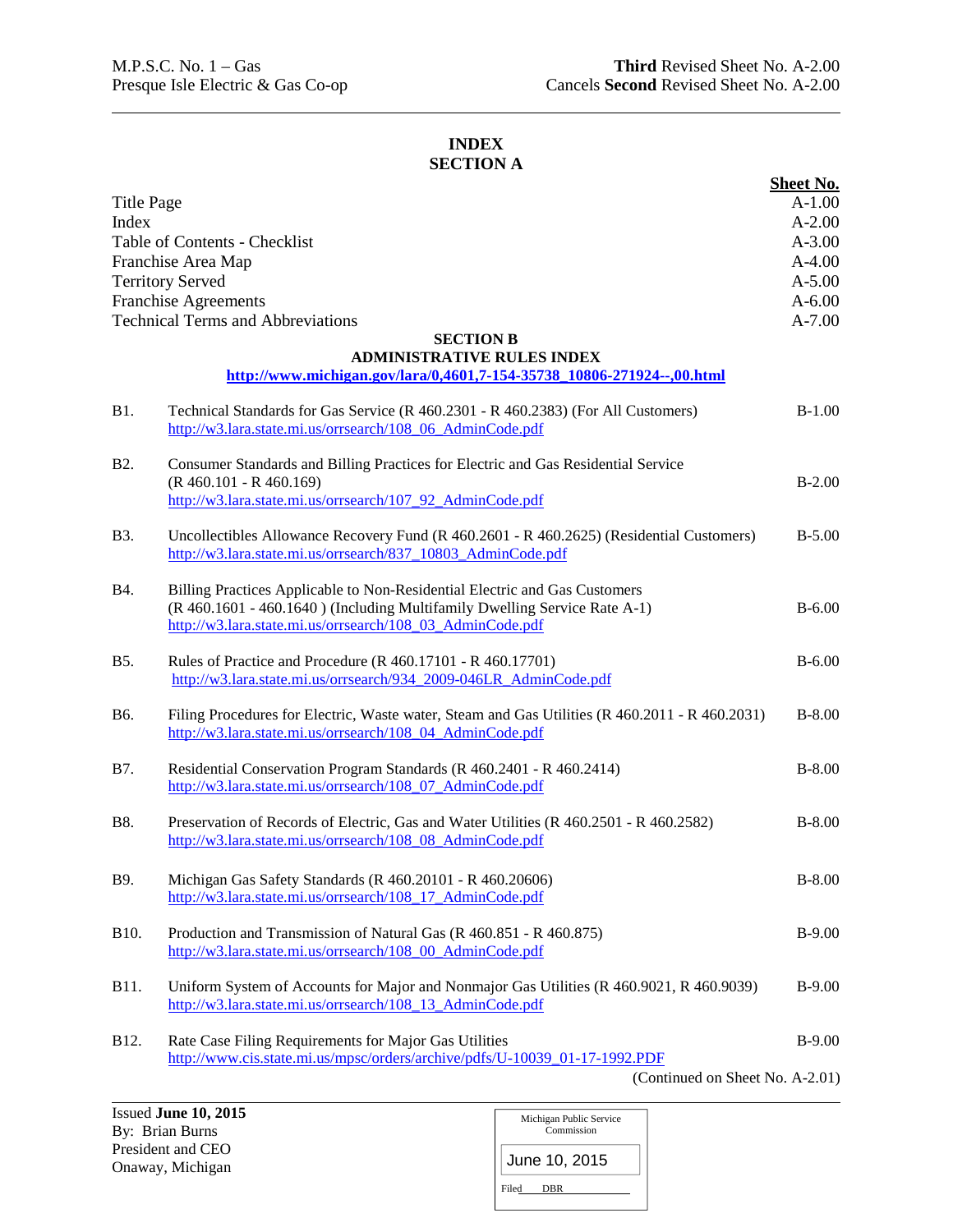# **INDEX**

**(Continued from Sheet No. A-2.00)** 

## **SECTION C COOPERATIVE RULES AND REGULATIONS (FOR ALL MEMBER-CONSUMERS)**

**Sheet No.** 

| C1.    |             |                                                      | <b>CHARACTERISTICS OF SERVICE</b>                    | $C-1.00$   |
|--------|-------------|------------------------------------------------------|------------------------------------------------------|------------|
|        | C1.1.       |                                                      | <b>Character of Service</b>                          | $C-1.00$   |
|        | C1.2.       |                                                      | Hours of Service                                     | $C-2.00$   |
|        | C1.3.       |                                                      | Use of Service                                       | $C-2.00$   |
|        | C1.4.       |                                                      | <b>Unusual Facility Requirements</b>                 | $C-4.00$   |
|        | C1.5.       |                                                      | Invalidity of Oral Agreements or Representations     | $C-4.00$   |
|        | C1.6.       |                                                      | <b>Transfers of Gas</b>                              | $C-5.00$   |
| $C2$ . |             |                                                      | <b>CONTROLLED SERVICE</b>                            | $C - 6.00$ |
|        | A.          | Scope                                                |                                                      | $C - 6.00$ |
|        | <b>B.</b>   |                                                      | Notice of Controlled Service Conditions              | $C - 6.00$ |
|        | C.          |                                                      | <b>Application for Service</b>                       | $C - 6.00$ |
|        | D.          |                                                      | Approval of Application for Service                  | $C - 6.00$ |
|        | Ε.          | Forfeiture                                           |                                                      | $C-8.00$   |
|        | $F_{\cdot}$ | <b>Restricted Sales</b>                              | $C-8.00$                                             |            |
|        | G.          | Priorities                                           |                                                      | $C-9.00$   |
|        | H.          | Penalties for Violation                              | $C-10.00$                                            |            |
| C3.    |             |                                                      | <b>CURTAILMENT OF GAS SERVICE</b>                    | $C-10.00$  |
|        | C3.1.       |                                                      | Definitions                                          | $C-10.00$  |
|        | C3.2.       | Curtailment of Gas Service for Gas Supply Deficiency | $C-13.00$                                            |            |
|        |             | A.                                                   | Determination of Need for Curtailment                | $C-13.00$  |
|        |             | <b>B.</b>                                            | Notice of Curtailment                                | $C-14.00$  |
|        |             | C.                                                   | Method of Curtailment                                | $C-15.00$  |
|        |             | D.                                                   | <b>Base Period</b>                                   | $C-15.00$  |
|        |             |                                                      | 1.<br>Member-<br>Base Period<br>for System<br>Supply | $C-15.00$  |
|        |             |                                                      | Consumers                                            |            |
|        |             |                                                      | 2.<br>Base Period for Non-System Supply Member-      | $C-16.00$  |
|        |             |                                                      | Consumers                                            |            |
|        |             | Ε.                                                   | <b>Curtailment Priorities</b>                        | $C-17.00$  |
|        |             | F.                                                   | Rate Adjustments                                     | $C-18.00$  |
|        |             | G.                                                   | Enforcement                                          | $C-18.00$  |
|        |             | H.                                                   | Penalty                                              | $C-18.00$  |

Issued **August 24, 2009**  By: Brian Burns President and CEO Onaway, Michigan



(Continued on Sheet No. A-2.02)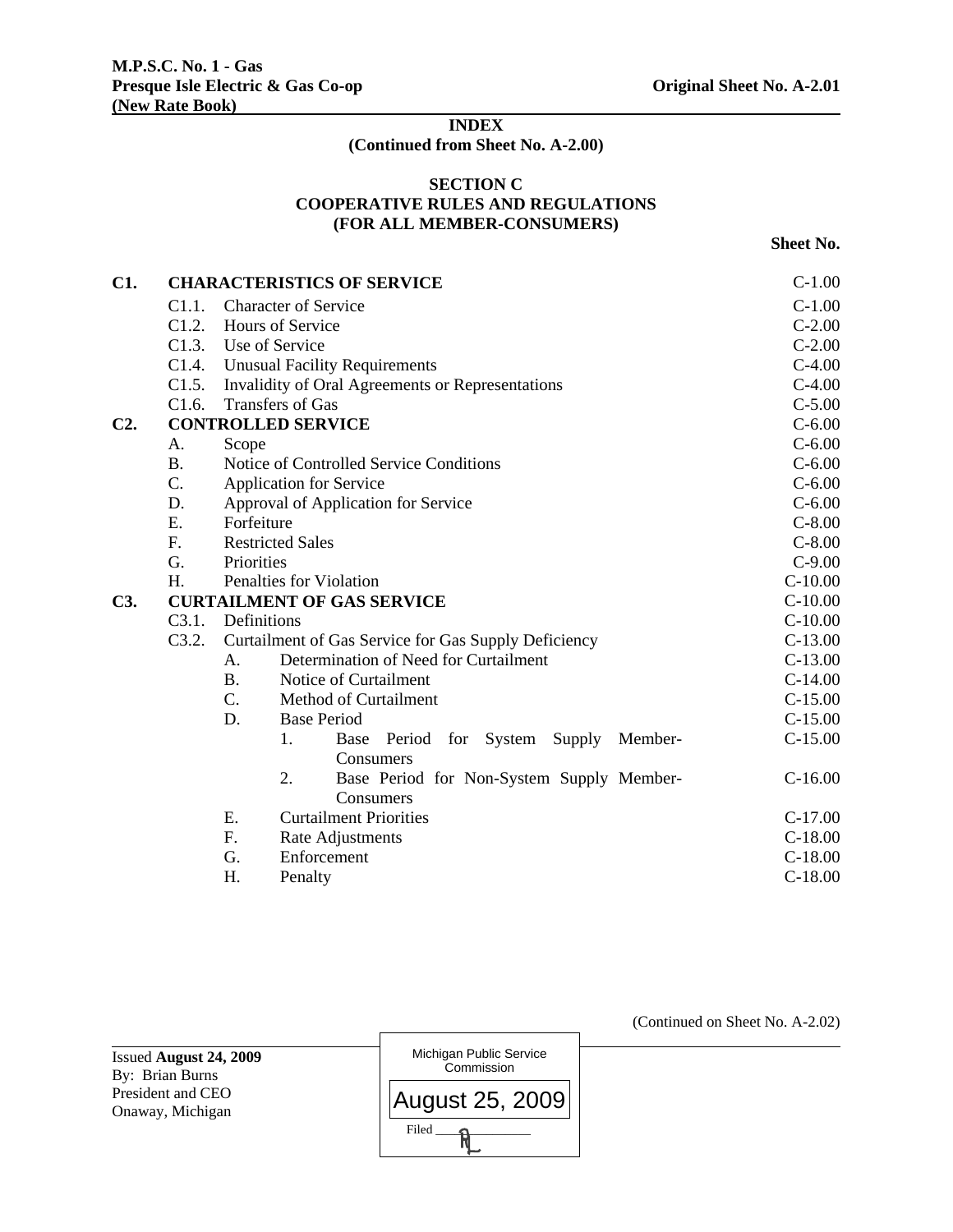## **INDEX (Continued from Sheet No. A-2.01)**

## **SECTION C COOPERATIVE RULES AND REGULATIONS (FOR ALL MEMBER-CONSUMERS)**

**Sheet No.** 

|     | C3.3.              |                                                                                                                                           | Curtailment of Gas Service During an Emergency                                      | $C-19.00$ |
|-----|--------------------|-------------------------------------------------------------------------------------------------------------------------------------------|-------------------------------------------------------------------------------------|-----------|
|     |                    | А.                                                                                                                                        | Cooperative's Rights to Curtail                                                     | $C-19.00$ |
|     |                    | <b>B.</b>                                                                                                                                 | <b>Steps Prior to Curtailment</b>                                                   | $C-19.00$ |
|     |                    | $\mathcal{C}$ .                                                                                                                           | Notice of Operational Flow Order (OFO) or Curtailment                               | $C-20.00$ |
|     |                    | D.                                                                                                                                        | Method of Curtailment                                                               | $C-20.00$ |
|     |                    | Ε.                                                                                                                                        | <b>Base Period</b>                                                                  | $C-22.00$ |
|     |                    | F.                                                                                                                                        | <b>Curtailment Priorities</b>                                                       | $C-23.00$ |
|     |                    | G.                                                                                                                                        | Diversion of Member-Consumer-Owned Gas During Gas                                   | $C-27.00$ |
|     |                    |                                                                                                                                           | Emergencies                                                                         |           |
|     |                    | H.                                                                                                                                        | Rate Adjustments                                                                    | $C-27.00$ |
|     |                    | I.                                                                                                                                        | Enforcement                                                                         | $C-28.00$ |
|     |                    | J.                                                                                                                                        | Penalty                                                                             | $C-28.00$ |
|     | C <sub>3</sub> .4. |                                                                                                                                           | Limitation of Liability                                                             | $C-29.00$ |
| C4. |                    |                                                                                                                                           |                                                                                     | $C-29.00$ |
|     | C4.1.              |                                                                                                                                           |                                                                                     | $C-29.00$ |
|     | C4.2.              | <b>APPLICATION OF RATES</b><br><b>Classes of Service</b><br>Choice of Rates<br>Application of Residential Usage and Non-Residential Usage |                                                                                     | $C-29.00$ |
|     | C <sub>4.3</sub> . |                                                                                                                                           |                                                                                     | $C-30.00$ |
|     |                    | А.                                                                                                                                        | Residential Usage and Rate Application                                              | $C-30.00$ |
|     |                    |                                                                                                                                           | <b>Private Family Dwellings</b><br>1.                                               | $C-30.00$ |
|     |                    |                                                                                                                                           | 2.<br>Homes or Dormitories for Groups Other Than<br><b>Private Family Dwellings</b> | $C-31.00$ |
|     |                    |                                                                                                                                           | 3.<br>Multifamily Dwellings Service Through Single                                  | $C-31.00$ |
|     |                    |                                                                                                                                           | Meter                                                                               |           |
|     |                    | <b>B.</b>                                                                                                                                 | Non-Residential Usage and Rate Application                                          | $C-32.00$ |
|     |                    | C.                                                                                                                                        | Combined Residential and Non-Residential Usage and                                  | $C-32.00$ |
|     |                    |                                                                                                                                           | Rate Application                                                                    |           |
|     | C <sub>4.4</sub> . | Resale                                                                                                                                    |                                                                                     | $C-32.00$ |
|     | C4.5.              |                                                                                                                                           | Mobile Home Park – Individually Served                                              | $C-33.00$ |
|     |                    |                                                                                                                                           |                                                                                     |           |

Issued **August 24, 2009**  By: Brian Burns President and CEO Onaway, Michigan

Michigan Public Service **Commission**  $Filed$   $\longrightarrow$ August 25, 2009 (Continued on Sheet No. A-2.03)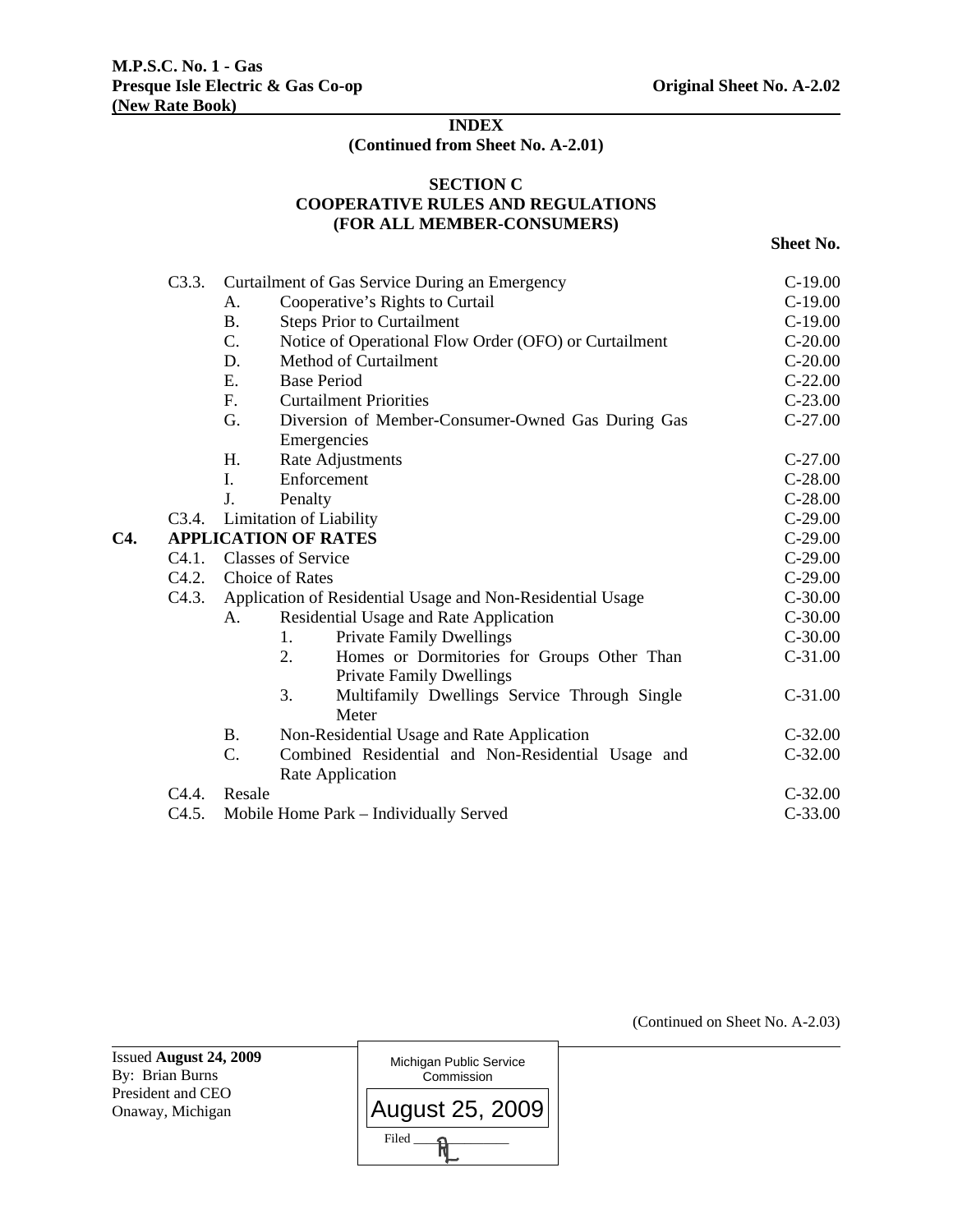# **INDEX (Continued from Sheet No. A-2.02)**

## **SECTION C COOPERATIVE RULES AND REGULATIONS (FOR ALL MEMBER-CONSUMERS)**

**Sheet No.** 

| C5.        |                                          | <b>MEMBER-CONSUMER RESPONSIBILITIES</b>             | $C-34.00$ |  |
|------------|------------------------------------------|-----------------------------------------------------|-----------|--|
|            | C5.1.                                    | Access to Member-Consumer's Premises                | $C-34.00$ |  |
|            | C5.2.                                    | <b>Bills and Payments</b>                           | $C-34.00$ |  |
|            |                                          | <b>Billing Frequency</b><br>A.                      | $C-34.00$ |  |
|            |                                          | Meter Reads and Estimated Bills<br><b>B.</b>        | $C-34.00$ |  |
|            |                                          | C.<br>Member-Consumer Meter Reads                   | $C-34.00$ |  |
|            |                                          | D.<br><b>Responsibility for Payment</b>             | $C-35.00$ |  |
|            |                                          | E.<br>Due Date                                      | $C-35.00$ |  |
|            |                                          | F.<br>Late Payment Charge                           | $C-35.00$ |  |
|            |                                          | G.<br><b>Returned Bill Payments</b>                 | $C-35.00$ |  |
|            |                                          | H.<br><b>Billing Error</b>                          | $C-36.00$ |  |
|            |                                          | Overcharge<br>1.                                    | $C-36.00$ |  |
|            |                                          | 2.<br>Undercharge                                   | $C-36.00$ |  |
|            |                                          | I.<br>Meter Error or Non-Registering Meter          | $C-37.00$ |  |
|            |                                          | 1.<br>Overcharge                                    | $C-37.00$ |  |
|            |                                          | $\overline{2}$ .<br>Undercharge                     | $C-38.00$ |  |
|            |                                          | J.<br>Energy Theft, Stolen Meter and Switched Meter | $C-38.00$ |  |
|            | <b>Restoration of Service</b><br>C5.3.   |                                                     | $C-39.00$ |  |
| C6.        |                                          | <b>METERING AND METERING EQUIPMENT</b>              | $C-40.00$ |  |
| C7.        |                                          | <b>GAS COST RECOVERY CLAUSE</b>                     | $C-42.00$ |  |
|            | C7.1.                                    | Applicability of Clause                             | $C-42.00$ |  |
|            | C7.2.                                    | <b>Booked Cost of Gas Sold</b>                      | $C-42.00$ |  |
|            | C7.3.                                    | <b>Billing</b>                                      | $C-43.00$ |  |
|            | C7.4.                                    | <b>General Conditions</b>                           | $C-44.00$ |  |
| <b>C8.</b> | <b>REFUNDING PROCEDURES</b><br>$C-44.00$ |                                                     |           |  |
|            | C8.1.                                    | Receipt of Refunds                                  | $C-44.00$ |  |
|            |                                          | <b>Supplier Refunds</b><br>А.                       | $C-44.00$ |  |
|            |                                          | <b>GCR Plan Reconciliation</b><br><b>B.</b>         | $C-45.00$ |  |
|            | C8.2.                                    | <b>GCR Member Refunds</b>                           | $C-45.00$ |  |
|            |                                          | <b>Supplier Refunds</b><br>А.                       | $C-45.00$ |  |
|            |                                          | <b>GCR</b> Reconciliation<br><b>B.</b>              | $C-45.00$ |  |
|            |                                          | Other Refunds<br>C.                                 | $C-46.00$ |  |
|            | C8.3.                                    | <b>Non-GCR Member Refunds</b>                       | $C-46.00$ |  |
| C9.        |                                          | <b>MEMBER -CONSUMER PROTECTIONS</b>                 | $C-47.00$ |  |
|            | C9.1.                                    | Data Privacy                                        | $C-47.00$ |  |

(Continued on Sheet No. A-2.04)

Issued August 26, 2019 By: Brian Burns President and CEO Onaway, Michigan

| Michigan Public Service<br>Commission |
|---------------------------------------|
| September 5, 2019                     |
| Filed<br><b>DBR</b>                   |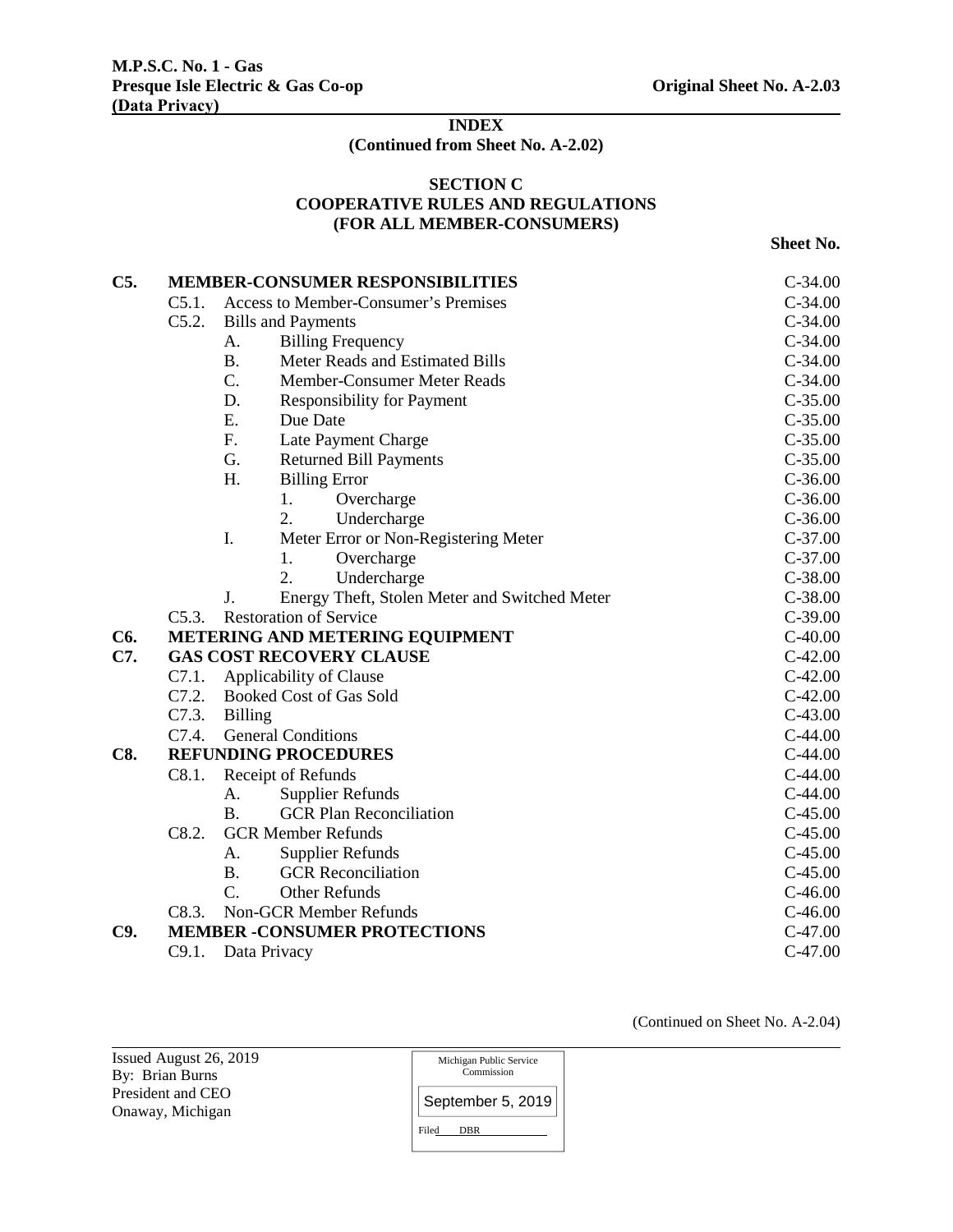# INDEX (Continued from Sheet No. A-2.03)

## SECTION D RATE SCHEDULES

Sheet No.

| General Terms and Conditions of the Rate Schedules               | $D-1.00$   |
|------------------------------------------------------------------|------------|
| Surcharges – Reserved for Future Use                             | $D-2.00$   |
| <b>Gas Cost Recovery Factor</b>                                  | $D-3.00$   |
| <b>GCR Quarterly Adjustment Process</b>                          | $D-4.00$   |
| <b>Special Charges</b>                                           | $D-5.00$   |
| <b>Residential Rate</b>                                          | $D - 6.00$ |
| <b>General Service Rate</b>                                      | $D-7.00$   |
| <b>Industrial Rate</b>                                           | $D-8.00$   |
| <b>Residential Rates Applicable to the Township of Allis</b>     | $D-9.00$   |
| <b>General Service Rates Applicable to the Township of Allis</b> | $D-10.00$  |
| <b>Industrial Rates Applicable to the Township of Allis</b>      | $D-11.00$  |

# **SECTION E TRANSPORTATION SERVICE**

## (NOT APPLICABLE AT THIS TIME, BUT INCLUDED FOR FUTURE USE)

# **SECTION F GAS CUSTOMER CHOICE PROGRAM**

# (NOT APPLICABLE AT THIS TIME, BUT INCLUDED FOR FUTURE USE)

## **SECTION G STANDARD CUSTOMER FORMS INDEX**

# (NOT APPLICABLE AT THIS TIME, BUT INCLUDE FOR FUTURE USE)

| Issued: October 12, 2009             | Michigan Public Service<br>Commission |
|--------------------------------------|---------------------------------------|
| By: Brian Burns<br>President and CEO | <b>October 13, 2009</b>               |
| Onaway, Michigan                     | Filed                                 |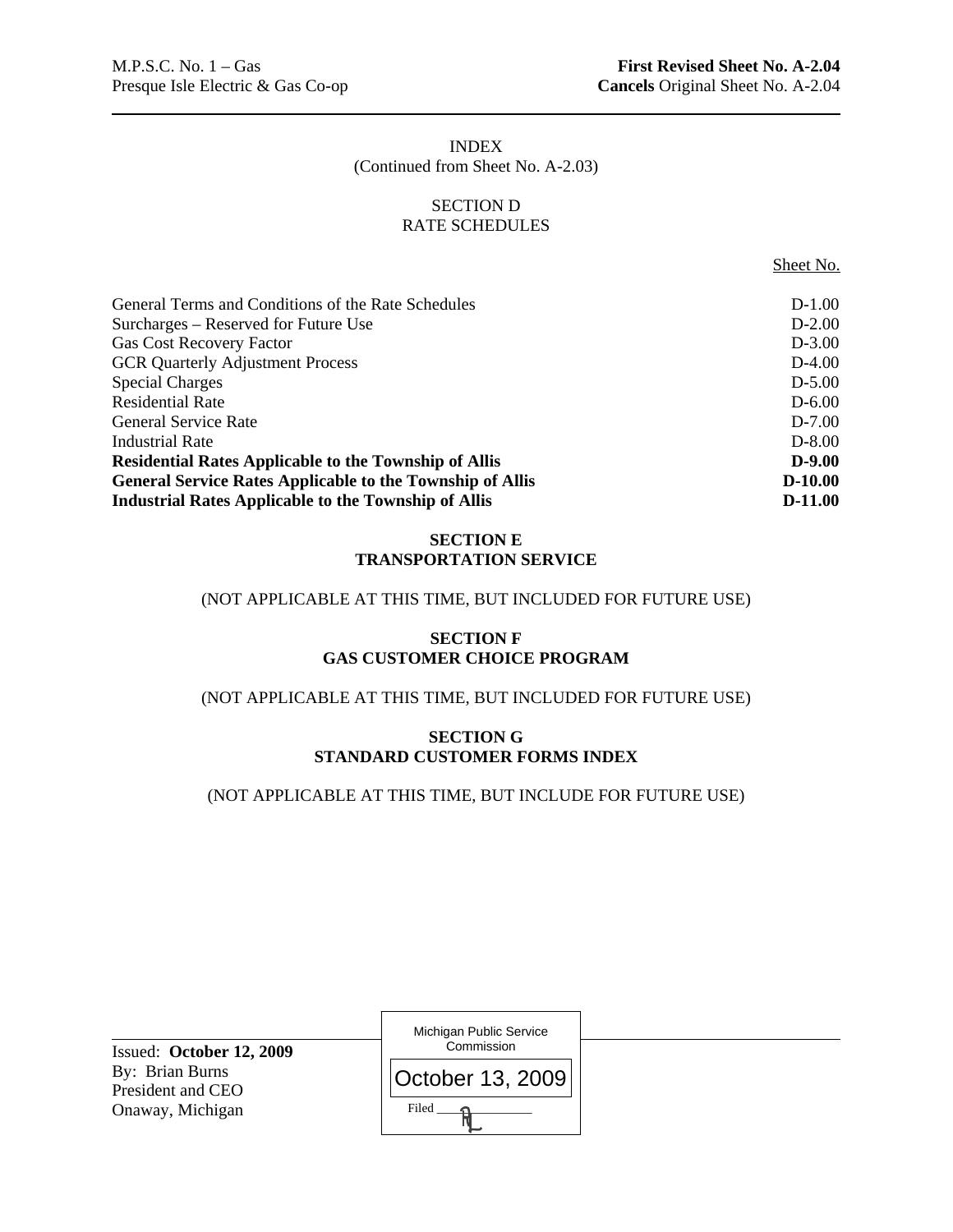## **TABLE OF CONTENTS – CHECKLIST**

First Revised Sheet No. A-1.00 October 8, 2012 Third Revised Sheet No. A-2.00 June 10, 2015 Original Sheet No. A-2.01 August 31, 2009 Original Sheet No. A-2.02 August 31, 2009 Original Sheet No. A-2.03 August 31, 2009 First Revised Sheet No. A-2.04 August 26, 2009 **Sixteenth** Revised Sheet No. A-3.00 **November 27, 2017** Original Sheet No. A-3.01 August 31, 2009 **Thirteenth** Revised Sheet No. A-3.02 **November 27, 2017**  Original Sheet No. A-4.00 August 31, 2009 Original Sheet No. A-5.00 August 31, 2009 Original Sheet No. A-6.00 August 31, 2009 Original Sheet No. A-7.00 August 31, 2009

Second Revised Sheet No. B-1.00 June 10, 2015 Second Revised Sheet No. B-2.00 June 10, 2015 Second Revised Sheet No. B-3.00 June 10, 2015 Second Revised Sheet No. B-4.00 June 10, 2015 Third Revised Sheet No. B-5.00 June 10, 2015 Second Revised Sheet No. B-6.00 June 10, 2015 Second Revised Sheet No. B-7.00 June 10, 2015 Second Revised Sheet No. B-8.00 June 10, 2015 Second Revised Sheet No. B-9.00 June 10, 2015

## **Sheet No.** Sheet Effective Date

Issued: **November 27, 2017** By: **Tom Sobeck**  President and CEO Onaway, Michigan

| Michigan Public Service<br>Commission |
|---------------------------------------|
| November 28, 2017                     |
| Filed                                 |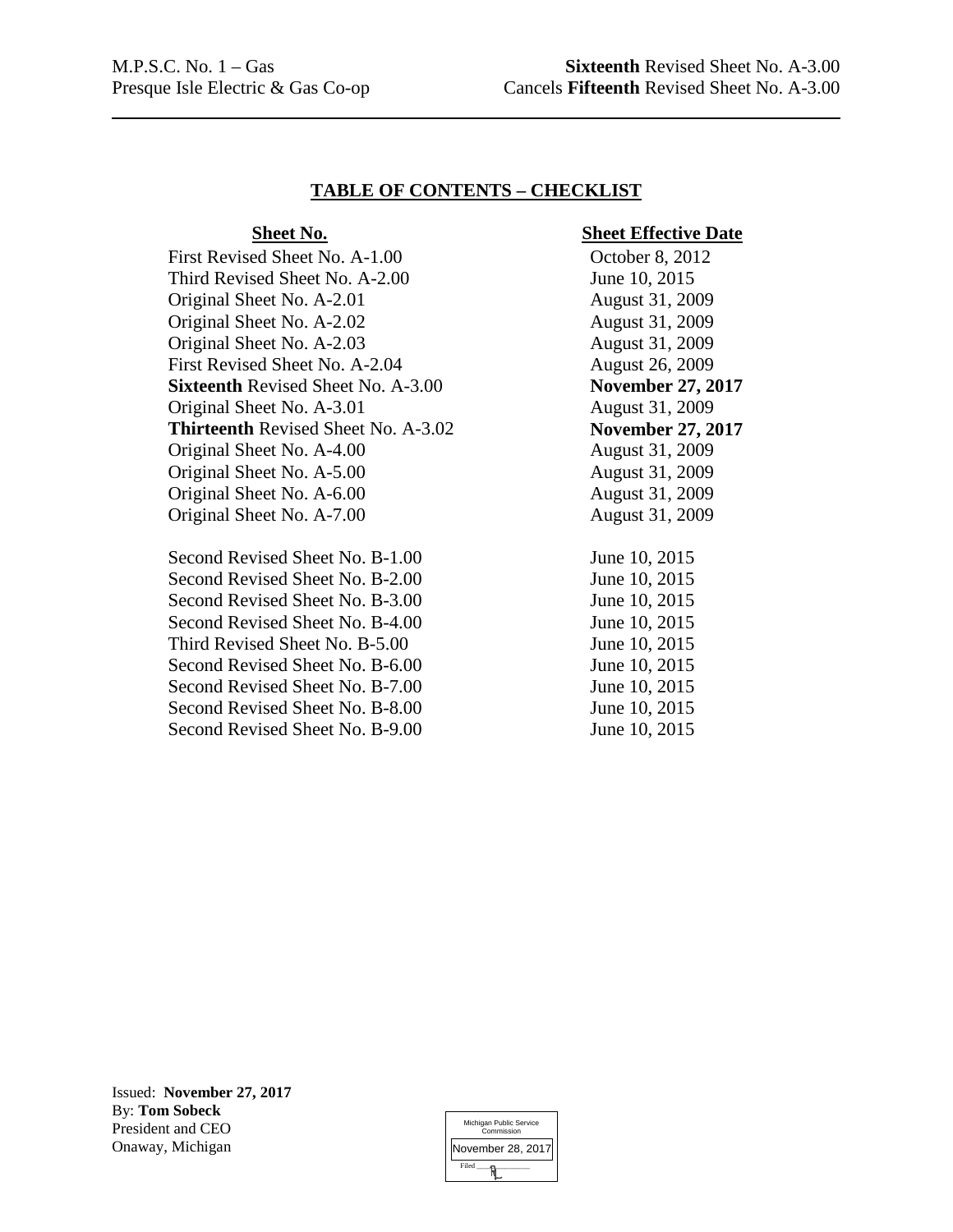#### **M.P.S.C. No. 1 - Gas Presque Isle Electric & Gas Co-op Community Community Community Community Community Community Community Community Community Community Community Community Community Community Community Community Community Community Communi (New Rate Book)**

#### **TABLE OF CONTENTS – CHECKLIST (Continued from Sheet No. A-3.00)**

Original Sheet No. C-1.00 **August 31, 2009**  Original Sheet No. C-2.00 **August 31, 2009**  Original Sheet No. C-3.00 **August 31, 2009**  Original Sheet No. C-4.00 **August 31, 2009**  Original Sheet No. C-5.00 **August 31, 2009**  Original Sheet No. C-6.00 **August 31, 2009**  Original Sheet No. C-7.00 **August 31, 2009**  Original Sheet No. C-8.00 **August 31, 2009**  Original Sheet No. C-9.00 **August 31, 2009**  Original Sheet No. C-10.00 **August 31, 2009**  Original Sheet No. C-11.00 **August 31, 2009**  Original Sheet No. C-12.00 **August 31, 2009**  Original Sheet No. C-13.00 **August 31, 2009**  Original Sheet No. C-14.00 **August 31, 2009**  Original Sheet No. C-15.00 **August 31, 2009**  Original Sheet No. C-16.00 **August 31, 2009**  Original Sheet No. C-17.00 **August 31, 2009**  Original Sheet No. C-18.00 **August 31, 2009**  Original Sheet No. C-19.00 **August 31, 2009**  Original Sheet No. C-20.00 **August 31, 2009**  Original Sheet No. C-21.00 **August 31, 2009**  Original Sheet No. C-22.00 **August 31, 2009**  Original Sheet No. C-23.00 **August 31, 2009**  Original Sheet No. C-24.00 **August 31, 2009**  Original Sheet No. C-25.00 **August 31, 2009**  Original Sheet No. C-26.00 **August 31, 2009**  Original Sheet No. C-27.00 **August 31, 2009**  Original Sheet No. C-28.00 **August 31, 2009**  Original Sheet No. C-29.00 **August 31, 2009**  Original Sheet No. C-30.00 **August 31, 2009**  Original Sheet No. C-31.00 **August 31, 2009**  Original Sheet No. C-32.00 **August 31, 2009**  Original Sheet No. C-33.00 **August 31, 2009**  Original Sheet No. C-34.00 **August 31, 2009**  Original Sheet No. C-35.00 **August 31, 2009**  Original Sheet No. C-36.00 **August 31, 2009**  Original Sheet No. C-37.00 **August 31, 2009** 

**Sheet No.** Sheet Effective Date Original Sheet No. C-38.00 **August 31, 2009** 

Issued **August 24, 2009**  By: Brian Burns President and CEO Onaway, Michigan Michigan Public Service **Commission**  $Filed$   $\longrightarrow$ August 25, 2009 (Continued on Sheet No. A-3.02)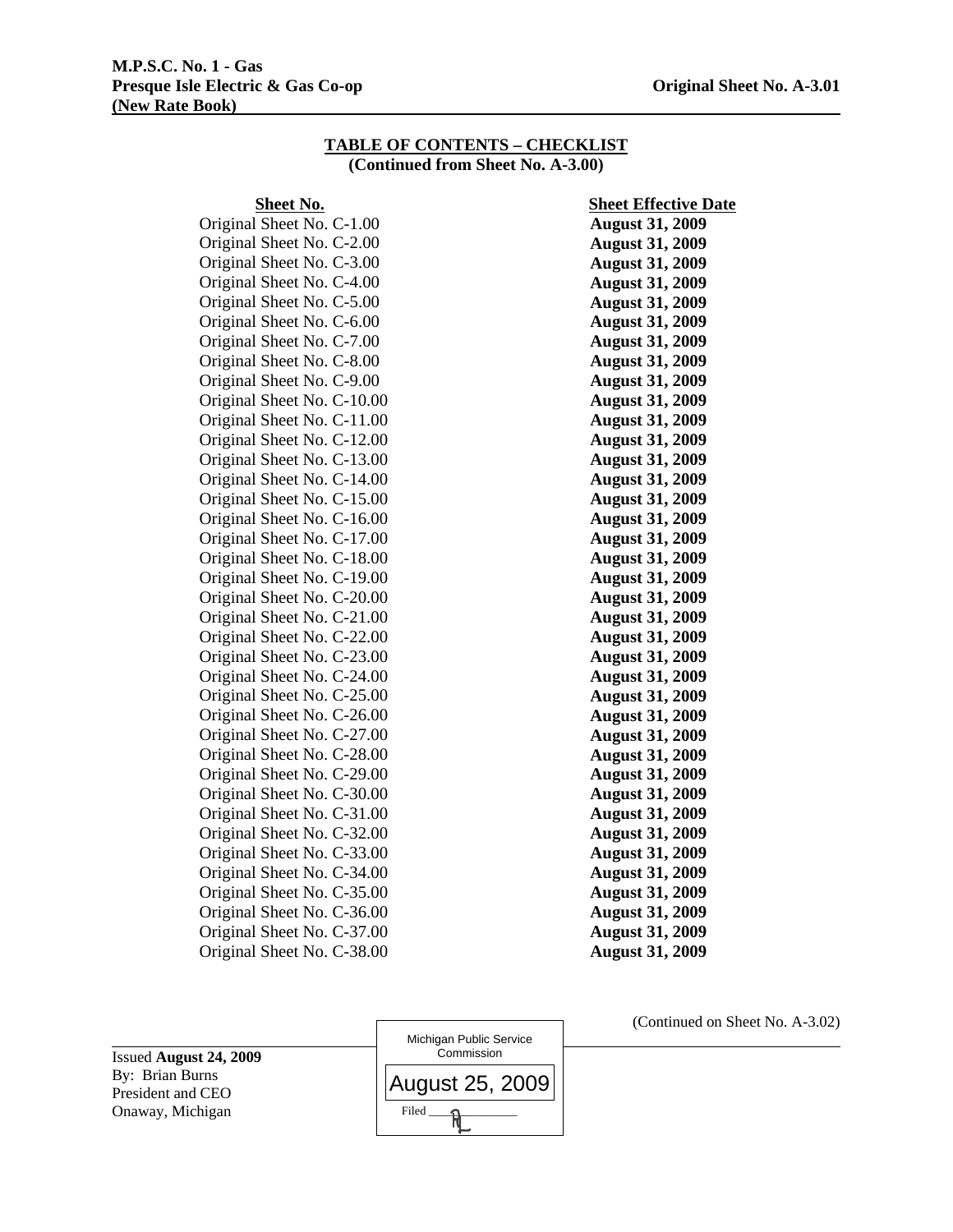#### **M.P.S.C. No. 1 - Gas Presque Isle Electric & Gas Co-op Original Sheet No. A-3.02 (New Rate Book)**

## **TABLE OF CONTENTS – CHECKLIST (Continued from Sheet No. A-3.01)**

# **Sheet No.** Sheet Effective Date Original Sheet No. C-39.00 August 31, 2009 Original Sheet No. C-40.00 August 31, 2009 Original Sheet No. C-41.00 August 31, 2009 Original Sheet No. C-42.00 August 31, 2009 Original Sheet No. C-43.00 August 31, 2009 Original Sheet No. C-44.00 August 31, 2009 Original Sheet No. C-45.00 August 31, 2009 Original Sheet No. C-46.00 Original Sheet No. C-47.00 Original Sheet No. C-47.01 Original Sheet No. C-47.02 Original Sheet No. C-47.03

Original Sheet No. D-1.00 August 31, 2009 Original Sheet No. D-1.01 August 31, 2009 Original Sheet No. D-1.02 August 31, 2009 Original Sheet No. D-1.03 August 31, 2009 Original Sheet No. D-2.00 August 31, 2009 Sheet No. D-3.00 Original Sheet No. D-4.00 August 31, 2009 Original Sheet No. D-5.00 August 31, 2009 Original Sheet No. D-6.00 August 31, 2009 Original Sheet No. D-6.01 August 31, 2009 Original Sheet No. D-7.00 August 31, 2009 Original Sheet No. D-7.01 August 31, 2009 Original Sheet No. D-8.00 August 31, 2009 Original Sheet No. D-8.01 August 31, 2009 Original Sheet No. E-1.00 August 31, 2009

Original Sheet No. F-1.00 August 31, 2009

Original Sheet No. G-1.00 August 31, 2009

August 31, 2009 **August 26, 2019 August 26, 2019 August 26, 2019 August 26, 2019** 

Issued **August 26, 2019**  By: Thomas J. Sobeck President and CEO Onaway, Michigan

Michigan Public Service Commission

Filed DBR September 5, 2019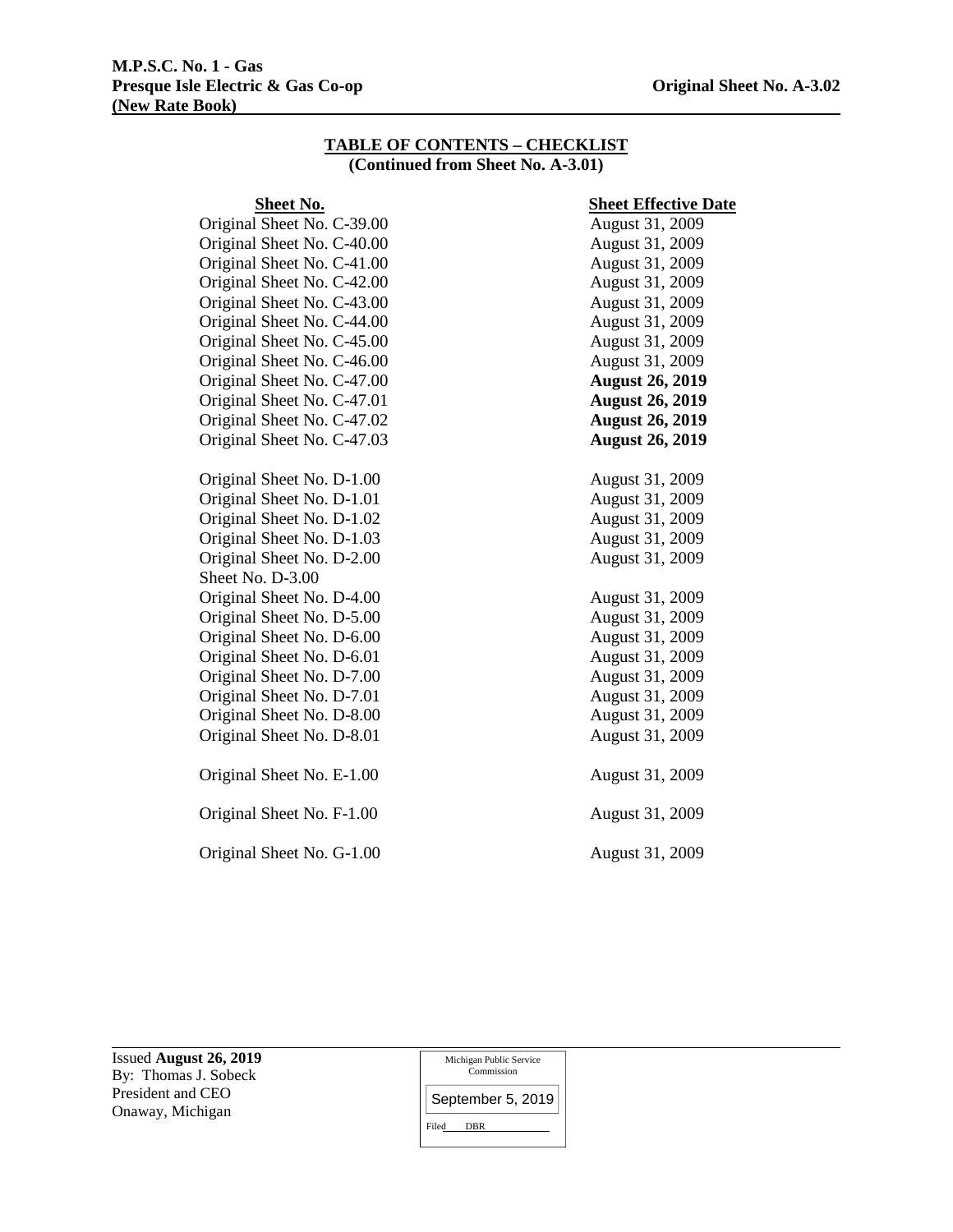#### FRANCHISE AREA MAP

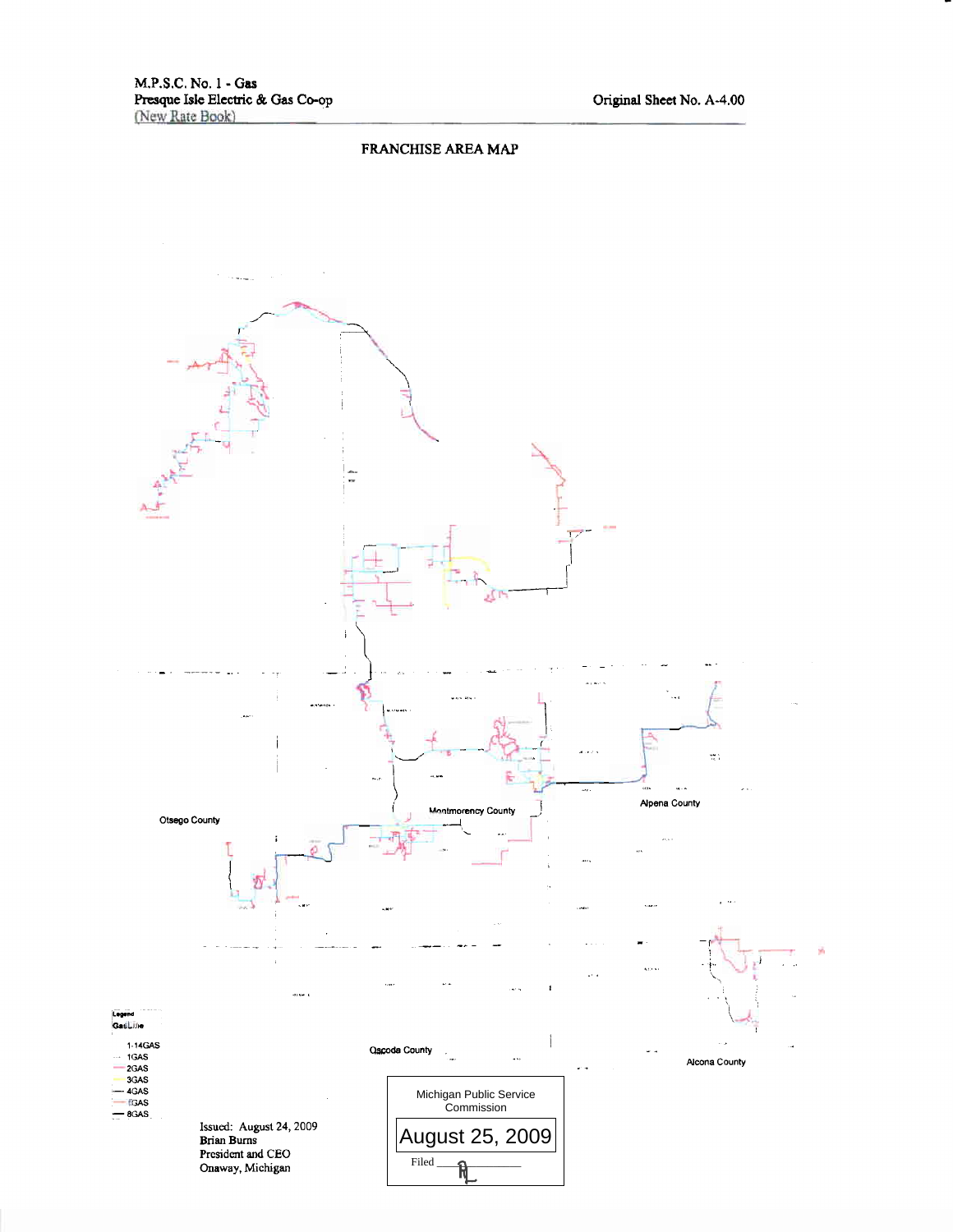| <b>COUNTY</b>      | <b>TOWNSHIP</b>     | <b>COUNTY</b>       | <b>TOWNSHIP</b>           |
|--------------------|---------------------|---------------------|---------------------------|
| <b>ALCONA</b>      | Alcona<br>Caledonia | <b>OTSEGO</b>       | <b>Bagley</b><br>Charlton |
|                    | Hawes               |                     | Chester                   |
| <b>ALPENA</b>      | Green               | <b>PRESQUE ISLE</b> | Allis                     |
|                    | Long Rapids         |                     | Bearinger                 |
|                    | Maple Ridge         |                     | Belkap                    |
|                    | Ossineke            |                     | <b>Bismarck</b>           |
|                    |                     |                     | Case                      |
| <b>CHEBOYGAN</b>   | Aloha               |                     | Krakow                    |
|                    | <b>Benton</b>       |                     | Metz                      |
|                    | Inverness           |                     | Moltke                    |
|                    | Koehler             |                     | Ocqueoc                   |
|                    | Mullet              |                     | Presque Isle              |
|                    |                     |                     | Pulaski                   |
| <b>MONTMORENCY</b> | Avery               |                     | Rogers                    |
|                    | Briley              |                     |                           |
|                    | Hillman             | <b>VILLAGES</b>     | Hillman                   |
|                    | Loud                |                     | Millersburg               |
|                    | Montmorency         |                     |                           |
|                    | Rust                |                     |                           |
|                    | Vienna              |                     |                           |

## **TERRITORY SERVED**

Issued **August 24, 2009**  By: Brian Burns President and CEO Onaway, Michigan Michigan Public Service Commission Filed  $\qquad \qquad \mathsf{R}$ August 25, 2009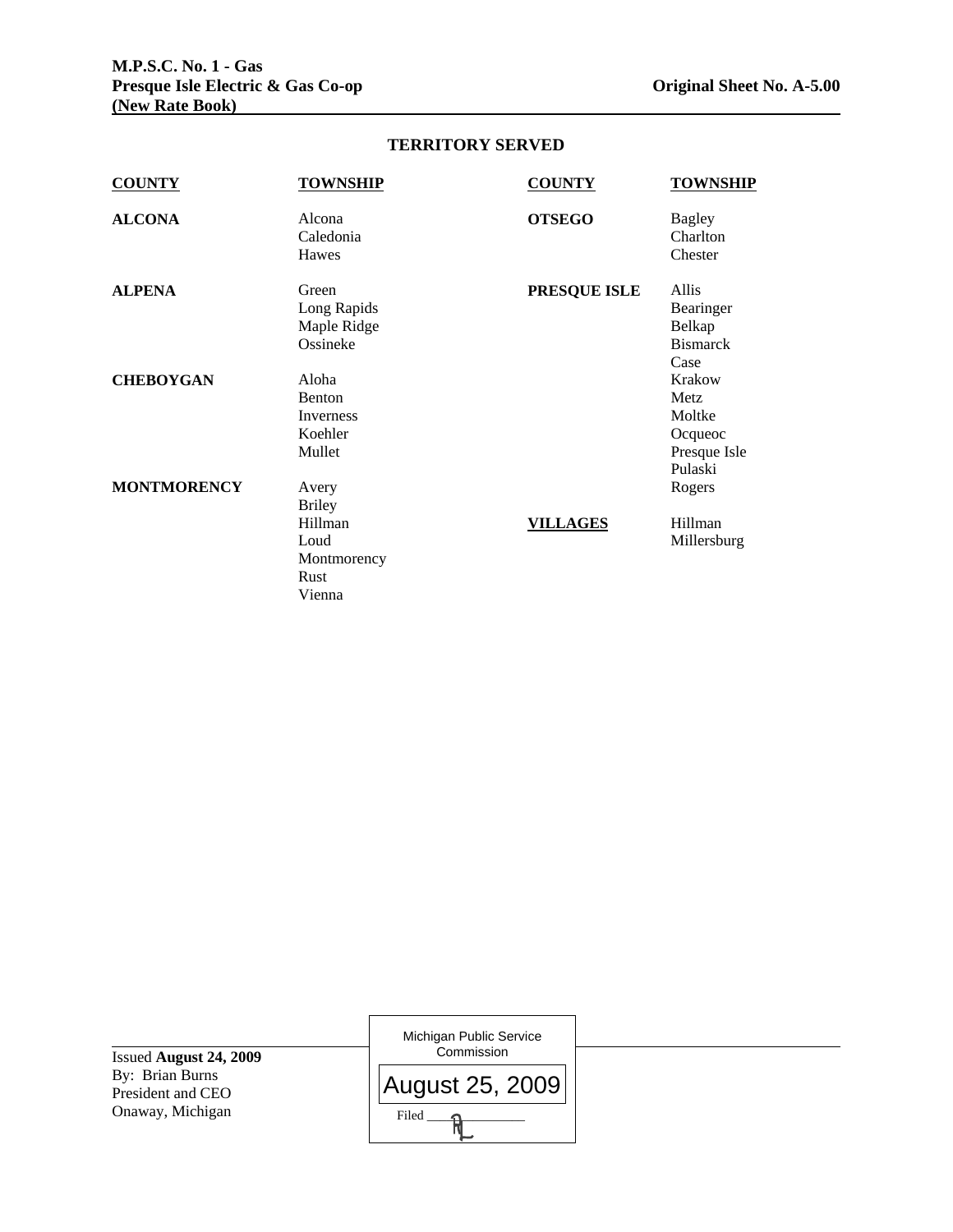#### **FRANCHISE AGREEMENTS**

The rates of the Cooperative within all of the territory serviced by the Cooperative are governed by franchise agreements.

The franchise agreements of the Cooperative are identified as follows:

Township of Alcona December 14, 1999 Township of Allis March 27, 1996 Township of Aloha April 29, 1996 Township of Avery July 5, 1994 Township of Bagley February 10, 2003 Township of Bearinger February 2, 1998 Township of Belknap April 17, 1995 Township of Benton August 19, 1996 Township of Bismarck December 5, 1994 Township of Briley July 7, 1994 Township of Caledonia December 8, 1999 Township of Case December 5, 1994 Township of Charlton **October 12, 1998** Township of Chester March 13, 2001 Township of Green August 17, 1994 Township of Hawes December 14, 1999 Township of Hillman August 2, 1994 Township of Inverness March 11, 1997 Township of Koehler April 22, 1996 Township of Krakow July 9, 1996 Township of Long Rapids June 17, 1998 Township of Loud May 18, 1995 Township of Maple Ridge September 2, 1998 Township of Metz March 9, 1995 Township of Moltke November 7, 2000 Township of Montmorency August 3, 1994 Township of Mullett April 26, 1996 Township of Ocqueoc August 10, 1995 Township of Ossineke March 25, 2000 Township of Presque Isle August 5, 1996 Township of Pulawski August 26, 1996 Township of Rogers Corober 21, 1996 Township of Rust July 5, 1994 Township of Vienna June 18, 1998 Village of Hillman August 2, 1994 Village of Millersburg December 12, 1994

Issued **August 24, 2009**  By: Brian Burns President and CEO Onaway, Michigan

Michigan Public Service **Commission**  $Filed$   $\longrightarrow$ August 25, 2009

# **NAME OF MUNICIPALITY DATE OF ADOPTION OF ORDINANCE**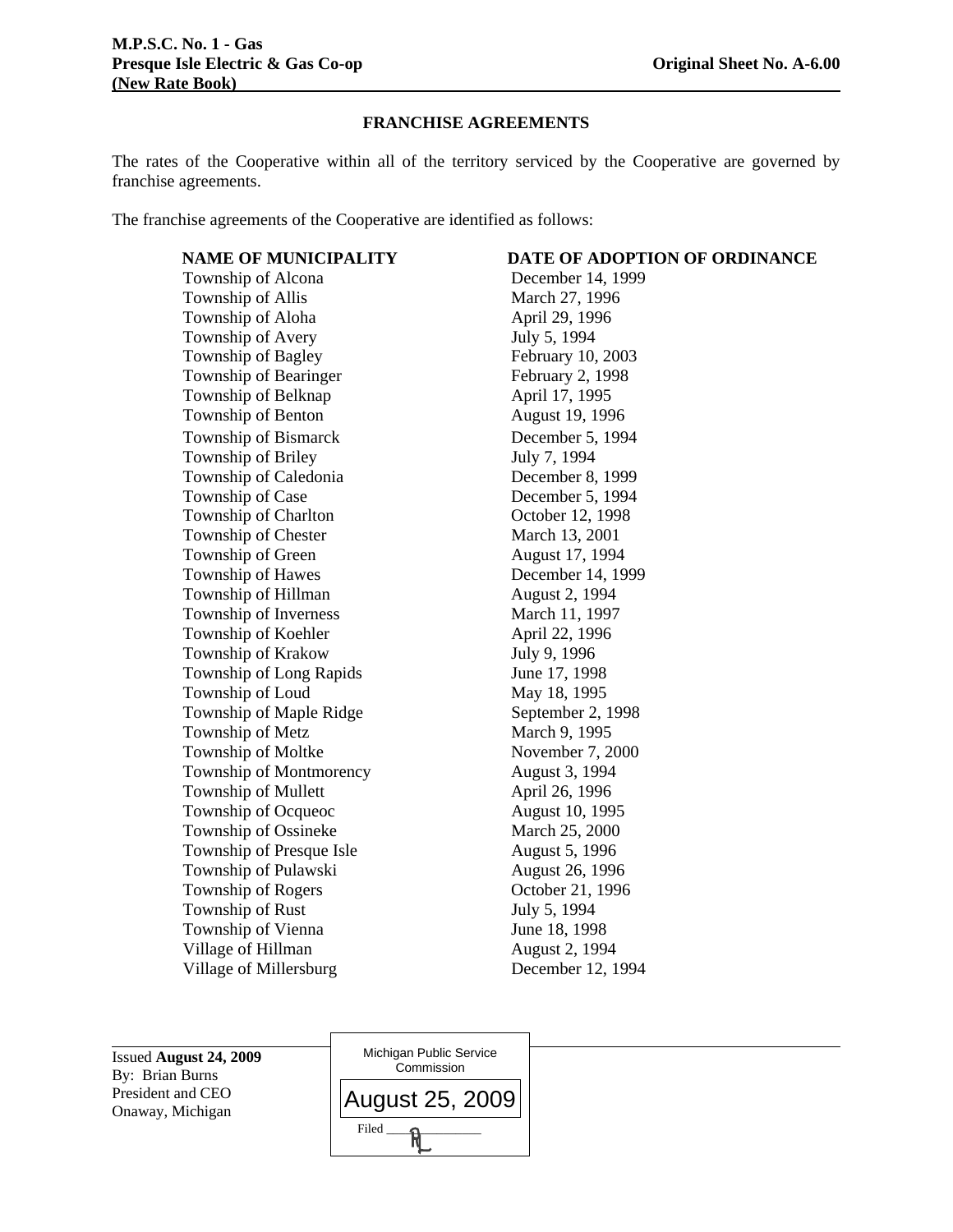## **TECHNICAL TERMS AND ABBREVIATIONS (FOR ALL CUSTOMERS)**

**The definitions of the following technical terms and abbreviations are applicable to the Cooperative's Gas Rate Book and are not contained in the other sections thereof.** 

## **A. FOR ALL UTILITIES**

- 1. "Commission" means the Michigan public service commission.
- 2. "Effective Date" means the date when the tariff sheet must be followed.
- 3. "Issue Date" means the date the Cooperative files a tariff sheet with the Commission.
- 4. "Rate Book" means the complete set of Cooperative filings submitted in accordance with the "Filing Procedures for Electric, Wastewater, Steam and Gas Utilities".
- 5. "Rate Schedule" or "Rider" means the rate or charge for a particular classification of service , including all special terms and conditions under which that service is furnished at the prescribed rate or charge .
- 6. "Rate Sheet" or "Tariff Sheet" means any of the documents filed in accordance with the "Filing Procedures for Electric, Wastewater, Steam and Gas Utilities".
- 7. "Rules and Regulations" means the rules, regulations, practices, classifications, exceptions, and conditions that the Cooperative must observe when providing service.
- 8. "Standard Customer Forms Index" means a listing showing the number, title, and revision date for all standard forms, in any format (preprinted or electronically preformatted) that the Cooperative uses to document contracts or other agreements that create or alter a customer's rights or responsibilities in dealings with the Cooperative. Standard customer forms require a customer signature or are specifically referenced within the Rate Book for execution between the Cooperative and customers.

## **B. COOPERATIVE**

- 1. Ccf 100 cubic feet
- 2. Cooperative Presque Isle Electric & Gas Co-op
- 3. Dekatherm 10 therms or 1,000,000 British thermal units
- 4. Mcf 1,000 cubic feet

| Issued August 24, 2009<br>By: Brian Burns | Michigan Public Service<br>Commission |  |
|-------------------------------------------|---------------------------------------|--|
| President and CEO<br>Onaway, Michigan     | August 25, 2009                       |  |
|                                           | Filed                                 |  |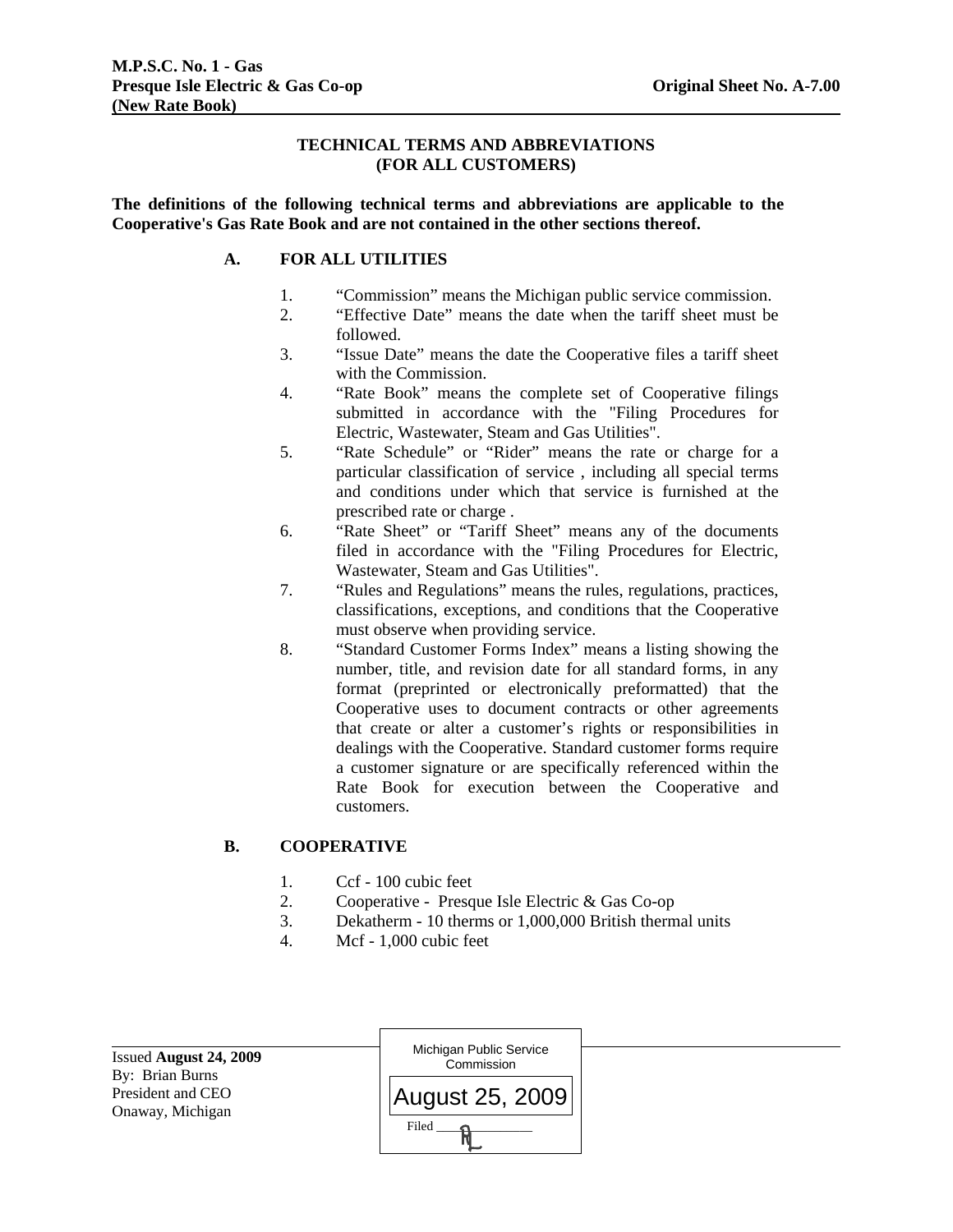# **SECTION B ADMINISTRATIVE RULES INDEX**

# **B1. TECHNICAL STANDARDS FOR GAS SERVICE (R 460.2301 R 460.2384) (FOR ALL CUSTOMERS)** http://w3.lara.state.mi.us/orrsearch/108\_06\_AdminCode.pdf

| PART 1.           | <b>GENERAL PROVISIONS</b>                                                                        |  |  |
|-------------------|--------------------------------------------------------------------------------------------------|--|--|
| R 460.2301        | Definitions                                                                                      |  |  |
| R460.2302         | Application, Intention, and Interpretation of Rules; Utility Rules and Regulations               |  |  |
| R 460.2303        | Rescission                                                                                       |  |  |
| PART <sub>2</sub> | RECORDS, REPORTS, AND OTHER INFORMATION                                                          |  |  |
| R460.2321         | <b>Retention of Records</b>                                                                      |  |  |
| R460.2322         | <b>Location of Records</b>                                                                       |  |  |
| R 460.2323        | Reports and Records Generally                                                                    |  |  |
| PART <sub>3</sub> | <b>SERVICE REQUIREMENTS</b>                                                                      |  |  |
| R 460.2331        | Sale of Gas                                                                                      |  |  |
| R460.2332         | <b>Permanent Service Line Rules</b>                                                              |  |  |
| R460.2333         | <b>Main Extension Rules</b>                                                                      |  |  |
| R 460.2334        | Temporary Service                                                                                |  |  |
| R 460.2335        | Interruptions of Service                                                                         |  |  |
| PART <sub>4</sub> | <b>ENGINEERING</b>                                                                               |  |  |
| R460.2341         | Gas Facilities; Construction and Installation                                                    |  |  |
| R460.2342         | Standards of Accepted Engineering Practice                                                       |  |  |
| PART <sub>5</sub> | <b>INSPECTION OF METERS</b>                                                                      |  |  |
| R460.2351         | Inspections<br><b>Tests</b><br><b>Meters</b><br>Associated<br>Metering<br>Devices:<br>and<br>and |  |  |
| R460.2352         | Diaphragm-Type Meters; Meter Tests; Reports                                                      |  |  |
| R460.2353         | <b>Retirement of Meters</b>                                                                      |  |  |
| R 460.2354        | Accuracy of Metering Equipment; Tests; Standards                                                 |  |  |
| R 460.2355        | Meter Shop; Design; Meter Testing System; Standards; Handling; Calibration Cards;                |  |  |
|                   | <b>Calibrated Orifices</b>                                                                       |  |  |
| R460.2356         | <b>Pressure Measurement Standards</b>                                                            |  |  |
| R460.2357         | Records; Meter Tests                                                                             |  |  |
| R460.2358         | Records; Meter and Associated Metering Device Data                                               |  |  |

(Continued on Sheet No. B-2.00)

| Issued June 10, 2015<br>By: Brian Burns<br>President and CEO | Michigan Public Service<br>Commission | Effective for gas service rendered on and<br>after June 9, 2015                  |
|--------------------------------------------------------------|---------------------------------------|----------------------------------------------------------------------------------|
| Onaway, Michigan                                             | June 10, 2015                         | Issued under authority of the Michigan<br><b>Public Service Commission dated</b> |
|                                                              | Filed<br><b>DBR</b>                   | October 9, 2007 in Case No. U-15152.                                             |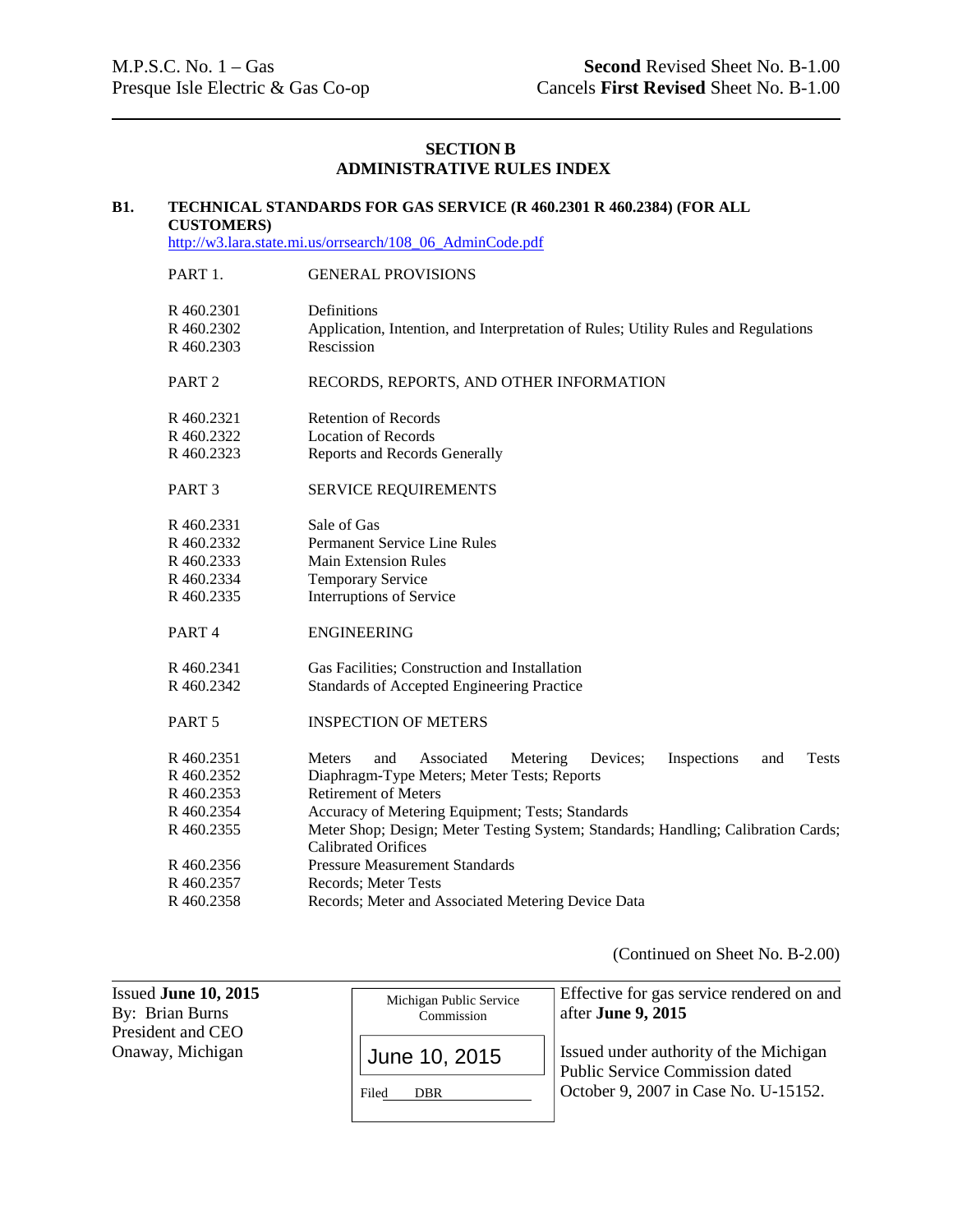## **SECTION B ADMINISTRATIVE RULES INDEX (Continued from Sheet No. B-1.00)**

#### **B1. TECHNICAL STANDARDS FOR GAS SERVICE (R 460.2301 R 460.2384) (FOR ALL CUSTOMERS)**

http://w3.lara.state.mi.us/orrsearch/108\_06\_AdminCode.pdf

## PART 6 BILL ADJUSTMENT; METER ACCURACY

| R 460.2361<br>R 460.2362<br>R 460.2363<br>R460.2364<br>R 460.2365 | Bill Adjustment; Meter Accuracy<br>Determination of Adjustment<br>Refunds<br>Rebilling<br><b>Consumption Data Records</b>                                                         |
|-------------------------------------------------------------------|-----------------------------------------------------------------------------------------------------------------------------------------------------------------------------------|
| PART <sub>7</sub>                                                 | <b>SHUTOFF OF SERVICE</b>                                                                                                                                                         |
| R460.2371                                                         | Conditions for Establishing Gas Service; Liability; Notice and Record of Inability<br>to Establish Service; Refusal of Service to Customer Using Other Gaseous Fuel;<br>Exception |
| R 460.2372                                                        | <b>Gas Facilities Hazard</b>                                                                                                                                                      |
| R 460.2373                                                        | <b>Shutoff of Service</b>                                                                                                                                                         |
| R 460.2374                                                        | <b>Customer Notification of Shutoff of Service</b>                                                                                                                                |
| PART <sub>8</sub>                                                 | <b>GAS QUALITY</b>                                                                                                                                                                |
| R 460.2381                                                        | <b>Gas Purity</b>                                                                                                                                                                 |
| R 460.2382                                                        | Heating Value; Authorized Variations                                                                                                                                              |
| R 460.2383                                                        | Heating Value Records; Location and Accuracy of Measuring Equipment; Frequency<br>of Heating Value Determination                                                                  |
| R 460.2384                                                        | Rescinded                                                                                                                                                                         |

# **B2. CONSUMERS STANDARDS AND BILLING PRACTICES FOR ELECTRIC AND GAS RESIDENTIAL SERVICE (R 460.101 R 460.169)**

http://w3.lara.state.mi.us/orrsearch/107\_92\_AdminCode.pdf

## PART 1 GENERAL PROVISIONS AND DEFINITIONS

| R 460.101 | <b>Application of Rules</b>      |
|-----------|----------------------------------|
| R 460.102 | Definitions                      |
| R 460.103 | <b>Discrimination Prohibited</b> |
| R 460.104 | Conduct of Proceedings           |
| R 460.105 | <b>Additional Rules</b>          |

(Continued on Sheet No. B-3.00)

| Issued June $10, 2015$                | Michigan Public Service              | Effective for gas service rendered on and                                                                               |
|---------------------------------------|--------------------------------------|-------------------------------------------------------------------------------------------------------------------------|
| By: Brian Burns                       | Commission                           | after June 9, 2015                                                                                                      |
| President and CEO<br>Onaway, Michigan | June 10, 2015<br>Filed<br><b>DBR</b> | Issued under authority of the Michigan<br><b>Public Service Commission dated</b><br>October 9, 2007 in Case No. U-15152 |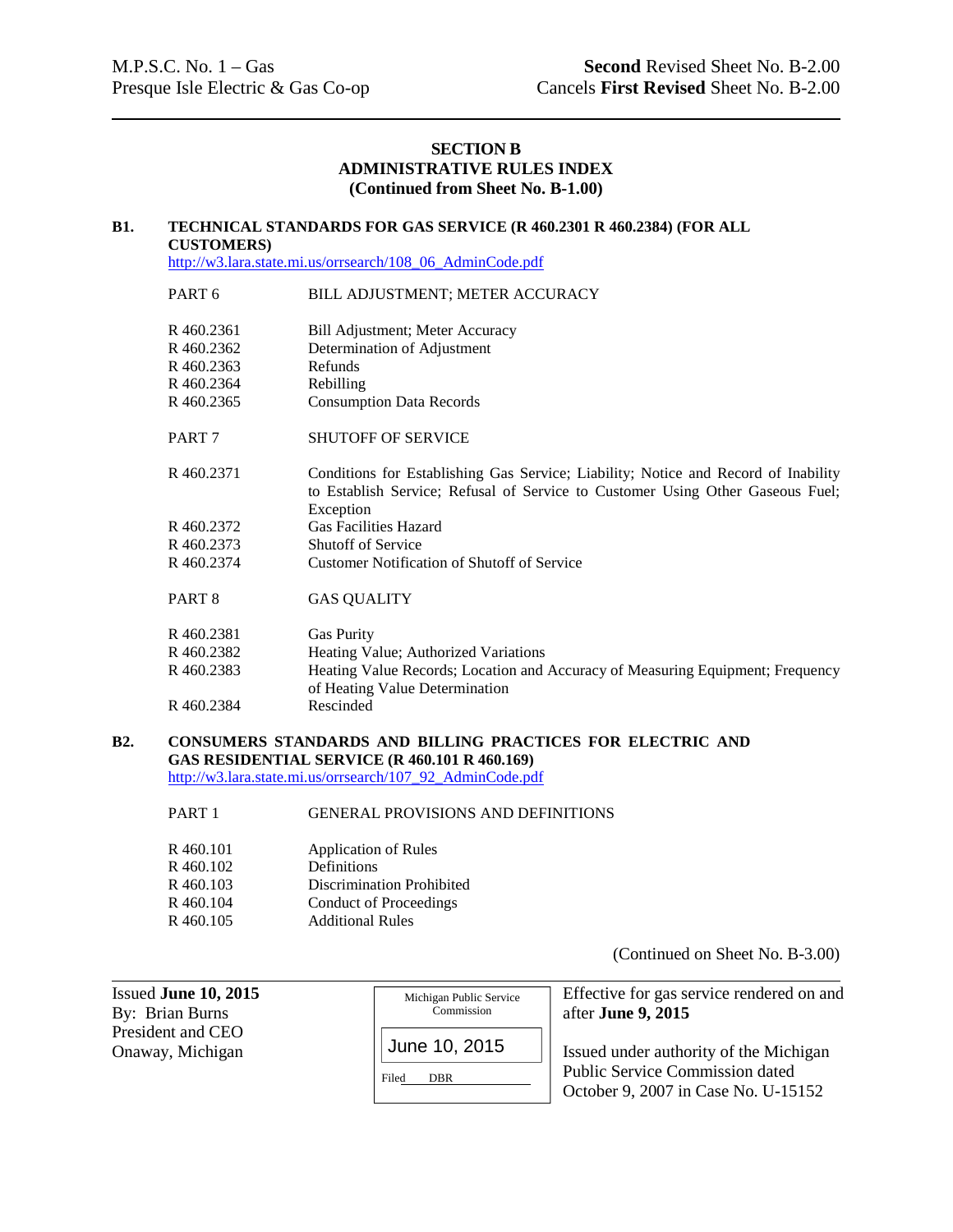## **SECTION B ADMINISTRATIVE RULES INDEX (Continued from Sheet No. B-2.00)**

#### **B2. CONSUMERS STANDARDS AND BILLING PRACTICES FOR ELECTRIC AND GAS RESIDENTIAL SERVICE (R 460.101 R 460.169) (Contd)** http://w3.lara.state.mi.us/orrsearch/107\_92\_AdminCode.pdf

PART 2. APPLICATION FOR SERVICE R 460.106 Service Requests for New or Previous Customers R 460.107 Applicant Information PART 3. DEPOSITS AND GUARANTEE TERMS AND CONDITIONS R 460.108 Prohibited Practices R 460.109 Deposit for New Customers R 460.110 Deposit for a Previous Customer or for Continued Service R 460.111 General Deposit Conditions R 460.112 Guarantee Terms and Conditions PART 4. METER READING PROCEDURES, METER ACCURACY, METER ERRORS AND RELOCATION R 460.113 Actual and Estimated Meter Reading R 460.114 Company Representative Identification R 460.115 Customer Meter Reading R 460.116 Meter Accuracy, Meter Errors, Meter Relocation PART 5. BILLING AND PAYMENT STANDARDS R 460.117 Billing Frequency; Methods of Delivery R 460.118 Equal Monthly Billing R 460.119 Cycle Billing R 460.120 Payment of Bills R 460.121 Payment Period R 460.122 Allowable Charges R 460.123 Bill Information R 460.124 Separate Bills R 460.125 Billing For Non-tariff Services R 460.126 Billing Error PART 6. VOLUNTARY TERMINATION R 460.127 Voluntary Termination

(Continued on Sheet No. B-4.00)

| Issued June $10, 2015$<br>By: Brian Burns | Michigan Public Service<br>Commission | Effective for gas service rendered on and<br>after June 9, 2015                  |
|-------------------------------------------|---------------------------------------|----------------------------------------------------------------------------------|
| President and CEO                         |                                       |                                                                                  |
| Onaway, Michigan                          | June 10, 2015                         | Issued under authority of the Michigan<br><b>Public Service Commission dated</b> |
|                                           | Filed<br><b>DBR</b>                   | October 9, 2007 in Case No. U-15152                                              |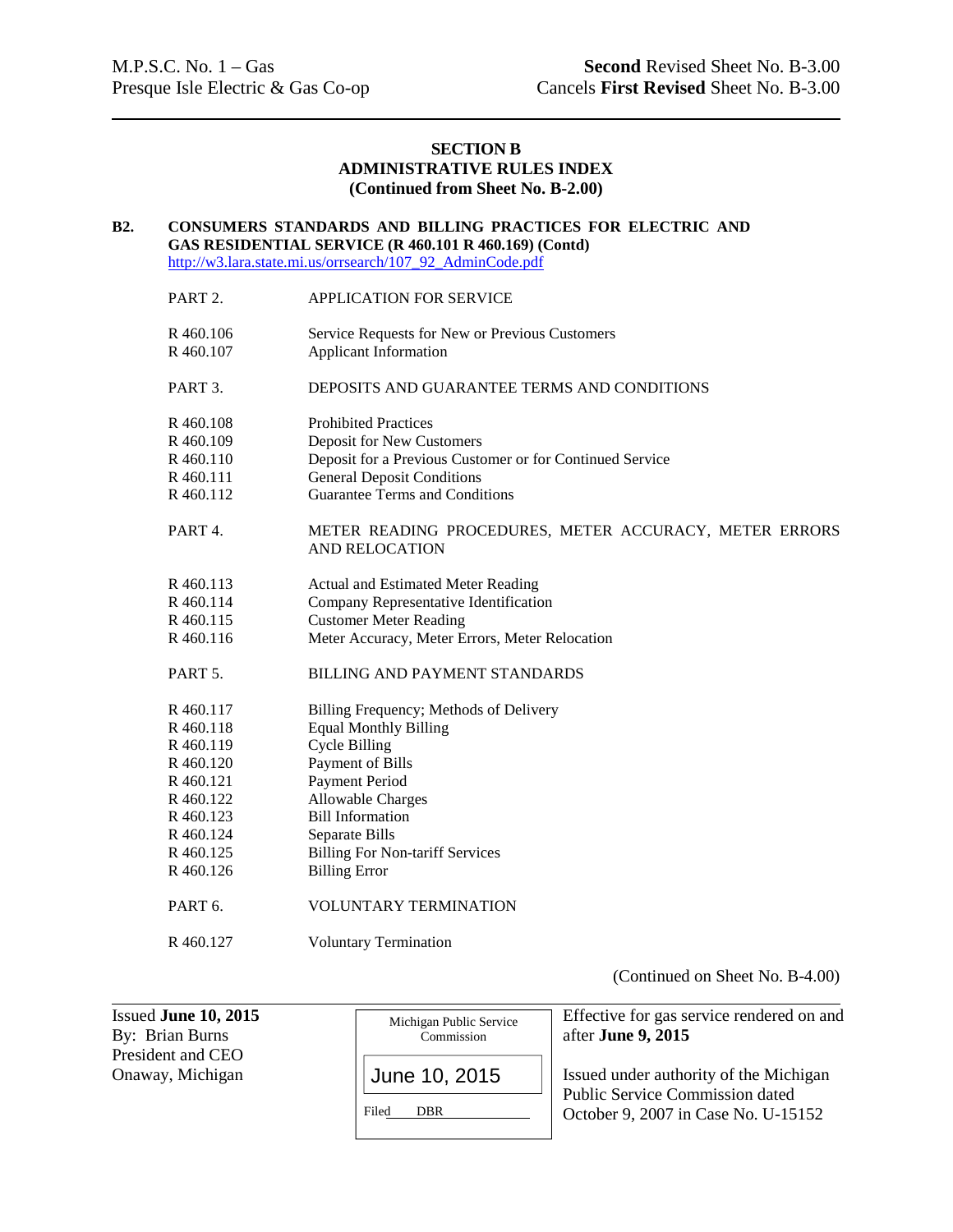## **SECTION B ADMINISTRATIVE RULES INDEX (Continued from Sheet No. B-3.00)**

#### **B2. CONSUMERS STANDARDS AND BILLING PRACTICES FOR ELECTRIC AND GAS RESIDENTIAL SERVICE (R 460.101 R 460.169) (Contd)** http://w3.lara.state.mi.us/orrsearch/107\_92\_AdminCode.pdf

## PART 7. UTILITY PROCEDURES

| R 460.128           | Applicability                                                                            |
|---------------------|------------------------------------------------------------------------------------------|
| R 460.129           | <b>Complaint Procedures</b>                                                              |
| R 460.130           | <b>Personnel Procedures</b>                                                              |
| R 460.131           | <b>Publication of Procedures</b>                                                         |
| R 460.132           | <b>Access to Rules And Rates</b>                                                         |
| R 460.133           | <b>Reporting Requirements</b>                                                            |
| R 460.134           | Inspection                                                                               |
| R 460.135           | <b>Customer Access to Consumption Data</b>                                               |
| PART 8.             | PROCEDURES FOR SHUTOFF AND RESTORATION OF SERVICE                                        |
| R 460.136           | <b>Emergency Shutoff</b>                                                                 |
| R 460.137           | <b>Shutoff Permitted</b>                                                                 |
| R 460.138           | Notice Of Shutoff                                                                        |
| R460.139            | Form of Notice                                                                           |
| R460.140            | Time Of Shutoff                                                                          |
| R 460.141           | Manner of Shutoff                                                                        |
| R 460.142           | Manner of Shutoff for Service Provided With Remote Shutoff and Restoration<br>Capability |
| R 460.143           | <b>Shutoff Prohibited</b>                                                                |
| R 460.144           | <b>Restoration of Service</b>                                                            |
| PART <sub>9</sub> . | ENERGY ASSISTANCE AND SHUTOFF PROTECTION PROGRAMS                                        |
| R 460.145           | Listing of Energy Assistance Programs                                                    |
| R 460.146           | Notice of Energy Assistance Programs                                                     |
| R 460.147           | <b>Medical Emergency</b>                                                                 |
| R 460.148           | Winter Protection Plan for Low-Income Customers                                          |
| R 460.149           | Winter Protection Plan for Senior Citizens                                               |
| R 460.150           | <b>Military Protections</b>                                                              |

(Continued on Sheet No. B-5.00)

| Issued June $10, 2015$<br>By: Brian Burns | Michigan Public Service<br>Commission | Effective for gas service rendered on and<br>after June 9, 2015                  |
|-------------------------------------------|---------------------------------------|----------------------------------------------------------------------------------|
| President and CEO<br>Onaway, Michigan     | June 10, 2015                         | Issued under authority of the Michigan<br><b>Public Service Commission dated</b> |
|                                           | Filed<br><b>DBR</b>                   | October 9, 2007 in Case No. U-15152                                              |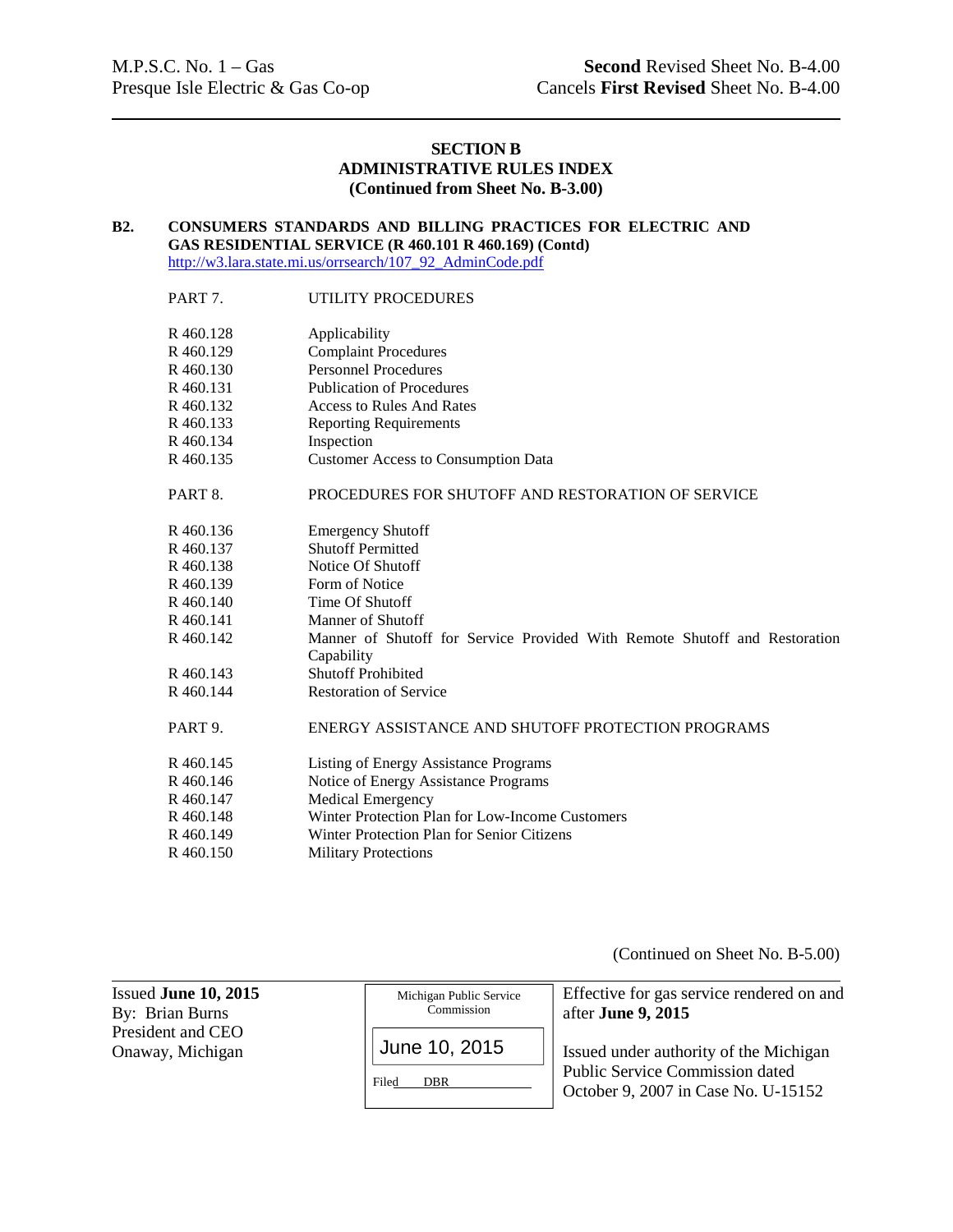## **SECTION B ADMINISTRATIVE RULES INDEX (Continued from Sheet No. B-4.00)**

# **B2. CONSUMERS STANDARDS AND BILLING PRACTICES FOR ELECTRIC AND GAS RESIDENTIAL SERVICE (R 460.101 R 460.169) (Contd)**

http://w3.lara.state.mi.us/orrsearch/107\_92\_AdminCode.pdf

#### PART 10. DISPUTED CLAIM, HEARING AND SETTLEMENT AGREEMENT

| R 460.151 | Disputed Claim                       |
|-----------|--------------------------------------|
|           |                                      |
| R 460.152 | Utility Hearing and Hearing Officers |
| R 460.153 | Notice of Hearing                    |
| R 460.154 | <b>Hearing Procedures</b>            |
| R 460.155 | Settlement Agreement                 |
| R460.156  | Default of Settlement Agreement      |
| R 460.157 | Same Dispute                         |

#### PART 11. COMMISSION APPEAL PROCEDURES

- R 460.158 Informal Appeal
- R 460.159 Filing Procedures
- R 460.160 Informal Appeal Procedures
- R 460.161 Interim Determination
- R 460.162 Appeal Review
- R 460.163 Shutoff Pending Decision
- R 460.164 Informal Appeal Decision
- R 460.165 Failure to Comply With Informal Appeal Decision
- R 460.166 Same Dispute
- R 460.167 Formal Appeal
- R 460.168 Other Remedies
- R 460.169 Scope of Rules
- **B3.** UNCOLLECTIBLES ALLOWANCE RECOVERY FUND (R 460.2601 R 460.2625) **RESCINDED** http://w3.lara.state.mi.us/orrsearch/837\_10803\_AdminCode.pdf

PART 1 GENERAL PROVISIONS AND DEFINITIONS

R 460.2601 Application of Rules R 460.2602 Definitions

(Continued on Sheet No. B-6.00)

| Issued June $10, 2015$                | Michigan Public Service              | Effective for gas service rendered on and                                                                               |
|---------------------------------------|--------------------------------------|-------------------------------------------------------------------------------------------------------------------------|
| By: Brian Burns                       | Commission                           | after June 9, 2015                                                                                                      |
| President and CEO<br>Onaway, Michigan | June 10, 2015<br>Filed<br><b>DBR</b> | Issued under authority of the Michigan<br><b>Public Service Commission dated</b><br>October 9, 2007 in Case No. U-15152 |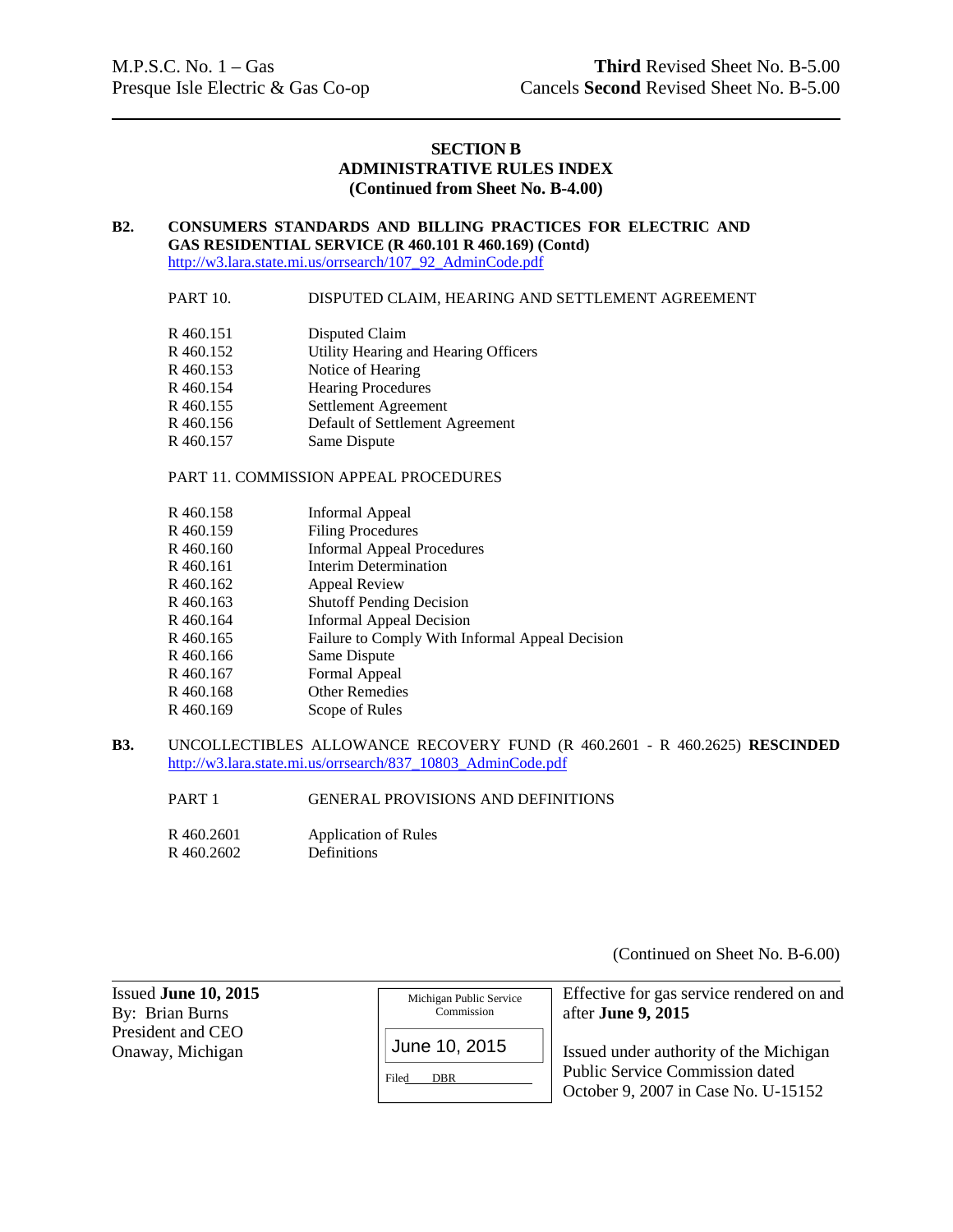## **SECTION B ADMINISTRATIVE RULES INDEX (Continued from Sheet No. B-5.00)**

#### **B3. UNCOLLECTIBLES ALLOWANCE RECOVERY FUND (R 460.2601 - R 460.2625) (Contd)** http://w3.lara.state.mi.us/orrsearch/837\_10803\_AdminCode.pdf

#### PART 2. UNCOLLECTIBLES ALLOWANCE RECOVERY FUND

| R 460.2621 | Uncollectibles Allowance Recovery Fund |
|------------|----------------------------------------|
| R460.2622  | <b>Annual Deposits</b>                 |
| R460.2623  | Notice of Deposit                      |
| R460.2624  | Disputes; Procedure for Resolution     |
| R460.2625  | Disbursement of Funds                  |

### **B4. Billing Practices Applicable to Non-Residential Electric and Gas Customers (R 460.1601 R 460.1640)** http://w3.lara.state.mi.us/orrsearch/108\_03\_AdminCode.pdf

| PART <sub>1</sub> | <b>GENERAL PROVISIONS</b>                                                                                    |  |
|-------------------|--------------------------------------------------------------------------------------------------------------|--|
| R 460.1601        | Applicability; Purpose                                                                                       |  |
| R 460.1602        | <b>Definitions</b>                                                                                           |  |
| R 460.1603        | Discrimination Prohibited                                                                                    |  |
| R460.1604         | Form of Proceedings                                                                                          |  |
| R460.1605         | <b>Additional Rules</b>                                                                                      |  |
| PART <sub>2</sub> | <b>APPLICATION FOR SERVICE</b>                                                                               |  |
| R460.1606         | <b>Application for New Service</b>                                                                           |  |
| PART <sub>3</sub> | <b>GENERAL CUSTOMER DEPOSIT CONDITIONS</b>                                                                   |  |
| R460.1607         | <b>Customer Deposits</b>                                                                                     |  |
| PART <sub>4</sub> | READING, ESTIMATED<br>BILLS, BILLING<br>ADJUSTMENTS,<br>METER<br>VOLUNTARY TERMINATION, AND METER RELOCATION |  |
| R460.1608         | Meter Reading Interval and Estimated Bills                                                                   |  |
| R 460.1609        | Meter Inaccuracies; Billing Adjustments                                                                      |  |
| R 460.1610        | <b>Voluntary Termination</b>                                                                                 |  |
| R460.1611         | Meter or Facilities Relocation Charge                                                                        |  |
|                   |                                                                                                              |  |

(Continued on Sheet No. B-7.00)

| Issued June $10, 2015$<br>By: Brian Burns<br>President and CEO | Michigan Public Service<br>Commission | Effective for gas service rendered on and<br>$\vert$ after <b>June 9, 2015</b>   |
|----------------------------------------------------------------|---------------------------------------|----------------------------------------------------------------------------------|
| Onaway, Michigan                                               | June 10, 2015                         | Issued under authority of the Michigan<br><b>Public Service Commission dated</b> |
|                                                                | Filed<br><b>DBR</b>                   | October 9, 2007 in Case No. U-15152                                              |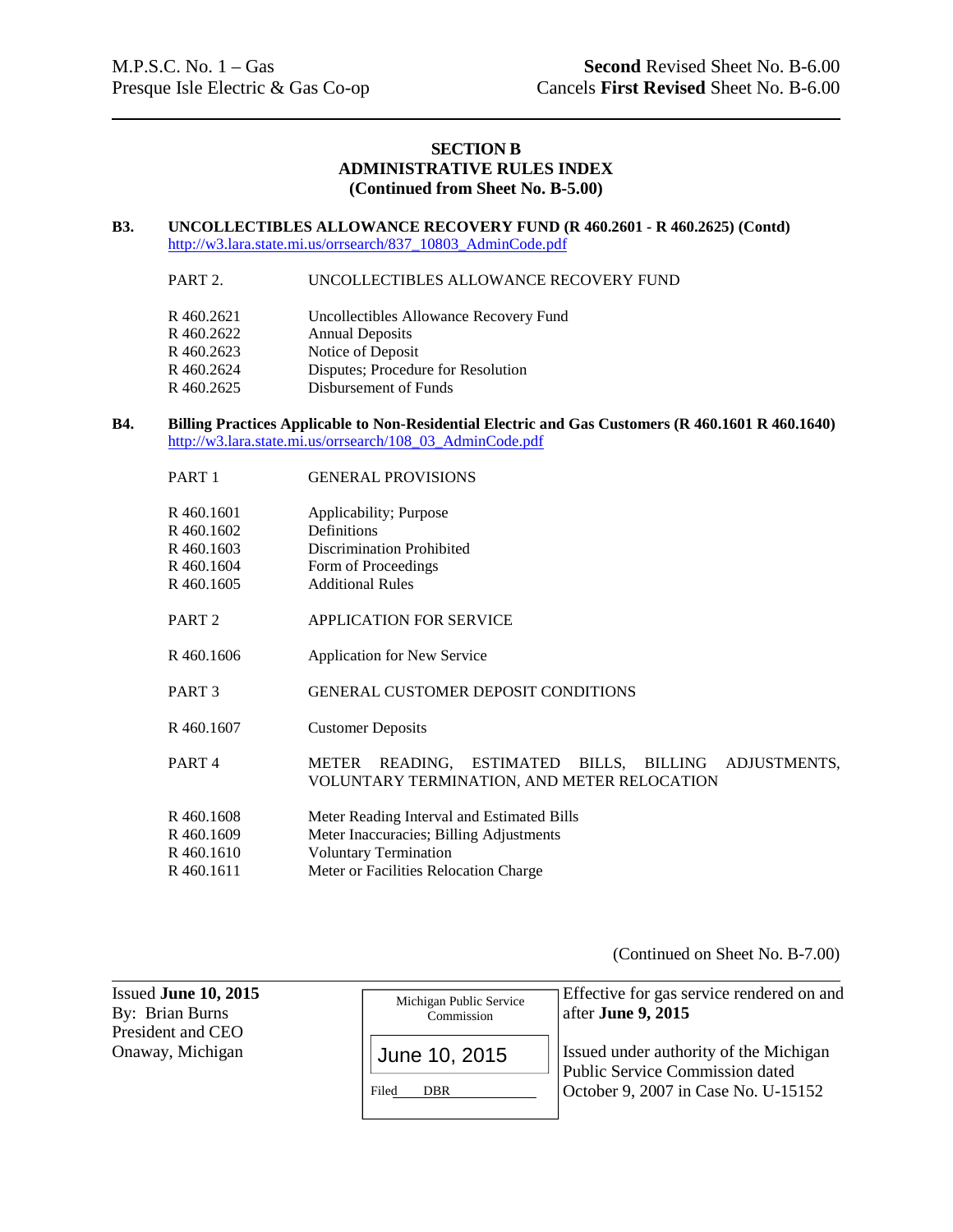## **SECTION B ADMINISTRATIVE RULES INDEX (Continued from Sheet No. B-6.00)**

#### **B4. Billing Practices Applicable to Non-Residential Electric and Gas Customers (R 460.1601 R 460.1640) (Contd)**

http://w3.lara.state.mi.us/orrsearch/108\_03\_AdminCode.pdf

| PART <sub>5</sub>                                                  | <b>BILLING AND PAYMENTS</b>                                                                                                                                  |
|--------------------------------------------------------------------|--------------------------------------------------------------------------------------------------------------------------------------------------------------|
| R 460.1612<br>R 460.1613<br>R 460.1614<br>R 460.1615<br>R 460.1616 | Cycle Billing<br><b>Billing Information</b><br>Discounts and Late Payment Charges<br>Delivery and Payment of Bills<br><b>Billing for Unregulated Service</b> |
| R 460.1617                                                         | <b>Billing Errors</b>                                                                                                                                        |
| PART <sub>6</sub>                                                  | <b>CUSTOMER RELATIONS AND UTILITY PROCEDURES</b>                                                                                                             |
| R 460.1618<br>R 460.1619                                           | Selection of Rate, Customer Information and Service<br>Inspection                                                                                            |
| R 460.1620<br>R 460.1621                                           | <b>Customer Access To Consumption Data</b>                                                                                                                   |
| R 460.1622<br>R 460.1623                                           | <b>Customer Complaints; Investigation; Records</b><br>Records and Reports                                                                                    |
| PART <sub>7</sub>                                                  | SHUTOFFS AND RESTORATION                                                                                                                                     |
| R 460.1624<br>R 460.1625<br>R 460.1626                             | Notice of Shutoff<br>Denial or Shutoff of Service To Customers<br>Manner of Shutoff for Service Provided With Remote Shutoff and Restoration<br>Capability   |

(Continued on Sheet No. B-8.00)

Issued **June 10, 2015**<br>By: Brian Burns<br>By: Brian Burns<br>Commission<br>Geometrical Reservice **Properties**<br>Geometrical Reservice **Properties** President and CEO Onaway, Michigan  $\vert$  June 10, 2015  $\vert$  Issued under authority of the Michigan Michigan Public Service Commission Filed DBR June 10, 2015

after **June 9, 2015** Public Service Commission dated

October 9, 2007 in Case No. U-15152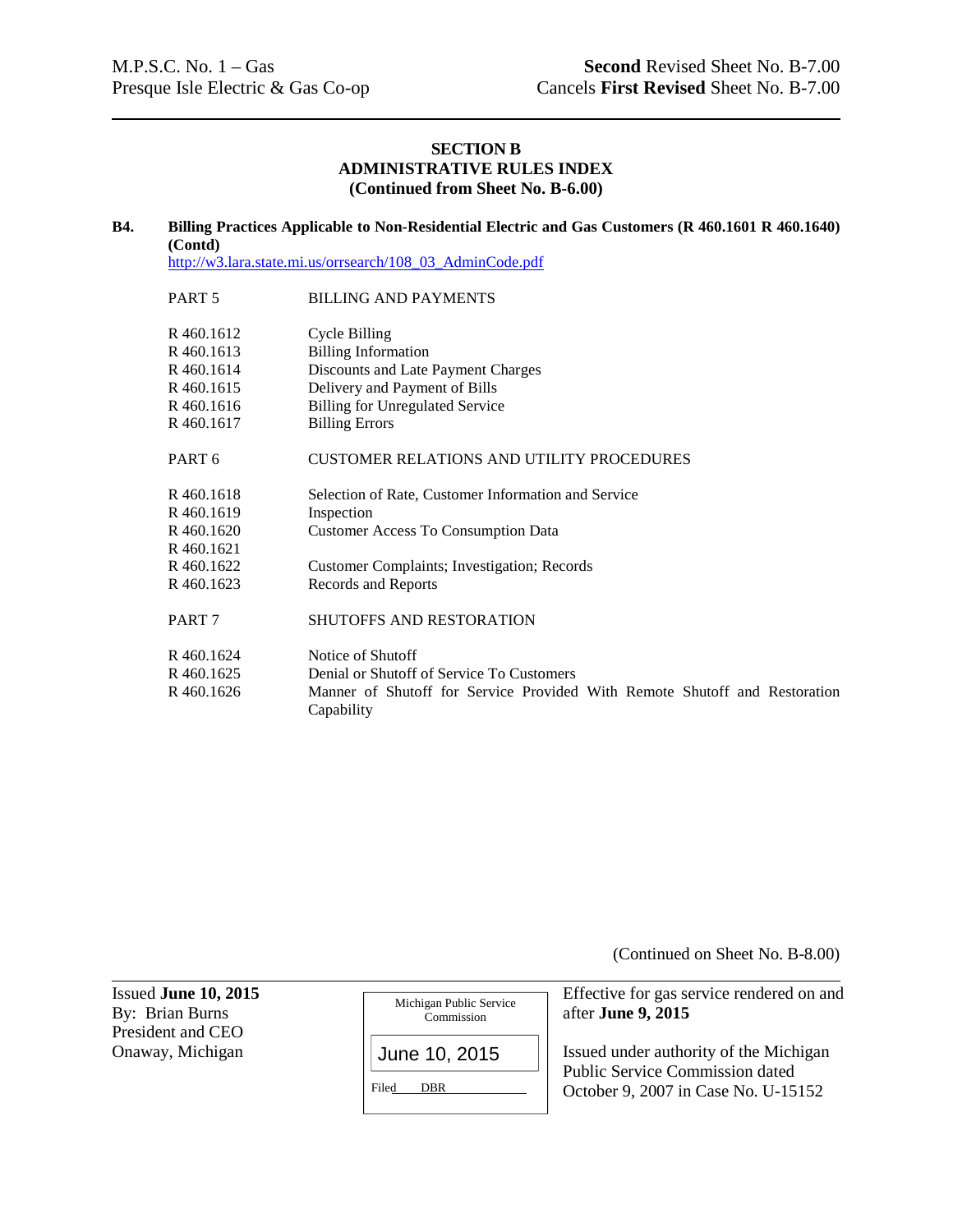## **SECTION B ADMINISTRATIVE RULES INDEX (Continued from Sheet No. B-7.00)**

#### **B4. Billing Practices Applicable to Non-Residential Electric and Gas Customers (R 460.1601 R 460.1640) (Contd)**

http://w3.lara.state.mi.us/orrsearch/108\_03\_AdminCode.pdf

#### PART 8 DISPUTED CLAIMS, HEARINGS AND SETTLEMENT AGREEMENTS

| R 460.1628 | Disputed Claim                                  |
|------------|-------------------------------------------------|
| R460.1629  | Settlement Agreement                            |
| R 460.1630 | Default of Settlement Agreement                 |
| R 460.1631 | Informal Hearing and Hearing Officers           |
| R 460.1632 | Notice of Hearing                               |
| R460.1633  | <b>Hearing Procedures</b>                       |
| R 460.1634 | <b>Informal Appeal Procedures</b>               |
| R 460.1635 | Interim Determination                           |
| R 460.1636 | <b>Appeal Review</b>                            |
| R 460.1637 | <b>Shutoff Pending Decision</b>                 |
| R 460.1638 | Informal Appeal Decision                        |
| R 460.1639 | Failure to Comply With Informal Appeal Decision |
| R460.1640  | Scope of Rules                                  |

#### **ADDITIONAL ADMINISTRATIVE RULES**

**\*Waivers may have been granted by the Commission to the Company for certain portions of the administrative rules below.**

- **B5. Practice and Procedure Before the Commission (R 460.17101 R 460.17701)** http://w3.lara.state.mi.us/orrsearch/934\_2009-046LR\_AdminCode.pdf
- **B6. Filing Procedures for Electric, Water, Steam and Gas Utilities (R 460.2011 R 460.2031)** http://w3.lara.state.mi.us/orrsearch/108\_04\_AdminCode.pdf
- **B7. Residential Conservation Program Standards (R 460.2401 R 460.2414)** http://w3.lara.state.mi.us/orrsearch/108\_07\_AdminCode.pdf
- **B8. Preservation of Records of Electric, Gas and Water Utilities (R 460.2501 R 460.2582)** http://w3.lara.state.mi.us/orrsearch/108\_08\_AdminCode.pdf

(Continued on Sheet No. B-9.00)

| Issued June $10, 2015$<br>By: Brian Burns | Michigan Public Service<br>Commission | Effective for gas service rendered on and<br>after June 9, 2015               |
|-------------------------------------------|---------------------------------------|-------------------------------------------------------------------------------|
| President and CEO<br>Onaway, Michigan     | June 10, 2015                         | Issued under authority of the Michigan                                        |
|                                           | Filed<br><b>DBR</b>                   | <b>Public Service Commission dated</b><br>October 9, 2007 in Case No. U-15152 |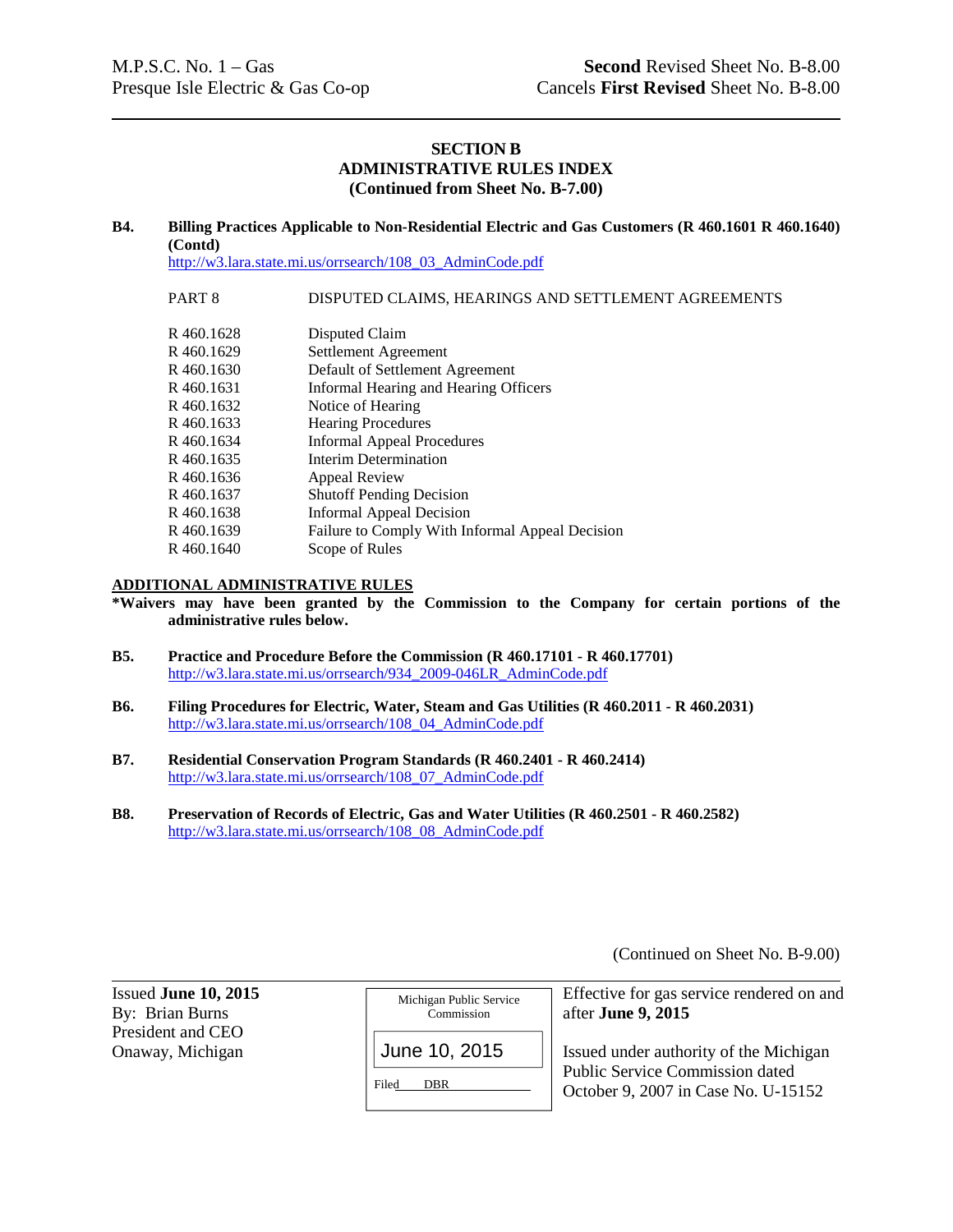## **SECTION B ADMINISTRATIVE RULES INDEX (Continued from Sheet No. B-8.00)**

- **B9. Michigan Gas Safety Standards (R 460.20101 R 460.20606)** http://w3.lara.state.mi.us/orrsearch/108\_17\_AdminCode.pdf
- **B10. Production and Transmission of Natural Gas (R 460.851 R 460.875)** http://w3.lara.state.mi.us/orrsearch/108\_00\_AdminCode.pdf
- **B11. Uniform System of Accounts for Major and Nonmajor Gas Utilities (R 460.9021, R 460.9039)** http://w3.lara.state.mi.us/orrsearch/108\_13\_AdminCode.pdf
- **B12. Rate Case Filing Requirements for Major Gas Utilities** http://www.cis.state.mi.us/mpsc/orders/archive/pdfs/U-10039\_01-17-1992.PDF

| Issued June 10, 2015<br>By: Brian Burns | Michigan Public Service<br>Commission | Effective for gas service rendered on and<br>after June 9, $2015$         |
|-----------------------------------------|---------------------------------------|---------------------------------------------------------------------------|
| President and CEO<br>Onaway, Michigan   | June 10, 2015                         | Issued under authority of the Michigan<br>Public Service Commission dated |
|                                         | Filed<br><b>DBR</b>                   | October 9, 2007 in Case No. U-15152                                       |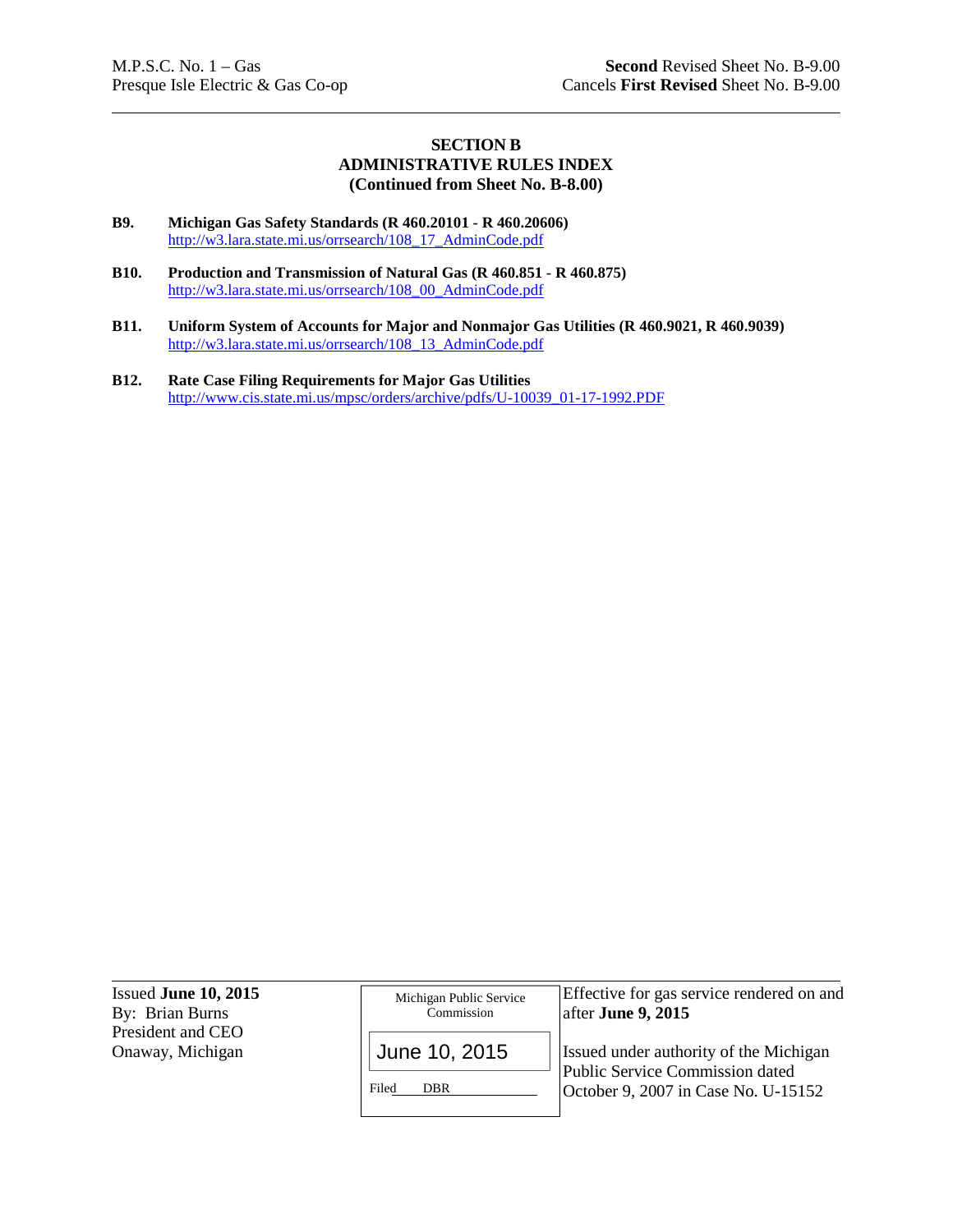## **SECTION C COOPERATIVE RULES AND REGULATIONS (FOR ALL MEMBER-CONSUMERS)**

## **INTENT OF SECTION C**

These General Rules and Regulations for all Member-Consumers are not to supersede but are in addition to Rule B1, Technical Standards for Gas Service, Rule B2, Consumer Standards and Billing Practices for Electric and Gas Residential Service, and Rule B4, Billing Practices Applicable to Non-Residential Electric and Gas Member-Consumers.

## **C1. CHARACTERISTICS OF SERVICE**

## **C1.1. Character of Service**

The Cooperative shall endeavor, but does not guarantee, to furnish a continuous supply of gas and to maintain pressure in its lines within reasonable limits.

The Cooperative shall not be liable for interruptions in the service, variations in the pressure, or variations in the service characteristics, or for any loss or damage of any kind or character occasioned thereby, due to causes or conditions beyond the Cooperative's reasonable control, and such causes or conditions shall be deemed to specifically include, but not be limited to the following: acts or omissions of Member-Consumers or third parties; operation of safety devices except when such operation is caused by the negligence of the Cooperative; absence of an alternate supply of service; failure, malfunction, breakage, necessary repairs or inspection of machinery, facilities or equipment when the Cooperative has carried on a program of maintenance consistent with the general standards prevailing in the industry; act of God; war; action of the elements; storm or flood; fire; riot; labor dispute or disturbances; or the exercise of authority or regulation by governmental or military authorities.

Regardless of contracts in force, the Cooperative shall have the right (a) to institute and maintain curtailments of gas service in accordance with the provisions of Rule C3, Curtailment of Gas Service, of this Gas Rate Book, and (b) in the event of an emergency causing a short-term shortage of gas supply, to grant preference to that service, which in the Cooperative's judgment, is most essential to the public health, safety and welfare.

Before purchasing equipment or installing piping, the Member-Consumer shall secure from the Cooperative information regarding whether new or additional gas loads are being accepted and the characteristics of the service available.

(Continued on Sheet No. C-2.00)

President and CEO

l



Issued August 24, 2009 Effective for gas service rendered on and

Onaway, Michigan **Issued under authority of the Michigan**  Public Service Commission dated **August 11, 2009** in Case No. **U-15774**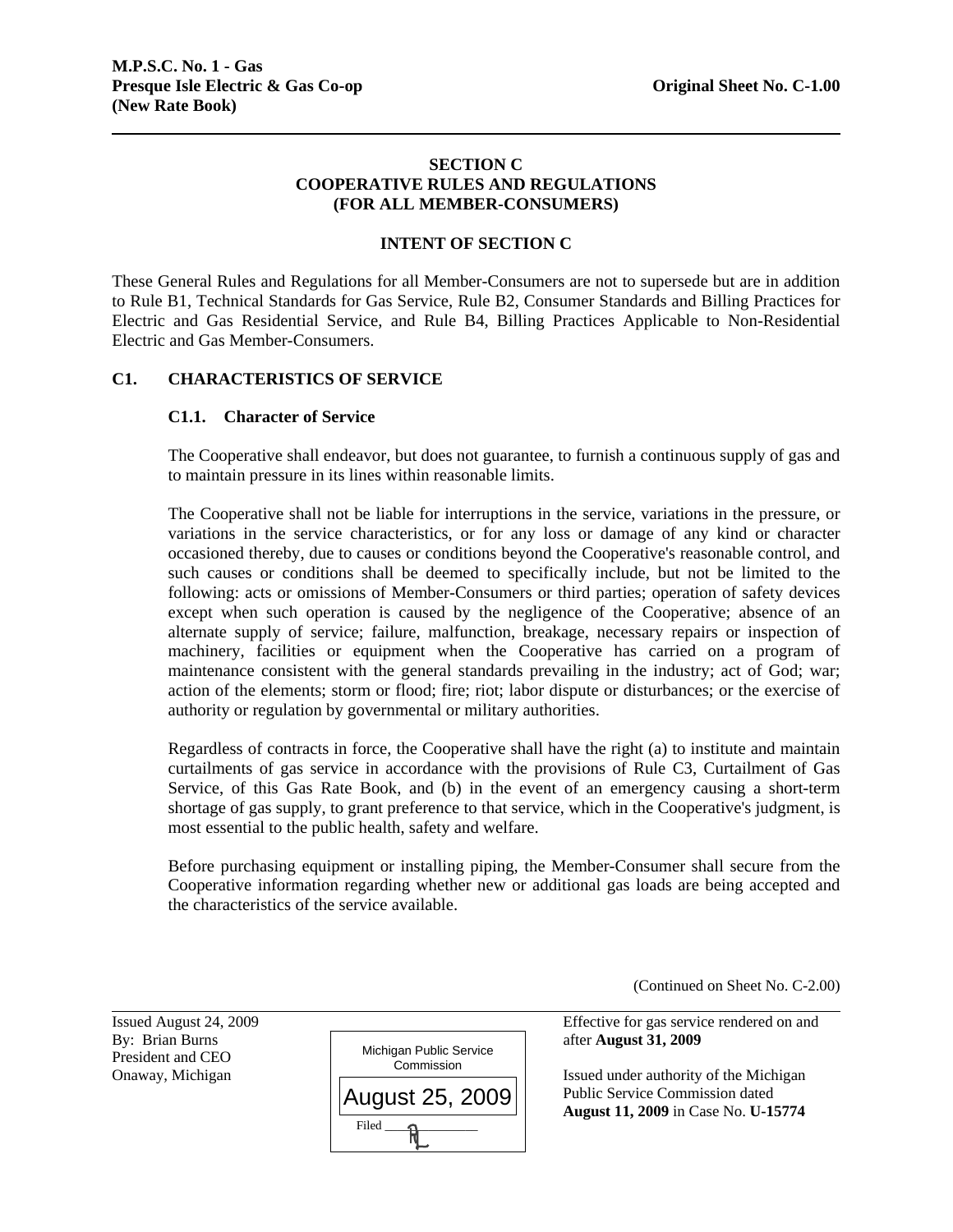## **(Continued from Sheet No. C-1.00)**

#### **C1. CHARACTERISTICS OF SERVICE (Contd)**

No ownership rights in facilities provided by the Cooperative shall pass to any person as a result of any deposit or contribution made under these rules. Deposits or contributions made by Member-Consumers shall not be refundable unless expressly provided in these rules.

The Cooperative will make a leakage test prior to the establishment of gas service. The Cooperative shall not be liable for the installation, maintenance or use of fuel lines, piping or appliances owned by the Member-Consumer or installed beyond the Cooperative's meter nor shall the Cooperative be liable for any continuing duty of inspection of such equipment or facilities.

#### **C1.2. Hours of Service**

Gas shall be supplied 24 hours per day except as provided elsewhere in the Cooperative's Gas Rate Book.

#### **C1.3. Use of Service**

The Member-Consumer shall use the service so as not to cause a safety hazard, endanger the Cooperative facilities or the Member-Consumer's equipment or to disturb the Cooperative's service to other Member-Consumers. The Cooperative disclaims any responsibility to inspect the Member-Consumer's piping or equipment and shall not be held liable for any injury or damage resulting from the condition thereof.

The Cooperative reserves the right to deny or shut off service under the following conditions or for any of the following reasons:

- A. Without prior notice to any Member-Consumer for a condition on the Member-Consumer's premises which is determined by the Cooperative or a code authority to be hazardous.
- B. To any Member-Consumer for a condition on the Member-Consumer's premises which is determined by the Cooperative or a code authority to be potentially hazardous.
- C. To any Member-Consumer who uses equipment in a manner which adversely affects the Cooperative's equipment or the Cooperative's service to others.

(Continued on Sheet No. C-3.00)

President and CEO

l



Issued August 24, 2009 Effective for gas service rendered on and

Onaway, Michigan **Issued under authority of the Michigan** Issued under authority of the Michigan Public Service Commission dated **August 11, 2009** in Case No. **U-15774**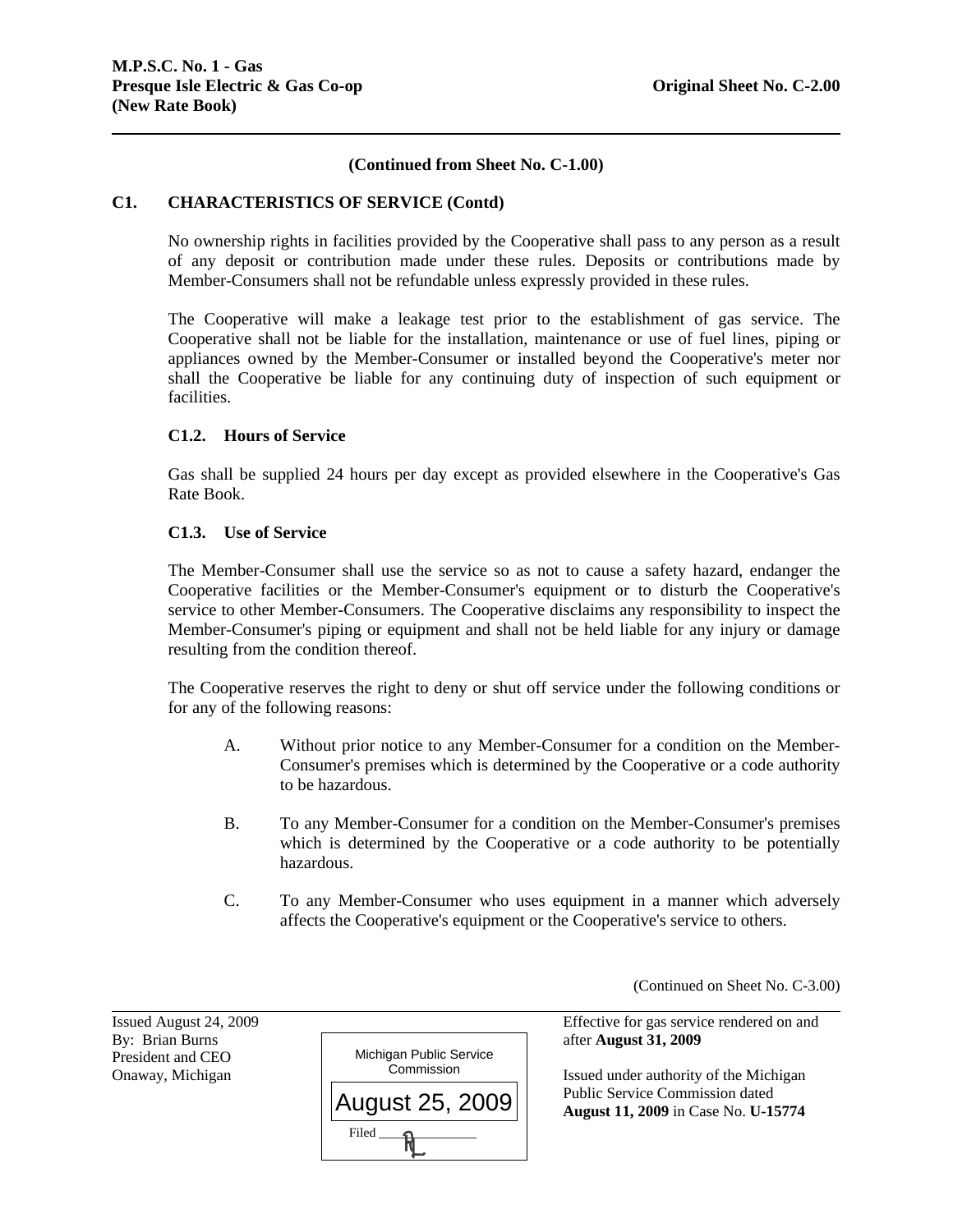#### **(Continued from Sheet No. C-2.00)**

#### **C1. CHARACTERISTICS OF SERVICE (Contd)**

#### **C1.3 Use of Service (Contd)**

- D. To any Member-Consumer involved in metered or unmetered energy theft, including obtaining the use of equipment by submitting a falsified application. Energy theft includes but is not limited to:
	- 1. Tampering
	- 2. Unauthorized Use
	- 3. Diversion
	- 4. Interference
- E. For misrepresentation of identity for the purpose of obtaining utility service.
- F. For failure of the Member-Consumer to permit the Cooperative reasonable access to equipment installed upon the premises for the purpose of inspection, meter reading, maintenance, relocation, replacement or removal.
- G. For failure of the Member-Consumer to install and/or maintain necessary devices to protect the Member-Consumer's equipment in the event of service interruptions.
- H. For failure of the Member-Consumer to install and/or maintain necessary devices to protect the Cooperative's facilities against the creation of a vacuum or back pressure and against the entrance of any foreign material into the Cooperative's system.
- I. For failure of the Member-Consumer receiving service at 1 psig or greater to install and/or maintain equipment of adequate pressure ratings.
- J. For failure of the Member-Consumer to comply with Rule C2, Controlled Service, and/or Rule C3, Curtailment of Gas Service.
- K. For failure of the Member-Consumer to post a cash security deposit or other form of guarantee, when required in accordance with the Rules and Regulations.

(Continued on Sheet No. C-4.00)

President and CEO

l



Issued August 24, 2009 Effective for gas service rendered on and

Onaway, Michigan  $\Box$  Public Service Commission dated **August 11, 2009** in Case No. **U-15774**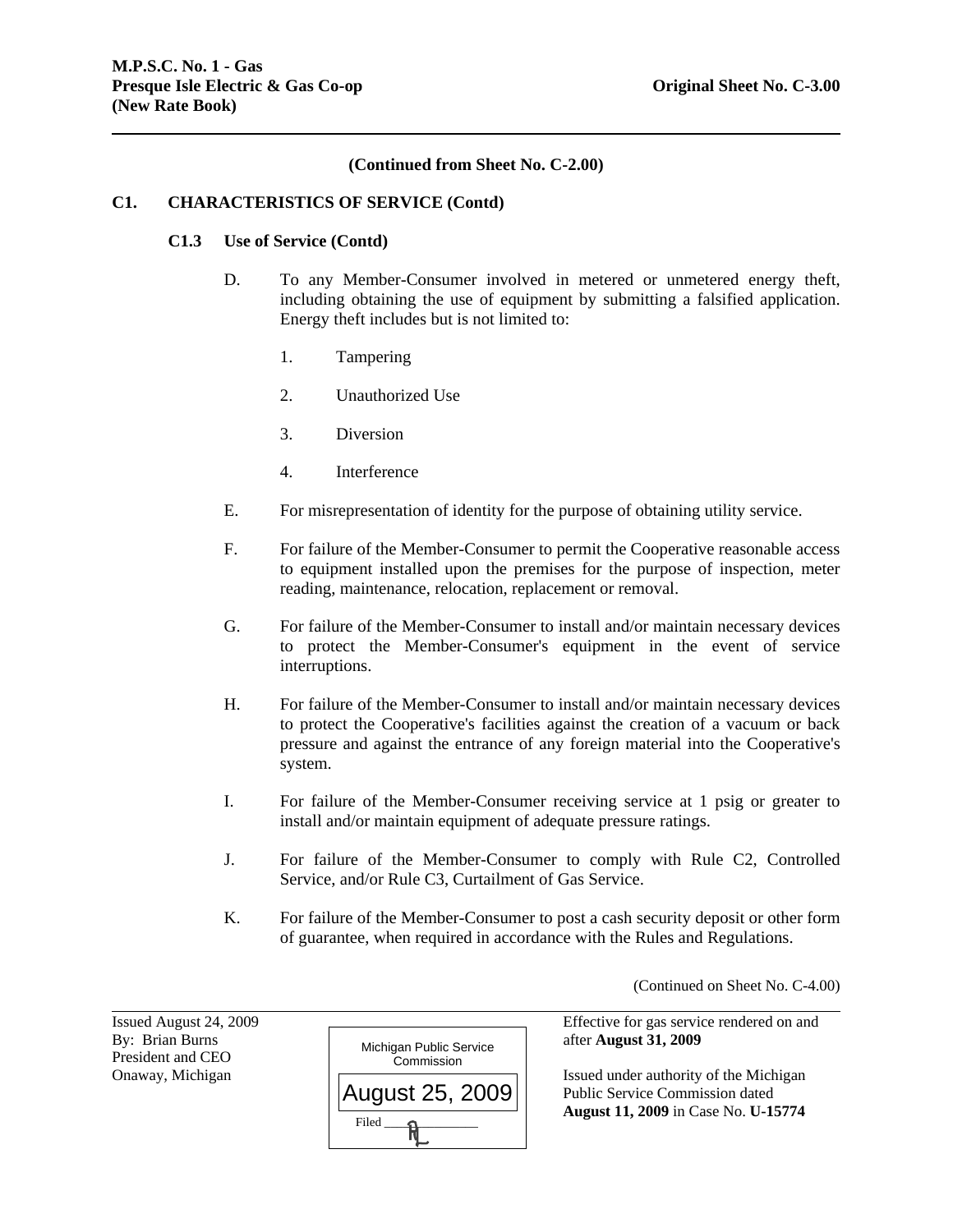## **(Continued from Sheet No. C-3.00)**

#### **C1. CHARACTERISTICS OF SERVICE (Contd)**

## **C1.3 Use of Service (Contd)**

- L. For failure of the Member-Consumer to pay a delinquent account not in dispute.
- M. For failure of the Non-Residential Member-Consumer to pay any delinquent Non-Residential account incurred by the Member-Consumer under a different account name, by the Member-Consumer's predecessor in interest or by any other entity, the debt of which, the Member-Consumer is legally obligated to assume.
- N. For failure of the Member-Consumer to comply with the terms and conditions of a settlement agreement, interim determination or complaint determination between the Member-Consumer and the Cooperative.
- O. For violation of, or noncompliance with, the Cooperative's Gas Rate Book.

## **C1.4. Unusual Facility Requirements**

The Cooperative reserves the right to make special contractual arrangements as to the provision of necessary service facilities, duration of contract, minimum bills, or other service conditions with respect to Member-Consumers with large or unusual requirements for gas, or with respect to Member-Consumers whose establishments are remote from the Cooperative's existing suitable facilities, or with respect to Member-Consumers whose requirements otherwise necessitate unusual investments by the Cooperative or with respect to Member-Consumers whose service requirements may be of a short term, temporary or transient nature.

#### **C1.5. Invalidity of Oral Agreements or Representations**

No employee or agent of the Cooperative is authorized to modify or supplement the Rules and Regulations and Rate Schedules of this Gas Rate Book or any contract by oral agreement or representation, and no such oral agreement or representation shall be binding upon the Cooperative.

(Continued on Sheet No. C-5.00)

l Issued August 24, 2009 Effective for gas service rendered on and By: Brian Burns **and August 31, 2009** Michigan Public Service after **August 31, 2009** President and CEO Onaway, Michigan **Issued under authority of the Michigan**  Public Service Commission dated **August 11, 2009** in Case No. **U-15774** Michigan Public Service **Commission**  $Filed$   $\longrightarrow$   $\mathbb{R}$ August 25, 2009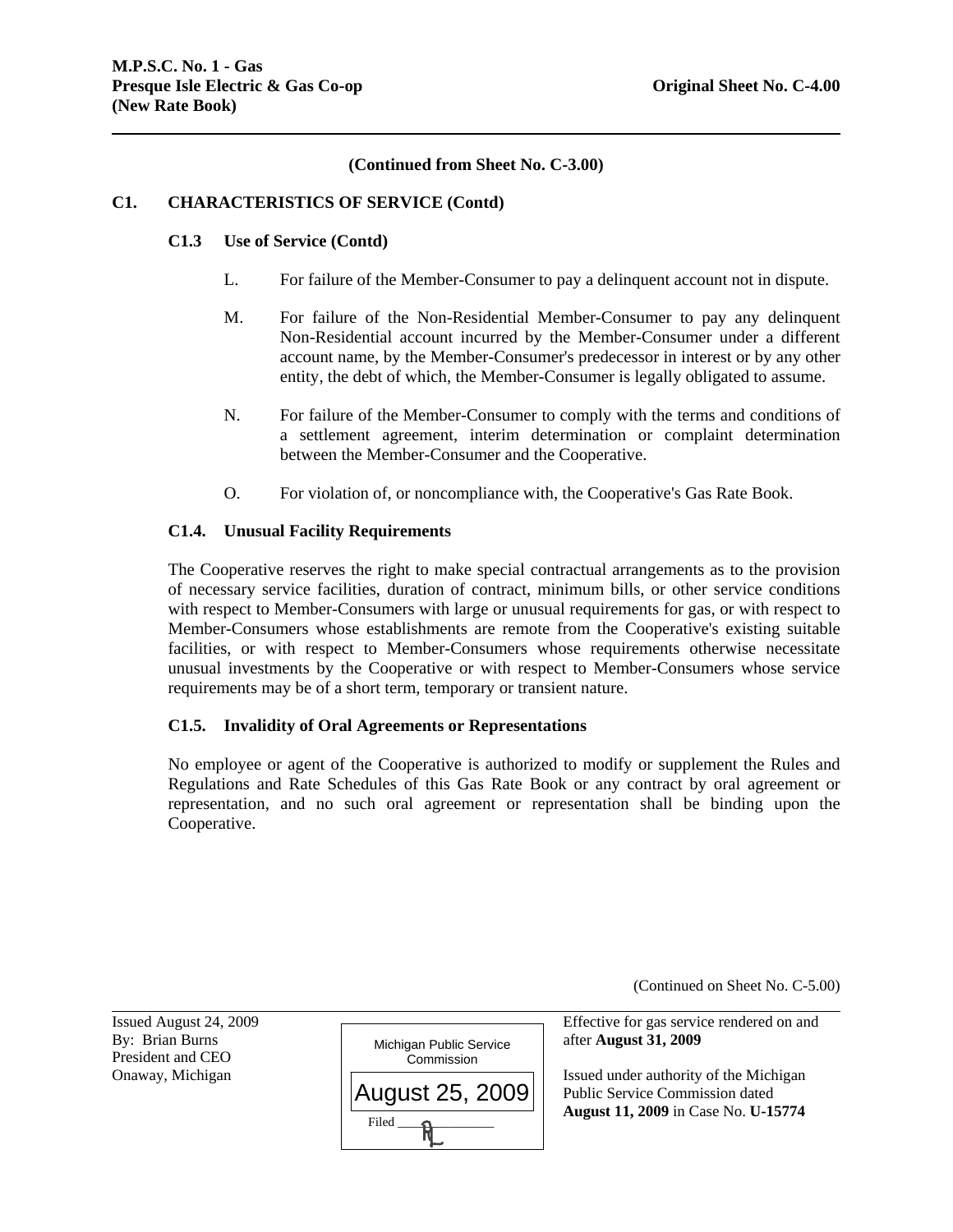## **(Continued from Sheet No. C-4.00)**

#### **C1. CHARACTERISTICS OF SERVICE (Contd)**

#### **C1.6. Transfers of Gas**

Member-Consumers shall be allowed to transfer their gas requirements from one location to another under the following conditions:

- A. Member-Consumers owning a building may transfer gas requirements for gas equipment in that building to a new location provided that such gas requirements are not used at the old location.
- B. Member-Consumers not owning a building may transfer gas requirements attributable to the gas equipment they own; provided however, that gas requirements associated with heating and maintaining a building in habitable condition cannot be transferred without the specific written consent of the building owner.
- C. Where partial transfer of gas requirements for gas equipment in a building is requested, sufficient equipment must be removed from service or converted to another source of fuel in that building to equal the gas requirements of the transferred equipment.
- D. Gas requirements for gas equipment cannot be transferred from one class of service to another, except residences converted to commercial use may continue to utilize gas requirements of existing equipment.
- E. Service to transferred equipment must be initiated within 12 months after shutoff of service at the original location. All costs (except the costs of a standard meter and standard regulator) associated with transfers must be borne by the Member-Consumer requesting the transfer.
- F. Once gas requirements are transferred to a new location, resumption of service at the old location is subject to the rules (including gas allocation) governing service to new Member-Consumers.
- G. Member-Consumers restricted by a gas service contract to an annual capacity reservation and who operate at two or more locations may transfer, in total or in part, gas volumes from one such restricted account to another.

(Continued on Sheet No. C-6.00)

President and CEO

l



Issued August 24, 2009 Effective for gas service rendered on and

Onaway, Michigan **Issued under authority of the Michigan** Issued under authority of the Michigan Public Service Commission dated **August 11, 2009** in Case No. **U-15774**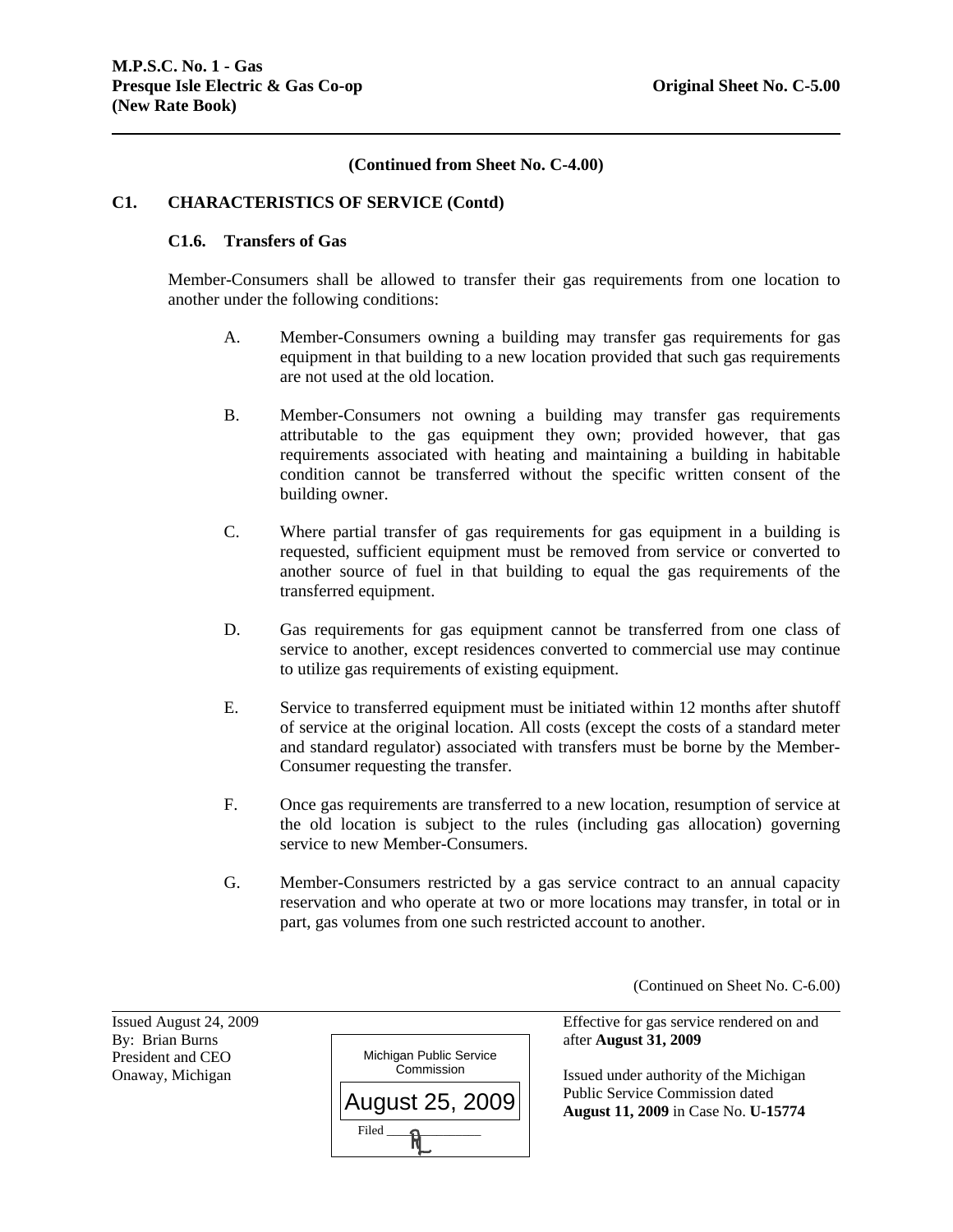## **(Continued from Sheet No. C-5.00)**

#### **C2. CONTROLLED SERVICE**

#### A. Scope

This rule provides the Cooperative with the authorization to control the attachment of load, consistent with changes in gas supply as they occur.

This rule shall apply to additional equipment installed by an existing Member-Consumer following the declaration of a controlled service condition but not to the additional use of gas in equipment installed previous to the declaration of a Controlled Service Condition.

#### B. Notice of Controlled Service Condition

The Cooperative shall provide not less that 90 days' advance written notice of a Controlled Service condition to all firm Member-Consumers, except where actions by foreign, federal, state or local government, regulatory agencies or force majeure preclude the giving of such notice.

C. Application for Service

Upon the declaration of a Controlled Service condition, all those within the affected priorities requesting gas sales service shall make written application for such service on a form provided by the Cooperative.

- D. Approval of Application for Service
	- 1. As the Cooperative is able to contract for gas supplies at reasonable and prudent prices, terms and conditions, applications for service shall be approved subject to the following:
		- a. Approval shall be on a first-requested, first-served basis within each Controlled Service Priority.
		- b. The Cooperative shall open the highest Priority first. If all the applicants within that Priority are granted service, and sufficient supply is available, the next highest Priority shall be opened. When the Cooperative opens a Priority previously closed, the Cooperative shall supply written notice to those within that Priority that have applications on file indicating the Priority is open and that the requested supplies of gas are available.

(Continued on Sheet No. C-7.00)

President and CEO

l



Issued August 24, 2009 Effective for gas service rendered on and

Onaway, Michigan  $\Box$  Public Service Commission dated **August 11, 2009** in Case No. **U-15774**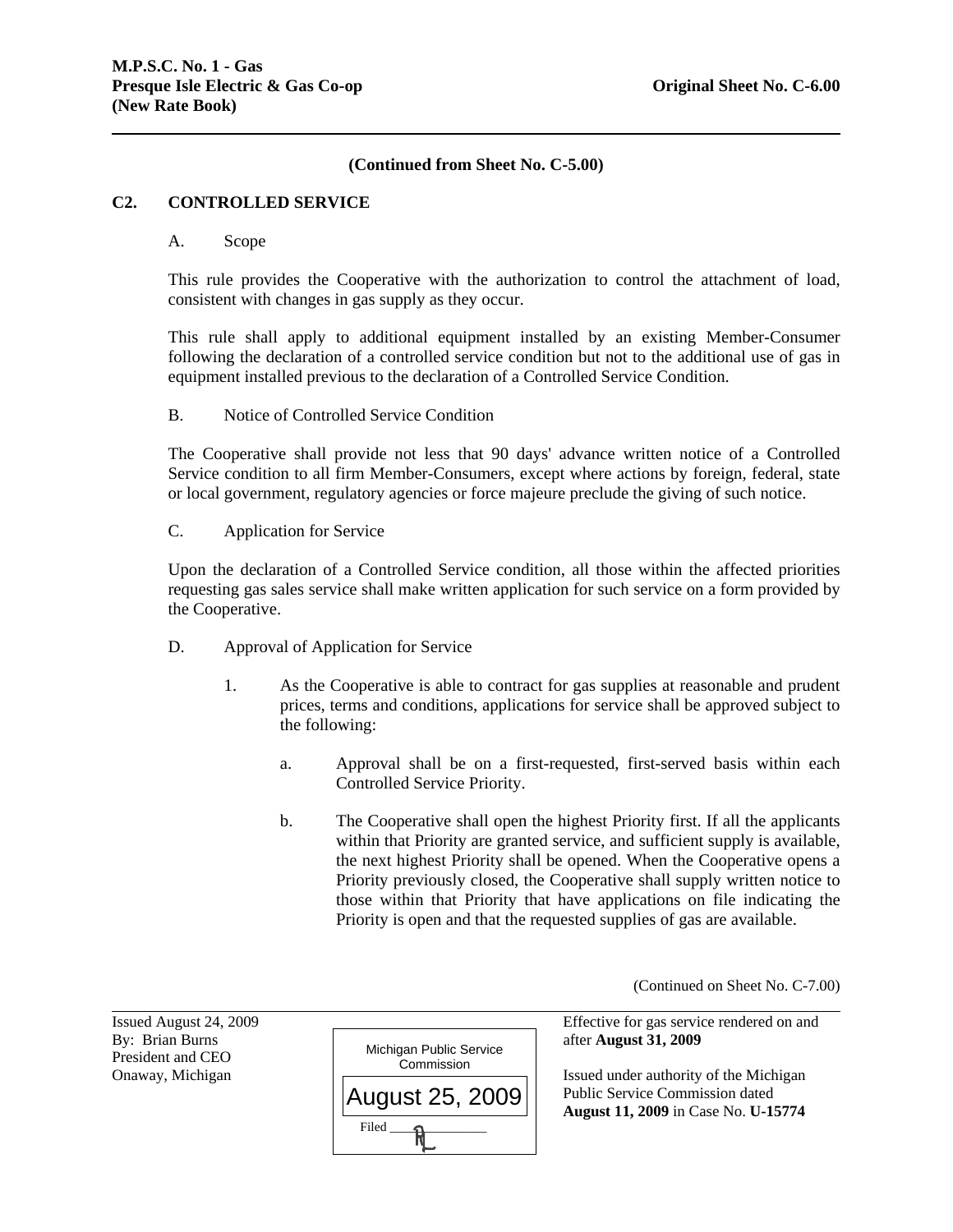## **(Continued from Sheet No. C-6.00)**

#### **C2. CONTROLLED SERVICE (Contd)**

- c. If the available supply is committed before granting all applicants service, then those applicants who do not receive service shall have their application kept on file and their standing reserved within their Priority, but shall not receive preference over a later applicant who qualifies for a higher Priority, when gas becomes available and Priorities are again opened.
- d. An applicant whose Priority is open at the time of application may be granted immediate approval through written notification by the Cooperative, provided such applicant demonstrates to the satisfaction of the Cooperative that the construction and installation of the necessary equipment will proceed in a timely manner.
- e. An applicant whose Priority is closed at the time of application, shall have that application for service kept on file by Priority and by the date the application was received.
- 2. The Cooperative may not grant service to new Member-Consumers or permit additional load by existing Member-Consumers, if:
	- a. The Cooperative is curtailing any Member-Consumers in the affected service area under the Capacity Deficiency provisions of Rule C3, Curtailment of Gas Service.
	- b. The Cooperative is curtailing any Member-Consumers under the Gas Supply Deficiency provisions of Rule C3, Curtailment of Gas Service, except that the Cooperative may attach Priority One Member-Consumers provided no Member-Consumers in Curtailment Priority Two are being curtailed and except that the Cooperative may attach transportation load without System Supply Entitlement Charge (SSEC) backup.
- 3. The Cooperative reserves the right to attach new interruptible loads, to provide Transportation rate Member-Consumers with "Authorized Gas" under the "Authorized Gas Usage Charge" provision of the rate or to supply gas under the "Restricted Sales" provision of this rule.
- 4. The written notification by the Cooperative granting approval of the application shall specify the date by which gas service must commence.

(Continued on Sheet No. C-8.00)

President and CEO

l



Issued August 24, 2009 Effective for gas service rendered on and

Onaway, Michigan **Issued under authority of the Michigan**  Public Service Commission dated **August 11, 2009** in Case No. **U-15774**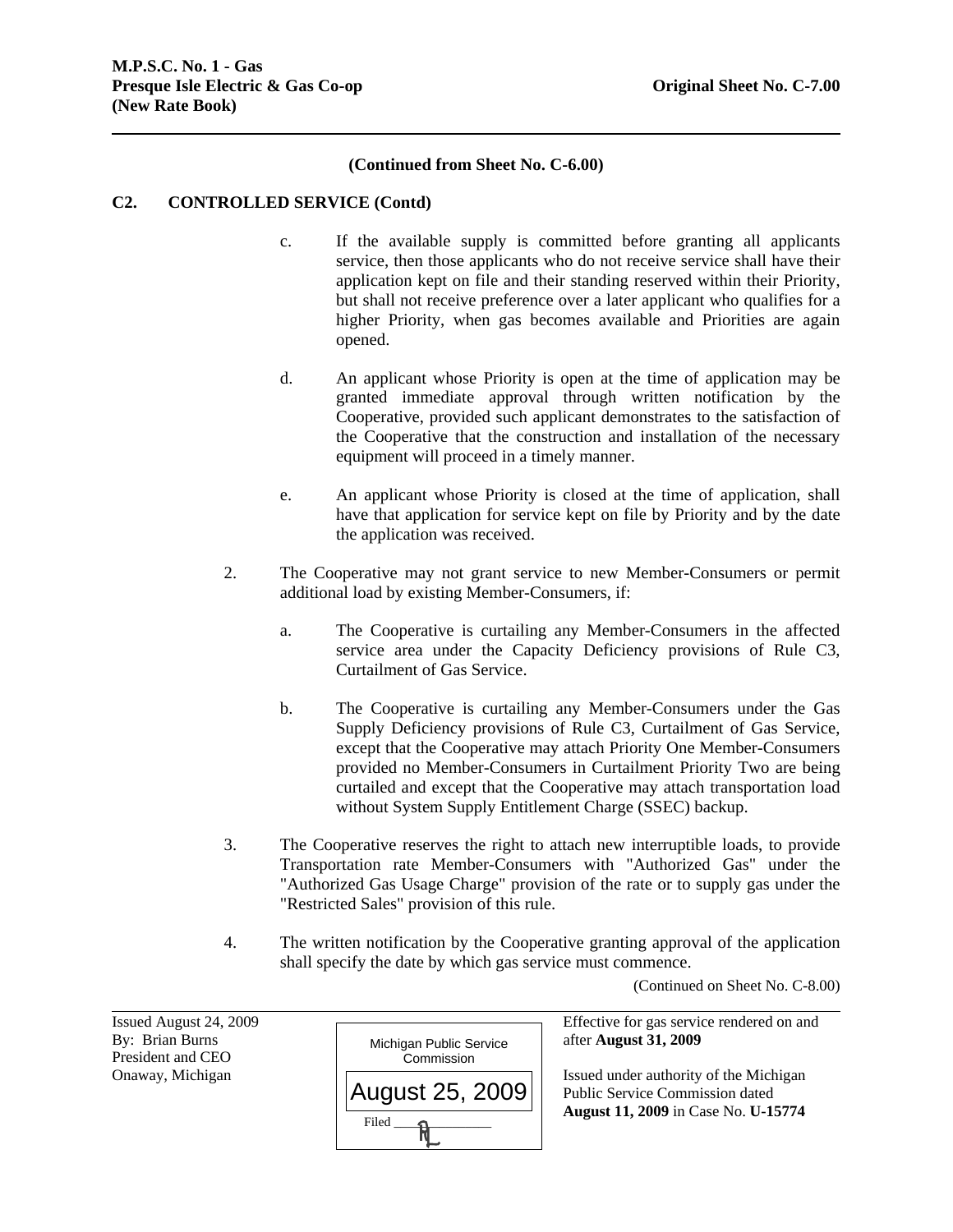## **(Continued from Sheet No. C-7.00)**

#### **C2. CONTROLLED SERVICE (Contd)**

- E. Forfeiture
	- 1. A Member-Consumer shall install the necessary equipment and commence gas service by the date specified in the Cooperative's notification of approval, otherwise the Member-Consumer's reservation of gas supply is forfeited.
	- 2. When the Cooperative grants approval in those cases where the Application for Gas Service was not initially granted, the Member-Consumer shall notify the Cooperative in writing within 30 days (from the date of the Cooperative's written notification of approval) of the Member-Consumer's intention to accept service. If the Member-Consumer does not respond within 30 days, the Member-Consumer's original application is void.
	- 3. If any time after commencing firm gas service, a Member-Consumer switches to transportation service, that Member-Consumer forfeits firm sales Member-Consumer status on all volumes except those volumes protected by payment of the SSEC. After five years from the date of such forfeit, a Member-Consumer may apply for firm sales rate status.
- F. Restricted Sales

As a result of warmer-than-normal weather, or other factors, the Cooperative may have gas in excess of its immediate load. The Cooperative may sell such excess gas subject to:

- 1. The provision of a net economic benefit to the Cooperative's Member-Consumers as a result of the sale of such gas.
- 2. Demonstration by the Cooperative that the sale of such gas caused no detriment to its Member-Consumers.
- 3. The Gas Supply Deficiency Curtailment Priority Eight of Rule C3, Curtailment of Gas Service, for all special contract sales of such gas.
- 4. Commission approval of such sales on a special contract basis, limited as to time and volume.

(Continued on Sheet No. C-9.00)

President and CEO

l



Issued August 24, 2009 Effective for gas service rendered on and

Onaway, Michigan Issued under authority of the Michigan Public Service Commission dated **August 11, 2009** in Case No. **U-15774**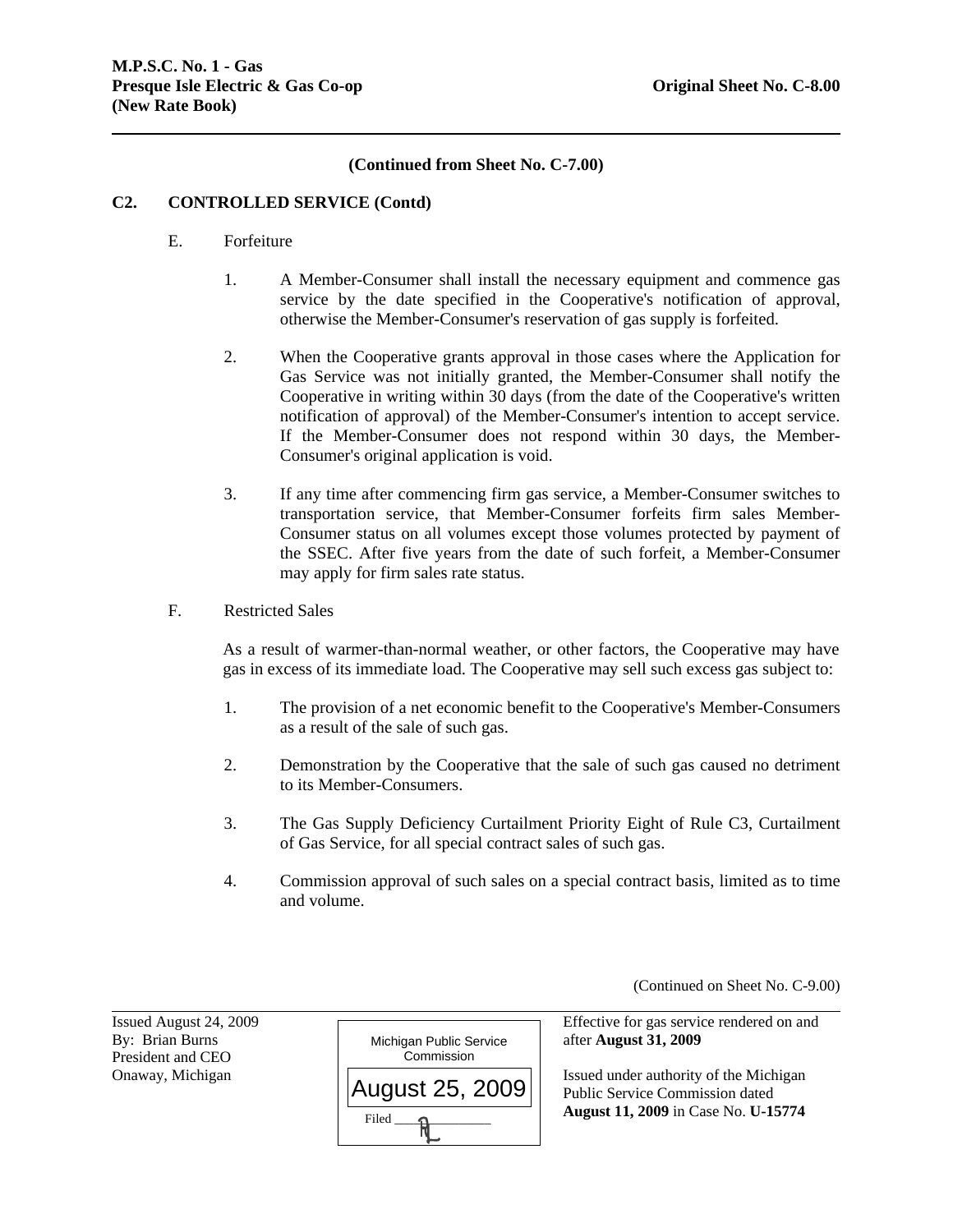#### **(Continued from Sheet No. C-8.00)**

#### **C2. CONTROLLED SERVICE (Contd)**

#### G. Priorities

1. Service shall be controlled under this rule in accordance with the following Priorities. Priority One constitutes the highest Priority which will be the last Priority controlled.

#### **PRIORITY ONE**

The purchase of natural gas by any residential Member-Consumer for any purpose except space heating or air conditioning. The use of gas by any commercial Member-Consumer to provide a service such as would normally be provided by non-space heating or air conditioning residential use of gas.

#### **PRIORITY TWO**

The purchase of natural gas by any residential Member-Consumer for space heating or air conditioning and the use of natural gas for services essential for public health and safety as defined in Rule C3, Curtailment of Gas Service.

#### **PRIORITY THREE**

The purchase of natural gas by any Non-Residential Member-Consumer for space heating or air conditioning or any use of gas by a commercial Member-Consumer not included in Priority One.

#### **PRIORITY FOUR**

The purchase of natural gas by any industrial Member-Consumer for industrial processing or in gas –fired afterburners to limit or abate obnoxious odors or air pollution.

#### **PRIORITY FIVE**

The purchase of natural gas for all other purposes not listed in Priority One through Four or Priority Six.

(Continued on Sheet No. C-10.00)

President and CEO

l



Issued August 24, 2009 Effective for gas service rendered on and

Onaway, Michigan  $\Box$  Public Service Commission dated **August 11, 2009** in Case No. **U-15774**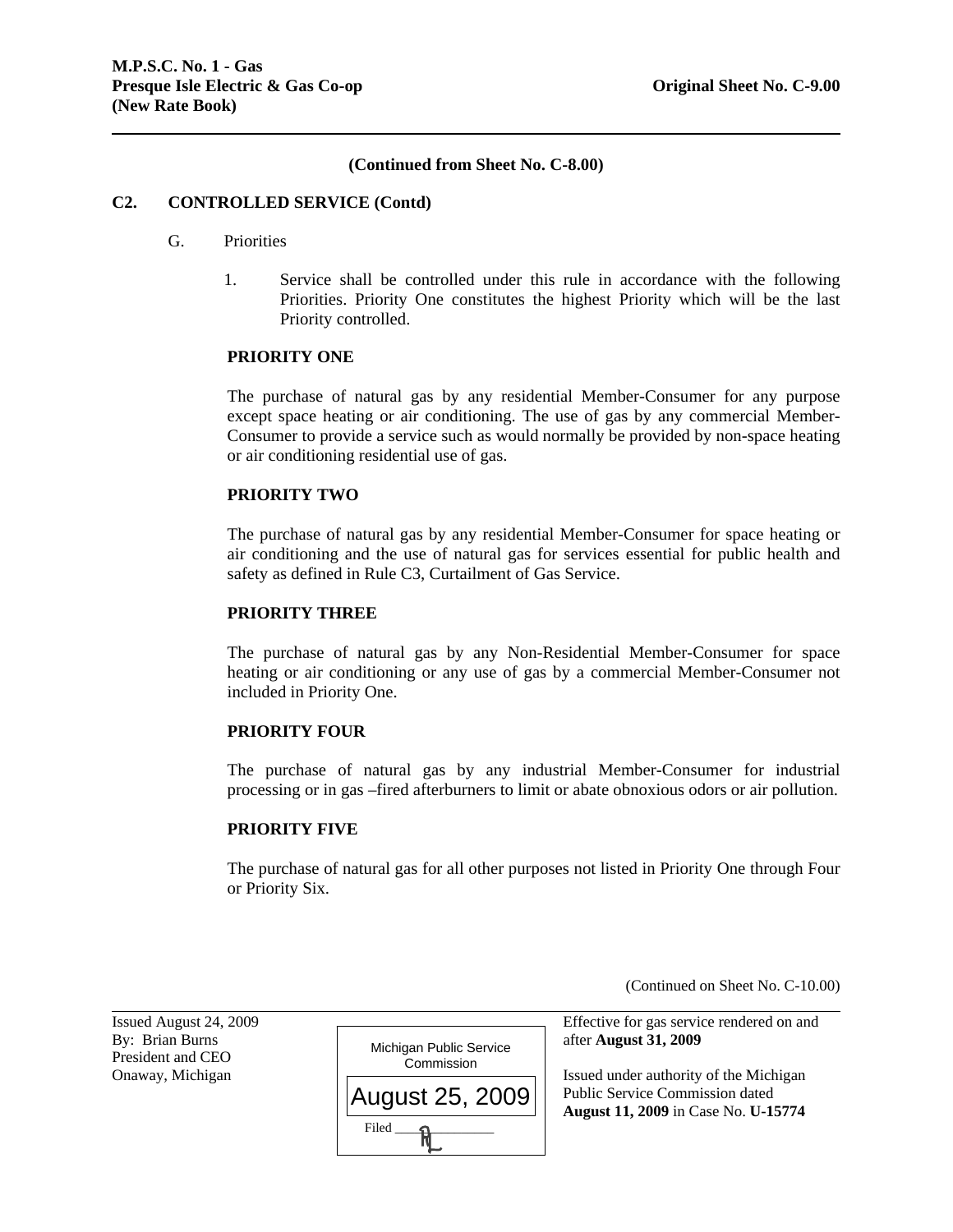(Continued on Sheet No. C-11.00)

#### **(Continued from Sheet No. C-9.00)**

#### **C2. CONTROLLED SERVICE (Contd)**

#### **PRIORITY SIX**

The purchase of natural gas for the generation of steam or electricity by utilities, or the firing of kilns which can be fired by other fuels.

- 2. A Member-Consumer who has a pollution problem which presents a threat to the public health and safety, where the use of natural gas offers the only feasible solution to the problem, may petition the Commission to assign a Priority of use higher than that to which the Member-Consumer would otherwise be entitled. The matter shall be considered by the Commission pursuant to its Rules of Practice relating to petitions or complaints.
- 3. The use of natural gas in boilers which have alternate fuel capability shall not qualify as requirements for services essential for public health and safety without the express authorization of the Commission. The matter shall be considered by the Commission pursuant to its Rules of Practice relating to petitions or complaints.
- H. Penalties for Violation

Any gas used by a Member-Consumer in additional equipment installed by an existing Member-Consumer following the declaration of a controlled service condition and for which the Member-Consumer has not received authorization, shall, during the period when a gas controlled service condition has been instituted pursuant to this rule, be subject to excess use charges of \$10 per Mcf, with such charges being in addition to the rates set forth in the applicable Cooperative Rate Schedule. Failure of the Member-Consumer to pay such excess use charge when due shall constitute sufficient cause for the Cooperative to shut off gas service to such Member-Consumer. The Cooperative reserves the right to shut off service to any Member-Consumer who violates any of the provisions of this rule.

## **C3. CURTAILMENT OF GAS SERVICE**

#### **C3.1. Definitions**

The following terms used in this rule shall have the meanings hereinafter set forth:

l Issued August 24, 2009 Effective for gas service rendered on and By: Brian Burns **and Structure 1. August 31, 2009** after **August 31, 2009** President and CEO Onaway, Michigan **Issued under authority of the Michigan** Issued under authority of the Michigan Public Service Commission dated **August 11, 2009** in Case No. **U-15774** Michigan Public Service **Commission**  $Filed$   $\longrightarrow$   $\bigcap$ August 25, 2009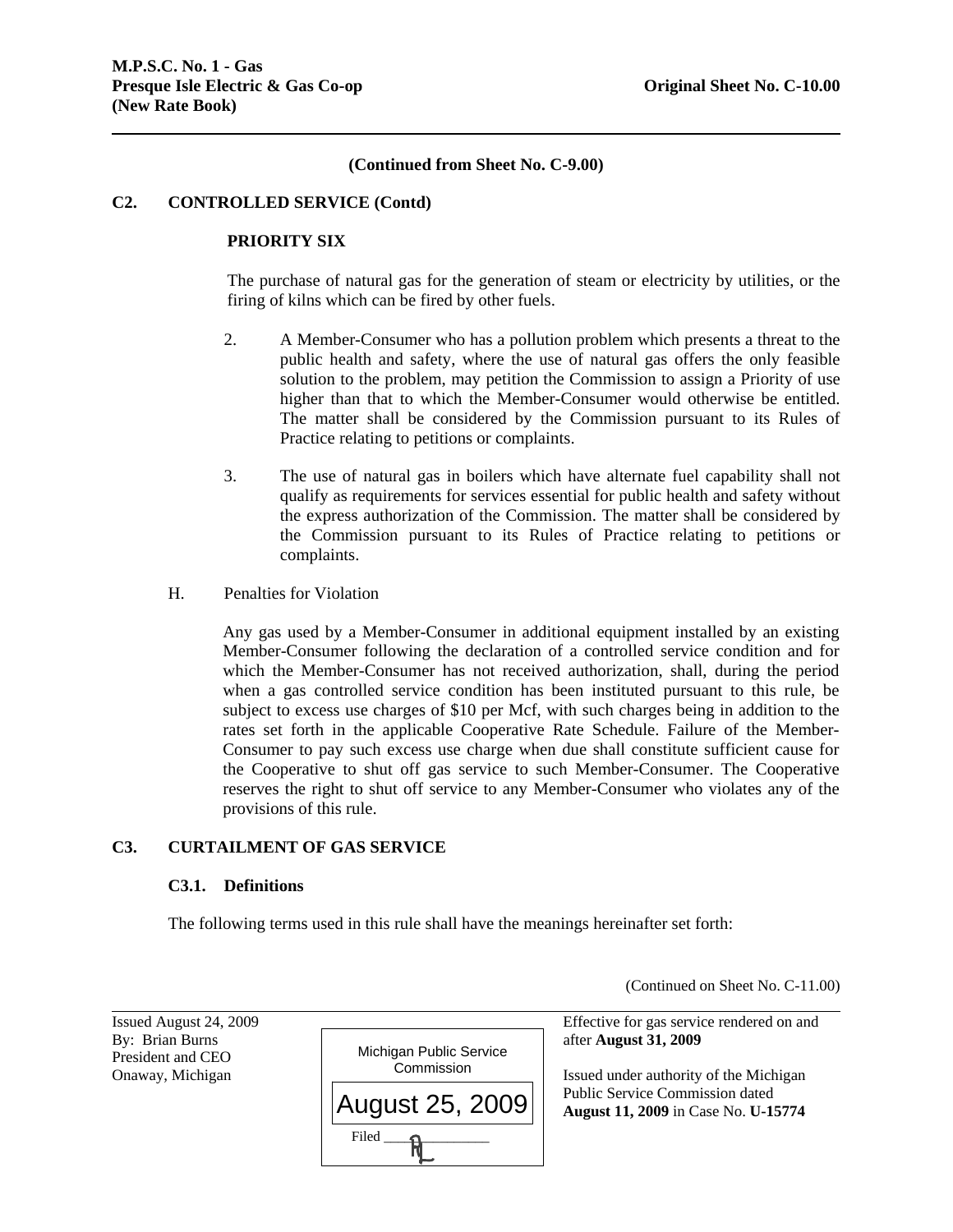## **(Continued from Sheet No. C-10.00)**

#### **C3. CURTAILMENT OF GAS SERVICE (Contd)**

- A. **Capacity deficiency** shall mean emergency situations whereby load temporarily exceeds the capacity of the Cooperative's pipeline system to deliver volumes commensurate with such load, but such that the full design capacity of the system is unaffected. See Section C3.3D(3) of this rule.
- B. **Capacity restriction** shall mean restriction due to force majeure or other damage to the Cooperative's facilities such that the full design capacity of the pipeline system is not available. See Section C3.3D(1). of this rule.
- C. **Commercial gas requirements** shall include all service to Member-Consumers engaged primarily in the furnishing or sale of goods or services including schools, local, state and federal government agencies and other public or private institutions for use other than those involving manufacturing or electric power generation.
- D. **Member-Consumers**, unless otherwise specified, shall mean sales Member-Consumers, transportation Member-Consumers and storage Member-Consumers.
- E. **Deliveries** shall mean both transportation and sales volumes.
- F. **End use Member-Consumer** is a Member-Consumer under the Cooperative's sales and transportation Rate Schedules where the gas is used or consumed on the Member-Consumer's premises to which the gas was delivered.
- G. **Force majeure** shall mean acts of God, strikes, lockouts, or other industrial disturbances; acts of the public enemy, wars, blockades, insurrections, riots, epidemics, landslides, lightning, earthquakes, fires, storms (including but not limited to hurricanes or hurricane warnings), crevasses, floods, washouts, arrests and restraints of the government, either Federal or State, civil or military, civil disturbances. Force majeure shall also mean shutdowns for purposes of necessary repairs, relocation, or construction of facilities; failure of electronic data capability; breakage or accident to machinery or lines of pipe; the necessity of

(Continued on Sheet No. C-12.00)

President and CEO

l



Issued August 24, 2009 Effective for gas service rendered on and

Onaway, Michigan **Issued under authority of the Michigan** Issued under authority of the Michigan Public Service Commission dated **August 11, 2009** in Case No. **U-15774**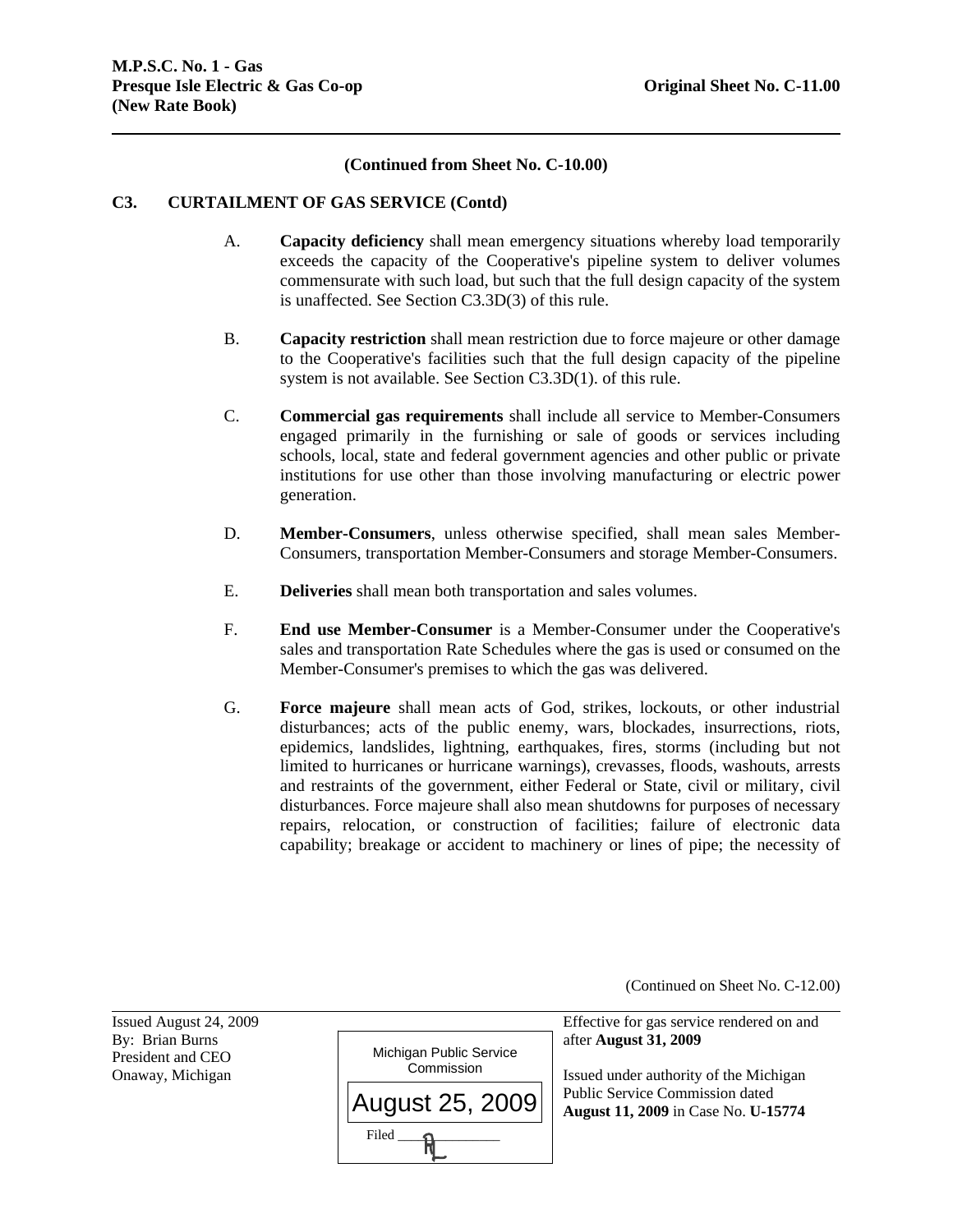## **(Continued from Sheet No. C-11.00)**

## **C3. CURTAILMENT OF GAS SERVICE (Contd)**

testing (as required by governmental authority or as deemed necessary by the Cooperative for the safe operation thereof), the necessity of making repairs or alterations to machinery or lines of pipe; failure of surface equipment or pipelines; accidents, breakdowns, inability to obtain necessary materials, supplies or permits, or labor to perform or comply with any obligation or condition of service, rights of way; and any other causes, whether of the kind herein enumerated or otherwise which are not reasonably within the control of the Cooperative. It is understood that the settlement of strikes and lockouts or controversies with landowners involving rights of way shall be entirely within the Cooperative's discretion and that the above requirement that any force majeure be remedied with all reasonable dispatch shall not require the settlement of strikes or lockouts or controversies with landowners involving rights of way by acceding to the demands of the opposing party when such course is inadvisable in the discretion of the Cooperative.

- H. **Industrial gas requirements** shall include all service to Member-Consumers engaged primarily in a process which creates or changes raw or unfinished materials into another form or product including the generation of electric power.
- I. **Requirements for plant protection** shall mean such minimum volumes of gas as required to prevent physical harm to the plant facilities or danger to plant personnel when such protection cannot be afforded through the use of an alternate fuel. This includes the protection of such material in process as would otherwise be destroyed, but shall not include deliveries required to maintain plant production.
- J. **Requirements for services essential for public health and safety** shall mean gas purchased for food processing and for use by or in connection with hospitals, convalescent homes, nursing homes, medical centers and clinics; water and sewage treatment and waste disposal facilities; civil defense centers and public utility buildings; newspapers, radio and television stations; fire stations, police stations, jails and penal institutions; and such other uses of gas as are found qualified by the Commission as requirements for services essential for public health and safety; provided, however, that requirements for boilers which have alternate fuel capability shall not qualify as requirements for services essential for public health and safety without the express authorization of the Commission.

(Continued on Sheet No. C-13.00)

President and CEO

l



 Public Service Commission dated **August 11, 2009** in Case No. **U-15774**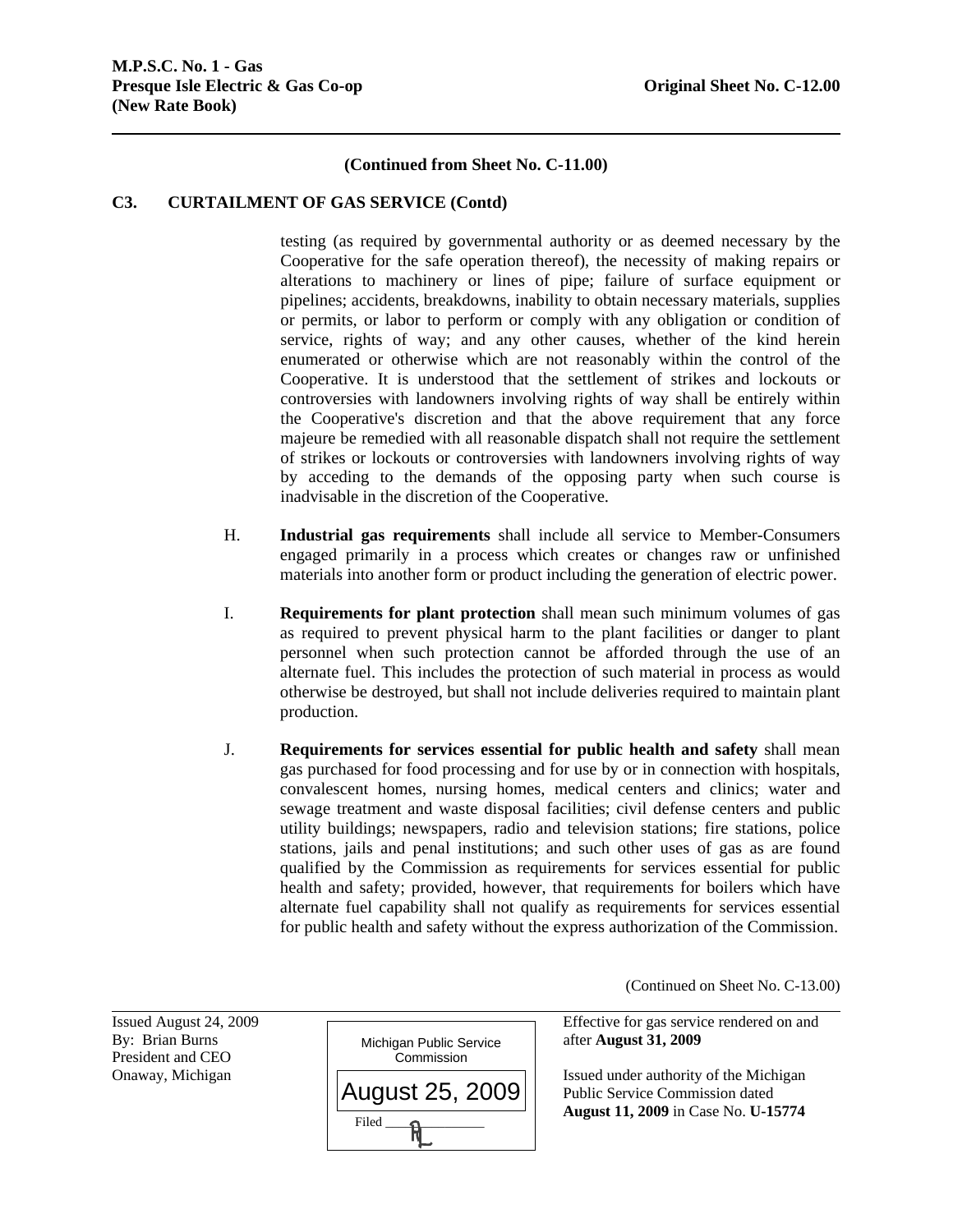## **(Continued from Sheet No. C-12.00)**

## **C3. CURTAILMENT OF GAS SERVICE (Contd)**

- K. **Residential gas requirements** shall include all direct natural gas usage for space heating, cooking, water heating, and other residential uses in a single family dwelling or in an individual flat or apartment; or to two or more households served by a single meter (one Member-Consumer) in a multiple family dwelling, or portion thereof. A "multiple family dwelling" includes such living facilities as, for example, cooperatives, condominiums and apartments; provided each household within such multiple family dwelling has the normal household facilities such as bathroom, individual cooking and kitchen sink. A "multiple family dwelling" does not include such living facilities as, for example, penal or corrective institutions, motels, hotels, dormitories, nursing homes, tourist homes, military barracks, hospitals, special care facilities or any other facilities primarily associated with the purchase, sale or supplying (for profit or otherwise) of a commodity, product or service by a public or private person, entity, organization or institution.
- L. **System supply Member-Consumer,** shall mean those Member-Consumers who purchase natural gas requirements from the Cooperative.

## **C3.2. Curtailment of Gas Service for Gas Supply Deficiency**

- A. Determination of Need for Curtailment
	- 1. If at any time the Cooperative cannot provide continuous service to its system supply Member-Consumers because of an inability to procure sufficient gas volumes from its interstate pipeline suppliers or other suppliers, and reliable short term supplies are not available at reasonable and prudent prices, the Cooperative has the right to curtail the distribution of system supply gas to its Member-Consumers in accordance with the provisions of this Rule.
	- 2. In implementing this Rule, however, all sales of system supply gas to other than system supply Member-Consumers shall be curtailed prior to curtailing, limiting or interrupting the distribution of gas to system supply Member-Consumers.

(Continued on Sheet No. C-14.00)

Issued August 24, 2009 Effective for gas service rendered on and

Onaway, Michigan **Issued under authority of the Michigan** Issued under authority of the Michigan Public Service Commission dated **August 11, 2009** in Case No. **U-15774**

l President and CEO

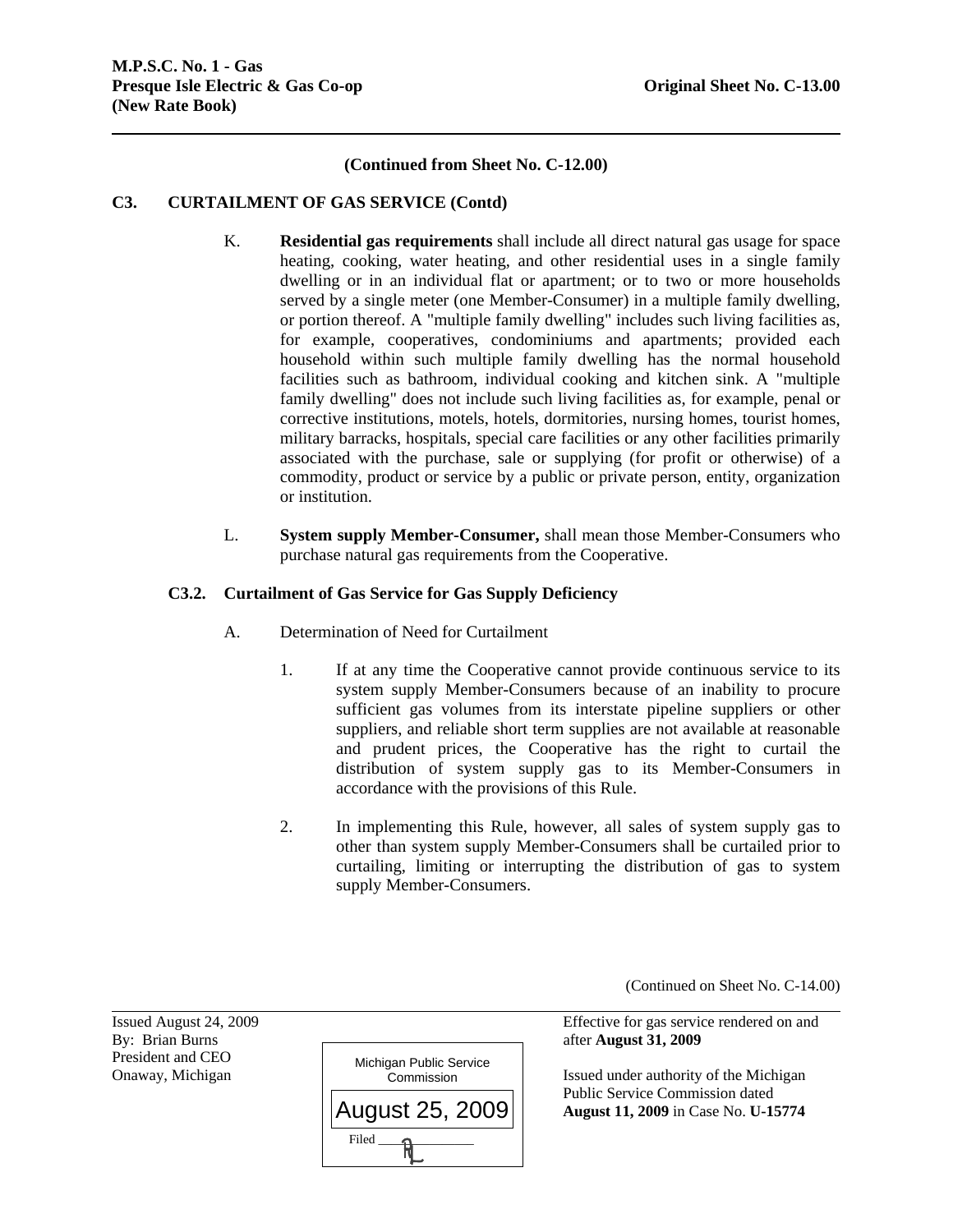## **(Continued from Sheet No. C-13.00)**

#### **C3. CURTAILMENT OF GAS SERVICE (Contd)**

#### **C3.2 Curtailment of Gas Service for Gas Supply Deficiency (Contd)**

- 3. The Cooperative may separately institute curtailment of its system supply gas in the integrated and non-integrated portions of its total system, consistent with the inability to procure sufficient gas volumes in each respective portion of its system.
- 4. This Curtailment Rule (C3.2) does not apply to gas owned by parties other than the Cooperative.
- B. Notice of Curtailment
	- 1. The Cooperative shall provide not less than 90 days advance written notice of curtailment to all system supply Member-Consumers expected to be curtailed, except where actions by foreign, federal, state, or local government or regulatory agencies preclude the giving of such notice.
	- 2. The Cooperative may immediately curtail or interrupt the distribution of system supply gas to non–system supply Member-Consumers, by oral notice or otherwise, to the extent and for such duration as the Cooperative in its sole judgment shall deem necessary.
	- 3. Notification of curtailment shall specify the starting date, an estimate of the length of time the curtailment is expected to be in effect, and the classification of the priorities to be curtailed. Prior to and during the period of curtailment, all Member-Consumers in curtailment priorities to be affected shall be given not less than 30 days advance written notice of the authorized volumes to which they will be entitled for the following month.

(Continued on Sheet No. C-15.00)

Issued August 24, 2009 Effective for gas service rendered on and

Onaway, Michigan **Issued under authority of the Michigan** Commission Issued under authority of the Michigan Public Service Commission dated **August 11, 2009** in Case No. **U-15774**

President and CEO

l

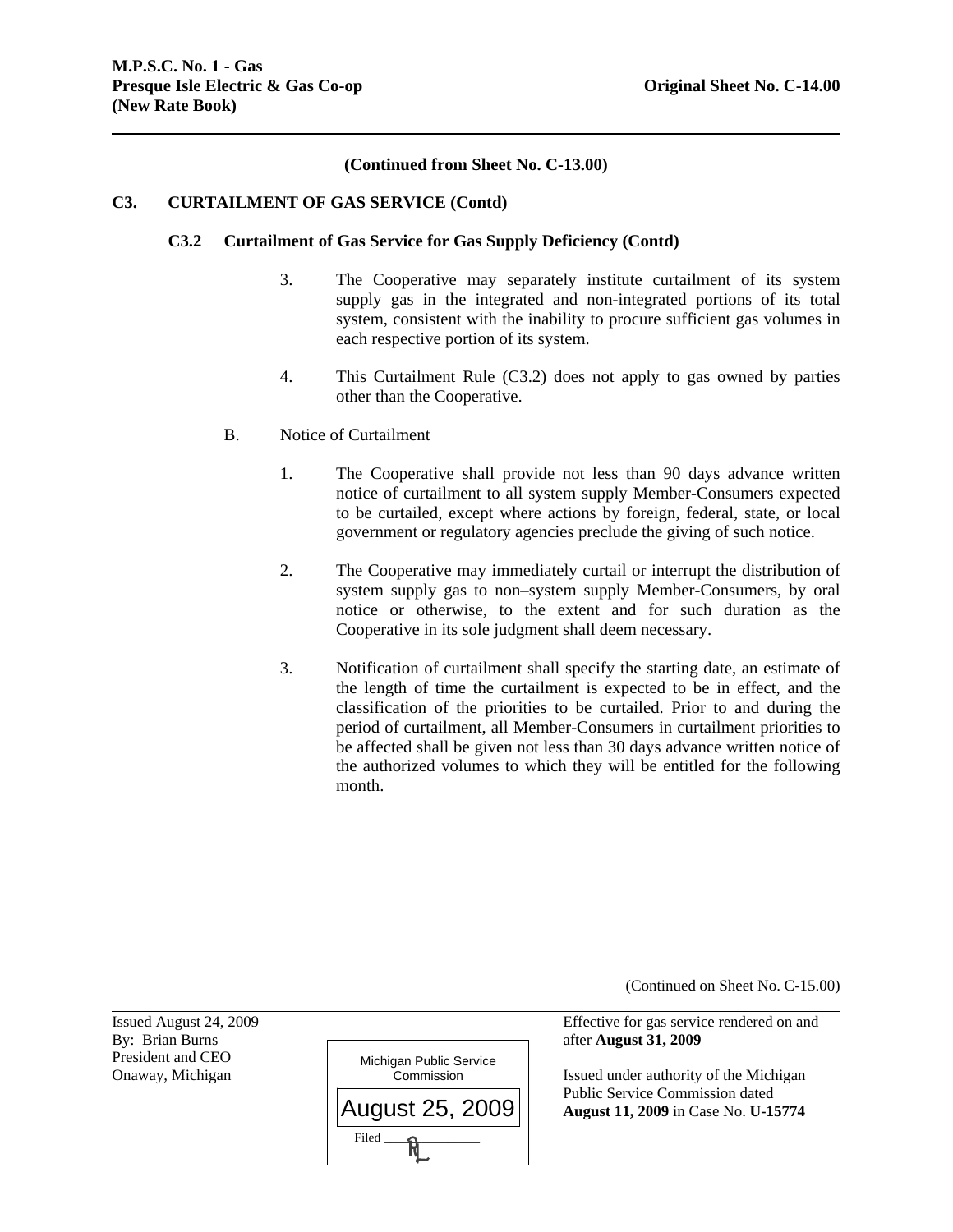# **(Continued from Sheet No. C-14.00)**

# **C3. CURTAILMENT OF GAS SERVICE (Contd)**

# **C3.2 Curtailment of Gas Service for Gas Supply Deficiency (Contd)**

- C. Method of Curtailment
	- 1. Prior to curtailment, the Cooperative will make a Public Service Announcement for voluntary dial-down actions by system supply Member-Consumers.
	- 2. Curtailments shall be made in accordance with the curtailment priorities set forth in Section E of this Rule, beginning with the lowest priority category and proceeding to the next highest priority category. The total curtailment shall equal the estimated deficiency of gas brought about by the demands of all Member-Consumers purchasing system supply gas in the integrated and/or non-integrated portions of the Cooperative's system.
	- 3. Curtailments may be simultaneously instituted in more than one curtailment category provided that gas usage falling within a lower priority category has been completely curtailed.
	- 4. When curtailment of less than 100% of the sales volume in a particular curtailment priority is required, the available volumes shall be allocated to each Member-Consumer assigned to that priority, on a pro-rata basis, using the Member-Consumer's base period volumes that correspond to the month being curtailed.
- D. Base Period
	- 1. Base Period for System Supply Member-Consumers

(Continued on Sheet No. C-16.00)

President and CEO

l



Issued August 24, 2009 Effective for gas service rendered on and

Onaway, Michigan  $\left| \right|_{\Delta}$   $\left| \right|_{\Delta}$   $\left| \right|$   $\left| \right|$   $\left| \right|$  Issued under authority of the Michigan Public Service Commission dated **August 11, 2009** in Case No. **U-15774**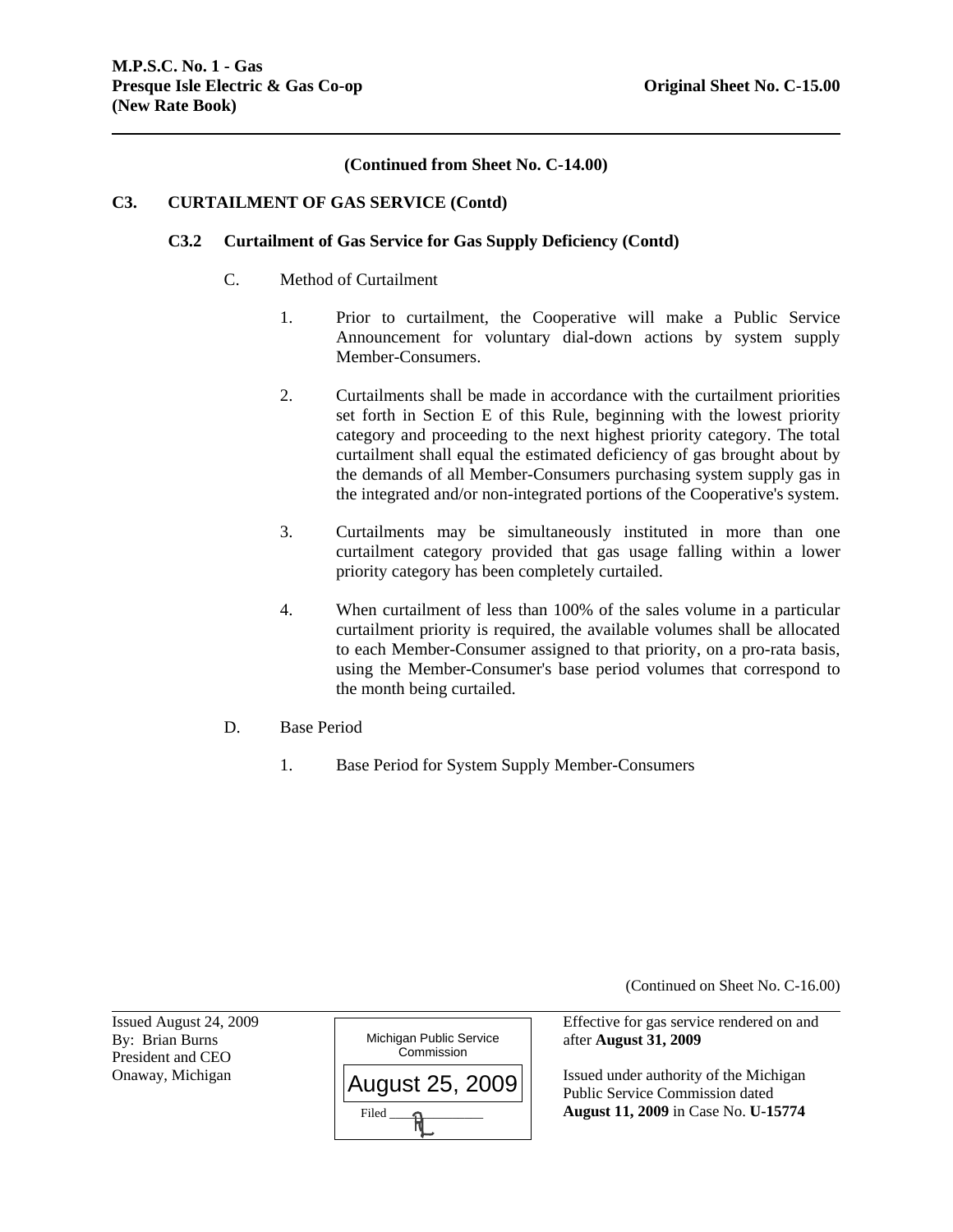# **(Continued from Sheet No. C-15.00)**

## **C3. CURTAILMENT OF GAS SERVICE (Contd)**

#### **C3.2 Curtailment of Gas Service for Gas Supply Deficiency (Contd)**

- a. For the purpose of determining the Member-Consumer's volumes within each curtailment priority category, a twelve month base period shall be established. Such base period shall be fixed for the term of the curtailment. The base period volumes shall consist of the twelve consecutive monthly consumptions ending June of each year. In those instances where the Member-Consumer has encountered strikes, interruption of gas service or unavoidable operational abnormalities, the Cooperative may make reasonable adjustments to normalize the Member-Consumer's requirements. Base period volumes may be adjusted for equipment added or deleted.
- b. In determining monthly consumptions, the Cooperative shall determine the gas used during each month of the period described above for all buildings, parts of buildings, and equipment associated with each Member-Consumer's gas billing in accordance with the Cooperative's Rules and Regulations. Volumes specified in Curtailment Priorities One through Five shall apply in the aggregate for all equipment of the same end use rather than on a unit of equipment basis.
- c. The monthly consumption so determined, with such adjustments as provided above, shall then be used as the monthly requirement specified in the Curtailment Priority Categories. In determining a Member-Consumer's Curtailment Priority Category, the applicable monthly requirement in the base period shall be used.
- 2. Base Period for Non-System Supply Member-Consumers

A base period is not established pursuant to this Rule for non-system supply Member-Consumers. The distribution of system supply gas to non-system supply Member-Consumers is subject to Curtailment Priority Five whereby the Cooperative has sole discretion in determining the extent and duration of curtailment of such Member-Consumers.

(Continued on Sheet No. C-17.00)

Issued August 24, 2009 Effective for gas service rendered on and

Onaway, Michigan **Issued under authority of the Michigan** Issued under authority of the Michigan Public Service Commission dated **August 11, 2009** in Case No. **U-15774**

President and CEO

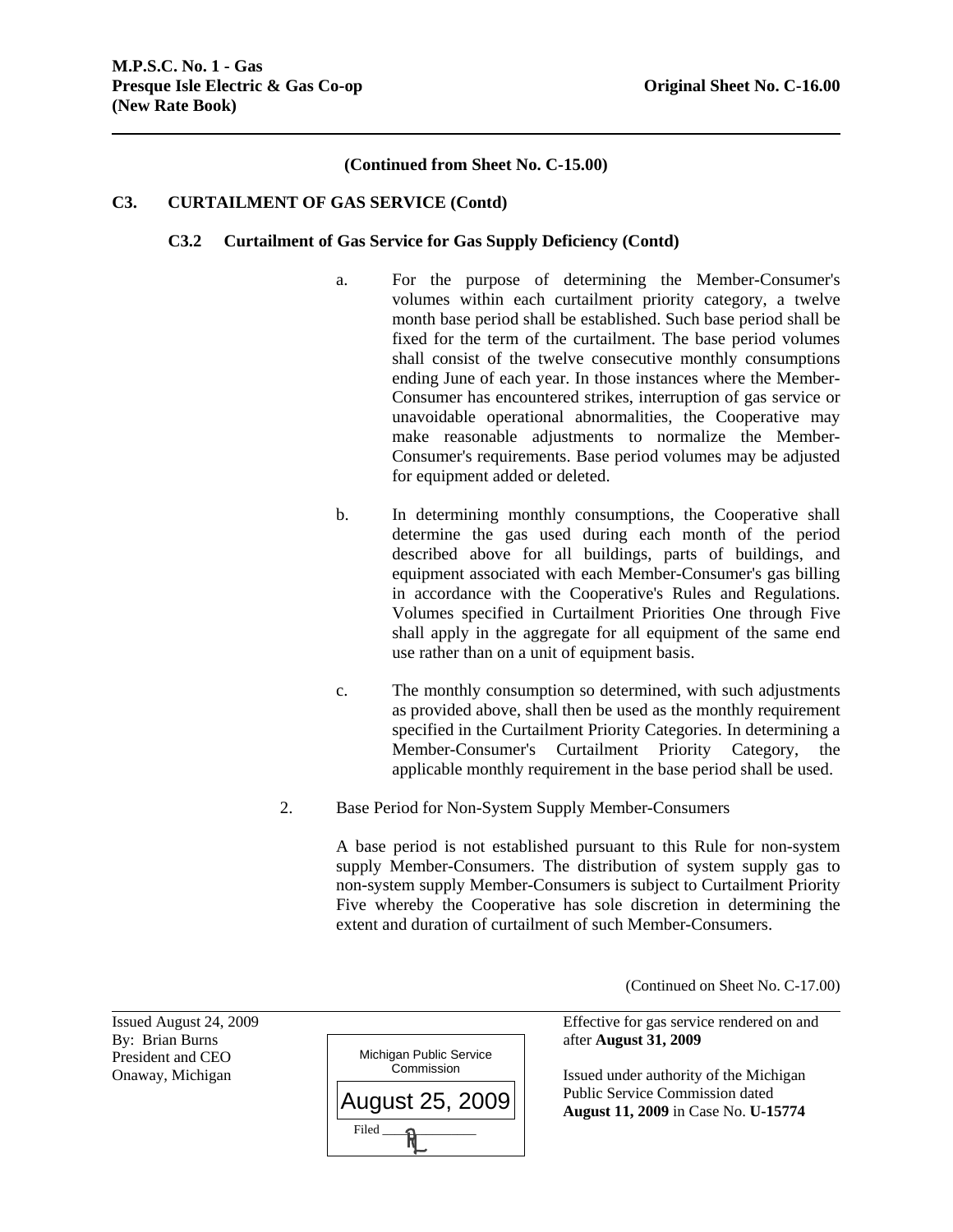# **(Continued from Sheet No. C-16.00)**

## **C3. CURTAILMENT OF GAS SERVICE (Contd)**

#### **C3.2 Curtailment of Gas Service for Gas Supply Deficiency (Contd)**

## E. Curtailment Priorities

For purposes of curtailment, five categories are established with Priority Five constituting the lowest priority and Priority One the highest.

# **PRIORITY FIVE**

All non-residential Member-Consumers having alternate fuel capability for that portion of their load covered by the alternate fuel and all sales of system supply gas to non-system supply Member-Consumers.

#### **PRIORITY FOUR**

Commercial and industrial gas requirements in excess of 41,667 Mcf per the base period month being curtailed.

# **PRIORITY THREE**

Commercial and industrial gas requirements of 8,334 Mcf to 41,667 Mcf per the base period month being curtailed.

## **PRIORITY TWO**

Commercial gas requirements of 1,250 Mcf to 8,334 Mcf per the base period month being curtailed and industrial gas requirements of 8,334 Mcf or less per the base period month being curtailed.

## **PRIORITY ONE**

Residential gas requirements, commercial gas requirements of 1,250 Mcf or less per the base period month being curtailed, requirements for plant protection, and requirements for services essential for public health and safety not covered by an alternate fuel.

(Continued on Sheet No. C-18.00)

Issued August 24, 2009 Effective for gas service rendered on and

Onaway, Michigan  $\Box$  Public Service Commission dated **August 11, 2009** in Case No. **U-15774**

President and CEO

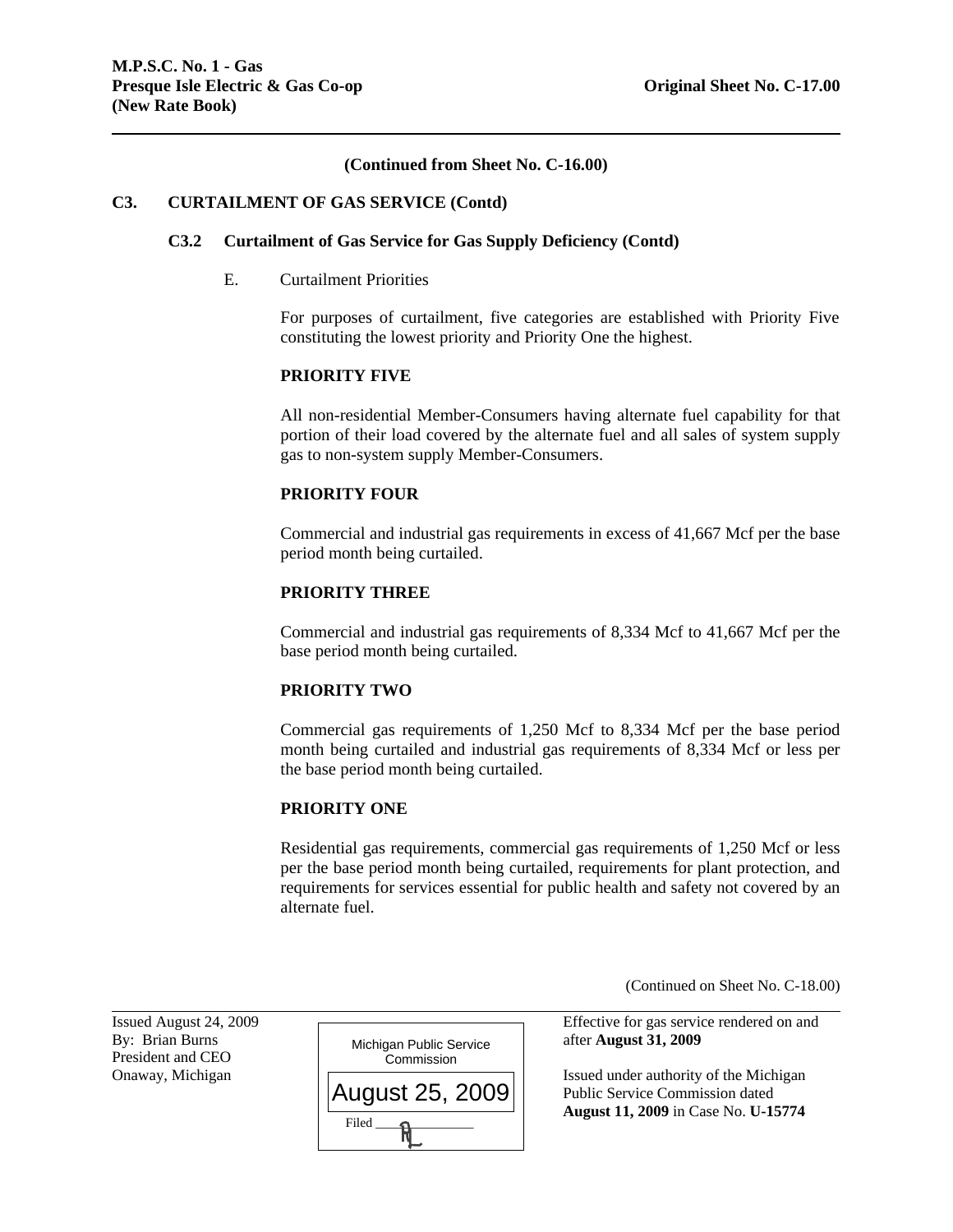# **(Continued from Sheet No. C-17.00)**

## **C3. CURTAILMENT OF GAS SERVICE (Contd)**

#### **C3.2 Curtailment of Gas Service for Gas Supply Deficiency (Contd)**

F. Rate Adjustments

A Member-Consumer shall not be liable for any part of a monthly service charge provided in a Rate Schedule if such Member-Consumer's consumption under that rate is completely curtailed for the entire billing period. No other rate adjustments will be permitted.

- G. Enforcement
	- 1. The Cooperative reserves the right to take special daily meter reads during periods when a curtailment has been instituted pursuant to Part C3.2 of this Rule. The Cooperative reserves the right to inspect the Member-Consumer's equipment, to install special metering, and to immediately terminate gas service for violations of this Rule. Once gas service is terminated, the Cooperative may withhold such service until it is satisfied that the terms and conditions of this Rule will be observed.
	- 2. There is nothing in this Rule that shall prevent a Member-Consumer from challenging before the Commission the continuation of a curtailment or that shall abridge the Member-Consumer's right to appeal any such determination to the Commission.
- H. Penalty

After the Cooperative has provided actual oral or written notice of curtailment to the affected end use Member-Consumer, any gas used by such Member-Consumer in excess of the volumes authorized during the period when a curtailment has been instituted pursuant to Part C3.2 of this Rule will be subject to excess use charges, with such charges being in addition to those normal charges made under the applicable Rate Schedules. The charge for such excess usage shall be the highest price reported for the Mich Con, Michigan Consumers Energy and Chicago LDCs during the period of curtailment as reported by Gas Daily or, in the event that Gas Daily discontinues its reporting of such prices, any comparable reporting services, plus \$10 per Mcf. Failure to pay an excess charge when rendered shall subject the Member-Consumer to termination of gas service.

(Continued on Sheet No. C-19.00)

President and CEO

l



Issued August 24, 2009 Effective for gas service rendered on and

 Public Service Commission dated **August 11, 2009** in Case No. **U-15774**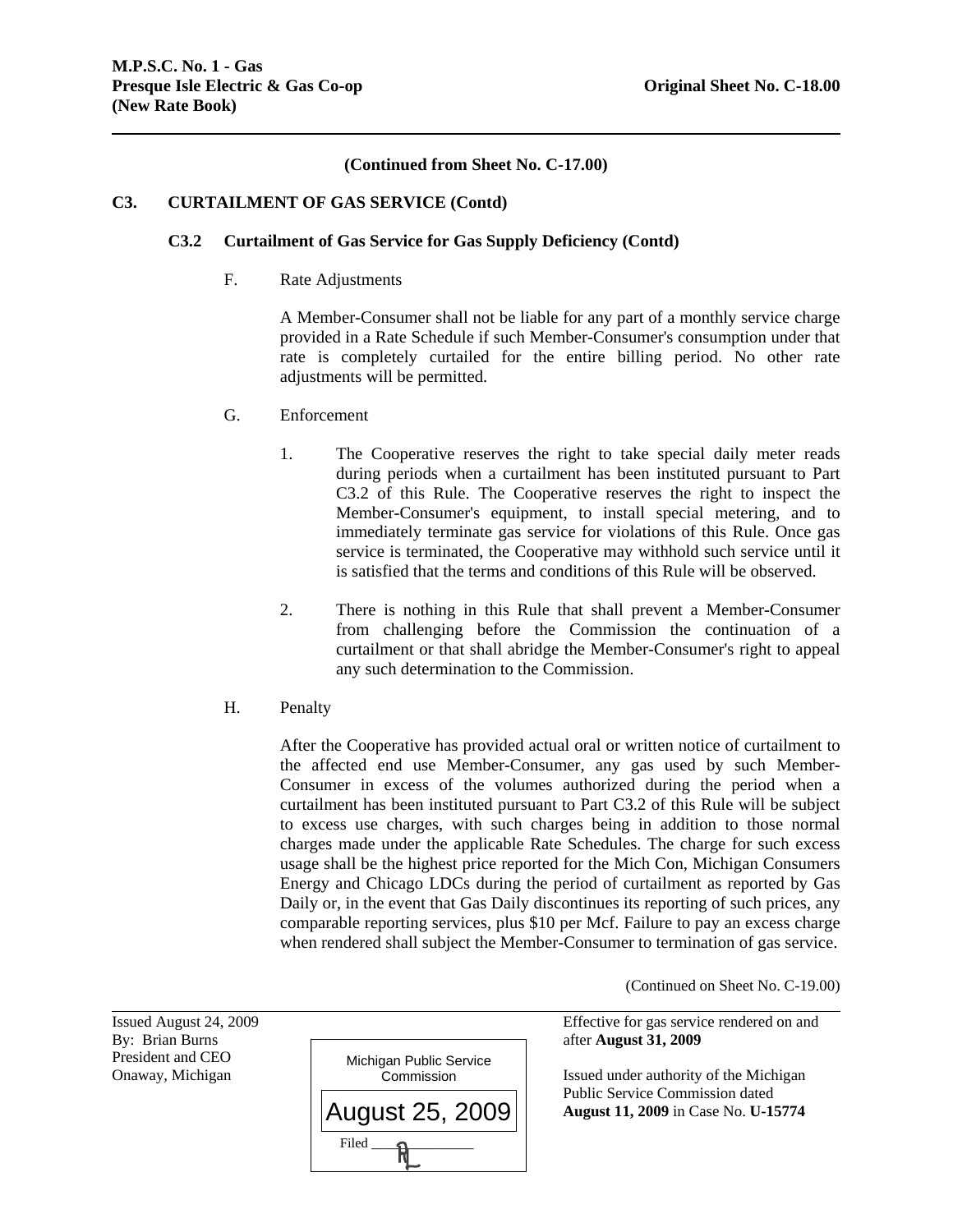# **(Continued from Sheet No. C-18.00)**

# **C3. CURTAILMENT OF GAS SERVICE (Contd)**

## **C3.3. Curtailment of Gas Service During an Emergency**

A. Cooperative's Rights to Curtail

The Cooperative recognizes its primary public service obligation is to maintain gas service to its Member-Consumers. If, in the event of an emergency arising out of extreme cold weather or other causes referred to as force majeure situations the Cooperative determines that its ability to deliver gas may become inadequate to support continuous service to its Member-Consumers on its system, the Cooperative shall have the right to partially or completely curtail service to each of its Member-Consumers in accordance with the order of curtailment set forth below, irrespective of the contracts in force. This plan applies to all gas sales, transportation and storage service provided by the Cooperative except for gas moving on the Cooperative's gathering systems. The Cooperative will implement this curtailment plan throughout its system to the extent necessary and possible, consistent with its practical operation, considering such factors as system capacity and the extent to which curtailment of Member-Consumers in a specific portion of the Cooperative's system may remedy the emergency.

B. Steps Prior to Curtailment

When there is adequate time during an emergency situation, and if applicable, the following steps will be implemented by the Cooperative prior to the enforcement of the curtailment plan established by this Rule.

- 1. Interrupt service provided under an "interruptible" rate or contract then in effect;
- 2. Implement contingency contracts for emergency gas supply purchases established in advance. Seek to purchase additional gas supplies at prices which shall be regarded as reasonable and prudent;
- 3. Curtail deliveries to any Member-Consumer in excess of volumes allowed under contracts;

(Continued on Sheet No. C-20.00)

President and CEO

l



Issued August 24, 2009 Effective for gas service rendered on and

Onaway, Michigan **Issued under authority of the Michigan** Commission Issued under authority of the Michigan Public Service Commission dated **August 11, 2009** in Case No. **U-15774**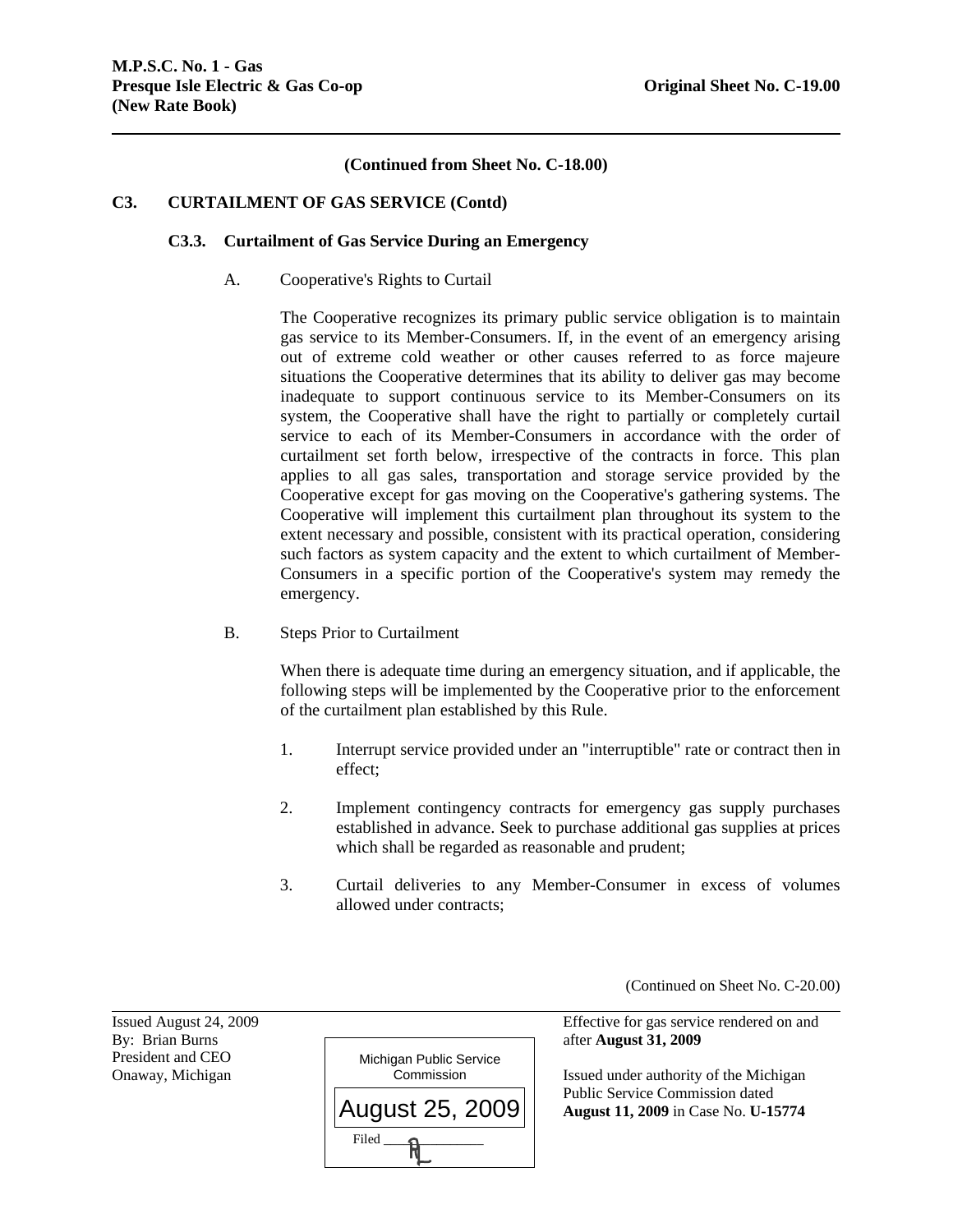# **(Continued from Sheet No. C-19.00)**

## **C3. CURTAILMENT OF GAS SERVICE (Contd)**

## **C3.3 Curtailment of Gas Service During an Emergency (Contd)**

- 4. Implement an Operational Flow Order (OFO). An OFO invokes dailybalancing upon transportation Member-Consumers and allows the Cooperative to limit both transportation and storage Member-Consumers' daily storage withdrawal volumes to that level authorized by the Cooperative. Member-Consumers not balancing deliveries to the Cooperative, with use, and authorized storage withdrawal volumes, on any date during an OFO will be subject to C3.3 penalties applied to such excess usage.
- 5. Make a public service announcement for voluntarily dial-down actions by system supply Member-Consumers;
- 6. Ask transportation Member-Consumers to voluntarily reduce use and/or increase deliveries.
- C. Notice of Operational Flow Order (OFO) or Curtailment

If an OFO or curtailment becomes necessary, the Cooperative shall provide notice to the Commission and all affected Member-Consumers of the nature, probable duration and extent of such OFO or curtailment. Such notice will be given as far in advance as possible.

- D. Method of Curtailment
	- 1. If a curtailment becomes necessary due to capacity restrictions, the Cooperative shall determine the amount of firm service capacity that is available (residual firm capacity).

(Continued on Sheet No. C-21.00)

Issued August 24, 2009 Effective for gas service rendered on and

Onaway, Michigan **Issued under authority of the Michigan** Issued under authority of the Michigan Public Service Commission dated **August 11, 2009** in Case No. **U-15774**

l President and CEO

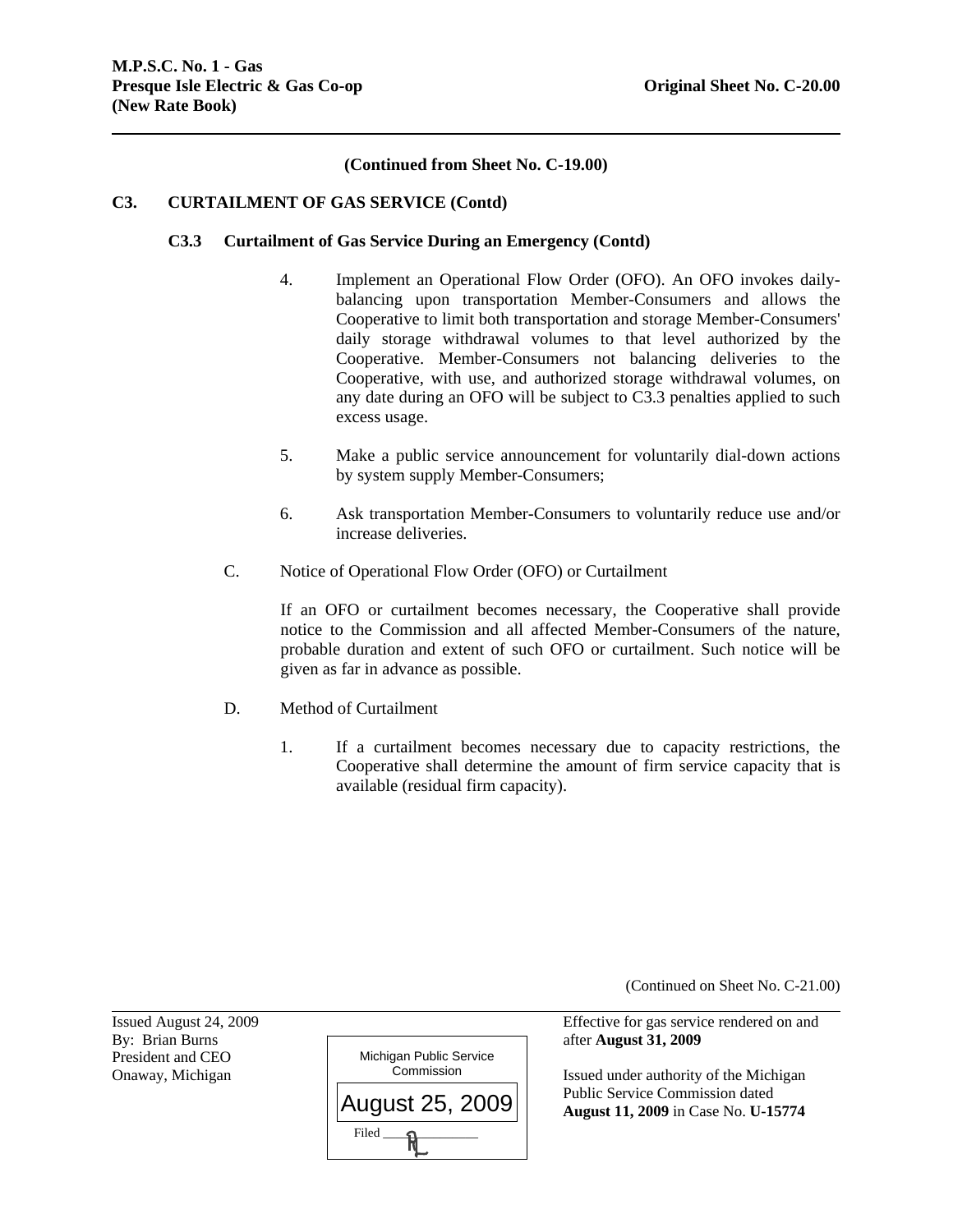# **(Continued from Sheet No. C-20.00)**

## **C3. CURTAILMENT OF GAS SERVICE (Contd)**

#### **C3.3 Curtailment of Gas Service During an Emergency (Contd)**

- a. The residual firm capacity shall be curtailed in accordance with the curtailment priority categories set forth in Section F of this Rule, beginning with Curtailment Priority Five and proceeding to the next highest priority category.
	- (1) Curtailments may be simultaneously instituted in more than one curtailment priority category provided that gas usage falling within a lower priority category is being completely curtailed.
	- (2) If system deliverability permits only partial delivery of gas to a given priority category of use, curtailment will be effected on the basis of a pro rata sharing using the base period deliveries to Member-Consumers for that priority category. If a Member-Consumer has entered into an arrangement for voluntary reduction of use and/or increase in deliveries pursuant to Paragraph(B)(6) above, the volumes associated with such voluntary reductions of use or increase in deliveries shall be attributed to that Member-Consumer's pro rata share.
	- (3) Upon notice of a curtailment, the Cooperative shall give Member-Consumers with multiple locations, the option to select which location will be subject to the curtailment, consistent with the practical and physical operational constraints of the Cooperative's system.

(Continued on Sheet No. C-22.00)

Issued August 24, 2009 Effective for gas service rendered on and

Onaway, Michigan **Issued under authority of the Michigan** Issued under authority of the Michigan Public Service Commission dated **August 11, 2009** in Case No. **U-15774**

President and CEO

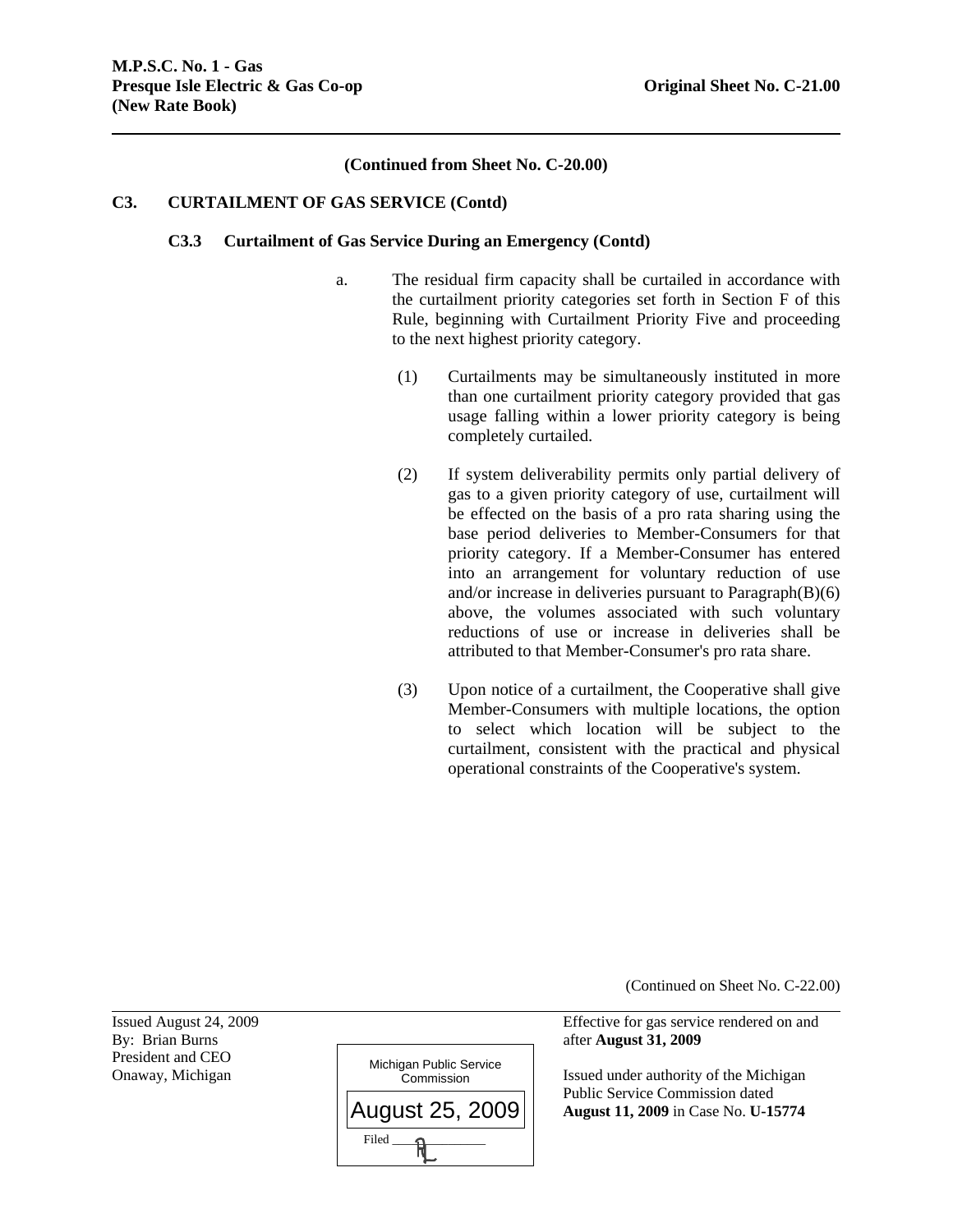# **(Continued from Sheet No. C-21.00)**

## **C3. CURTAILMENT OF GAS SERVICE (Contd)**

## **C3.3 Curtailment of Gas Service During an Emergency (Contd)**

- 2. If curtailment becomes necessary due to an emergency situation resulting in a supply deficiency, with no associated capacity deficiency, the Cooperative shall curtail gas service in accordance with Section C3.3D(1), subject to the following conditions.
	- a. Transportation Member-Consumers shall have the option of having electronic remote metering installed or of establishing a means acceptable to the Cooperative and the Member-Consumer of determining daily consumption at the Member-Consumer's expense. Negative daily imbalances incurred shall be curtailed pursuant to priorities determined as in Section (E) Base Period. Usage in balance with deliveries (flowing pipeline supplies) on a daily basis is exempt from curtailment under this paragraph.
- 3. If curtailment becomes necessary due to an emergency situation resulting in a capacity deficiency, the Cooperative shall curtail gas service in accordance with Section C3.3D(1).
- E. Base Period
	- 1. For the purpose of determining the Member-Consumer's volumes within each curtailment priority category, a twelve month base period shall be established. Such base period shall be fixed for the term of the curtailment. The base period volumes shall consist of the twelve consecutive monthly deliveries ending June of each year. In those instances where the Member-Consumer has encountered strikes, interruption of gas service or unavoidable operational abnormalities, the Cooperative may make reasonable adjustments to normalize the Member-Consumer's requirements. Base period volumes shall be adjusted for equipment added or deleted and new loads.

(Continued on Sheet No. C-23.00)

President and CEO

l



Issued August 24, 2009 Effective for gas service rendered on and

Onaway, Michigan  $\Box$  Issued under authority of the Michigan Public Service Commission dated **August 11, 2009** in Case No. **U-15774**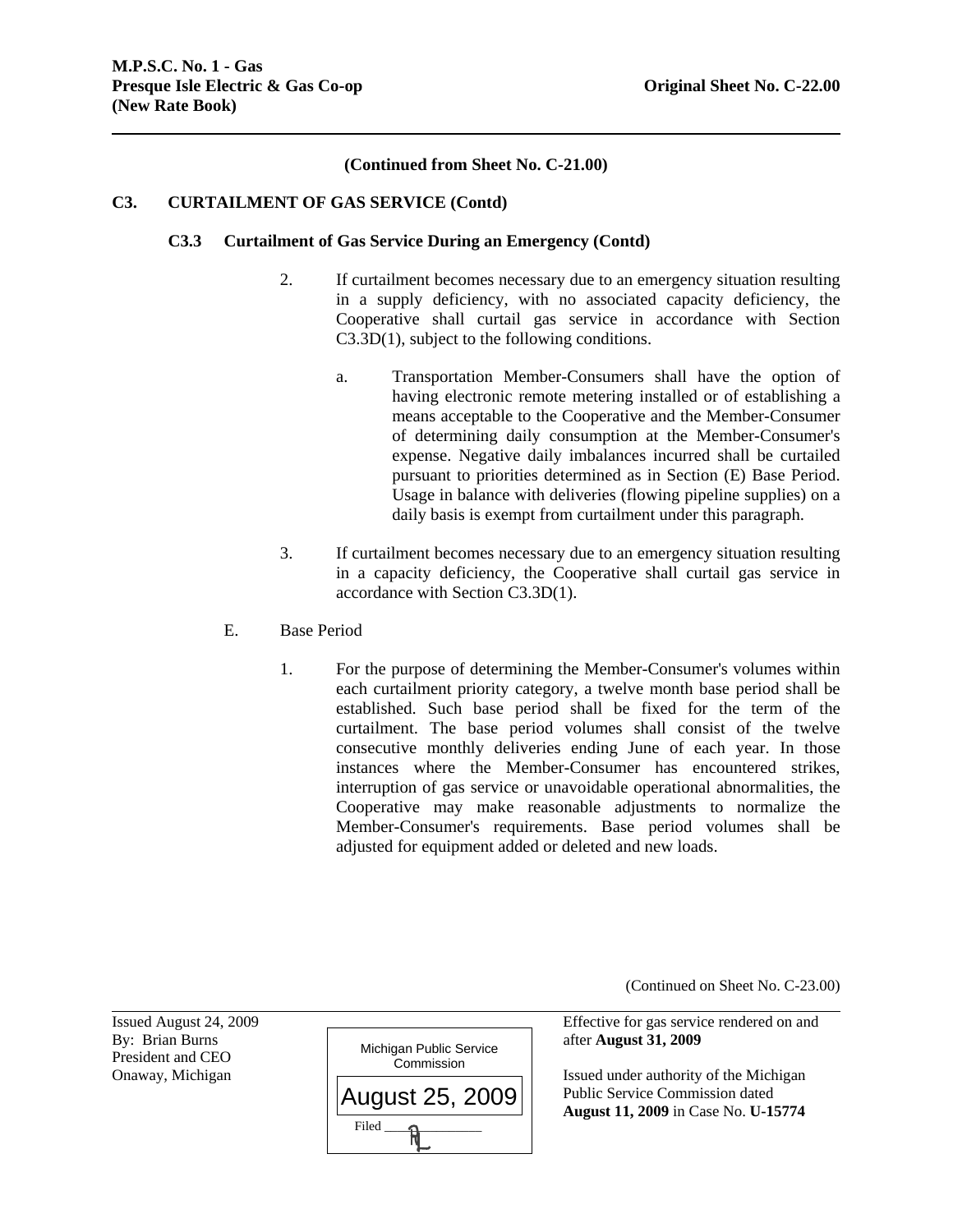# **(Continued from Sheet No. C-22.00)**

# **C3. CURTAILMENT OF GAS SERVICE (Contd)**

# **C3.3 Curtailment of Gas Service During an Emergency (Contd)**

- 2. In determining monthly deliveries, the Cooperative shall determine the gas used during each month of the period described above for all buildings, parts of buildings, and equipment associated with each Member-Consumer's gas billing in accordance with the Cooperative's Rules and Regulations. Volumes specified in Curtailment Priority One through Five shall apply in the aggregate for all equipment of the same end use rather than on a unit of equipment basis.
- 3. The monthly deliveries so determined, with such adjustments as provided above, shall then be used as the monthly requirement specified in the Curtailment Priority Categories. In determining a Member-Consumer's Curtailment Priority Category, the applicable monthly requirement in the base period shall be used.
- F. Curtailment Priorities
	- 1. For purposes of curtailment, firm end use sales and transportation Member-Consumers will be treated equally in accordance with the curtailment priority categories set forth. Five categories are established with Priority Five being the first category to be curtailed and Priority One being the last. The Cooperative will implement this curtailment plan throughout its system (except for its gathering systems) to the extent necessary and possible, consistent with its practical operation, considering such factors as system capacity and the extent to which curtailment of Member-Consumers in a specific portion of the Cooperative's system may remedy the emergency. Specifically, if curtailment of gas deliveries to a Member-Consumer does not provide any relief to the Cooperative, then the Cooperative may continue to provide gas service for the Member-Consumers.

# **PRIORITY FIVE**

All non-residential Member-Consumers having alternate fuel capability for that portion of their load covered by the alternate fuel and all sales of system supply gas to non-system supply Member-Consumers.

(Continued on Sheet No. C-24.00)

President and CEO

l



Issued August 24, 2009 Effective for gas service rendered on and

Onaway, Michigan **Issued under authority of the Michigan** Issued under authority of the Michigan Public Service Commission dated **August 11, 2009** in Case No. **U-15774**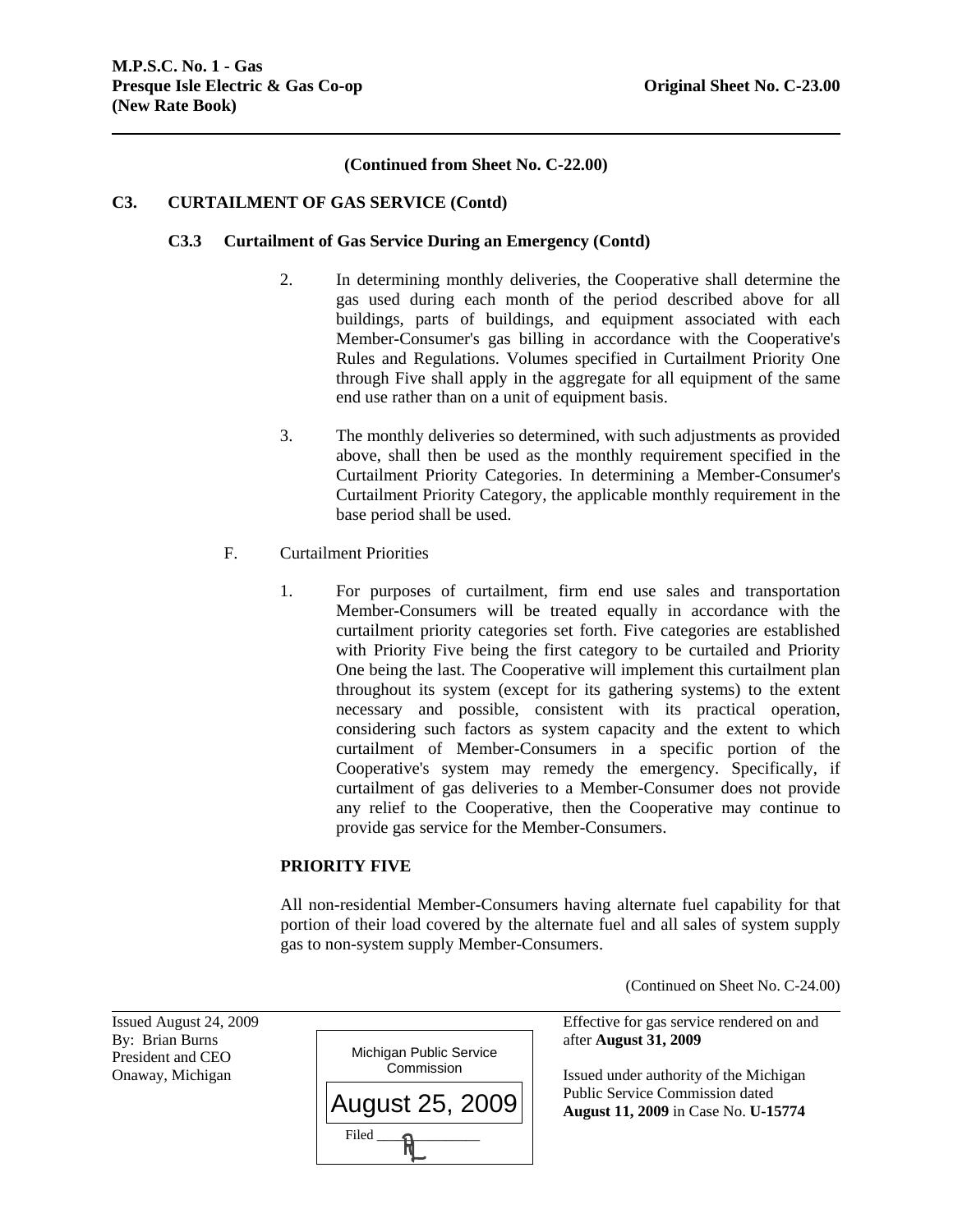## **(Continued from Sheet No. C-23.00)**

#### **C3. CURTAILMENT OF GAS SERVICE (Contd)**

#### **C3.3 Curtailment of Gas Service During an Emergency (Contd)**

#### **PRIORITY FOUR**

Commercial and industrial gas requirements in excess of 41,667 Mcf per the base period month being curtailed.

# **PRIORITY THREE**

Commercial and industrial gas requirements of 8,334 Mcf to 41,667 Mcf per the base period month being curtailed.

## **PRIORITY TWO**

Non-residential Member-Consumers having commercial gas requirements of 1,250 Mcf to 8,334 Mcf per the base period month being curtailed and industrial gas requirements of 8,334 Mcf or less per the base period month being curtailed.

# **PRIORITY ONE**

Residential gas requirements, commercial gas requirements of 1,250 Mcf or less per the base period month being curtailed, requirements for plant protection, and requirements for services essential for public health and safety not covered by an alternate fuel.

2. The volumes of gas destined to end users of other local distribution companies (LDC) shall be classified into the same priority categories as the Cooperative's on-system sales and transportation Member-Consumers if the LDC provides the Cooperative with the information necessary to make such a classification and an affidavit verifying the accuracy of such information. Such information shall be provided for each priority category in a manner similar to the information regarding the base period volumes of other Member-Consumers as set forth in Paragraph E above. Any volumes for which the LDC fails to provide such information shall be presumed to be in Priority Four.

(Continued on Sheet No. C-25.00)

President and CEO

l



Issued August 24, 2009 Effective for gas service rendered on and

Onaway, Michigan  $\Box$  Issued under authority of the Michigan Public Service Commission dated **August 11, 2009** in Case No. **U-15774**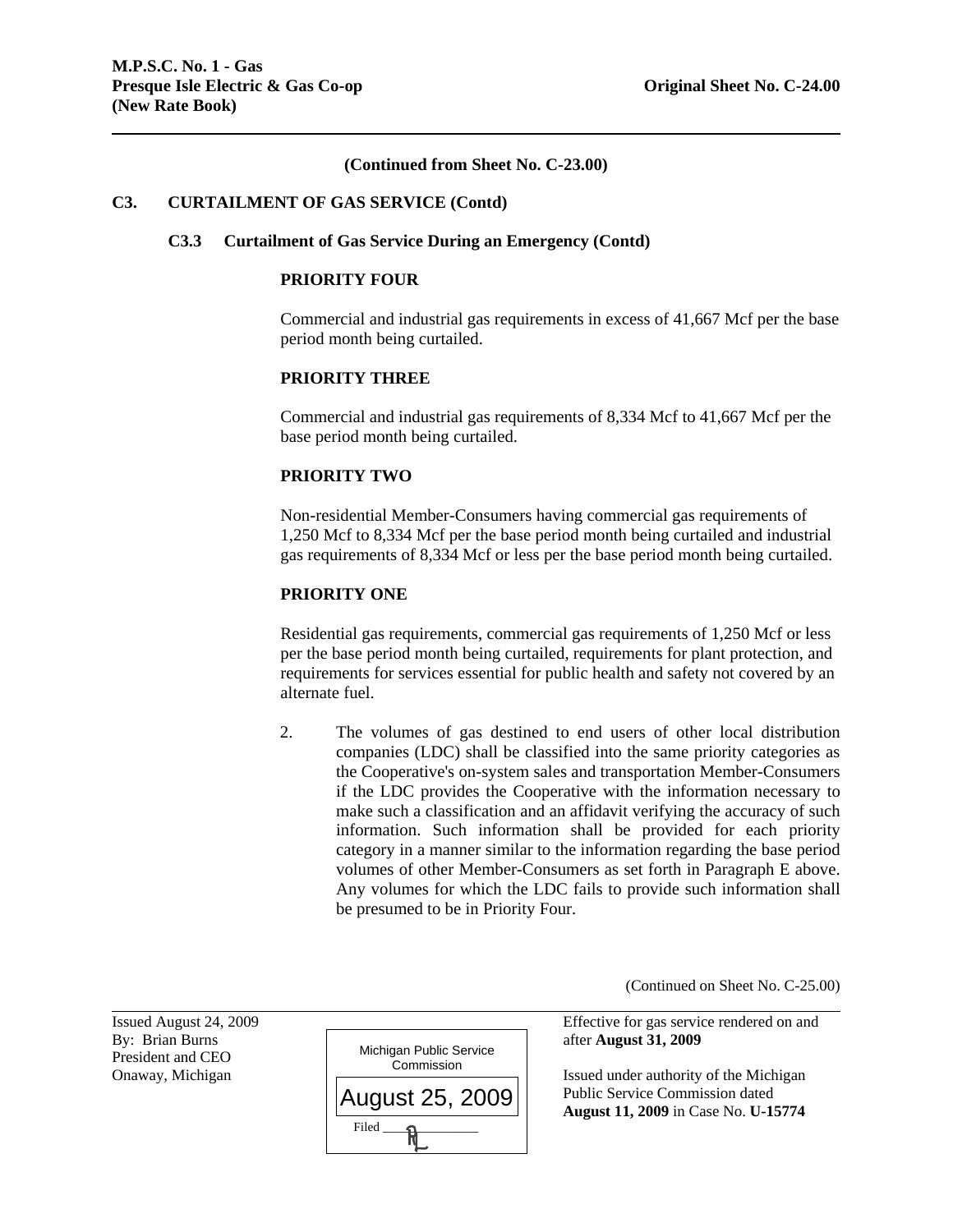# **(Continued from Sheet No. C-24.00)**

## **C3. CURTAILMENT OF GAS SERVICE (Contd)**

#### **C3.3 Curtailment of Gas Service During an Emergency (Contd)**

- 3. During an emergency curtailment of gas service, public utilities that generate and distribute electricity shall be granted Priority One service for that portion of the gas requirements of owned or firm contracted generation necessary to the discharge of the utilities' obligation to provide essential services and for which no practical alternatives exist.
	- a. Such classification of volumes qualifying for Priority One shall be contingent upon the electric utility exercising due diligence in taking reasonable steps to minimize the use of natural gas during the course of the gas emergency, and consistent with maintenance of electric system integrity. To the extent that certain actions can minimize the use of natural gas, such actions may include, but are not limited to the following:
		- (1) Bring on line any non-gas reserve capacity.
		- (2) Switch gas fired dual-fuel generating plants to an alternate fuel.
		- (3) Attempt to procure incremental purchased power.
		- (4) Curtail all non-firm off-system electric sales.
	- b. If, after having exhausted all available options to minimize the use of natural gas, conditions are such that curtailment of any portion of the remaining gas service to the electric utility will induce the implementation of the Emergency Electrical Procedures, then Priority One capacity shall be allocated to the electric utility:

(Continued on Sheet No. C-26.00)

Issued August 24, 2009 Effective for gas service rendered on and

Onaway, Michigan **Issued under authority of the Michigan** Commission Issued under authority of the Michigan Public Service Commission dated **August 11, 2009** in Case No. **U-15774**

President and CEO

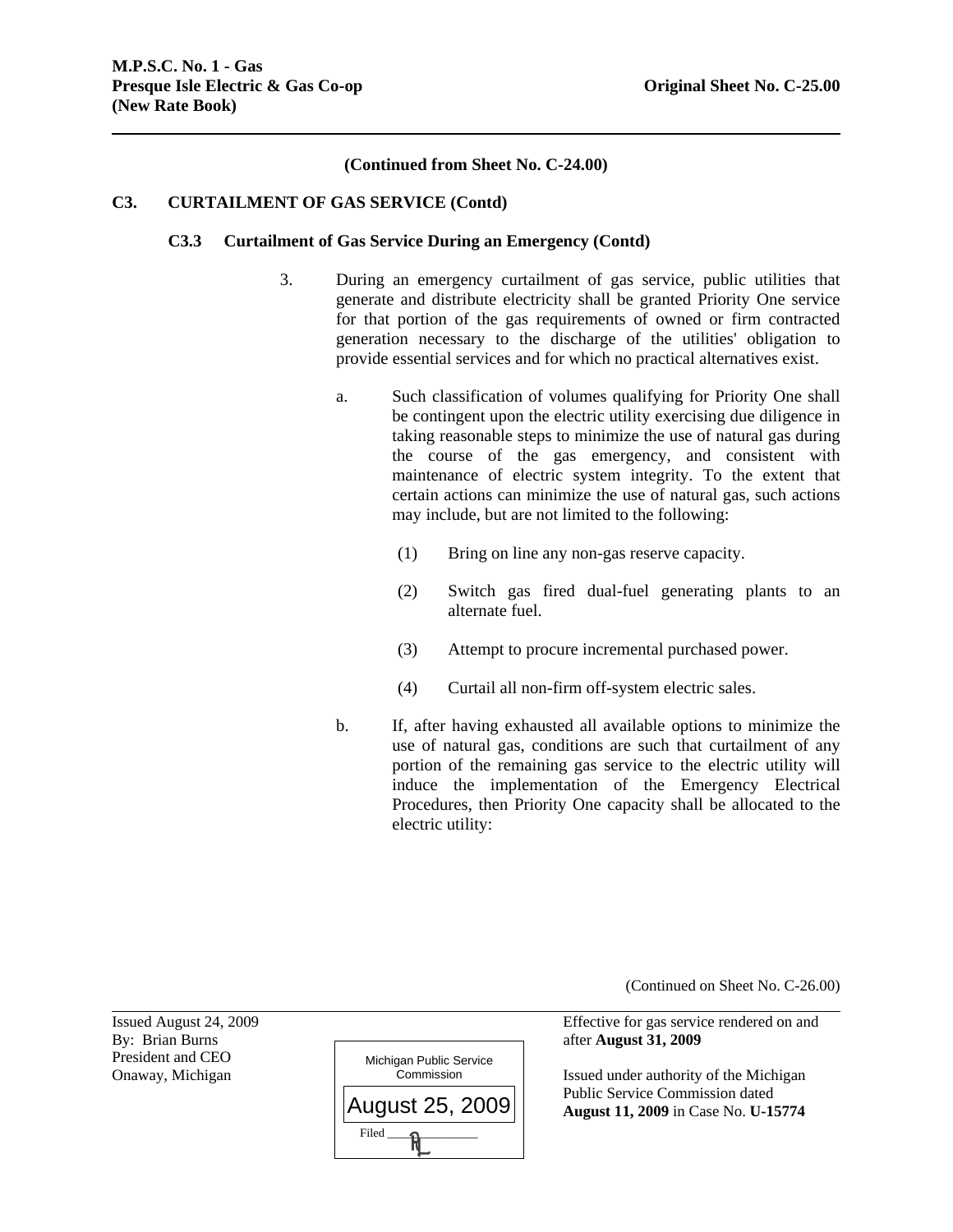## **(Continued from Sheet No. C-25.00)**

## **C3. CURTAILMENT OF GAS SERVICE (Contd)**

#### **C3.3 Curtailment of Gas Service During an Emergency (Contd)**

- (1) Sufficient to obviate the need to implement short-term Emergency Electrical Procedures during the first week of the gas emergency provided that the Cooperative has not invoked curtailment of Priority One Member-Consumers. If, however, the emergency is of such a severe nature that Priority One Member-Consumers must be curtailed, then the Cooperative shall provide sufficient gas service to the electric utility to allow it to maintain its system integrity as it implements, to the fullest extent required by the emergency, both its shortterm and long-term Emergency Electrical Procedures.
- (2) Or, if the Cooperative has invoked curtailment priorities to a level no deeper than Priority Two, the Cooperative shall provide the electric utility sufficient Priority One service to enable it to avoid the implementation of shortterm Emergency Electrical Procedures during the first week of the gas emergency, and sufficient to avoid implementing long-term Emergency Electrical Procedures requiring public notification.
- (3) Or, if the Cooperative has invoked curtailment priorities to a level no deeper than Priority Three, then the Cooperative shall provide sufficient Priority One service to enable the electric utility to avoid the implementation of both short-term and long-term Emergency Electrical Procedures.

(Continued on Sheet No. C-27.00)

Issued August 24, 2009 Effective for gas service rendered on and

Onaway, Michigan **Issued under authority of the Michigan**  Public Service Commission dated **August 11, 2009** in Case No. **U-15774**

l President and CEO

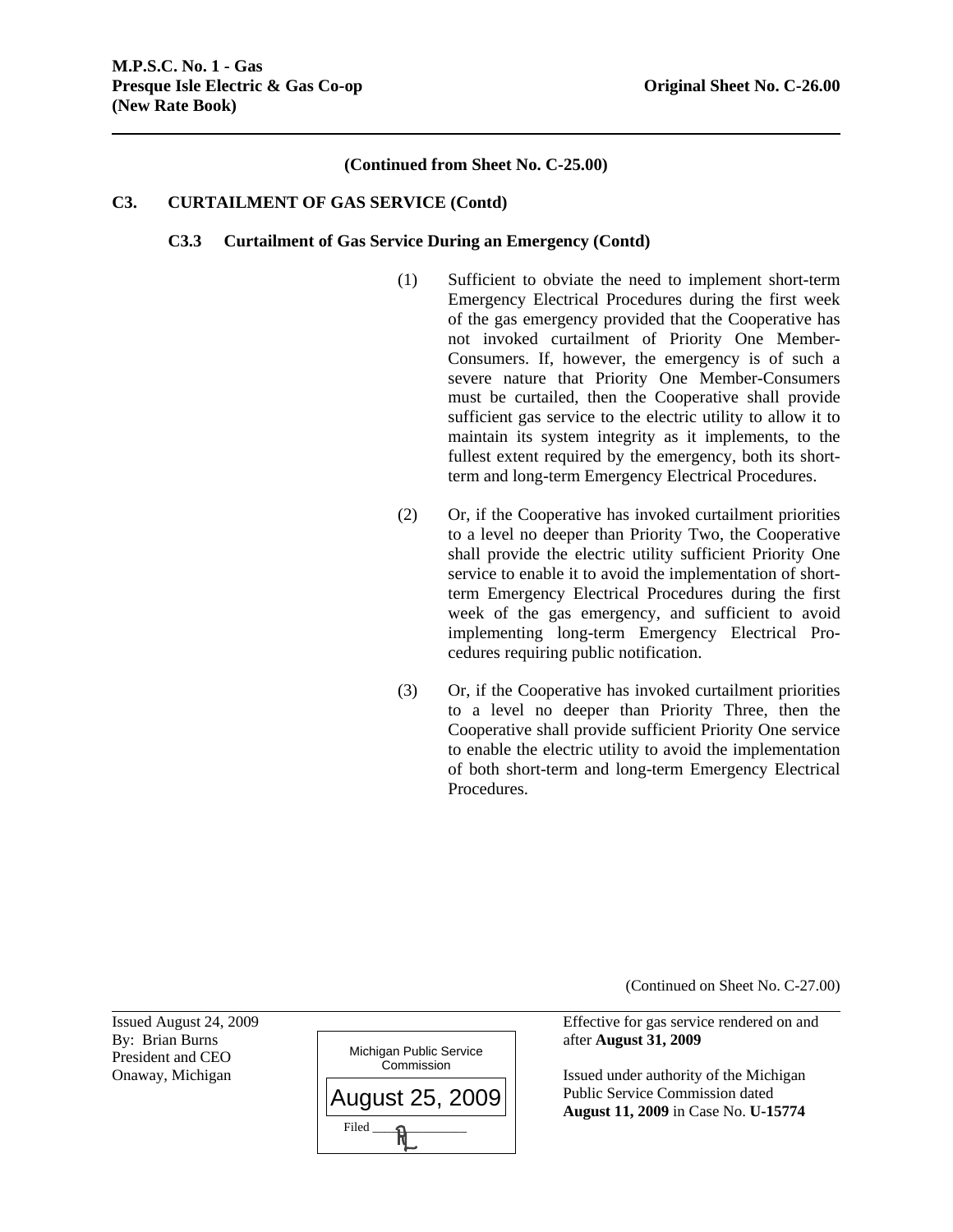# **(Continued from Sheet No. C-26.00)**

# **C3. CURTAILMENT OF GAS SERVICE (Contd)**

## **C3.3 Curtailment of Gas Service During an Emergency (Contd)**

G. Diversion of Member-Consumer-Owned Gas During Gas Emergencies

If the Cooperative determines that its ability to deliver gas is inadequate to support continuous service to its Member-Consumers on its system and it enforces the curtailment plan established in this Rule, the Cooperative shall give end user transportation Member-Consumers the option to 1) have their curtailed deliveries injected into storage (if storage available) with the suspension of any penalties and with no other additional charges; or 2) sell to the Cooperative their flowing pipeline supplies that have been curtailed. The price of the purchased gas will be negotiated between the transportation Member-Consumer and the Cooperative but be limited to the higher of a) the Member-Consumer's reasonable costs associated with using alternate fuels during the period of diversion, b) the actual cost of the Member-Consumer's diverted gas, or c) the highest city gate price of gas for the Cooperative's end users contained in the publication "Gas Daily", delivered into the Cooperative's system during the period of diversion. The Cooperative shall not divert gas from transportation Member-Consumers who do not have title to the gas being transported unless the owner of such gas voluntarily agrees that its gas may be purchased, borrowed or otherwise diverted by the Cooperative pursuant to Option 1 or 2 above. Nothing in these Rules relieves the Cooperative from its obligation, under Act 304, of demonstrating the reasonableness and prudency of its gas purchases.

H. Rate Adjustments

A Member-Consumer shall not be liable for any part of a monthly service charge provided in a Rate Schedule if such Member-Consumer's consumption under that rate is completely curtailed for the entire billing period. No other rate adjustments will be permitted unless otherwise provided by contract.

(Continued on Sheet No. C-28.00)

Issued August 24, 2009 Effective for gas service rendered on and

Onaway, Michigan Issued under authority of the Michigan Issued under authority of the Michigan Public Service Commission dated **August 11, 2009** in Case No. **U-15774**

By: Brian Burns **after August 31, 2009** President and CEO

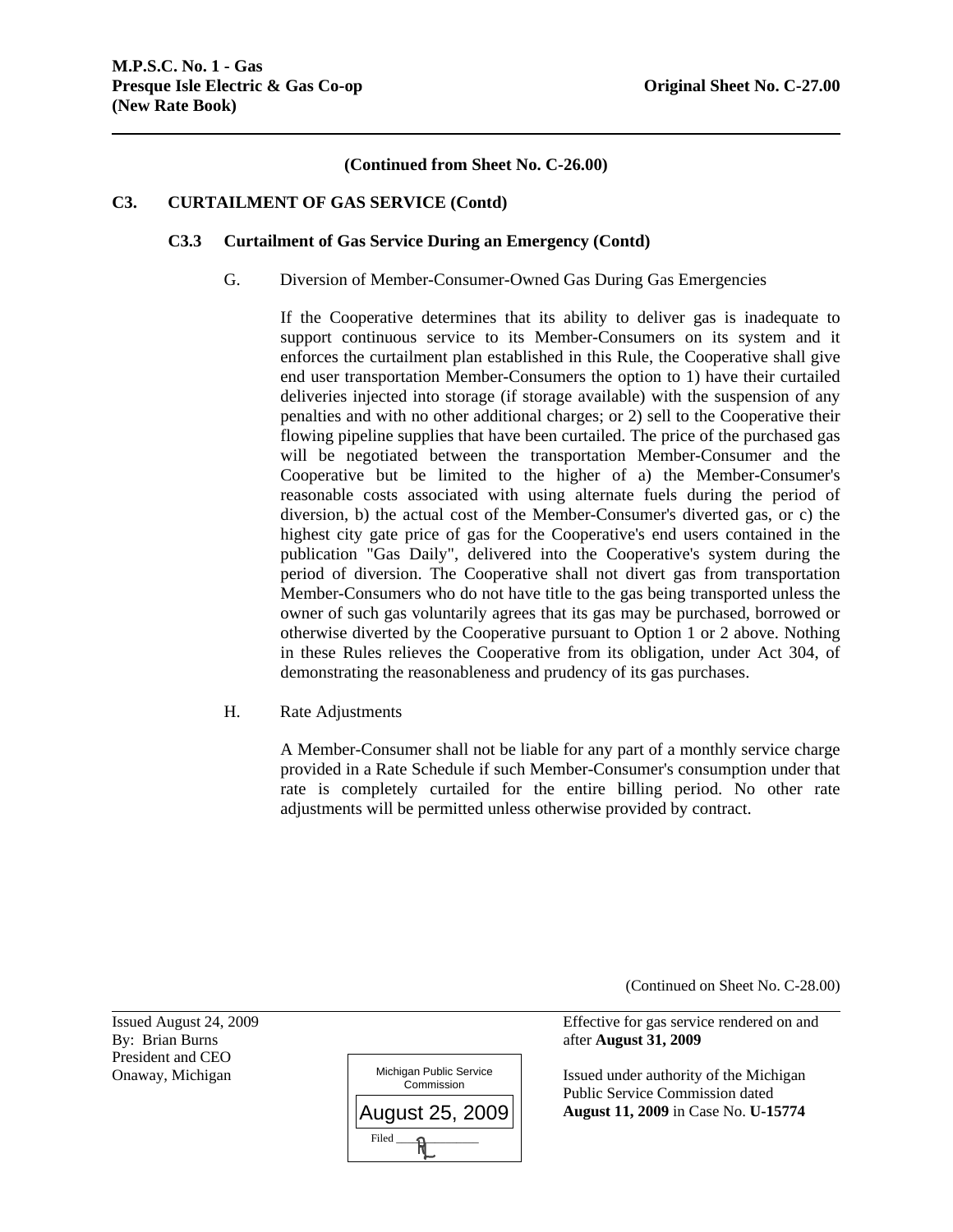# **(Continued from Sheet No. C-27.00)**

# **C3. CURTAILMENT OF GAS SERVICE (Contd)**

## **C3.3 Curtailment of Gas Service During an Emergency (Contd)**

- I. Enforcement
	- 1. The Cooperative reserves the right to take special daily meter reads during periods when an Operational Flow Order (OFO) or curtailment has been instituted pursuant to Part C3.3 of this Rule. The Cooperative reserves the right to inspect the Member-Consumer's equipment, to install special metering, and to immediately physically interrupt gas service for violations of this Rule. Once gas service is terminated, the Cooperative may withhold such service during the OFO or period of the curtailment until it is satisfied that the terms and conditions of this Rule will be observe.
	- 2. There is nothing in this Rule that shall prevent a Member-Consumer from challenging before the Commission the continuation of a curtailment or that shall abridge the Member-Consumer's right to appeal any such determination to the Commission.
- J. Penalty

After the Cooperative has provided actual oral or written notice of implementation of and Operational Flow Order (OFO) or curtailment pursuant to Part C3.3 to the affected end use Member-Consumer, any gas used by such Member-Consumer in excess of the volumes authorized during the period when an OFO or curtailment has been instituted pursuant to Part C3.3 of this Rule will be subject to excess use charges, with such charges being in addition to those normal charges made under the applicable Rate Schedules. The charge for such excess usage shall be the highest price reported for the Mich Con, Michigan Consumers Energy and Chicago LDCs during the OFO or period of curtailment as reported by Gas Daily or, in the event that Gas Daily discontinues its reporting of such prices, any comparable reporting service, plus \$10 per Mcf. Failure to pay an excess charge when rendered shall subject the Member-Consumer to termination of gas service.

(Continued on Sheet No. C-29.00)

President and CEO

l



Issued August 24, 2009 Effective for gas service rendered on and

Onaway, Michigan **Issued under authority of the Michigan** Issued under authority of the Michigan Public Service Commission dated **August 11, 2009** in Case No. **U-15774**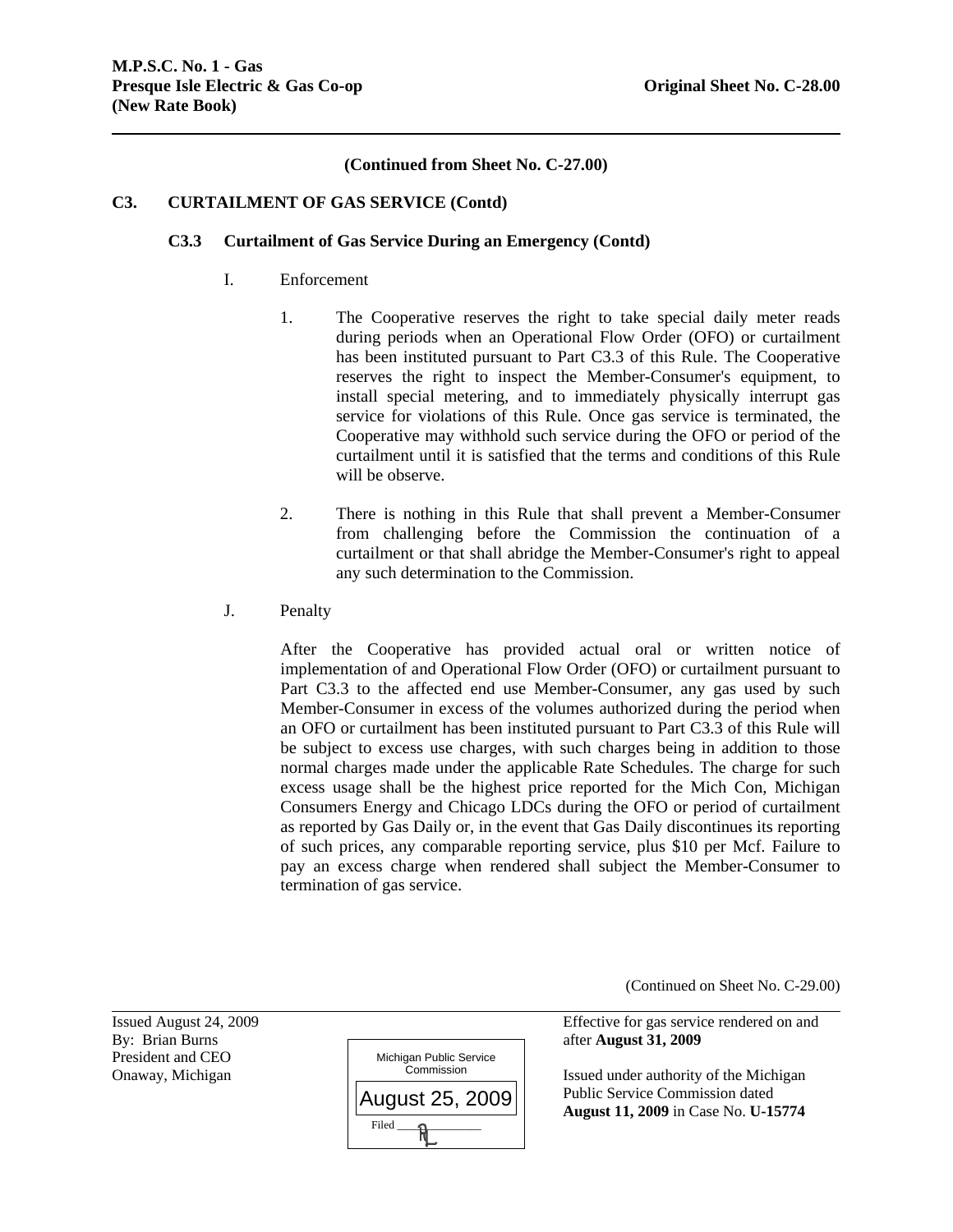# **(Continued from Sheet No. C-28.00)**

# **C3. CURTAILMENT OF GAS SERVICE (Contd)**

## **C3.4. Limitation of Liability**

The Cooperative shall, when acting reasonably and prudently in accordance with these rules, not be liable for any loss, cost, damage, injury, or expense that may be sustained by Member-Consumer by reason of partial or complete curtailment of gas service.

## **C4. APPLICATION OF RATES**

#### **C4.1. Classes of Service**

The rates specified in this schedule are predicated upon the delivery of each class of service to a single metering point for the total requirements of each separate premises of the Member-Consumer, unless otherwise provided for in the Cooperative's Gas Rate Book.

Service to different delivery points and/or different classes of service on the same premises shall be separately metered and separately billed. In no case shall service be shared with another premises or transmitted off the premises to which it is delivered.

# **C4.2. Choice of Rates**

In some cases the Member-Consumer is eligible to take service under a choice of rates. Upon request, the Cooperative shall advise the Member-Consumer in the selection of the rate which will give the Member-Consumer the lowest cost of service, based on the information available, but the responsibility for the selection of the rate lies with the Member-Consumer.

After the Member-Consumer has selected the rate under which the Member-Consumer elects to take service, the Member-Consumer shall not be permitted to change from that rate to another rate until at least 12 months have elapsed. The Member-Consumer shall not be permitted to evade this rule by temporarily terminating service. However, the Cooperative may, at its option, waive the provisions of this paragraph where it appears that an earlier change is requested for permanent rather than for temporary or seasonal advantage. The effective date of a rate change under this rule shall be the beginning read date of the next bill issued. The intent of this rule is to prohibit frequent shifts from rate to rate.

No refund shall be made of the difference in charges under different rates applicable to the same class of service.

(Continued on Sheet No. C-30.00)

l

| Issued August 24, 2009                                   |                                       | Effective for gas service                            |
|----------------------------------------------------------|---------------------------------------|------------------------------------------------------|
| By: Brian Burns<br>President and CEO<br>Onaway, Michigan | Michigan Public Service<br>Commission | after August 31, 2009<br>Issued under authority      |
|                                                          | August 25, 2009                       | Public Service Commi<br><b>August 11, 2009</b> in Ca |
|                                                          | Filed                                 |                                                      |

Issued August 24, 2009 Effective for gas service rendered on and

Onaway, Michigan **Issued under authority of the Michigan**  Public Service Commission dated **August 11, 2009** in Case No. **U-15774**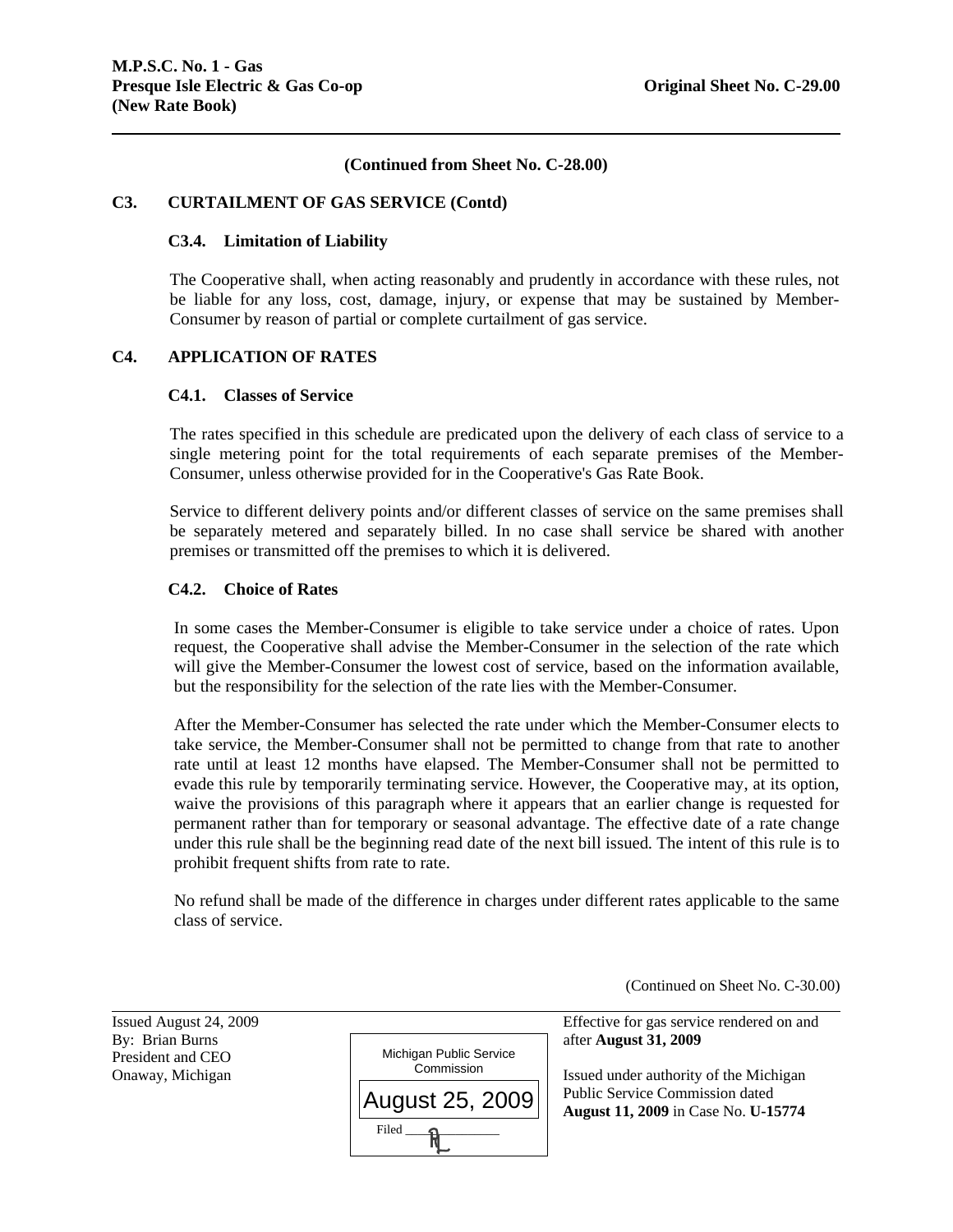# **(Continued from Sheet No. C-29.00)**

#### **C4. APPLICATION OF RATES (Contd)**

#### **C4.3. Application of Residential Usage and Non-Residential Usage**

A. Residential Usage and Rate Application

For purposes of rate application "residential usage" shall be usage metered and consumed within an individual household, and reasonably appurtenant and related to and normally associated with such a household, for such applications as space conditioning, cooking, water heating, refrigeration, clothes drying, incineration, lighting and other similar household applications.

The term "household" includes single-family homes, farm homes, seasonal dwellings, duplexes, and individual living units within mobile home parks, condominiums, apartments and cooperatives; provided, however, to qualify for residential usage a household must have the normal household facilities such as bathroom, individual cooking and kitchen sink facilities.

1. Private Family Dwellings

Private family dwellings where individual household usage is separately metered and consumed shall be billed on the Residential Rate. A private family dwelling shall include:

- a. a single-family home
- b. a farm home
- c. a seasonal dwelling
- d. a duplex
- e. a separately metered mobile home
- f. a separately metered household within a condominium

(Continued on Sheet No. C-31.00)

President and CEO

l



Issued August 24, 2009 Effective for gas service rendered on and

Onaway, Michigan **Issued under authority of the Michigan**  Public Service Commission dated **August 11, 2009** in Case No. **U-15774**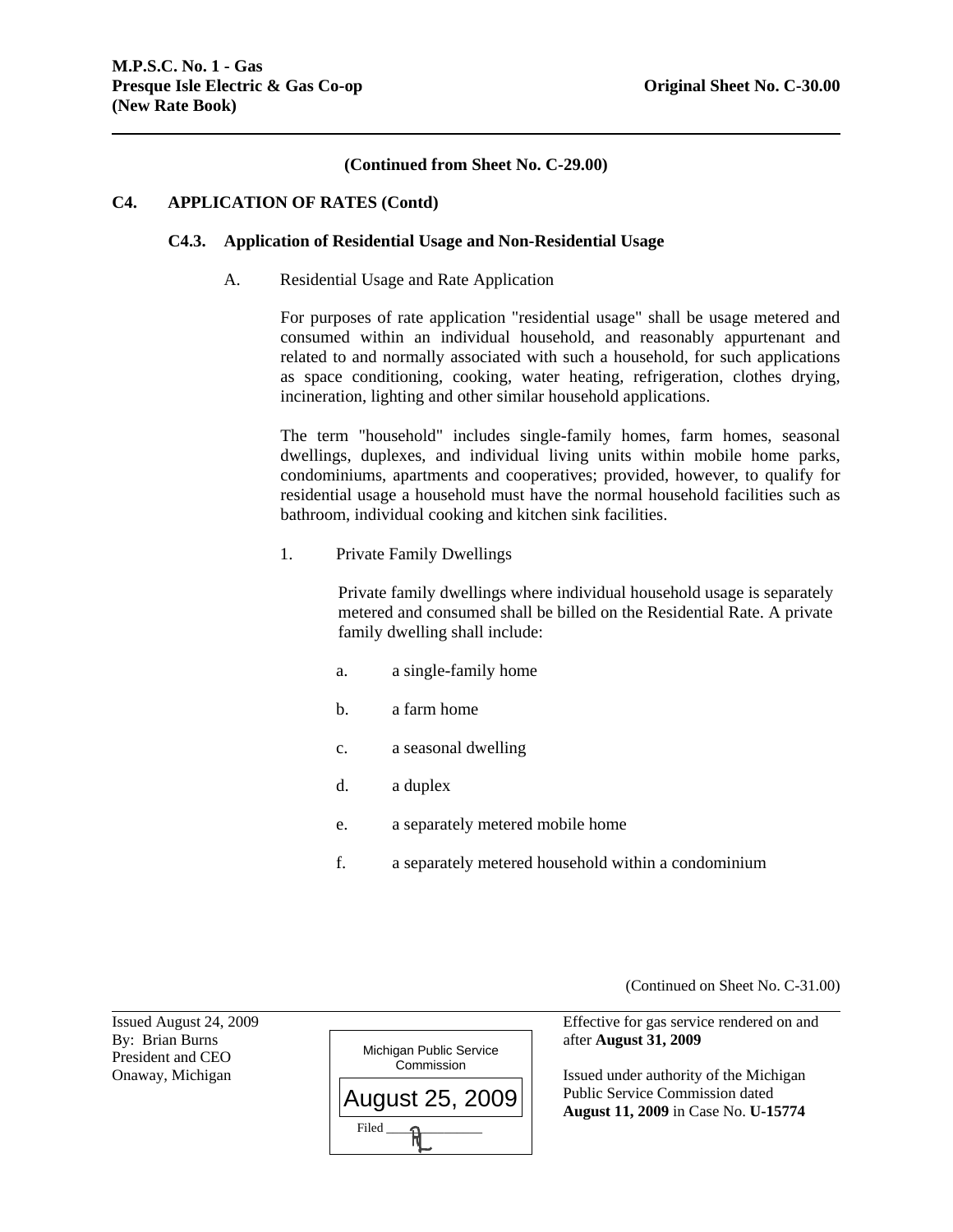## **(Continued from Sheet No. C-30.00)**

#### **C4. APPLICATION OF RATES (Contd)**

- g. a separately metered household within an apartment complex
- h. a separately metered household within a cooperative complex
- i. a separately metered generator to serve a residential household
- 2. Homes or Dormitories for Groups Other Than Private Family Dwellings:

Tourist homes, rooming houses, dormitories, nursing homes and other similarly occupied buildings containing sleeping accommodations for up to six persons where residential usage is metered and consumed shall be classified as residential and billed on the Residential Rate. The landlord and the landlord's immediate family are not included in the six-person limitation.

3. Multifamily Dwellings Served Through a Single Meter:

A multifamily dwelling shall be considered any duplex, apartment building, mobile home park, condominium, cooperative or other grouping of households. A multifamily dwelling served through a single meter where residential usage is metered and consumed shall be billed as follows:

- a. Multifamily dwellings containing two households shall be billed on the Residential Rate.
- b. Multifamily dwellings containing more than two households shall be billed on the General Service Rate.

(Continued on Sheet No. C-32.00)

 Public Service Commission dated **August 11, 2009** in Case No. **U-15774**

President and CEO

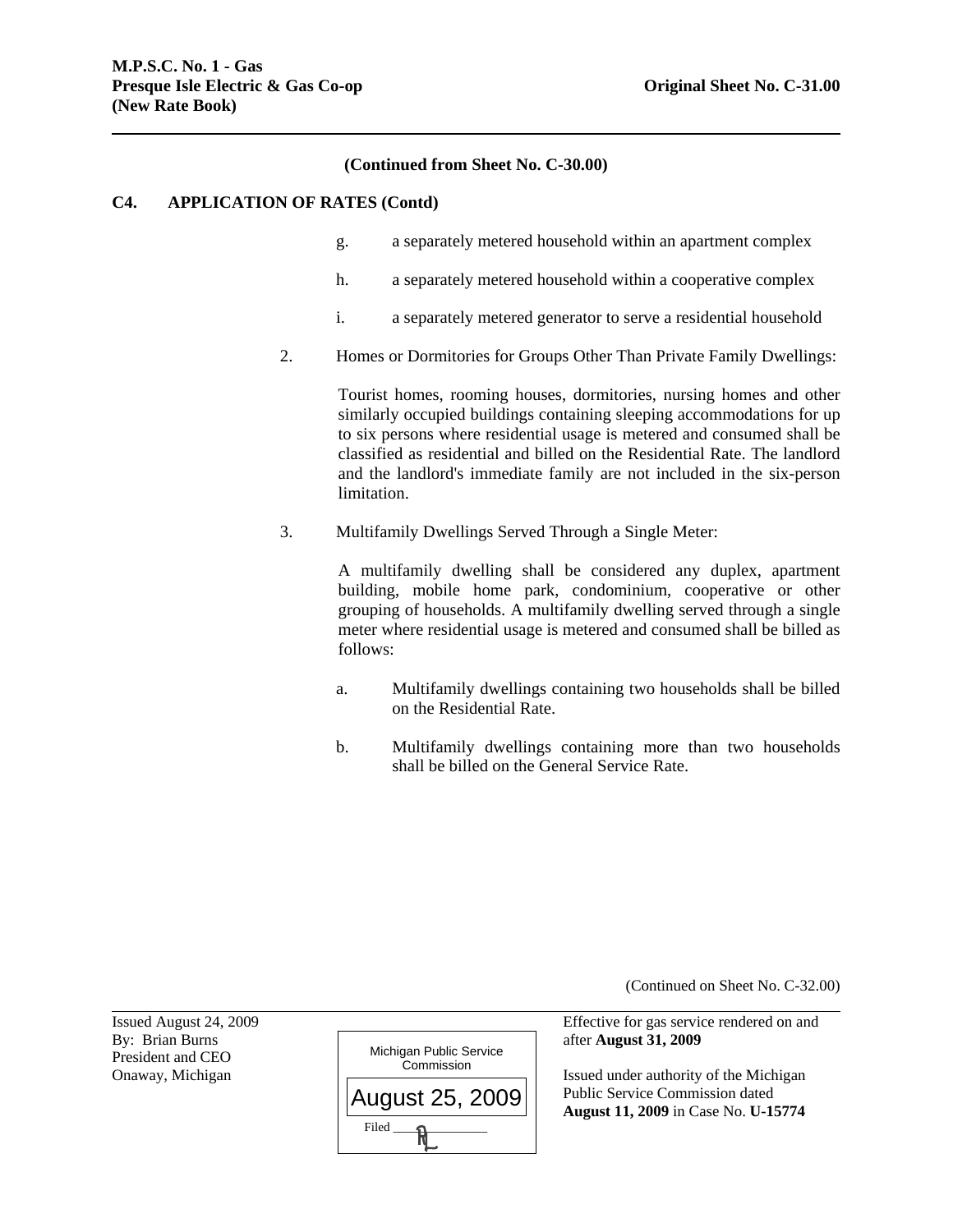# **(Continued from Sheet No. C-31.00)**

## **C4. APPLICATION OF RATES (Contd)**

B. Non-Residential Usage and Rate Application

For purposes of rate application, "Non-Residential usage" shall be usage metered and consumed that does not qualify for residential usage. Non-Residential usage includes usage associated with the purchase, sale, or supplying (for profit or otherwise) of a commodity or service by a public or private person, entity, organization or institution. Non-Residential usage includes usage associated with penal institutions, corrective institutions, motels, hotels or swimming pool heater usage that is separately metered at a private family dwelling that is taking service under a gas residential service rate.

Non-Residential usage shall be billed on the Cooperative's appropriate General Service Rate.

Tourist homes, rooming houses, dormitories, nursing homes and other similarly occupied buildings containing sleeping accommodations for more than six persons shall be classified as Non-Residential and billed on the appropriate General Service Rate. The landlord and the landlord's immediate family are not included in the six-person rule.

C. Combined Residential and Non-Residential Usage and Rate Application

When the gas supplied to a Member-Consumer is used for both residential and Non-Residential purposes, the piping may be so arranged that the residential and Non-Residential usage is metered separately. Each type of usage shall be billed on the appropriate rate. If the usage is not separately metered, the combined usage shall be billed on the appropriate General Service Rate.

# **C4.4. Resale**

No Member-Consumer shall resell gas service to others. The renting of premises with the cost of gas service included in the rental as an incident of tenancy, the sale of gas to transient tenants or supplying gas under the terms of the General Service Rate is not considered to be a resale of such service.

(Continued on Sheet No. C-33.00)

President and CEO

l



Issued August 24, 2009 Effective for gas service rendered on and

Onaway, Michigan **Issued under authority of the Michigan**  Public Service Commission dated **August 11, 2009** in Case No. **U-15774**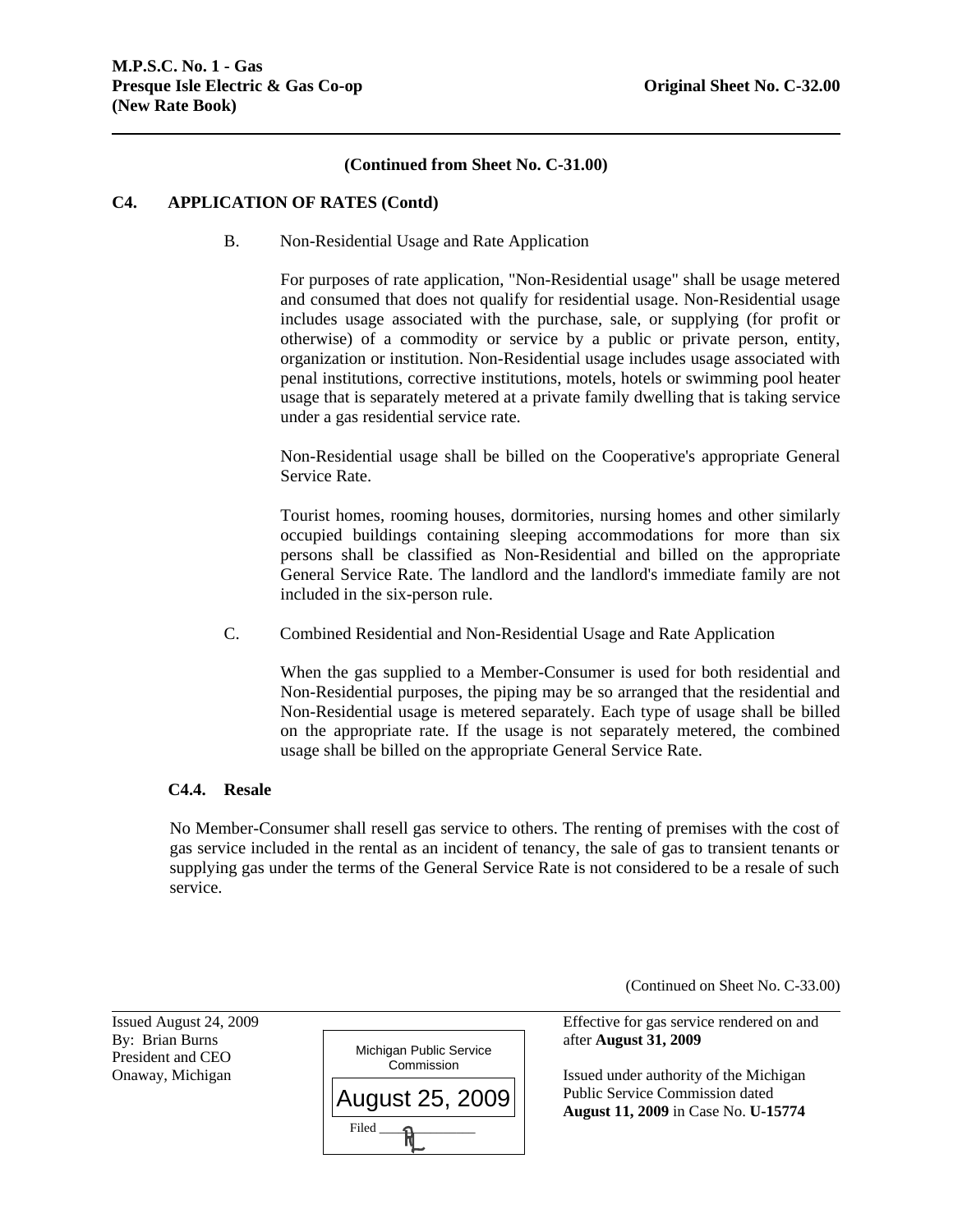# **(Continued from Sheet No. C-32.00)**

#### **C4. APPLICATION OF RATES (Contd)**

#### **C4.5. Mobile Home Park - Individually Served**

For purposes of this rule, the definition of a mobile home park is a parcel or tract of land under the control of a person upon which three or more mobile homes are located on a continual, nonrecreational basis and which is offered to the public for that purpose regardless of whether a charge is made therefore, together with any building, structure, enclosure, street, equipment, or facility used or intended for use incident to the occupancy of a mobile home.

Service to separately metered mobile homes shall be billed on the Residential Rate.

The mobile home park shall be of a permanent nature with improved streets and with individual water and sewer connections to each lot. Ordinarily, gas service to a mobile home shall be in the name of the occupant. However, service to lots designated for occasional or short-term occupancy shall be in the name of the owner of the park or an authorized representative.

At the request of the owner of the mobile home park or an authorized representative, the Cooperative shall install gas distribution mains in accordance the General Terms and Conditions of the Rate Schedules, Sheet Nos. D-1.01-D-1.03, for any mobile home park qualifying hereunder.

The owner of the park or an authorized representative shall provide the Cooperative with the necessary easement for construction, operation, maintenance and replacement of the Cooperative's facilities on the park property. The owner of the mobile home park or an authorized representative shall provide, own, install and maintain, in accordance with Cooperative specifications, suitable meter and regulator pedestals of a design subject to approval of the Cooperative. The owner of the park or an authorized representative shall provide, own, install and maintain the facilities from the outlet side of the meter and regulator to each mobile home.

(Continued on Sheet No. C-34.00)

Issued August 24, 2009 Effective for gas service rendered on and

Onaway, Michigan **Issued under authority of the Michigan** Commission Issued under authority of the Michigan Public Service Commission dated **August 11, 2009** in Case No. **U-15774**

President and CEO

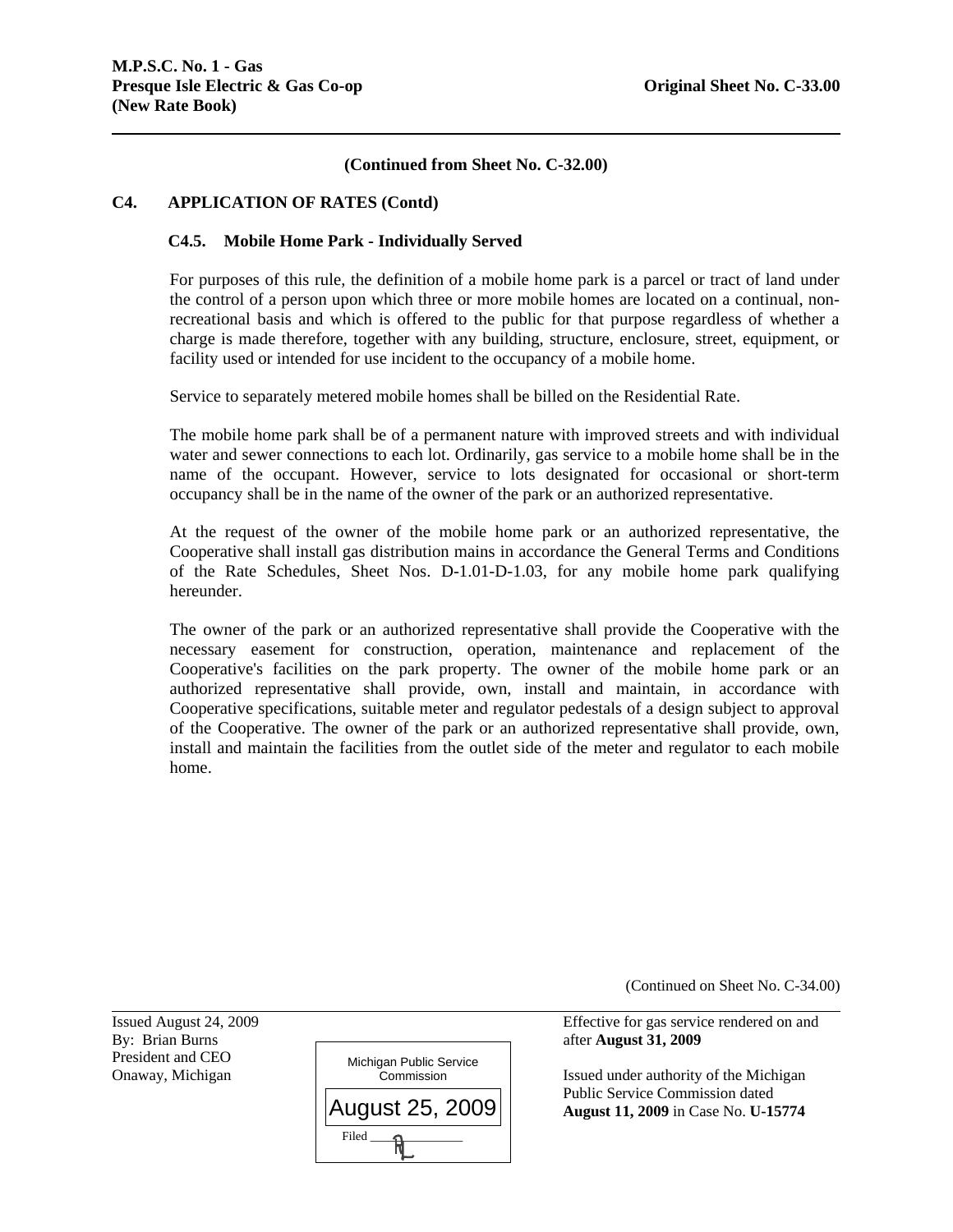# **(Continued from Sheet No. C-33.00)**

# **C5. MEMBER-CONSUMER RESPONSIBILITIES**

## **C5.1. Access to Member-Consumer's Premises**

The Cooperative's authorized agents shall have access to the Member-Consumer's premises at all reasonable hours, to install, inspect, read, repair, relocate or remove its meters; to install, operate, maintain, relocate and remove other Cooperative property, and to inspect and determine the load characteristics of appliances installed on the Member-Consumer's premises. Neglect or refusal on the part of the Member-Consumer to provide reasonable access shall be sufficient cause for shutoff of service by the Cooperative, and assurance of access may be required before service is restored.

# **C5.2. Bills and Payments**

A. Billing Frequency

Bills for gas service shall be rendered on approximately a monthly basis, and shall be due and payable on or before the due date shown on each bill.

B. Meter Reads and Estimated Bills

Meter readings are to be supplied by the Member-Consumers on a once per month basis. When the Cooperative is unable to obtain an actual meter reading, the bill shall be estimated on the basis of past service records, adjusted, as may be appropriate. Where past service records are not available or suitable for use, such billing shall be based upon whatever other service data are available. Each such account shall be adjusted as necessary each time an actual meter reading is obtained. If the Member-Consumer fails to provide a reading for three consecutive months, Cooperative will obtain a reading and bill each metered account the Meter Reading Charge as shown on Sheet No. D-5.00, Special Charges.

C. Member-Consumer Meter Reads

Bills rendered for gas service for periods for which readings were not obtained shall have the same force and effect as those based upon actual meter readings. Any Member-Consumer may read his/her own meter and provide the readings to the Cooperative on a secure Cooperative website, by telephone or on appropriate forms which shall be provided by the Cooperative.

(Continued on Sheet No. C-35.00)

President and CEO

l



Issued August 24, 2009 Effective for gas service rendered on and

Onaway, Michigan **Issued under authority of the Michigan** Issued under authority of the Michigan Public Service Commission dated **August 11, 2009** in Case No. **U-15774**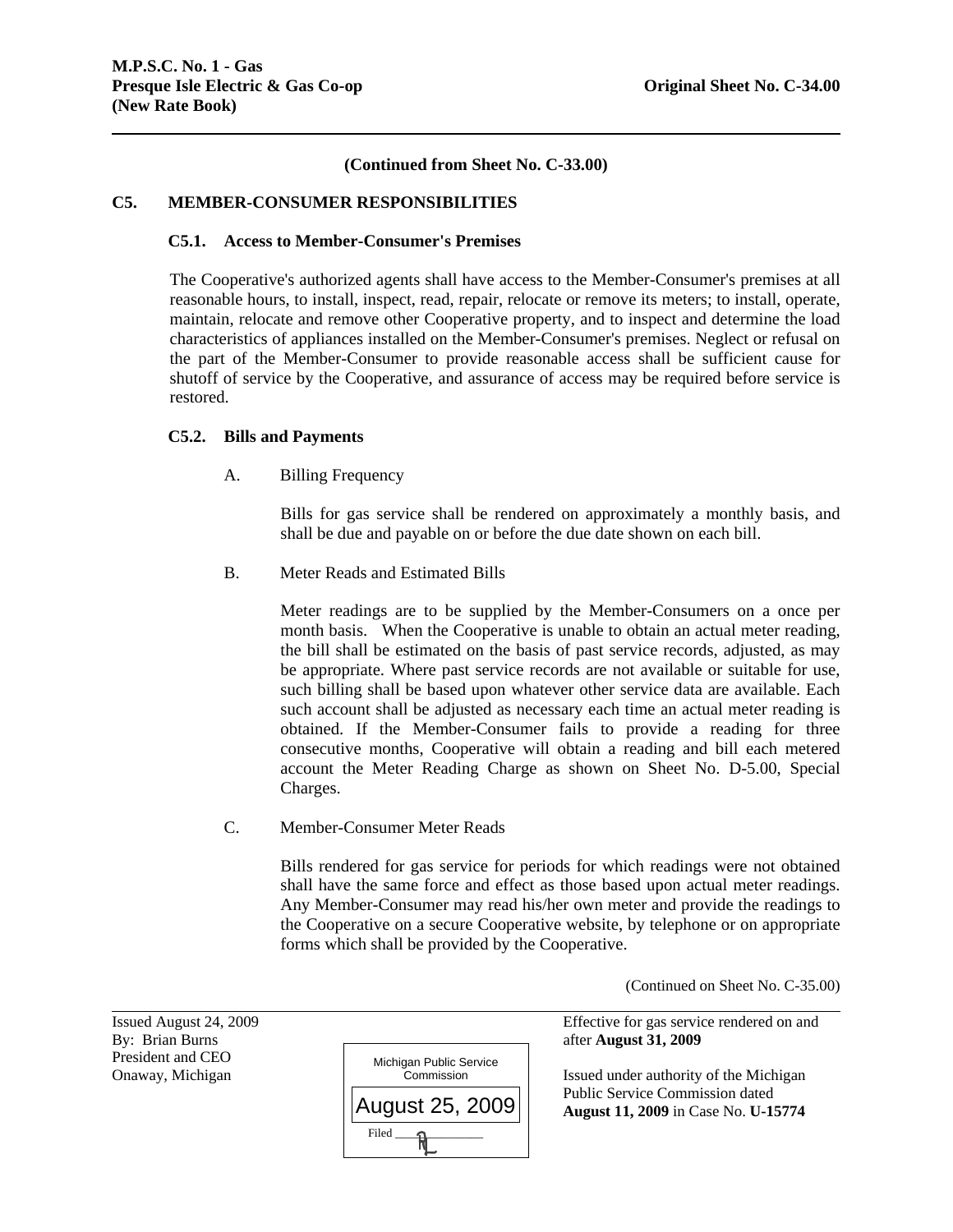## **(Continued from Sheet No. C-34.00)**

#### **C5. MEMBER-CONSUMER RESPONSIBILITIES (Contd)**

D. Responsibility for Payment

The Member-Consumer is responsible for the payment of bills until service is ordered shut off or terminated and the Cooperative has had reasonable time to secure a final meter reading.

E. Due Date

The Cooperative shall allow each Member-Consumer a period of not less than 21 calendar days, from the date the bill was transmitted to pay in full.

If a bill remains unpaid and not in dispute five days after its due date, the Cooperative shall then have the right to issue to the Member-Consumer a notice of intent to shut off service ten days or more after issuance of the notice.

F. Late Payment Charge

The Cooperative shall assess a late payment charge as authorized by the Cooperative's Gas Rate Book.

G. Returned Bill Payments

A check, debit card, credit card or other form of payment remitted as a bill payment and returned or an authorized prepayment not honored by the bank or financial institution against which it is drawn shall be re-billed to the Member-Consumer's account. A bad check handling charge shall be assessed to the Member-Consumer for processing a payment or an authorized prepayment returned by a bank or other financial institution for reason of insufficient funds, account closed, no account and similar situations, excluding bank or financial institution errors. See Sheet No. D-5.00, Special Charges.

(Continued on Sheet No. C-36.00)

Issued August 24, 2009 Effective for gas service rendered on and

Onaway, Michigan **Issued under authority of the Michigan** Commission Issued under authority of the Michigan Public Service Commission dated **August 11, 2009** in Case No. **U-15774**

President and CEO

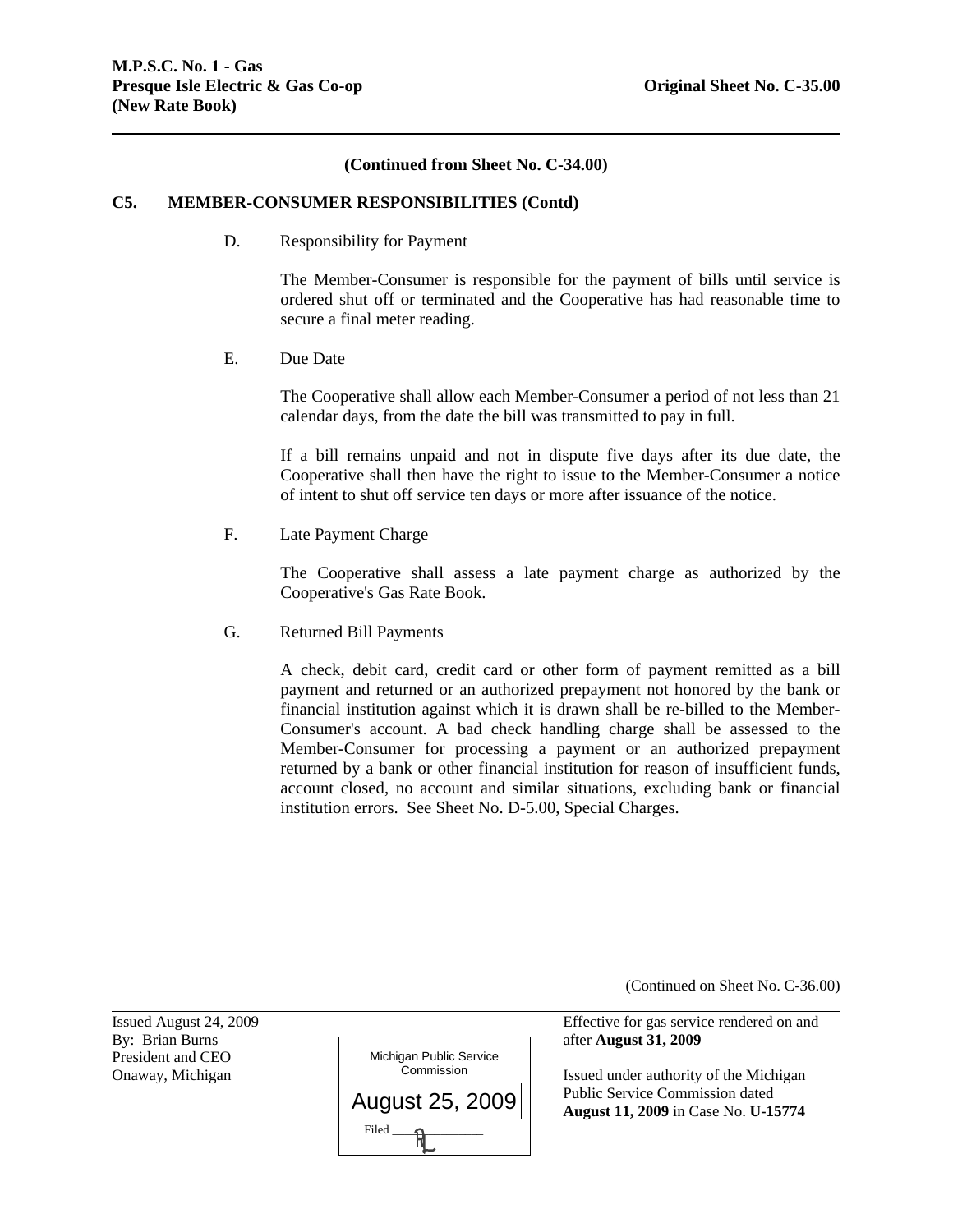# **(Continued from Sheet No. C-35.00)**

## **C5. MEMBER-CONSUMER RESPONSIBILITIES (Contd)**

- H. Billing Error
	- 1. Overcharge

If a Member-Consumer has been overcharged as a result of incorrect reading of the meter by a Cooperative representative, incorrect remote meter read, incorrect meter constant, incorrect calculation of the applicable rate, incorrect application of the Rate Schedule, a meter switched by the Cooperative or a Cooperative representative, or other similar reasons, the amount of the overcharge shall be adjusted, refunded, or credited to the Member-Consumer promptly upon discovery by the Cooperative. The Cooperative shall not make retroactive adjustments when the Member-Consumer has not notified the Cooperative as to pertinent conditions of service. The Cooperative is not required to adjust, refund or credit an overcharge beyond the three-year period immediately preceding discovery of the overcharge, unless the Member-Consumer is able to present a record establishing an earlier date of occurrence or commencement of the overcharge.

- 2. Undercharge
	- a. If a Member-Consumer has been undercharged as a result of incorrect reading of the meter by a Cooperative representative, incorrect remote meter read, incorrect meter constant, incorrect calculation of the applicable rate, incorrect application of the Rate Schedule, a meter switched by the Cooperative or a Cooperative representative, or other similar reasons, the undercharge may be billed to the Member-Consumer subject to Section  $H(2)(b)$  of this rule. The Cooperative shall not make retroactive adjustments when the Member-Consumer has not notified the Cooperative as to pertinent conditions of service.
	- b. Except in cases of energy theft, stolen meter, switched meter by someone other than the Cooperative or a Cooperative representative, meter error or nonregistering meter, the following limitations shall apply to the backbilling of Member-Consumers.

(Continued on Sheet No. C-37.00)

Issued August 24, 2009 Effective for gas service rendered on and

Onaway, Michigan  $\Box$  Public Service Commission dated **August 11, 2009** in Case No. **U-15774**

President and CEO

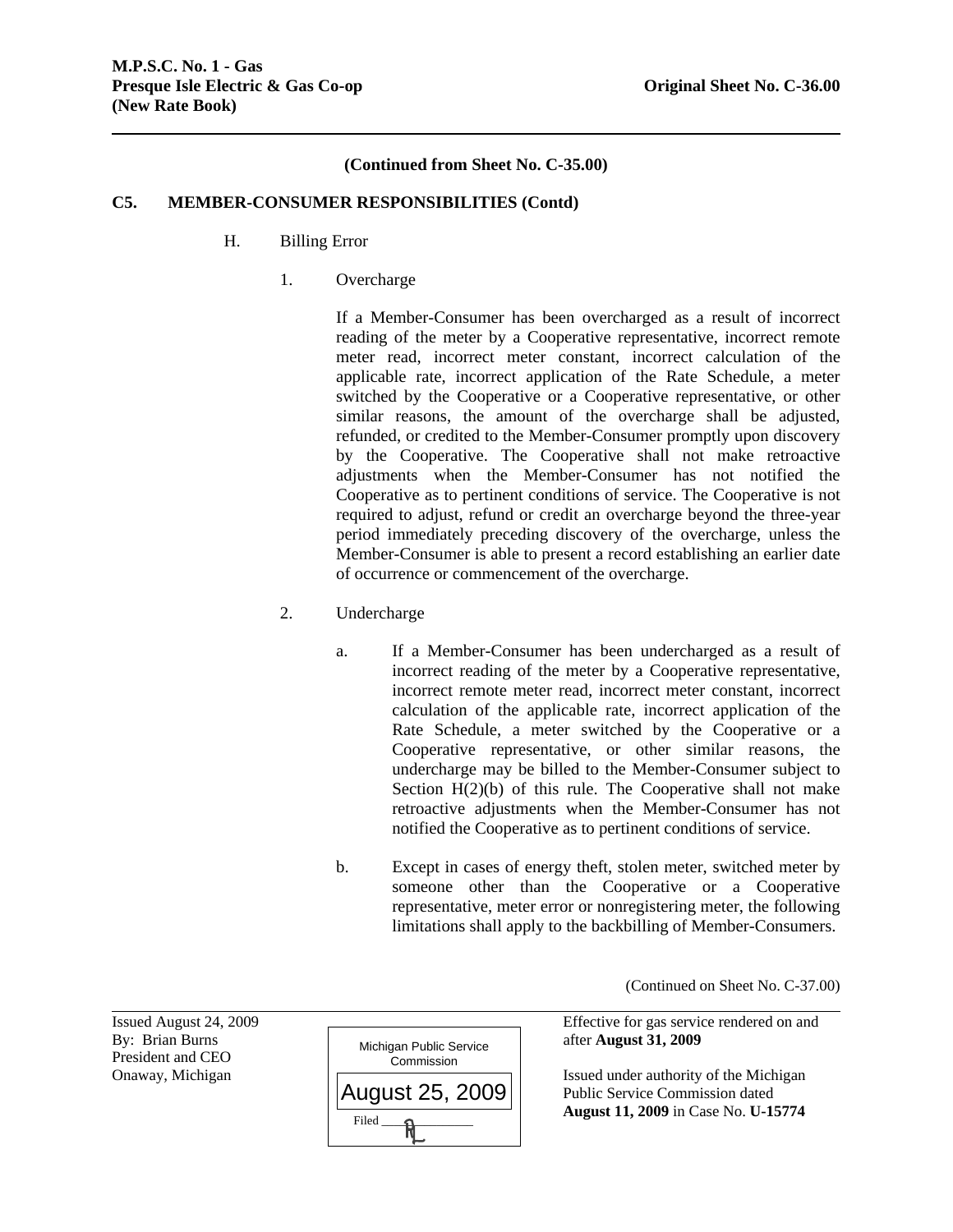# **(Continued from Sheet No. C-36.00)**

# **C5. MEMBER-CONSUMER RESPONSIBILITIES (Contd)**

- (1) Backbilling of residential Member-Consumers is limited to the one-year period immediately preceding the discovery of the undercharge. The Member-Consumer shall be given a reasonable time in which to pay the amount of the backbilling and service shall not be shut off during this time for nonpayment of the amount of the backbilling.
- (2) Backbilling of *Non-Residential* Member-Consumers and Multifamily Dwelling Service Rate A-1 Member-Consumers is limited to the one-year period immediately preceding discovery of the undercharge. In instances where the Cooperative could not have detected the undercharge through regular meter readings or the exercise of reasonable diligence in preparing and reviewing a Member-Consumer's bills or records, the Cooperative may backbill a Member-Consumer for a period of up to three years immediately preceding discovery of the undercharge. The Member-Consumer shall be given a reasonable time in which to pay the amount of the backbilling and service shall not be shut off during this time for nonpayment of the amount of the backbilling.
- I. Meter Error or Non-Registering Meter
	- 1. Overcharge

If a Member-Consumer has been overcharged as a result of a meter error or nonregistering meter, the amount of the overcharge shall be adjusted, refunded or credited to the Member-Consumer promptly upon discovery by the Cooperative in accordance with Rule B1 of the Technical Standards for Gas Service.

(Continued on Sheet No. C-38.00)

President and CEO

l



Issued August 24, 2009 Effective for gas service rendered on and

Onaway, Michigan  $\overline{\phantom{a}}$   $\overline{\phantom{a}}$  Issued under authority of the Michigan Public Service Commission dated **August 11, 2009** in Case No. **U-15774**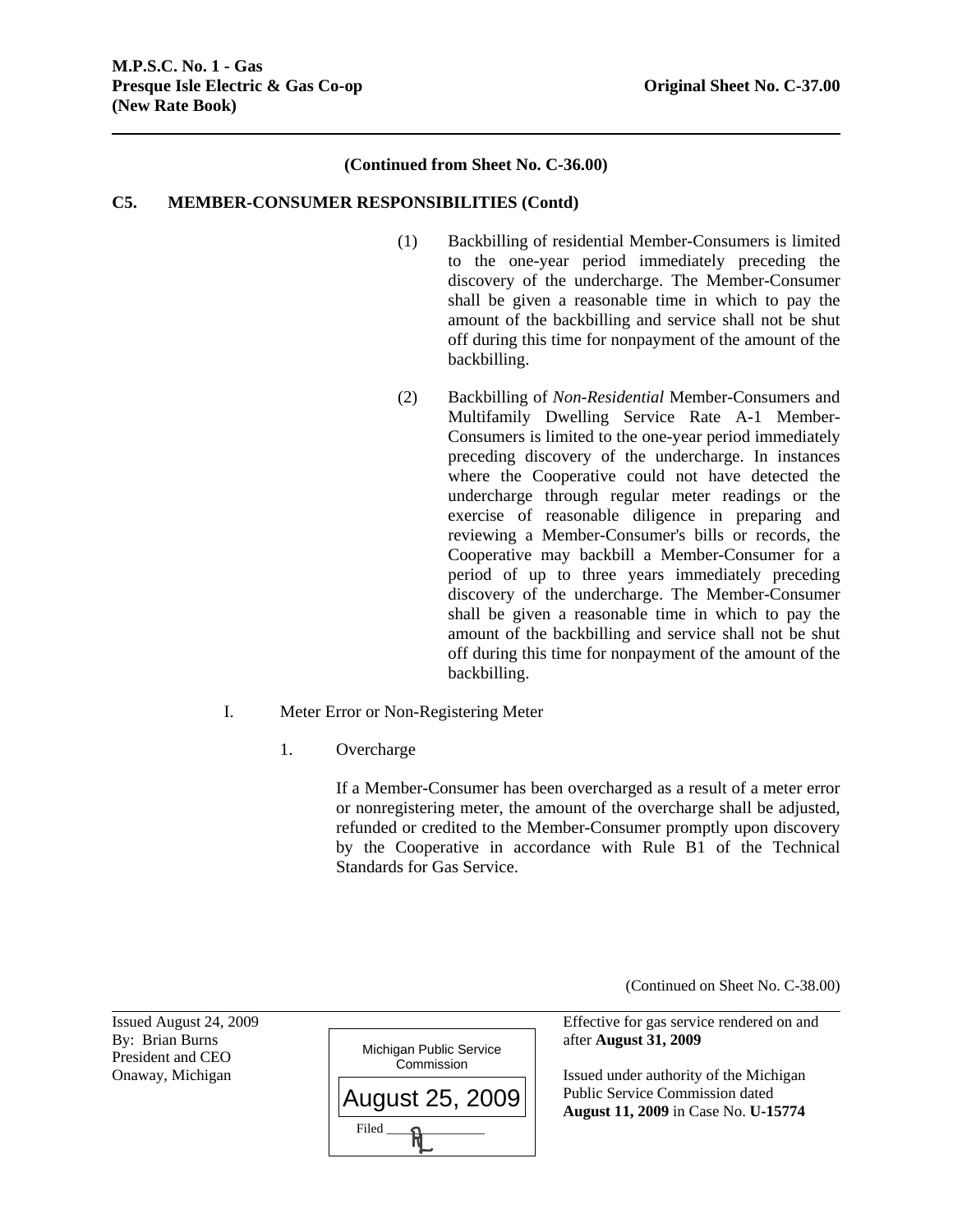# **(Continued from Sheet No. C-37.00)**

#### **C5. MEMBER-CONSUMER RESPONSIBILITIES (Contd)**

2. Undercharge

If a Member-Consumer has been undercharged as a result of a meter error or nonregistering meter, the amount of the undercharge may be billed to the Member-Consumer in accordance with Rule B1 of the Technical Standards for Gas Service.

J. Energy Theft, Stolen Meter and Switched Meter

In cases where metered or unmetered energy theft, stolen meter or switched meter by someone other than a Cooperative representative are involved, refunds and backbillings are for the determined duration of the period. Where the duration cannot be reasonably established or estimated, the Cooperative shall adjust the billing for the past three years on the basis of actual monthly consumption determined from the most recent 36 months of consumption data.

Metered or unmetered energy theft includes but is not limited to tampering, unauthorized use, diversion and interference. For purposes of this rule, a stolen meter is classified as any meter not specifically assigned to that service location by the Cooperative. For purposes of this rule, a switched meter is classified as a meter incorrectly assigned to a Member-Consumer resulting in the Member-Consumer being billed for another Member-Consumer's consumption.

The Cooperative reserves the right to recover all unbilled service revenue and costs associated with the theft of energy, stolen meter or switched meter. The offending Member-Consumer who intentionally stole a meter, switched a meter or who was intentionally involved in energy theft shall pay all associated costs including costs for discovery, investigation and rewards for discovery. The Member-Consumer who did not intentionally steal a meter, switch a meter or who did not intentionally become involved in energy theft shall pay for their energy usage according to Section H of this rule.

(Continued on Sheet No. C-39.00)

Issued August 24, 2009 Effective for gas service rendered on and

Onaway, Michigan **Issued under authority of the Michigan** Commission Issued under authority of the Michigan Public Service Commission dated **August 11, 2009** in Case No. **U-15774**

President and CEO

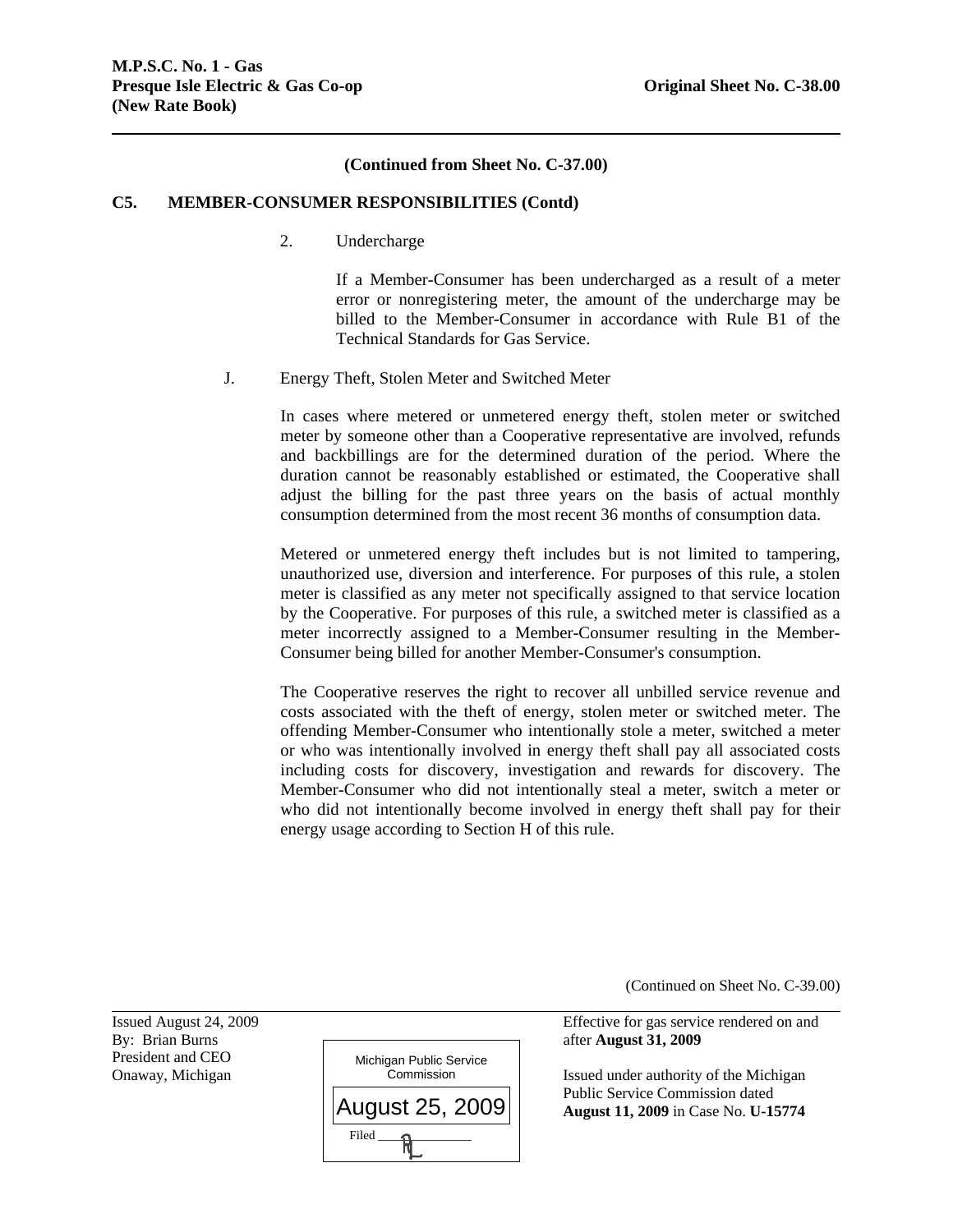# **(Continued from Sheet No. C-38.00)**

#### **C5. MEMBER-CONSUMER RESPONSIBILITIES (Contd)**

The owner of a multiple-metered building shall be responsible for accurately tracing all fuel lines and for tagging such fuel lines with Cooperative-provided tags to assure individual units are properly metered. The Cooperative shall not set the meters until the fuel lines are identified. The owner of a multiple-metered building could be held responsible for any underrecovery of revenues resulting from improperly tagged meters. Any future expense of tracing fuel lines due to instances of switched meters related to errors in tracing and tagging of such fuel lines shall be the responsibility of the current owner of the multiple-metered building.

# **C5.3. Restoration of Service**

Restoration charges and meter relocation charges shall be made by the Cooperative to partially cover the cost of shutting off, terminating and restoring service.

Where service has been shut off for reasons as outlined in Rule C1.3, Use of Service, or where service is restored following a voluntary termination within less than twelve months of that termination by the same Member-Consumer at the same location, a restoration charge shall be collected per the charges contained in Sheet D-5.00 from the Member-Consumer whose service was shut off if service was shut off at the Member-Consumer's meter or at the curb valve. The restoration/reconnect charge will be increased by the amount of the minimum charge in the applicable rate schedule for the months service was disconnected, provided such reconnect is made during the twelve (12) month period immediately following disconnect. If an excavation was necessary to shut off service, a restoration charge based upon the actual cost shall be collected from the Member-Consumer whose service was shut off. The Cooperative shall provide a minimum of 48 hours notice to the Member-Consumer that excavation is to be scheduled through a tag left on the premises or notification by mail.

Where service has been shut off for reasons as outlined in Rule C1.3, Use of Service, a meter relocation charge, if applicable, and assessed in accordance with Rule B2, Consumer Standards and Billing Practices for Electric and Gas Residential Service, R 460.116, Meter Accuracy, Meter Errors, Meter Relocations, R 460.144, Restoration of Service, and with Rule B4, Billing Practices Applicable to Non-Residential Electric and Gas Member-Consumers, R 460.1611, Meter or Facilities Relocation Charge, shall be collected from the Member-Consumer whose service was shut off. The Cooperative shall charge the Member-Consumer for relocating the meter, based on the Cooperative's current cost.

(Continued on Sheet No. C-40.00)

President and CEO

l



Issued August 24, 2009 Effective for gas service rendered on and

Onaway, Michigan **Issued under authority of the Michigan** Commission Issued under authority of the Michigan Public Service Commission dated **August 11, 2009** in Case No. **U-15774**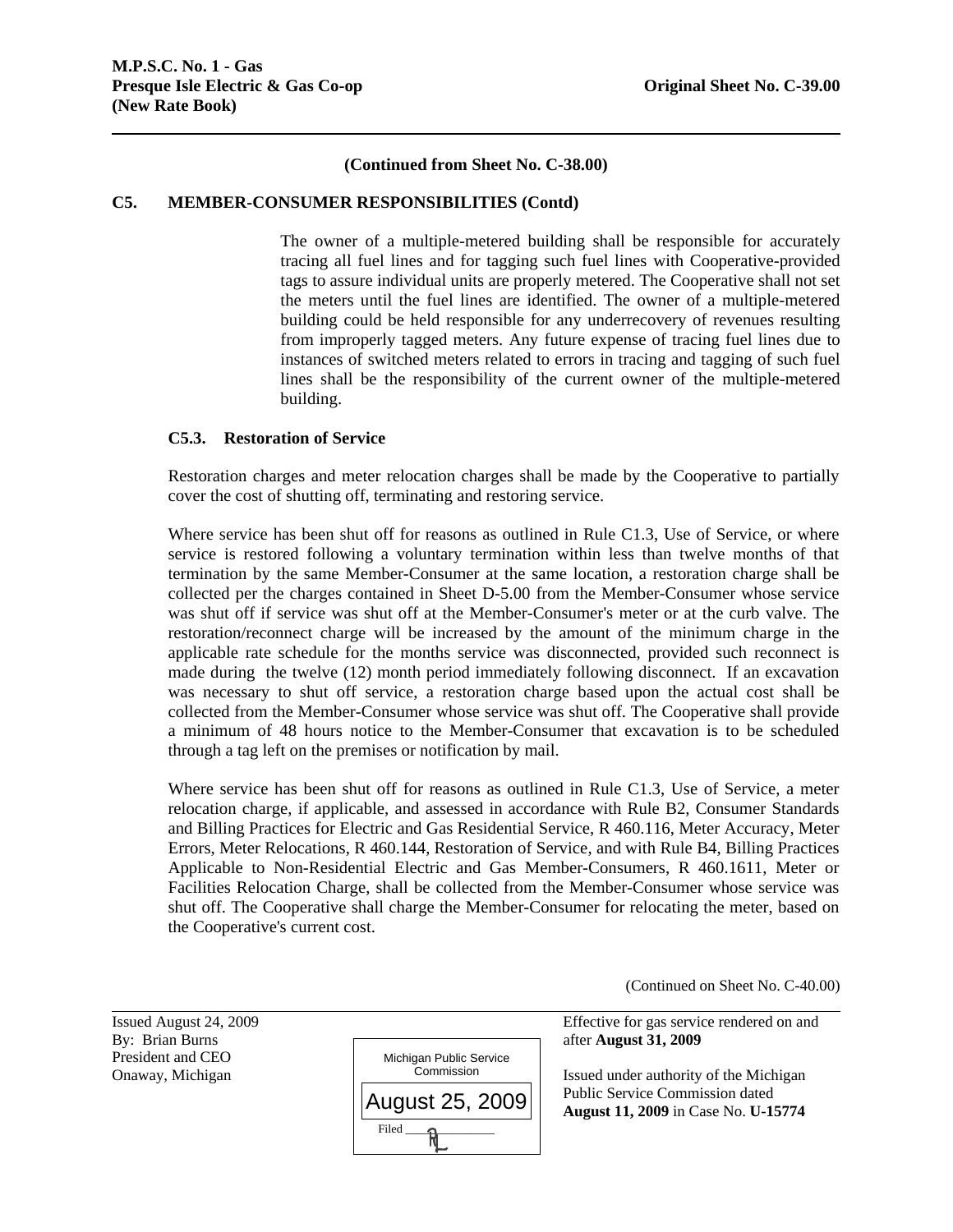# **(Continued from Sheet No. C-39.00)**

#### **C5. MEMBER-CONSUMER RESPONSIBILITIES (Contd)**

The restoration charge and meter relocation charge, if applicable, shall be billed to the Member-Consumer and shall be paid before service is restored.

An on-premises collection charge shall be assessed to the Member-Consumer if a Cooperative employee is sent to the premises to either serve the Member-Consumer with a shut-off notification or to shut off service, unless the Member-Consumer presents evidence that reasonably indicates the claim has been satisfied or is currently in dispute. The charge may be collected at the time of the site visit or charged to the Member-Consumer account. The Cooperative shall not assess this fee twice on the same notice for shutoff. See Sheet No. D-5.00, Special Charges.

In the case of shutoff of service, the Cooperative shall restore service only after the Member-Consumer has paid all applicable charges authorized by its Gas Rate Book, subject to the Member-Consumer's right to dispute such charges as set forth in Rule B2, Consumer Standards and Billing Practices for Electric and Gas Residential Service, and Rule B4, Billing Practices Applicable to Non-Residential Electric and Gas Member-Consumers.

# **C6. METERING AND METERING EQUIPMENT**

The Member-Consumer shall provide and maintain, free of expense to the Cooperative, space suitable for the meter set assembly, regulator, meter and other metering facilities located in accordance with the following:

New Residential Service - shall be outside at a point of attachment designated by the Cooperative.

New Commercial and Industrial Service - shall be outside, but if not feasible, then at the point of service line entrance designated by the Cooperative.

Mobile Home Service - shall be on an outside meter pedestal of a design approved by the Cooperative and which the mobile home park owner or authorized representative shall provide, own, install and maintain in accordance with Cooperative specifications.

The Member-Consumer shall permit only authorized agents of the Cooperative, or other personnel lawfully authorized to do so to initiate service or to inspect, test, repair or remove Cooperative-owned equipment. If the meter set assembly regulator, meter or metering facilities are damaged or destroyed through the neglect of the Member-Consumer, the cost of necessary repairs or replacements shall be paid by the Member-Consumer.

(Continued on Sheet No. C-41.00)

| Issued August 24, 2009 |                                       | Effective for gas service rendered on and |
|------------------------|---------------------------------------|-------------------------------------------|
| By: Brian Burns        |                                       | after August 31, 2009                     |
| President and CEO      | Michigan Public Service<br>Commission |                                           |
| Onaway, Michigan       |                                       | Issued under authority of the Michigan    |
|                        | August 25, 2009                       | Public Service Commission dated           |
|                        | Filed                                 | August 11, 2009 in Case No. U-15774       |
|                        |                                       |                                           |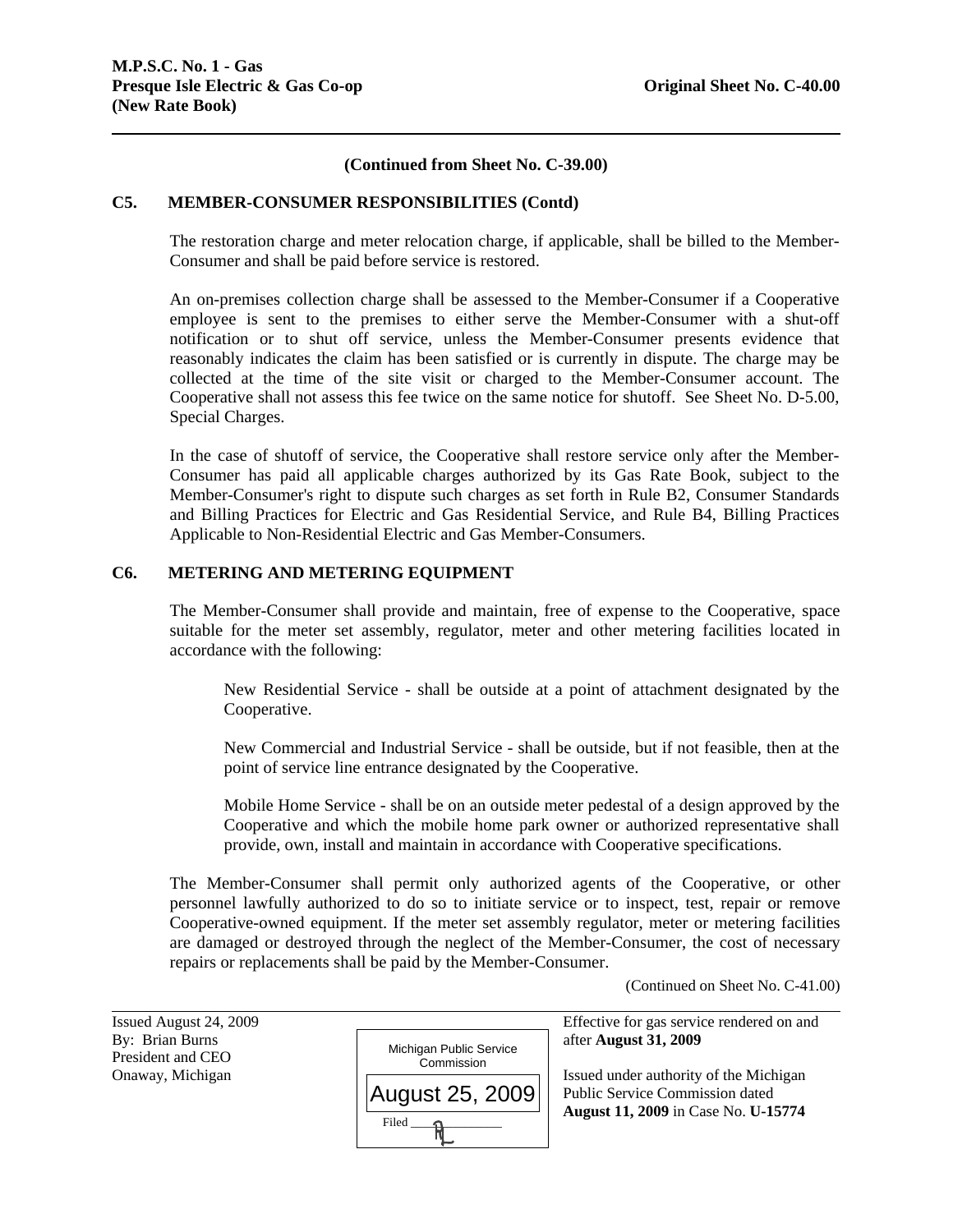# **(Continued from Sheet No. C-40.00)**

#### **C6. METERING AND METERING EQUIPMENT (Contd)**

The Cooperative shall test meter accuracy upon request of a Member-Consumer if the Member-Consumer does not request a test more than once every two years, and if the Member-Consumer agrees to accept the results of the test as the basis for determining the difference claimed. No charge shall be made to the Member-Consumer for the first test in any five-year period, but if subsequent tests during the same period, for the same Member-Consumer, show the meter to be within the allowable limits of accuracy, the Cooperative shall charge the Member-Consumer for subsequent tests based on the Cooperative's current costs. The charge to a Member-Consumer for a meter test shall be filed with the Commission at least thirty days prior to being amended. If such test reveals the meter registration to be outside the accuracy limits prescribed in these rules, the cost of the test shall be refunded and a billing adjustment made. The Member-Consumer may be present at the time of the test if the Member-Consumer makes a request prior to the test. A written report shall be made to the Member-Consumer by the Cooperative and the Cooperative shall maintain a record of the test.

(Continued on Sheet No. C-42.00)

President and CEO

l



Issued August 24, 2009 Effective for gas service rendered on and

Onaway, Michigan  $\vert$  <u>Commission</u> Issued under authority of the Michigan Public Service Commission dated **August 11, 2009** in Case No. **U-15774**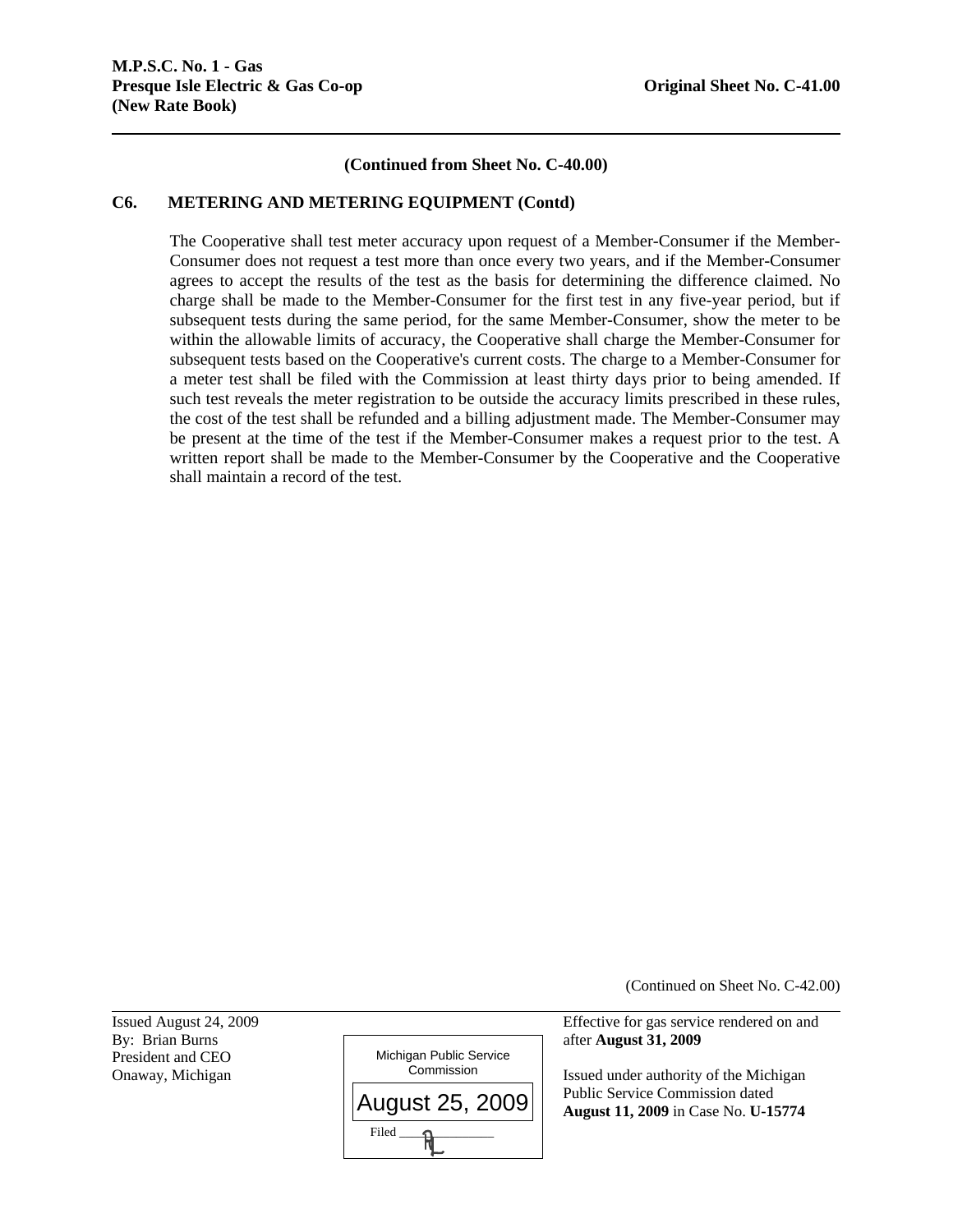# **(Continued from Sheet No. C-41.00)**

## **C7. GAS COST RECOVERY CLAUSE**

#### **C7.1. Applicability of Clause**

All rates for gas service, unless otherwise provided in the applicable rate schedule, shall include a Gas Cost Recovery Factor to allow the Cooperative to recover the booked costs of gas sold by the Cooperative if incurred under reasonable and prudent policies and practices.

#### **C7.2. Booked Cost of Gas Sold**

- A. Booked cost of gas sold as used in this rule includes the following as expensed on the books of the Cooperative:
	- 1. Interstate Purchases: Cost of gas service.
	- 2. Intrastate Purchases: Cost of gas service incurred pursuant to all contracts on file with the Michigan Public Service Commission.
	- 3. Cooperative Produced Natural Gas: Cost which vary with volume produced.
	- 4. Cooperative Produced Substitute Natural Gas: Cost for feedstock used to produce substitute natural gas.
	- 5. Liquefied Petroleum Air Gas: Cost for propane used to produce a propane-air gas mixture.
	- 6. Storage Gas: Net costs of gas injected and withdrawn from underground storage facilities.
	- 7. Purchases From Other Michigan Utilities: Costs for gas service pursuant to contracts approved by the appropriate regulatory body.
	- 8. Supplier Refunds And Credits: Refunds and credits from suppliers in the period realized.

(Continued on Sheet No. C-43.00)

President and CEO

l



Issued August 24, 2009 Effective for gas service rendered on and

Onaway, Michigan **Issued under authority of the Michigan**  Public Service Commission dated **August 11, 2009** in Case No. **U-15774**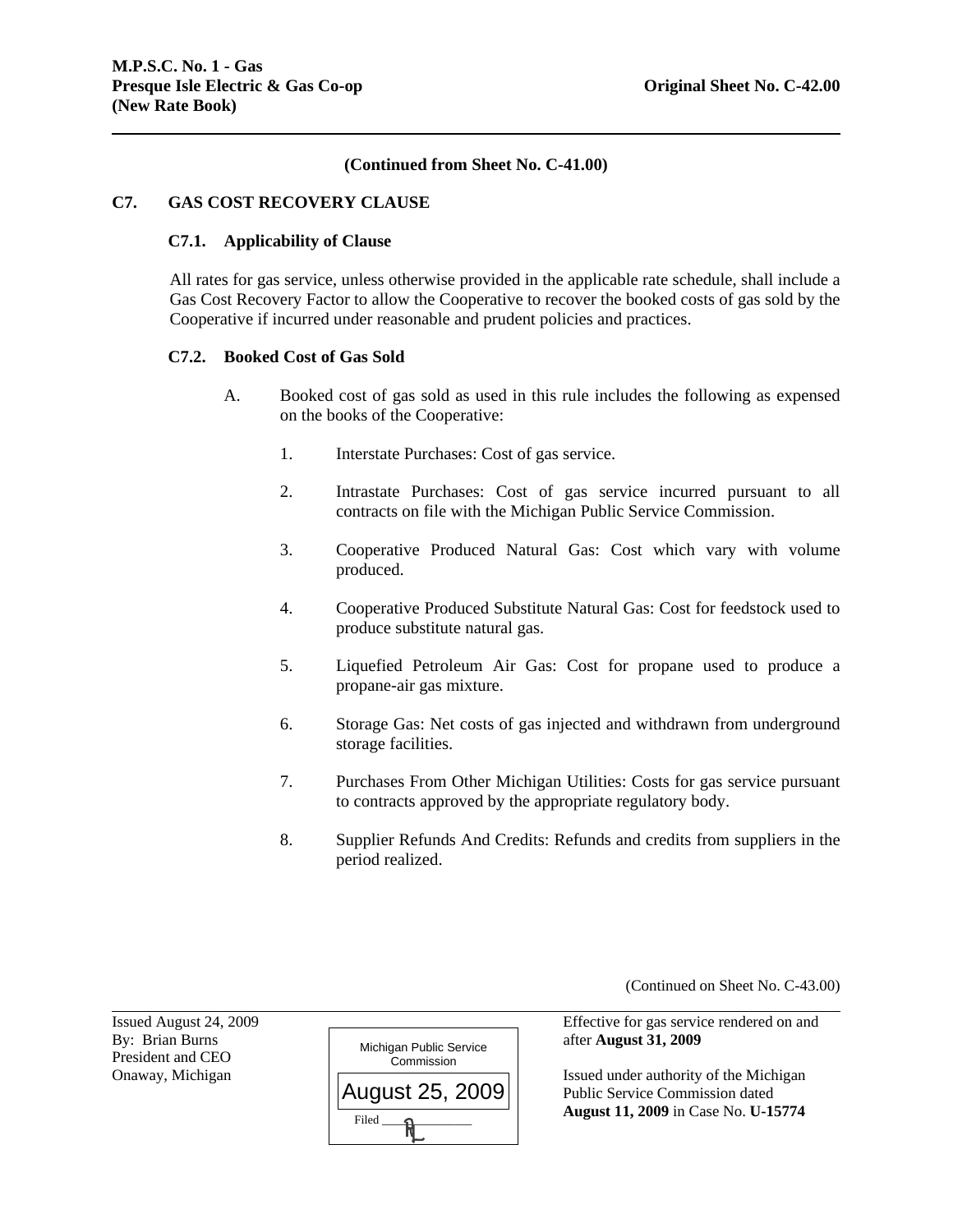# **(Continued from Sheet No. C-42.00)**

## **C7. GAS COST RECOVERY CLAUSE (Contd)**

- B. Booked cost of gas sold as used in this rule specifically excludes the following items:
- C. Gas used by the Cooperative, at the annual average booked cost of gas sold.
- D. Lost and unaccounted for gas, at the annual average booked cost of gas sold.
- E. Gas Sold at a price which does not include a gas cost recovery factor, at the incremental cost from the Cooperative's supplier.
- F. Contract, tariff and other penalties, unless the Members of the Cooperative benefit as a result of payment of such penalties.

## **C7.3. Billing**

- A. In applying the Gas Cost Recovery Factor, per Mcf or dekatherm, any fraction of 0.01 cent shall be rounded to the nearest 0.01 cent.
- B. Each month the cooperative shall include in its rates a Gas Cost Recovery Factor up to the maximum authorized by the Commission as shown on Sheet No. D3.00. For months in which the Michigan Public Service Commission has not approved a specific Gas Cost Recovery Factor, the Cooperative may include an appropriate Gas Cost Recovery Factor in its rates if authorized by law to do so.
- C. The Gas Cost Recovery Factor shall be the same per Mcf or Ccf for each member metered using a pressure base of 14.65 PSIA. Members metered at pressures other than 14.65 PSIA shall be billed the appropriate monthly Gas Cost Recovery Factor adjusted by the ratio that the metered pressure bears to 14.65 PSIA. The factor shall be placed into effect in the first billing cycle of each monthly billing period and shall continue in effect throughout all cycles in each monthly billing period.
- D. The Gas Cost Recovery Factor shall appear on all member bills.

(Continued on Sheet No. C-44.00)

Issued August 24, 2009 Effective for gas service rendered on and

Onaway, Michigan  $|\overline{ }$  Public Service Commission dated **August 11, 2009** in Case No. **U-15774**

President and CEO

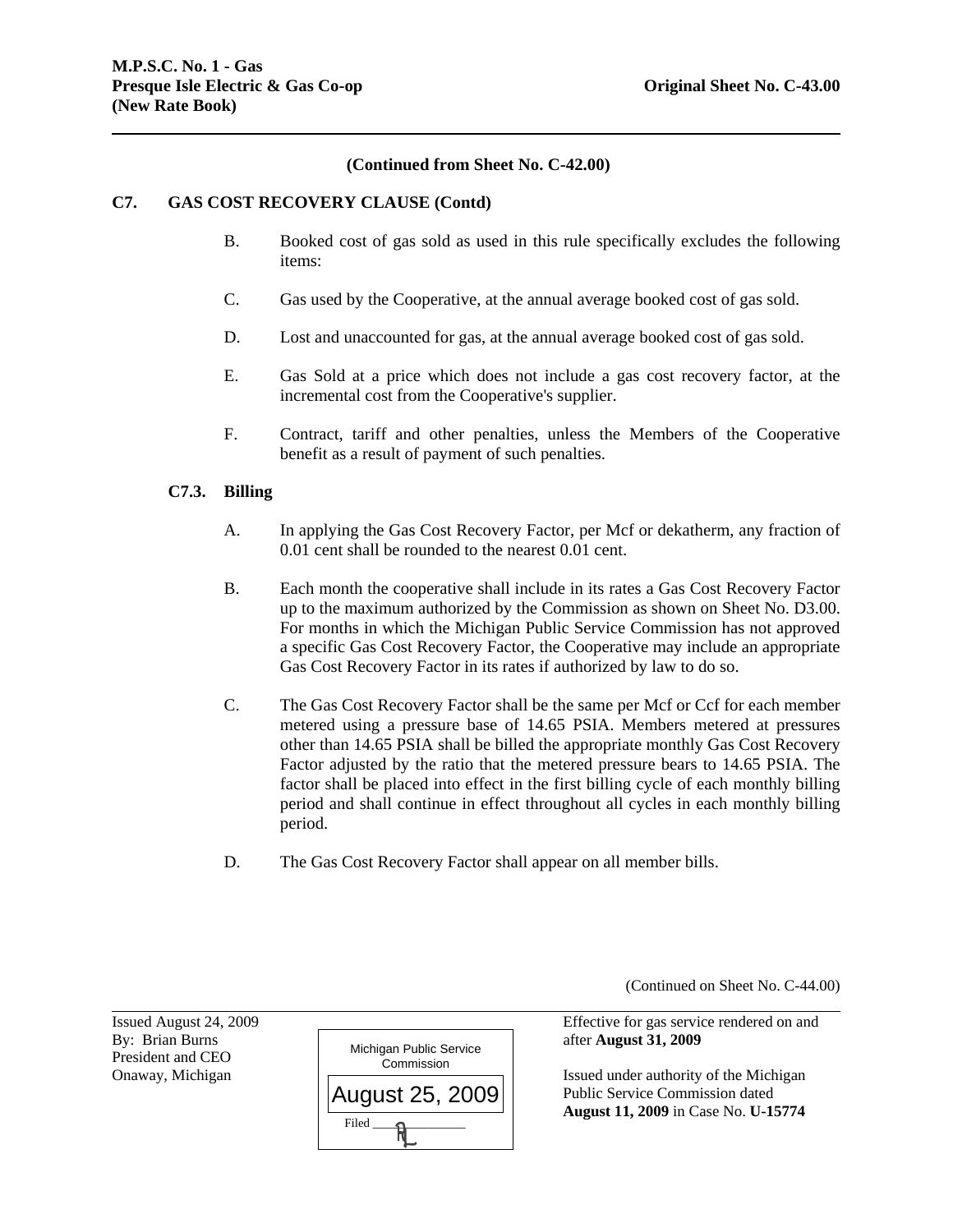# **(Continued from Sheet No. C-43.00)**

## **C7. GAS COST RECOVERY CLAUSE (Contd)**

#### **C7.4. General Conditions**

A. At least fifteen days prior to each billing month, the cooperative will notify the Public Service Commission Staff as to the actual factor or factors to be billed to its Members in the subsequent month.

If the factor or factors are subject to change after this date due to an adjustment mechanism, the cooperative will notify the Public Service Commission Staff as to the actual factor or factors to be billed to its Members as soon as practical after the rate has been determined. The cooperative will also submit the revised tariff sheet D-3.00 showing the new factor or factors at that time.

B. This Gas Cost Recovery Clause is authorized by the provisions of 1982 P.A. 304. A copy of that act is available for public inspection at each business office of the Cooperative. The Cooperative will provide a copy of the act to any member upon request.

# **C8. REFUNDING PROCEDURES**

#### **C8.1. Receipt of Refunds**

A. Supplier Refunds

By April 15th of each year the Cooperative shall notify the Michigan Public Service Commission Staff of any pipeline or other supplier refunds (other than a routine bill adjustment) received during the prior twelve months ended March 31st. During the period that the GCR clause is suspended, the notification shall include an indication of which amounts may be refundable to members for periods prior to the April 1999 Billing Cycle and allocations to non GCR members shall include deductions for Cooperative Use and Lost and Unaccounted for Gas in accordance with C8.3A. This notification shall be in the form of a letter and shall include:

(Continued on Sheet No. C-45.00)

Issued August 24, 2009 Effective for gas service rendered on and

Onaway, Michigan **Issued under authority of the Michigan** Commission Issued under authority of the Michigan Public Service Commission dated **August 11, 2009** in Case No. **U-15774**

President and CEO

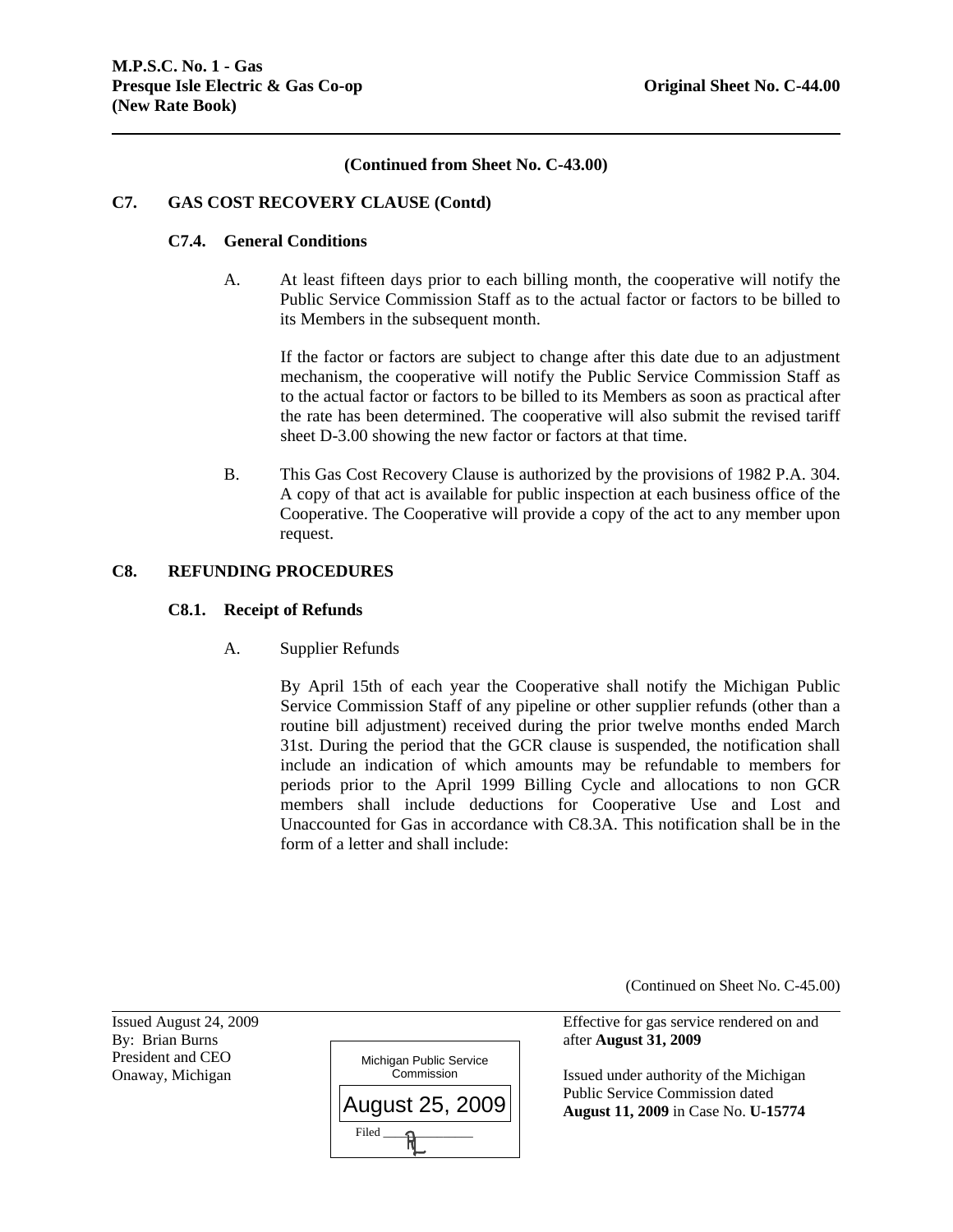## **(Continued from Sheet No. C-44.00)**

#### **C8. REFUNDING PROCEDURES (Contd)**

- 1. The amount of the refund, including interest.
- 2. Date each refund was received.
- 3. Source and reason for each refund.
- 4. Period covered by each refund (historical refund period).
- B. Gas Cost Recovery (GCR) Plan Reconciliation

Over/(under)-recovery amounts arising from the annual GCR Reconciliation shall be reported in accordance with the provisions of 1982 PA 304. GCR Member Refunds:

#### **C8.2. GCR Member Refunds**

A. Supplier Refunds

All supplier refunds allocable to GCR members shall be reflected as reduction to the GCR Cost of Gas Sold in the month received and included in the Cost of Purchased and Produced Gas. No deductions for Cooperative Use and Lost and Unaccounted For Gas volumes shall be made from refunds allocated to GCR members.

B. GCR Reconciliation

Prior year GCR over/under-recoveries due to reconciliation provisions of the Cooperative's GCR Clause shall be computed annually according to the provisions of 1982 PA 304. Such over/underrecoveries and any Commission ordered adjustments or disallowances associated with the prior GCR year shall be reflected separately below the GCR Cost of Gas Sold line on the GCR Over/Under-recovery Reconciliation report.

(Continued on Sheet No. C-46.00)

President and CEO

l



Issued August 24, 2009 Effective for gas service rendered on and

Onaway, Michigan  $\Box$  Public Service Commission dated **August 11, 2009** in Case No. **U-15774**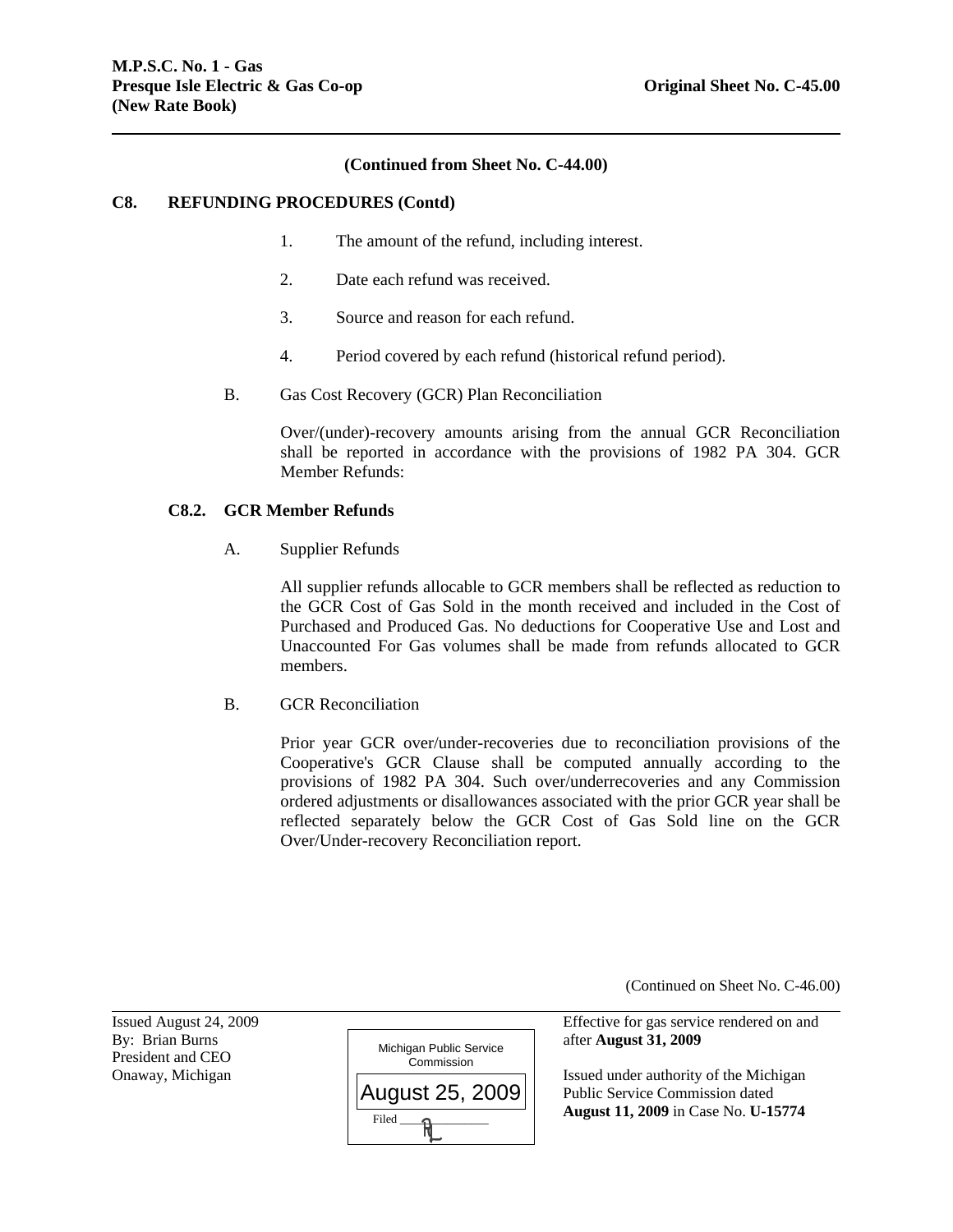# **(Continued from Sheet No. C-45.00)**

#### **C8. REFUNDING PROCEDURES**

C. Other Refunds

All other refunds shall be reflected in the month the refund is received and shall be included on a separate line below the Cost of Gas Sold line on the Over/Underrecovery Reconciliation Report so that such refunds are readily identifiable.

# **C8.3. Non-GCR Member Refunds**

- A. All supplier refunds allocable to non-GCR members shall be allocated on the basis of actual consumption during the historical refund period. Deductions for Cooperative Use and Lost and Unaccounted For volumes shall be made from the non-GCR portion of the refund based upon the actual percentages for Cooperative Use and Lost and Unaccounted For during the historical refund period.
- B. Portions of the refunds allocable to non-GCR members shall be credited to a refund liability account to accrue interest until distributed. The Cooperative shall include an application to refund these moneys in its next GCR Reconciliation filing.
- C. The Cooperative is not required to issue checks to members who are in arrears with the Cooperative, to members for whom checks were returned as undeliverable in previous refunds or for refund amounts of less than \$5.00. Refunds may be applied against past due amounts owed to the Cooperative and any excess refunded according to these procedures. After 90 days, any returned or uncashed refund checks shall be transferred to the non-GCR refund liability account for refund to non-GCR members in the next GCR Reconciliation. Rights to any portion of a refund shall not vest until a refund check has been negotiated.
- D. Refund completion reports for non-GCR members shall be submitted to the Michigan Public Service Commission Staff six months following initial distribution of a non-GCR member refund. Reports, at a minimum, should include the amount authorized for refund compared to the amount actually refunded and the date of the refund distribution.

President and CEO

l



Issued August 24, 2009 Effective for gas service rendered on and

Onaway, Michigan **Issued under authority of the Michigan** Issued under authority of the Michigan Public Service Commission dated **August 11, 2009** in Case No. **U-15774**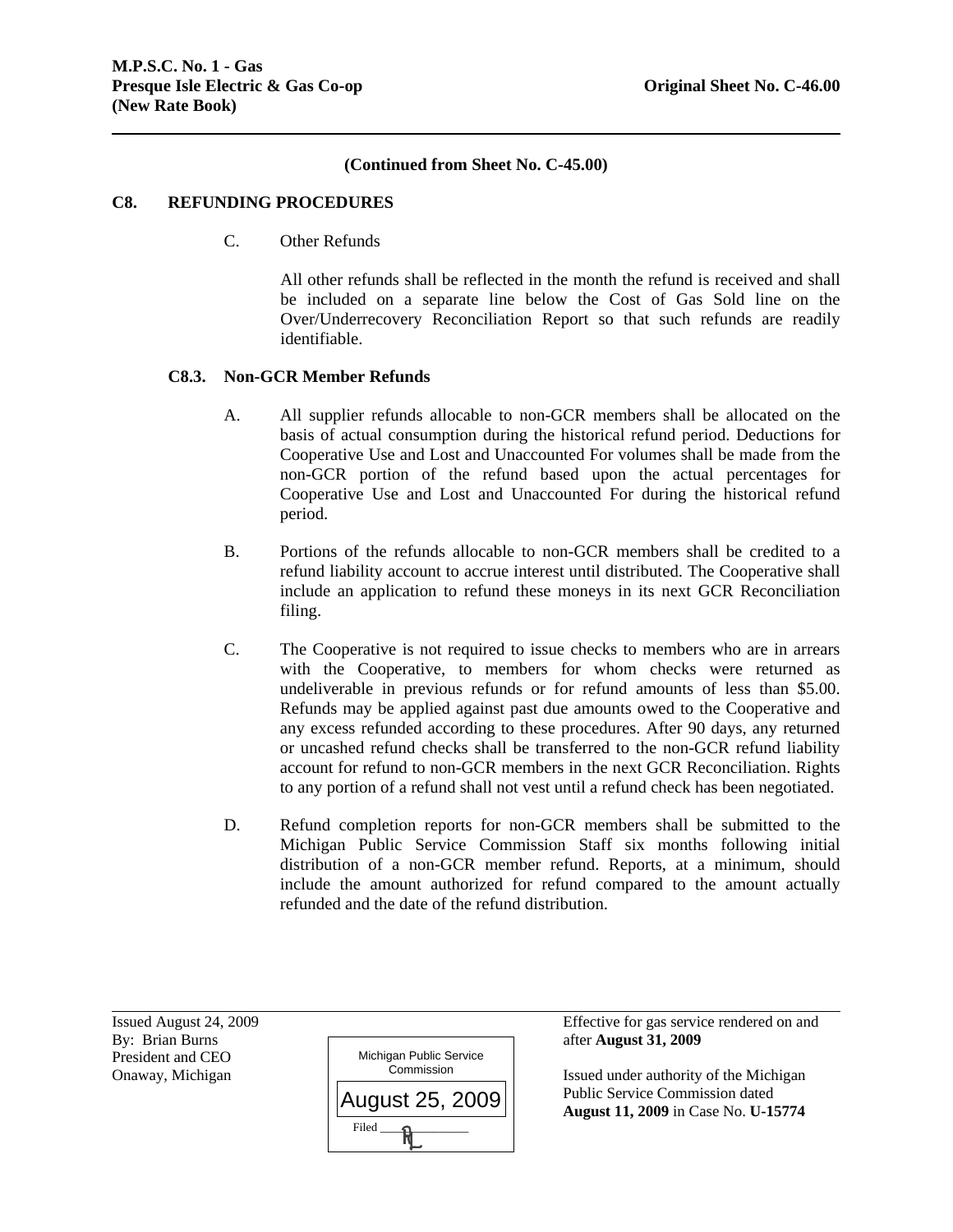# \_\_\_\_\_\_\_\_\_\_\_\_\_\_\_\_\_\_\_\_\_\_\_\_\_\_\_\_\_\_\_\_\_\_\_\_\_\_\_\_\_\_\_\_\_\_\_\_\_\_\_\_\_\_\_\_\_\_\_\_\_\_\_\_\_\_\_\_\_\_\_\_\_\_\_\_\_\_\_\_\_\_\_\_\_\_\_\_\_\_\_\_\_ **C9 MEMBER-CONSUMER PROTECTIONS**

# C9.1 DATA PRIVACY

- A. "Aggregate Data" means any Member-consumer Account Information from which all identifying information has been removed so that the individual data or information of a Member-consumer cannot be associated with that Member-consumer- without extraordinary effort.
- B. "Anonymized Data" means any Customer Data, from which all identifying information has been removed so that the individual data or information of a customer cannot be associated with that customer without extraordinary effort.
- C. "Contractor" or "Cooperative Agent" means an entity or person performing a function or service under contract with or on behalf of the Cooperative, including, but not limited to Member-consumer service, demand response, energy management, energy efficiency programs, payment assistance, payroll services, bill collection, or other functions related to providing electric and natural gas service.
- D. "Member-consumer" means a purchaser of electricity or natural gas that is supplied or distributed by the cooperative for residential or nonresidential purposes.
- E. "Member-consumer Account Information" means personally identifiable information including Personal Data and Member-consumer Usage Data. Member-consumer Account Information also includes information received by the Cooperative from the Member-consumer for purposes of participating in regulated utility programs, including, but not limited to bill payment assistance, shutoff protection, renewable energy, demand-side management, load management, or energy efficiency.
- F. "Member-consumer- Usage Data" [or "Consumption Data"] means Member-consumer specific gas and electric usage data, or weather adjusted data, including but not limited to ccf, Mcf, therms, dth, kW, kWh, voltage, var, or power factor, and other information that is recorded by the electric or gas meter for the Cooperative and stored in its systems.
- G. "Informed Member-consumer Consent" means, in the case where consent is required: the Memberconsumer is advised of the (1) data or information to be collected and allowable uses of that data or information by the party seeking consent; (2) the frequency of data or information release and the duration of time for which the consent is valid; and (3) process by which the Member-consumer may revoke consent. In no case shall silence by the Member-consumer ever be construed to mean Informed Member-consumer Consent. Member-consumer consent must be documented and may be in writing, electronically, or through recording of an oral communication.
- H. "Personal Data" [or "Personally Identifiable Information"] means specific pieces of information collected or known by the Cooperative that can be used to identify or trace to a specific individual and that merit special protection including, but not limited to, the standard types of positive identification information used to establish an account. Personal Data [Personally Identifiable Information] includes, but is not limited to, name, address, birth date, telephone number, electronic mail address, Social Security Number, financial account numbers, driver's license number, credit reporting information, bankruptcy or probate information, health information, network, or Internet protocol address.

\_\_\_\_\_\_\_\_\_\_\_\_\_\_\_\_\_\_\_\_\_\_\_\_\_\_\_\_\_\_\_\_\_\_\_\_\_\_\_\_\_\_\_\_\_\_\_\_\_\_\_\_\_\_\_\_\_\_\_\_\_\_\_\_\_\_\_\_\_\_\_\_\_\_\_\_\_\_\_\_\_\_\_\_\_\_\_\_\_\_\_\_\_

(Continued on Sheet No C-47.01)

President and CEO

Michigan Public Service Commission

Issued: August 26, 2019 **Effective For Service rendered on** By: Thomas J. Sobeck **and after October 24, 2018** 

September 5, 2019

DBR

Onaway, Michigan <br>
Filed DBR Service Commission by Order dated October 24, 2018 Commission by Order dated October 24, 2018 In Case No. U-18485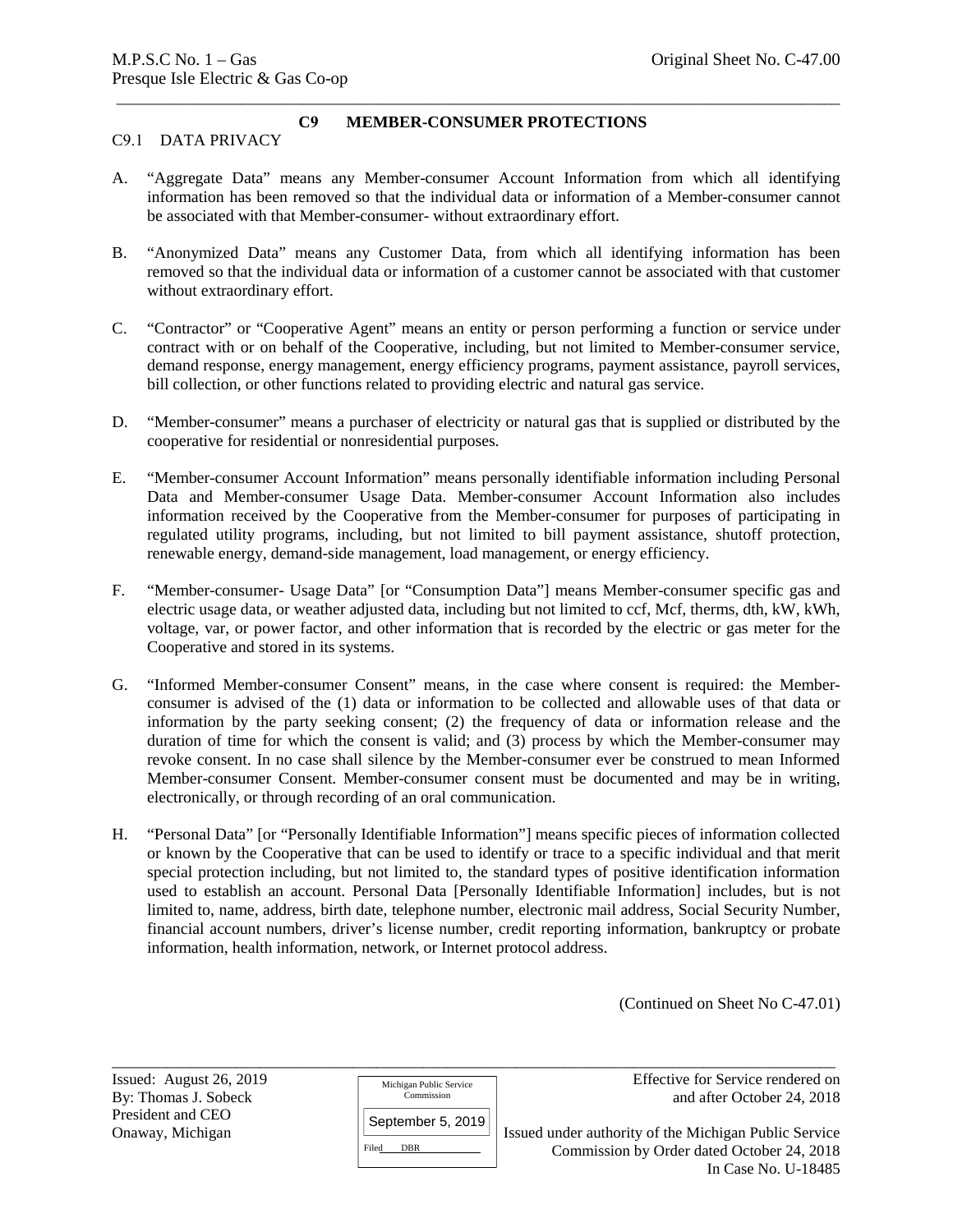#### \_\_\_\_\_\_\_\_\_\_\_\_\_\_\_\_\_\_\_\_\_\_\_\_\_\_\_\_\_\_\_\_\_\_\_\_\_\_\_\_\_\_\_\_\_\_\_\_\_\_\_\_\_\_\_\_\_\_\_\_\_\_\_\_\_\_\_\_\_\_\_\_\_\_\_\_\_\_\_\_\_\_\_\_\_\_\_\_\_\_\_\_\_ **C9 MEMBER-CONSUMER PROTECTIONS (Contd.)**

- I. "Primary Purpose" means the collection, use, or disclosure of information collected by the Cooperative or supplied by the Member-consumer where there is an authorized business need or emergency response in order to: (1) provide, bill, or collect for, regulated electric or natural gas service; (2) provide for system, grid, or operational needs; (3) provide services as required by state or federal law or as specifically authorized in the Cooperative's approved tariff or; (4) engage in customer satisfaction surveys, plan, implement, or evaluate, energy assistance, demand response, energy management, renewable energy or energy efficiency programs by the Cooperative or under contract with the Cooperative, under contract with the Commission, or as part of a Commission-authorized program conducted by an entity under the supervision of the Commission, or pursuant to state or federal statutes governing energy assistance.
- J. "Secondary Purpose" means any purpose that is not a Primary Purpose.
- K. "Standard Usage Information" means the usage data that is made available by the electric or gas utility to all similarly situated Member-consumers on a regular basis, delivered by the electric or gas utility in a standard format.
- L. "Third-party" means a person or entity that has no contractual relationship with the Cooperative to perform services or act on behalf of the Cooperative.
- M. "Weather Adjusted Data" means gas or electric consumption data for a given period that has been normalized using stated period's heating or cooling degree days.
- N. "Written consent" means a signed form with the Member-consumer's signature received by the Cooperative through mail, facsimile or email. A Member-consumer may also digitally sign the form that is transmitted to the Cooperative.

# COLLECTION AND USE OF DATA AND INFORMATION

- A. The Cooperative, its Contractor or Cooperative Agent collects Member-consumer Account Information as necessary to accomplish Primary Purposes only. Informed Member-consumer Consent is NOT necessary for Primary Purposes.
- B. Informed Member-consumer Consent is necessary before collection or use of Member-consumer Account Information for a Secondary Purpose.
- C. The Cooperative will not sell Member-consumer Account Information, except in connection with sales of certain aged receivables to collection firms for purposes of removing this liability from its accounts, unless it receives Informed Member-consumer Consent.

# DISCLOSURE WITHOUT MEMBER-CONSUMER CONSENT

- A. The Cooperative shall disclose Member-consumer Account Information when required by law. This includes law enforcement requests supported by warrants or court orders specifically naming the Memberconsumers whose information is sought, and judicially enforceable subpoenas. The provision of such information will be reasonably limited to the amount authorized by law or reasonably necessary to fulfill a request compelled by law.
- B. Informed Member-consumer Consent is not required for the disclosure of Member-consumer name and address to a provider of appliance repair services in compliance with MCL 460.10a(9)(a).

(Continued on Sheet No. C-47.02)

DBR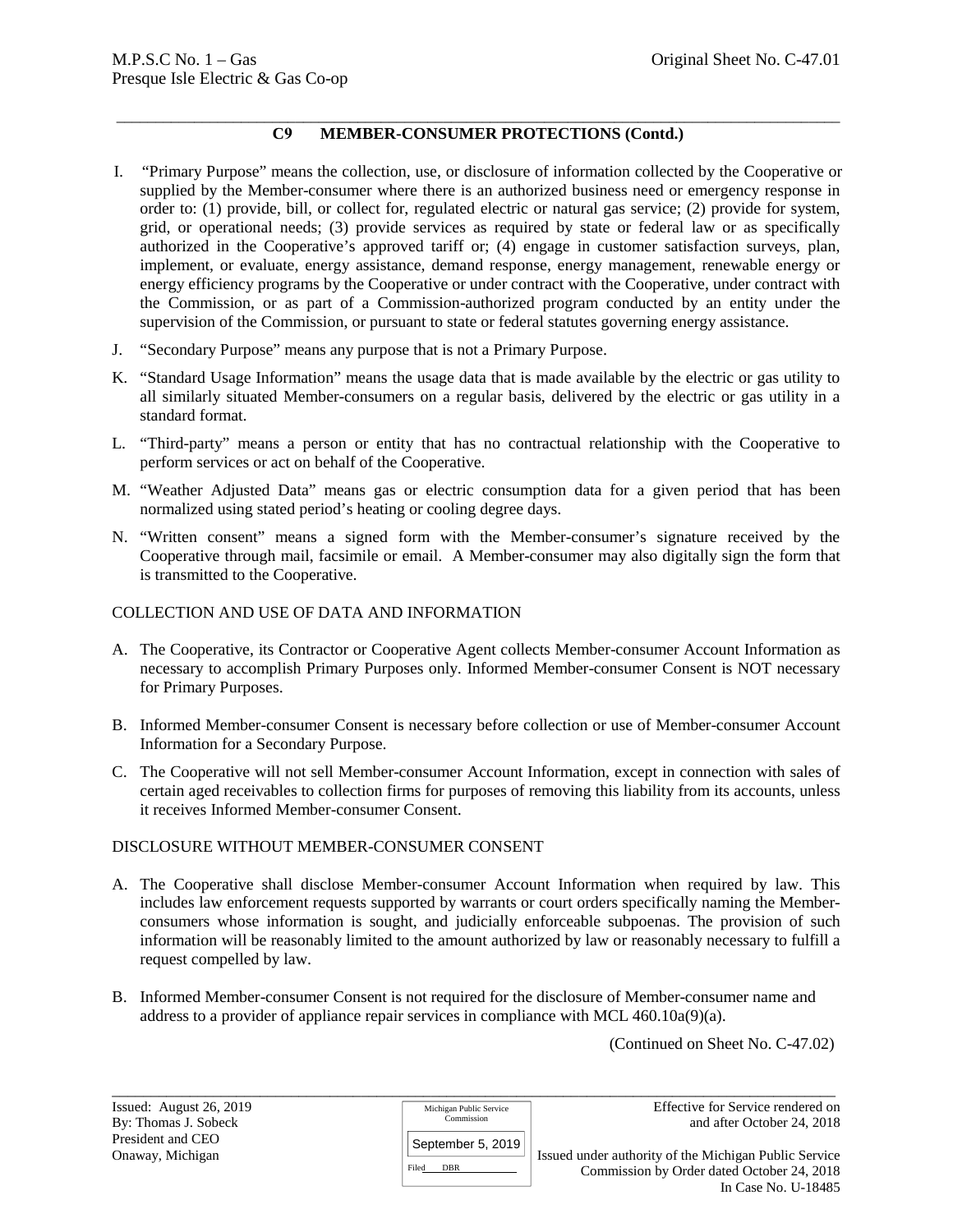#### \_\_\_\_\_\_\_\_\_\_\_\_\_\_\_\_\_\_\_\_\_\_\_\_\_\_\_\_\_\_\_\_\_\_\_\_\_\_\_\_\_\_\_\_\_\_\_\_\_\_\_\_\_\_\_\_\_\_\_\_\_\_\_\_\_\_\_\_\_\_\_\_\_\_\_\_\_\_\_\_\_\_\_\_\_\_\_\_\_\_\_\_\_ **C9 MEMBER-CONSUMER PROTECTIONS (Contd.)**

C. Informed Member-consumer Consent is not required for the disclosure of Aggregated Data.

## DISCLOSURE TO COOPERATIVE AGENTS AND CONTRACTORS

- A. The Cooperative shall disclose only the necessary Member-consumer Account Information to Cooperative Agents and Contractors working on behalf of the Cooperative for Primary Purposes and any other function relating to providing electric or natural gas services without obtaining Informed Member-consumer Consent.
- B. Contracts between the Cooperative and its Cooperative Agents or Contractors specify that all Cooperative Agents and Contractors are held to the same confidentiality and privacy standards as the Cooperative, its employees, and its operations. These contracts also prohibit Cooperative Agents or Contractors from using any information supplied by the Cooperative for any purpose not defined in the applicable contract.
- C. The Cooperative requires its Cooperative Agents and Contractors who maintain Member-consumer Account Information to implement and maintain reasonable data security procedures and practices appropriate to the private nature of the information received. These data security procedures and practices shall be designed to protect the Member-consumer Account Information from unauthorized access, destruction, use, modification, or disclosure. The data security procedures and practices adopted by the Contactor or Cooperative Agent shall meet or exceed the data privacy and security policies and procedures used by the Cooperative to protect Member-consumer Account Information.
- D. The Cooperative requires Cooperative Agents and Contractors to return or destroy any Member-consumer Account Information that it maintained and that is no longer necessary for the purpose for which it was transferred.
- E. The Cooperative maintains records of the disclosure of Member-consumer data to Cooperative Agents and Contractors in accordance with Cooperative record retention policies and Commission rules. These records include all contracts with the Cooperative Agent or Contractor and all executed non-disclosure agreements.

#### MEMBER-CONSUMER ACCESS TO DATA

A. The Member-consumer has a right to know what Member-consumer Customer Usage Data the Cooperative maintains about the Member-consumer. The Cooperative shall not provide data to a Memberconsumer which the Cooperative considers proprietary or used for internal Cooperative business. Consistent with R 460.153 (1), a Member-consumer may request usage data by calling the Cooperative at (800) 423-6634, writing the Cooperative or by completing an electronic form on the Cooperative website. A Member-consumer calling with the request must be listed on the account and be able to authenticate their identity. The signature on a written request must be in the name of the Member-consumer listed on the account. The Cooperative's website will allow for submission of electronic and digitally signed requests as Cooperative resources and technology are improved. Instructions for requesting usage data will be published on the Cooperative website and in annual notices of privacy policies. The Cooperative will annually notify Member-consumers that they may request energy usage, The Cooperative will make a reasonable effort to respond to requests for this information as soon as practicable but no later than within 14 calendar days of being requested by the Member-consumer or a third party authorized by the Memberconsumer. The Cooperative will provide Customer Usage Data in a readily accessible format which will be either comma-separate value (CS) format or Binary Interchange File Format (BIFF). The Consumption Data may be delivered through email or by US Mail. Once the Cooperative receives Informed Consent, the Cooperative is not responsible for loss, theft, alteration, or misuse of the data after the information has been transferred to the Member-consumer or the designated Third Party.

(Continued on Sheet No. C-47.03)

\_\_\_\_\_\_\_\_\_\_\_\_\_\_\_\_\_\_\_\_\_\_\_\_\_\_\_\_\_\_\_\_\_\_\_\_\_\_\_\_\_\_\_\_\_\_\_\_\_\_\_\_\_\_\_\_\_\_\_\_\_\_\_\_\_\_\_\_\_\_\_\_\_\_\_\_\_\_\_\_\_\_\_\_\_\_\_\_\_\_\_\_\_ President and CEO

Michigan Public Service Commission

Filed DBR September 5, 2019

Issued: August 26, 2019 By: Thomas J. Sobeck <sup>Commission</sup> and after October 24, 2018

Onaway, Michigan **Issued under authority of the Michigan Public Service** Commission by Order dated October 24, 2018 In Case No. U-18485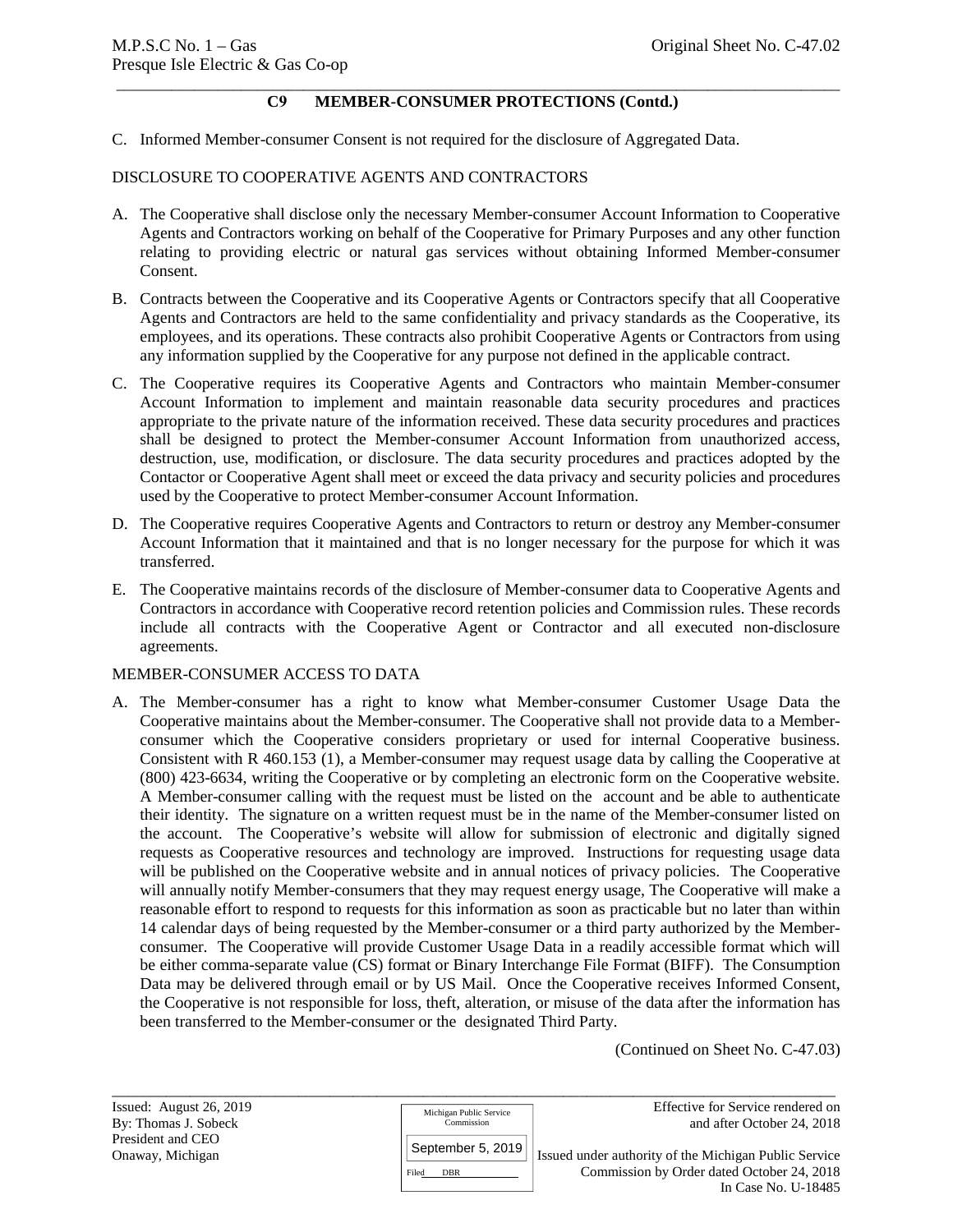# \_\_\_\_\_\_\_\_\_\_\_\_\_\_\_\_\_\_\_\_\_\_\_\_\_\_\_\_\_\_\_\_\_\_\_\_\_\_\_\_\_\_\_\_\_\_\_\_\_\_\_\_\_\_\_\_\_\_\_\_\_\_\_\_\_\_\_\_\_\_\_\_\_\_\_\_\_\_\_\_\_\_\_\_\_\_\_\_\_\_\_\_\_ **C9 MEMBER-CONSUMER PROTECTIONS (Contd.)**

- B. Member-consumers have the right to share their own Member-consumer Account Information with third parties of their choice to obtain services or products provided by those third parties. These services or products may include, but are not limited to, in-home displays, energy audits, or demand response programs.
- C. Member-consumers have the opportunity to request corrections or amendments to Member-consumer Account Information that the Cooperative maintains.
- D. Fulfilling certain requests for data in accordance with the provisions of this tariff is consistent with the provision of normal utility service to Member-consumers. When the data requested is Standard Usage Information, the request will be fulfilled without charge. Some requests for information extend beyond Standard Usage Information. Fulfilling these requests requires special data processing that is not a part of normal utility service and results in expenses that would not otherwise be incurred. Such requests are fulfilled at the discretion of the Cooperative within the parameters of this Member-consumer Data Privacy tariff. The costs of fulfilling any special requests shall be borne solely by the Member-consumer, or third party if deemed appropriate, and be based on the specifics of the data request and the associated costs of developing, processing, and transmitting the requested data.
- E. A Member-consumer may request that his or her Member-consumer Account Information be released to a third party of the Member-consumer's choice by calling 1-800-423-6634 or completing a written Informed Member-consumer Consent. A written Informed Member-consumer Consent may be obtained at the Cooperative's website at https://www.pieg.com. The Cooperative's website will allow for submission of electronic and digitally signed requests as Cooperative resources and technology are improved. Once there has been positive verification or the Cooperative receives the written and signed Informed Memberconsumer Consent from the Member-consumer, the Cooperative will make a reasonable effort to respond to requests for this information as soon as practicable but no later than within 14 calendar days. The Cooperative is not responsible for loss, theft, alteration, or misuse of the data by third parties or Memberconsumers after the information has been transferred to the Member-consumer or the Member-consumer's designated third party.

## MEMBER-CONSUMER NOTICE OF PRIVACY POLICIES

- A. New Member-consumers receive a copy of this data privacy tariff upon the initiation of utility service from the Cooperative. Existing Member-consumers receive a copy of the privacy policy once per year by whatever method is used to transmit the bill or by publication in a periodical issued by an association of the cooperative and whenever the privacy policy is amended.
- B. Notice of the Cooperative's privacy policies will be made available and is prominently posted on the Cooperative's website. The notice includes a Member-consumer service phone number and Internet address where Member-consumers can direct additional questions or obtain additional information.

## LIMITATION OF LIABILITY

The Cooperative and each of its directors, officers, affiliates, and employees that disclose Member-consumer Information, Member-consumer Usage Data, Personal Data or Aggregated Data to Member-consumers, Cooperative Agents, or Contractors, as provided in this tariff, shall not be liable or responsible for any claims for loss or damages resulting from such disclosure.

| Issued: August $26, 2019$ | Michigan Public Service | Effective for Service rendered on                     |
|---------------------------|-------------------------|-------------------------------------------------------|
| By: Thomas J. Sobeck      | Commission              | and after October 24, 2018                            |
| President and CEO         | September 5, 2019       |                                                       |
| Onaway, Michigan          |                         | Issued under authority of the Michigan Public Service |
|                           | DBR<br>Filed            | Commission by Order dated October 24, 2018            |
|                           |                         | In Case No. U-18485                                   |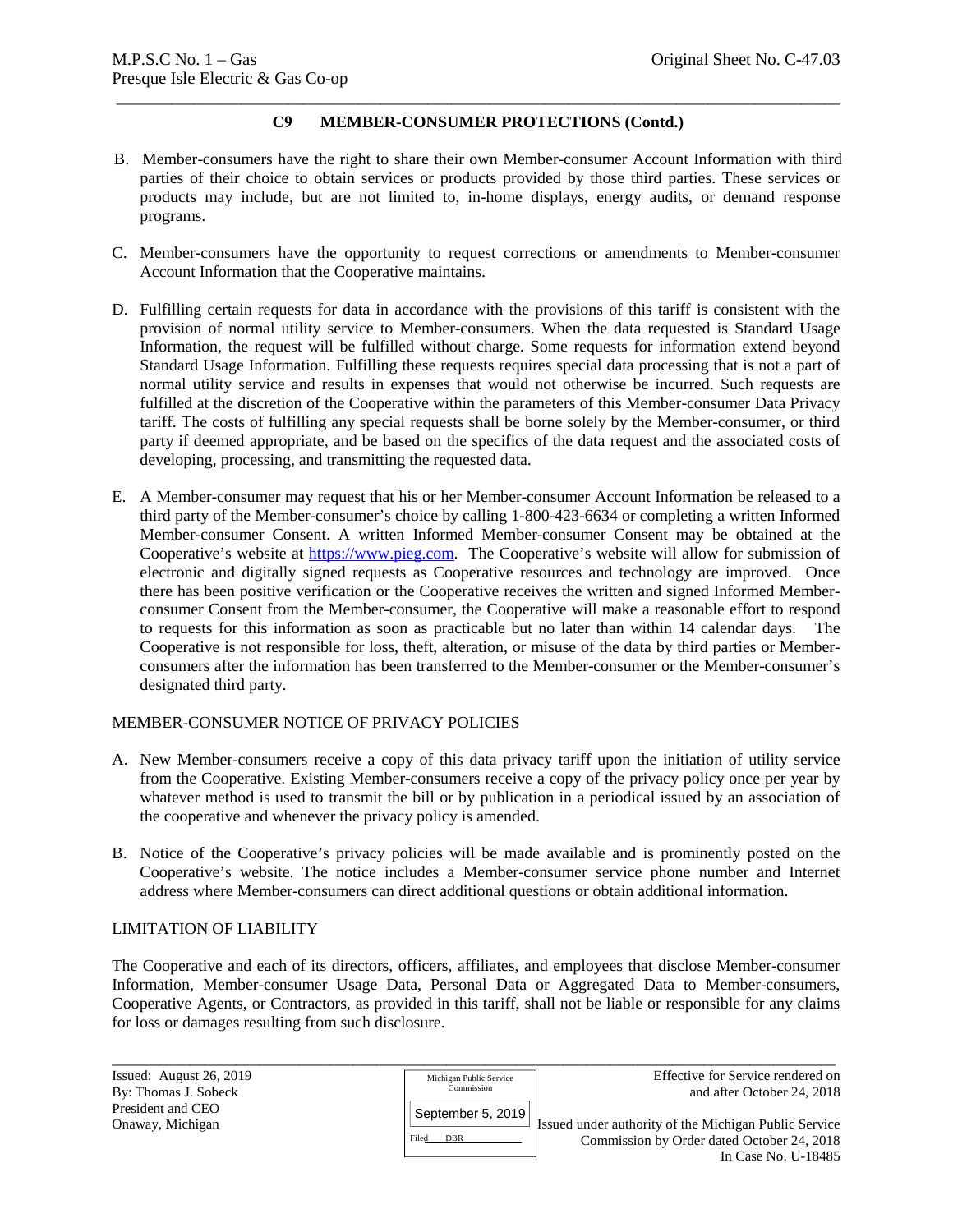# **SECTION D RATE SCHEDULES**

#### **GENERAL TERMS AND CONDITIONS OF THE RATE SCHEDULES**

- A. Bills for utility service are subject to Michigan State Sales Tax. Member-Consumers may file a request with the Cooperative for partial or total exemption from the application of sales tax in accordance with the laws of the State of Michigan and the rules of the Michigan State Department of Treasury.
- B. Bills shall be increased within the limits of political subdivisions which levy special taxes, license fees or rentals against the Cooperative's property, or its operation, or the production and/or sale of gas, to offset such special charges and thereby prevent other Member-Consumers from being compelled to share such local increases.
- C. Bills shall be increased to offset any new or increased specific tax or excise imposed by any governmental authority upon the Cooperative's production or sale of gas.
- D. A Member-Consumer that commences service under any of the Cooperative's Rate Schedules thereby agrees to abide by all of the applicable Rules and Regulations contained in this Rate Book for Natural Gas Service.
- E. Except for municipalities where home rule has been waived, all classes of service are subject to home rule as per a franchise agreement in each municipality.
- F. In all areas designated AER, an AER rate will apply until such time as the cost of said AER construction project is collected through the AER. The Cooperative reserves the right to waive the AER. The AER rate applies when a service or main extension is made from a designated AER pipeline.

(Continued on Sheet No. D-1.01)

Issued August 24, 2009 Effective for gas service rendered on and

Onaway, Michigan  $\left|\right|_{\Delta}$   $\left|\right|_{\Delta}$   $\left|\right|_{\Delta}$   $\left|\right|_{\Delta}$   $\left|\right|_{\Delta}$  Issued under authority of the Michigan Public Service Commission dated **August 11, 2009** in Case No. **U-15774**

President and CEO

l

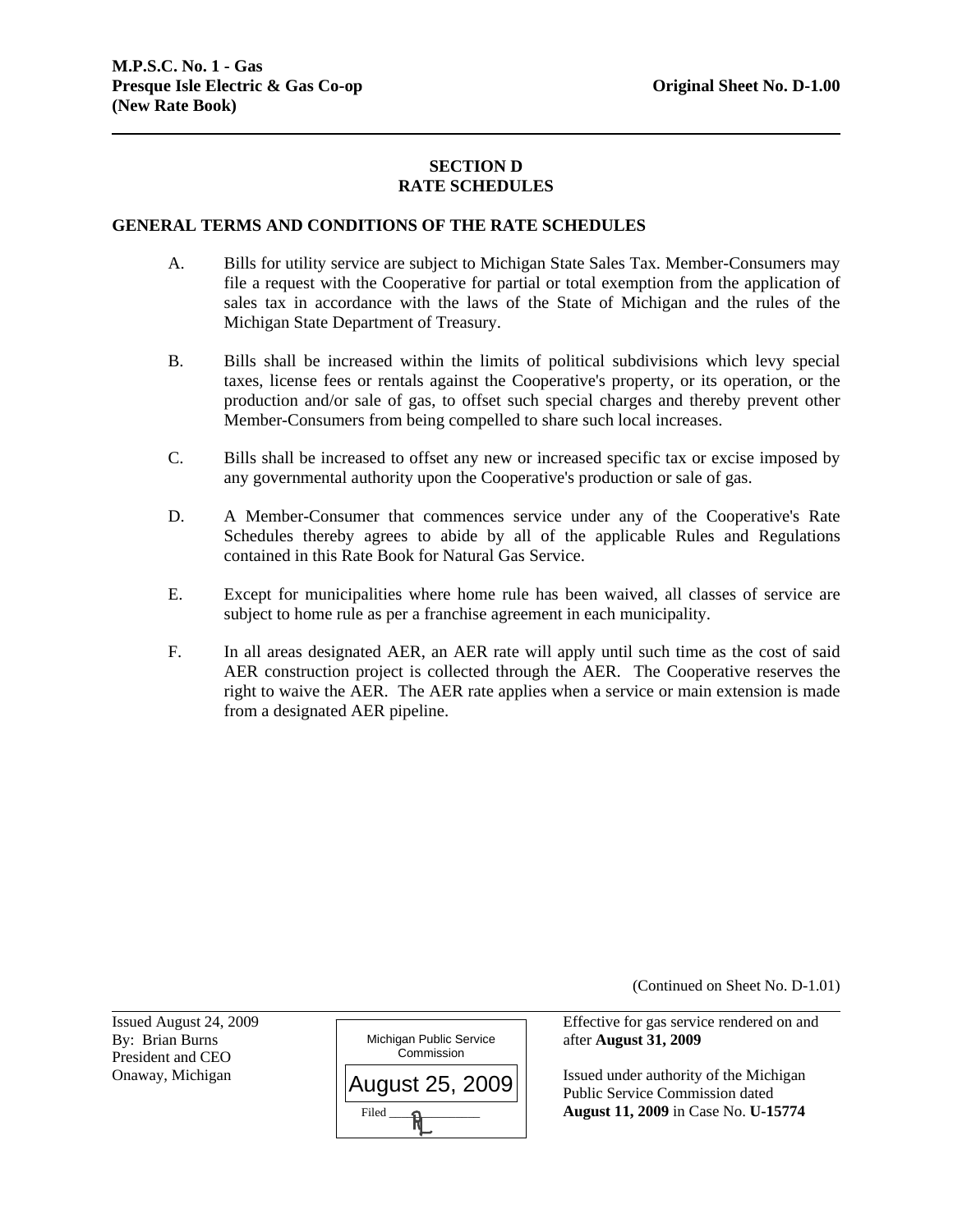#### **SECTION D RATE SCHEDULES (Continued from Sheet No. D-1.00)**

#### **GENERAL TERMS AND CONDITIONS OF THE RATE SCHEDULES (Contd)**

G. Service installation charges will be computed measuring from main to meter at the service location. The following charges will apply to all services. Presque Isle Electric & Gas Co-op reserves the right to adjust fees based on ground conditions, extenuating or unusual circumstances (frost, rock, etc.).

The installation charge for services is as follows:

| The first 50 feet                                                    | \$300                 |
|----------------------------------------------------------------------|-----------------------|
| 51 feet to 150 feet                                                  | \$4.00/ft             |
| In excess of 151 feet                                                | \$2.00/ft             |
| Directional Bore (Does NOT include pipe)<br><b>Excess Flow Valve</b> | \$10.00/ft<br>\$80.00 |

- H. All service classifications are billed monthly.
- I. Budget Billing is available to provide even monthly billings with a reconciliation billing to reflect actual usage following twelve (12) even billings. Members with one year of recorded usage history at their present meter location and have an acceptable payment history are eligible for budget billing. The Budget Billing amount will be recalculated to reflect actual usage after one year.

(Continued on Sheet No. D-1.02)

Issued August 24, 2009 Effective for gas service rendered on and

Issued under authority of the Michigan Public Service Commission dated **August 11, 2009** in Case No. **U-15774**

President and CEO<br>Onaway, Michigan

l

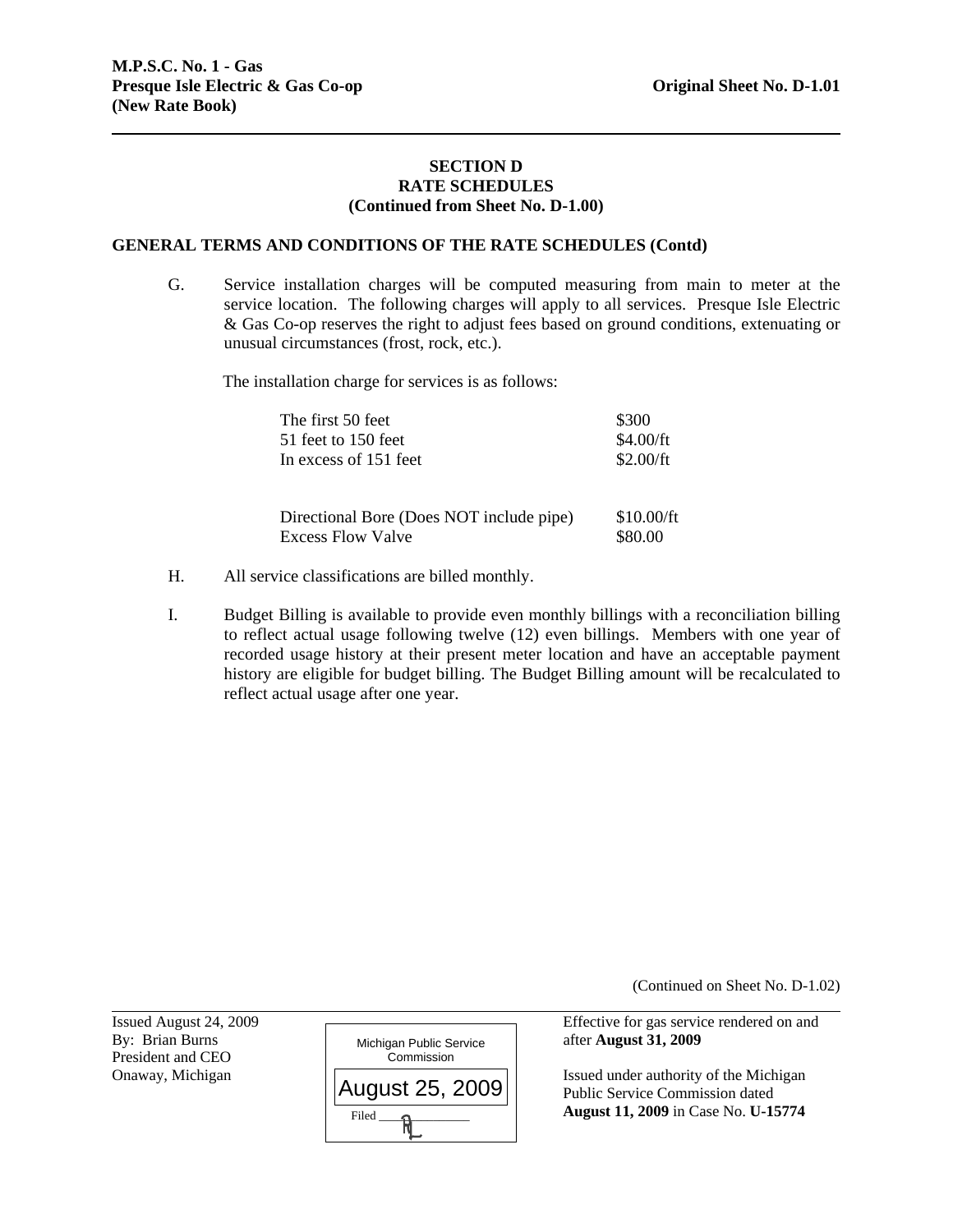#### **SECTION D RATE SCHEDULES (Continued from Sheet No. D-1.01)**

#### **GENERAL TERMS AND CONDITIONS OF THE RATE SCHEDULES (Contd)**

J. Presque Isle Electric & Gas Co-op will only extend and construct new natural gas pipeline when it is part of its overall business strategy; however, we do recognize the fact that a Member-Consumer, or Member-Consumers, may wish to obtain natural gas service and would be willing to pay for the extension of the natural gas pipeline to accommodate his or her (their) needs. Any natural gas pipeline that is extended and financed in whole or in part by the Member-Consumer is the property of the Cooperative.

When Presque Isle Electric  $\&$  Gas Co-op has been requested to extend its natural gas pipeline to its members, the following aid-to-construction (ATC) fees apply. Presque Isle Electric & Gas Co-op reserves the right to adjust fees based on ground conditions,

| Aid-to-Construction - Gas Main: Residential /Seasonal | Commercial | As determined by the Cooperative         | \$4.50/ft  |
|-------------------------------------------------------|------------|------------------------------------------|------------|
| $Aid-to-Construction - Misc.$                         |            | Directional Bore (Does NOT Include Pipe) | \$10.00/ft |

Construction Credit:

There will be a credit issued to offset the cost of gas main extensions per the schedule below. This credit is a maximum amount that can be applied to construction costs and there will be no refund where the credit amount exceeds the actual construction cost. Accounts will be classified as a monthly billed account or an annually billed account per the residency policy used by PIE&G to determine electric account status.

Seasonal Residential Accounts \$500.00

All Other Accounts \$800.00

(Continued on Sheet No. D-1.03)

President and CEO

l



Issued August 24, 2009 Effective for gas service rendered on and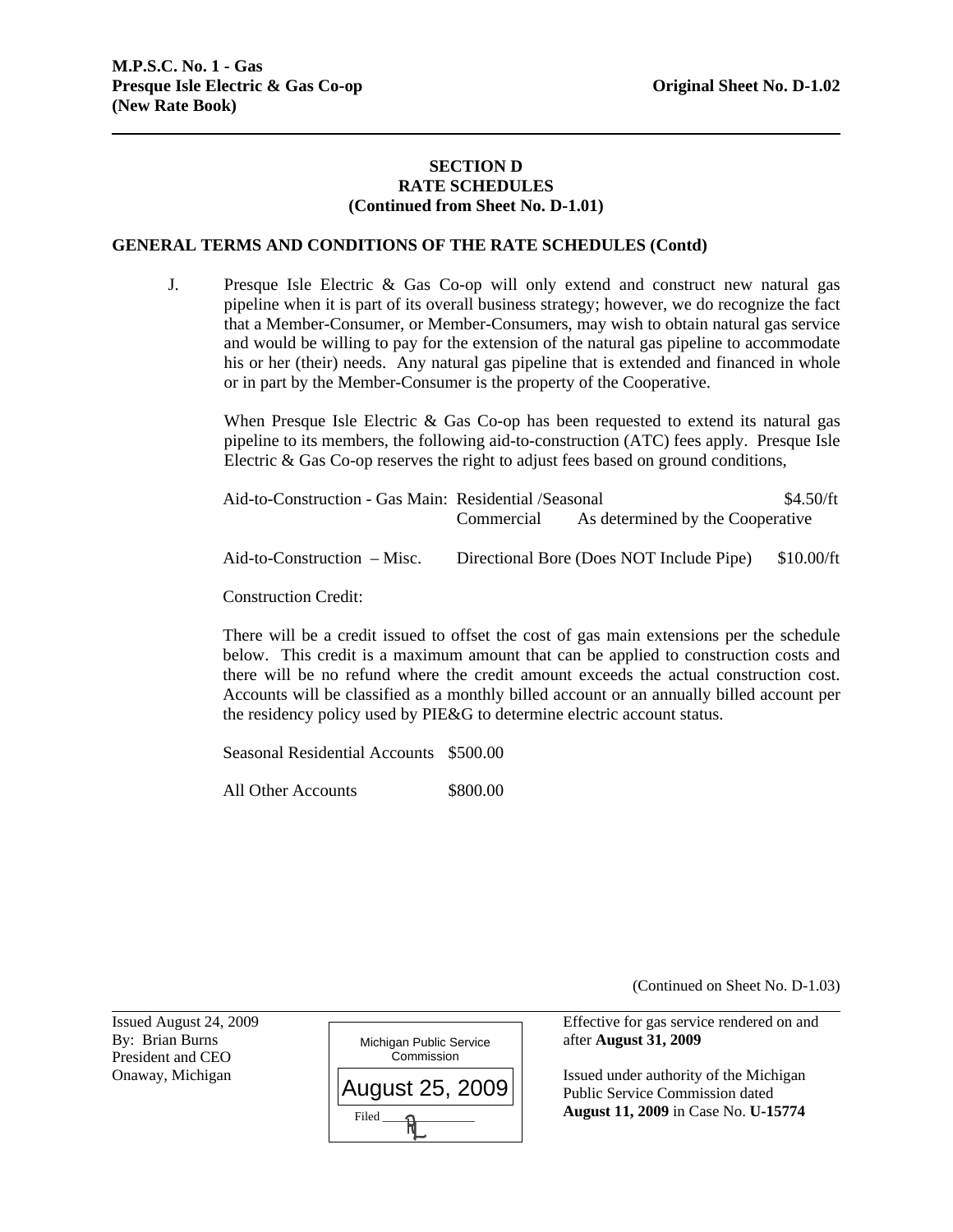# **SECTION D RATE SCHEDULES (Continued from Sheet No. D-1.02)**

# **GENERAL TERMS AND CONDITIONS OF THE RATE SCHEDULES (Contd)**

- K. During the five (5) year period immediately following the date of payment, the Cooperative will make refunds of the charges paid for a main extension. The amount of any such refund shall be \$250 for each active natural gas service subsequently connected directly to the facilities financed by the member. Directly connected members are those, which do not require the construction of more natural gas main pipeline. Such refunds will be made only to the original contributor, and will not include any amount of contribution and aid of construction for gas service lines made under the provisions of the Cooperative's policy, nor the cost of brushing. The total refund shall not exceed the refundable portion paid by the member. It shall be the responsibility of the member to notify the Cooperative of his or her eligibility for refund.
- L. Presque Isle Electric & Gas Co-op reserves to itself the right to decide whether or not any proposed or requested extension or directional bore of its gas facilities shall be made.

President and CEO

l



Issued August 24, 2009 Effective for gas service rendered on and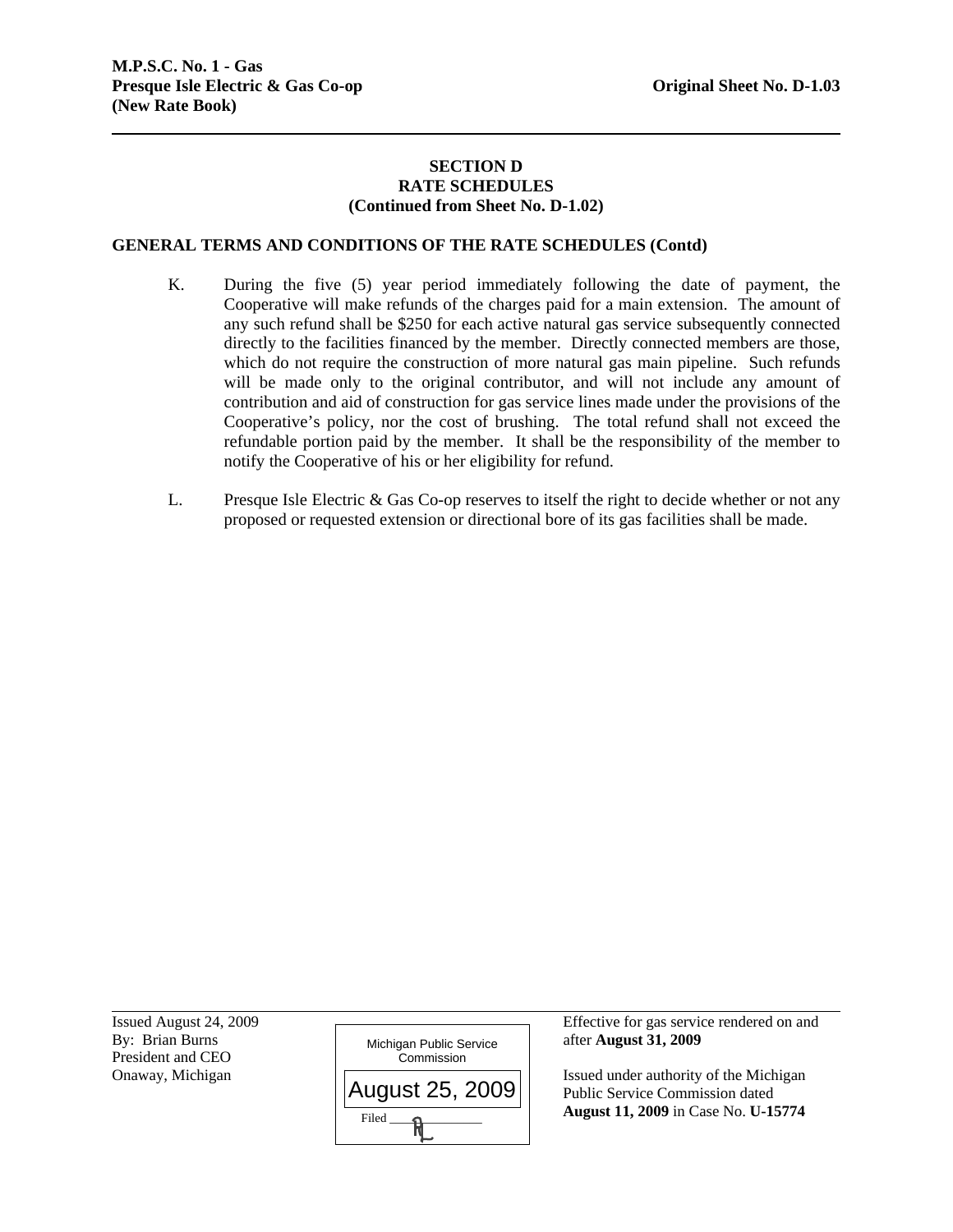# **SURCHARGES**

Reserved for Future Use

President and CEO<br>Onaway, Michigan

l



Issued August 24, 2009 Effective for gas service rendered on and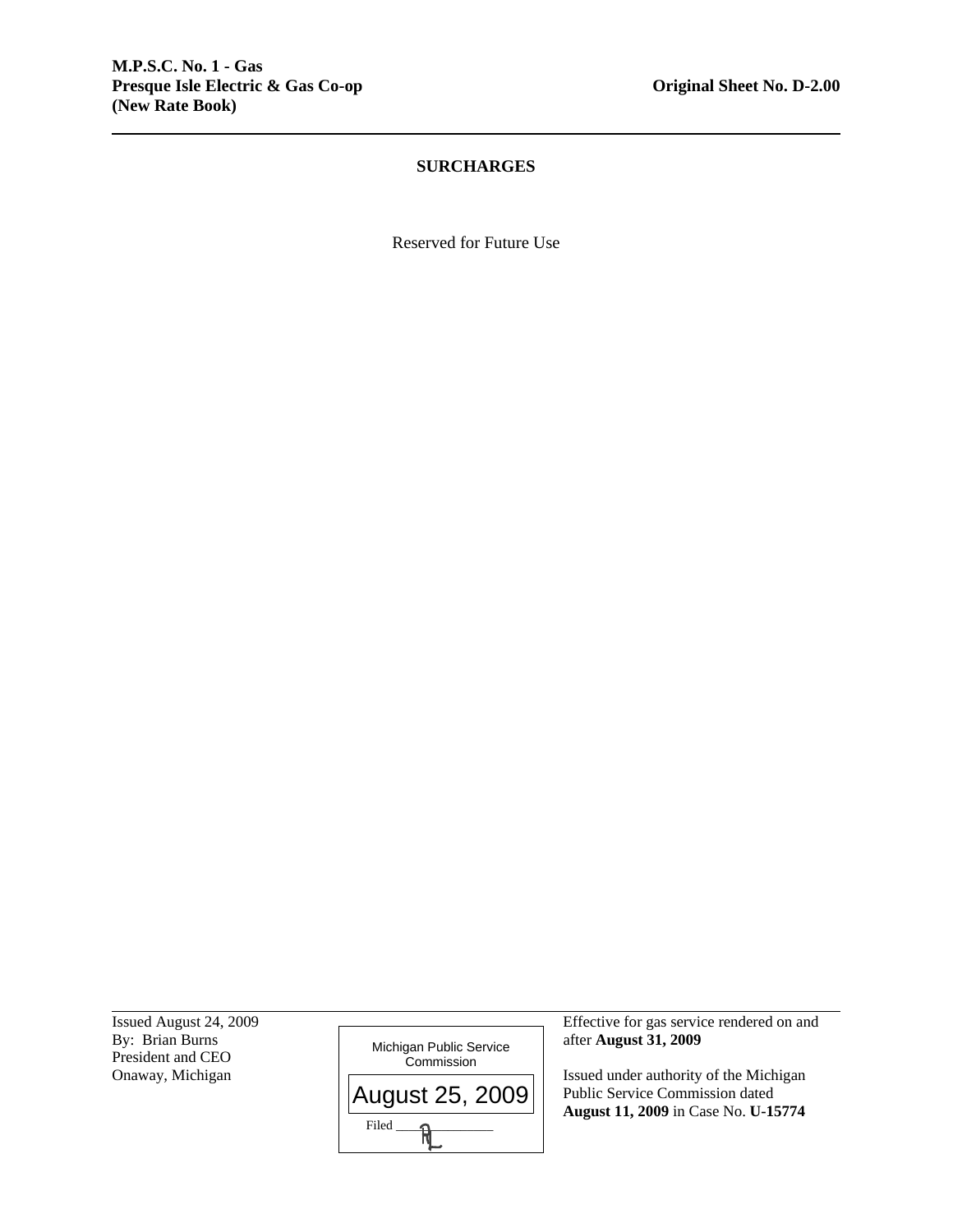# **GAS COST RECOVERY FACTORS**

The Actual Billed amount is the sum of the Base Price and an amount contingent on the Quarterly Adjustment (not to exceed \$0.30/ccf).

| <b>Billing Month</b> | <b>Base Price</b>    | Quarterly Adjustment | <b>Actual Billed</b> |
|----------------------|----------------------|----------------------|----------------------|
|                      | $\frac{\sqrt{2}}{2}$ | %                    | $\frac{\csc}{}$      |
| April, 2022          | \$0.4161             | \$0.00               | \$0.4161             |
| May, 2022            | \$0.4161             | \$0.00               | \$0.4161             |
| <b>June, 2022</b>    | \$0.4161             | \$0.00               | \$0.4161             |
| July, 2022           |                      |                      |                      |
| <b>August, 2022</b>  |                      |                      |                      |
| September, 2022      |                      |                      |                      |
| October, 2022        |                      |                      |                      |
| November, 2022       |                      |                      |                      |
| December, 2022       |                      |                      |                      |
| January, 2023        |                      |                      |                      |

February, 2023 March, 2023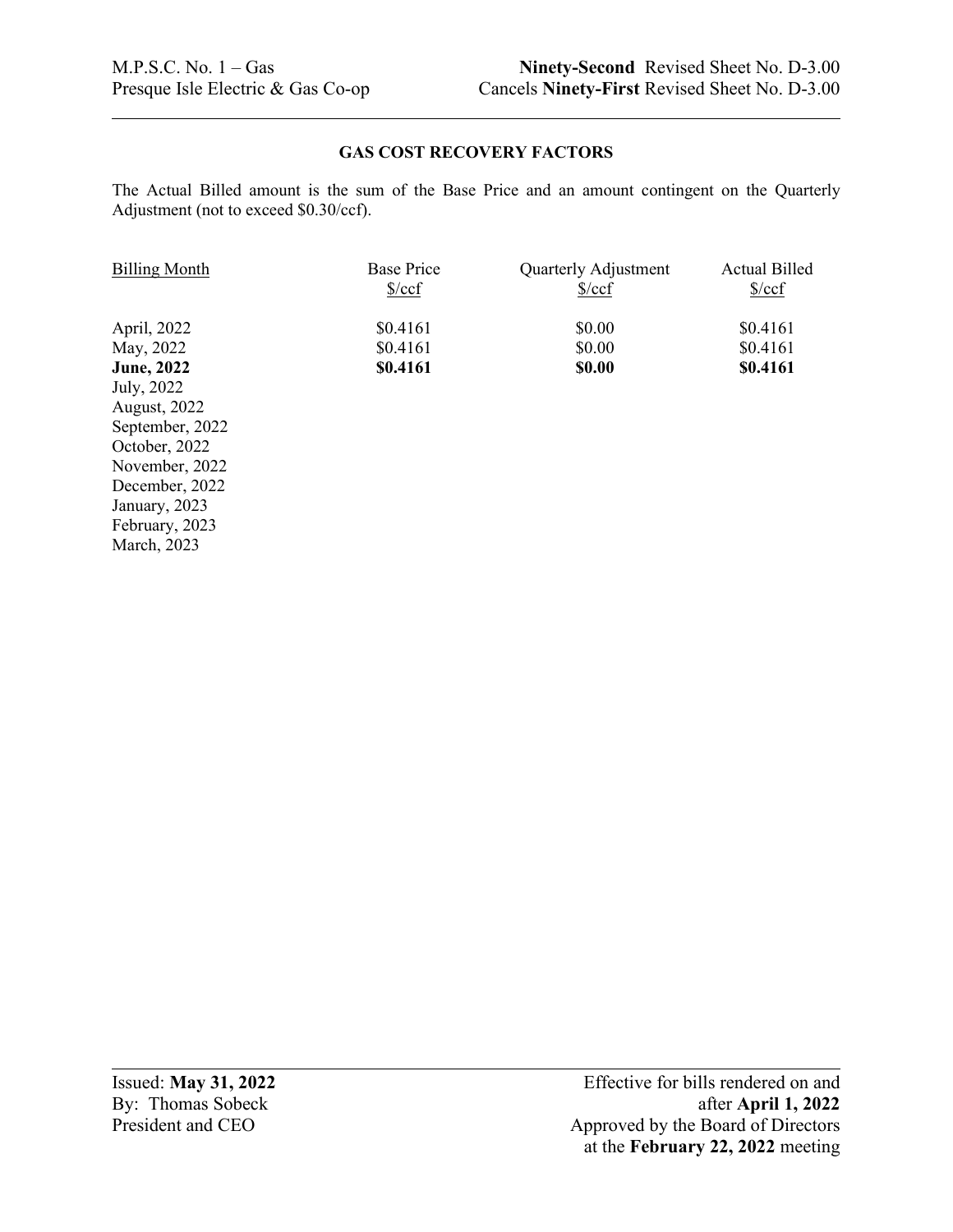# **MONTHLY GAS COST RECOVERY (GCR) FACTOR CEILING PRICE ADJUSTMENT (CONTINGENCY) MECHANISM (Continued from Sheet No. D-3.00)**

| 12 Month Plan NYMEX            | 2.7136 |
|--------------------------------|--------|
| <b>Base GCR Ceiling Factor</b> | 4.941  |
| <b>Fractional Multiplier</b>   | 0.27   |

| <b>NYMEX</b> Increase | $\gamma$ mcf | <b>NYMEX</b> Increase | $\gamma$ mcf |
|-----------------------|--------------|-----------------------|--------------|
|                       |              |                       |              |
| $<$ \$0.10            | 4.9410       | $<$ \$1.60            | 5.3460       |
| $<$ \$0.20            | 4.9680       | $<$ \$1.70            | 5.3730       |
| $<$ \$0.30            | 4.9950       | $<$ \$1.80            | 5.4000       |
| $<$ \$0.40            | 5.0220       | $<$ \$1.90            | 5.4270       |
| $<$ \$0.50            | 5.0490       | $<$ \$2.00            | 5.4540       |
| $<$ \$0.60            | 5.0760       | $<$ \$2.10            | 5.4810       |
| < 0.70                | 5.1030       | $<$ \$2.20            | 5.5080       |
| $<$ \$0.80            | 5.1300       | $<$ \$2.30            | 5.5350       |
| $<$ \$0.90            | 5.1570       | $<$ \$2.40            | 5.5620       |
| $<$ \$1.00            | 5.1840       | $<$ \$2.50            | 5.5890       |
| $<$ \$1.10            | 5.2110       | $<$ \$2.60            | 5.6160       |
| $<$ \$1.20            | 5.2380       | $<$ \$2.70            | 5.6430       |
| $<$ \$1.30            | 5.2650       | $<$ \$2.80            | 5.6700       |
| $<$ \$1.40            | 5.2920       | $<$ \$2.90            | 5.6970       |
| $<$ \$1.50            | 5.3190       | $<$ \$3.00            | 5.7240       |
|                       |              | $\geq$ \$3.00         | 5.7510       |

By: Brian Burns **and Supply 26, 2016** Michigan Public Service after **May 26, 2016** President and CEO<br>Onaway, Michigan



Issued**: May 26, 2016** Effective for bills rendered on and

 $\frac{\text{O(11e-1)} \times \text{O(10)}}{\text{Fried}}$  Issued under authority of the MPSC dated **May 20, 2016** Case No. U-17945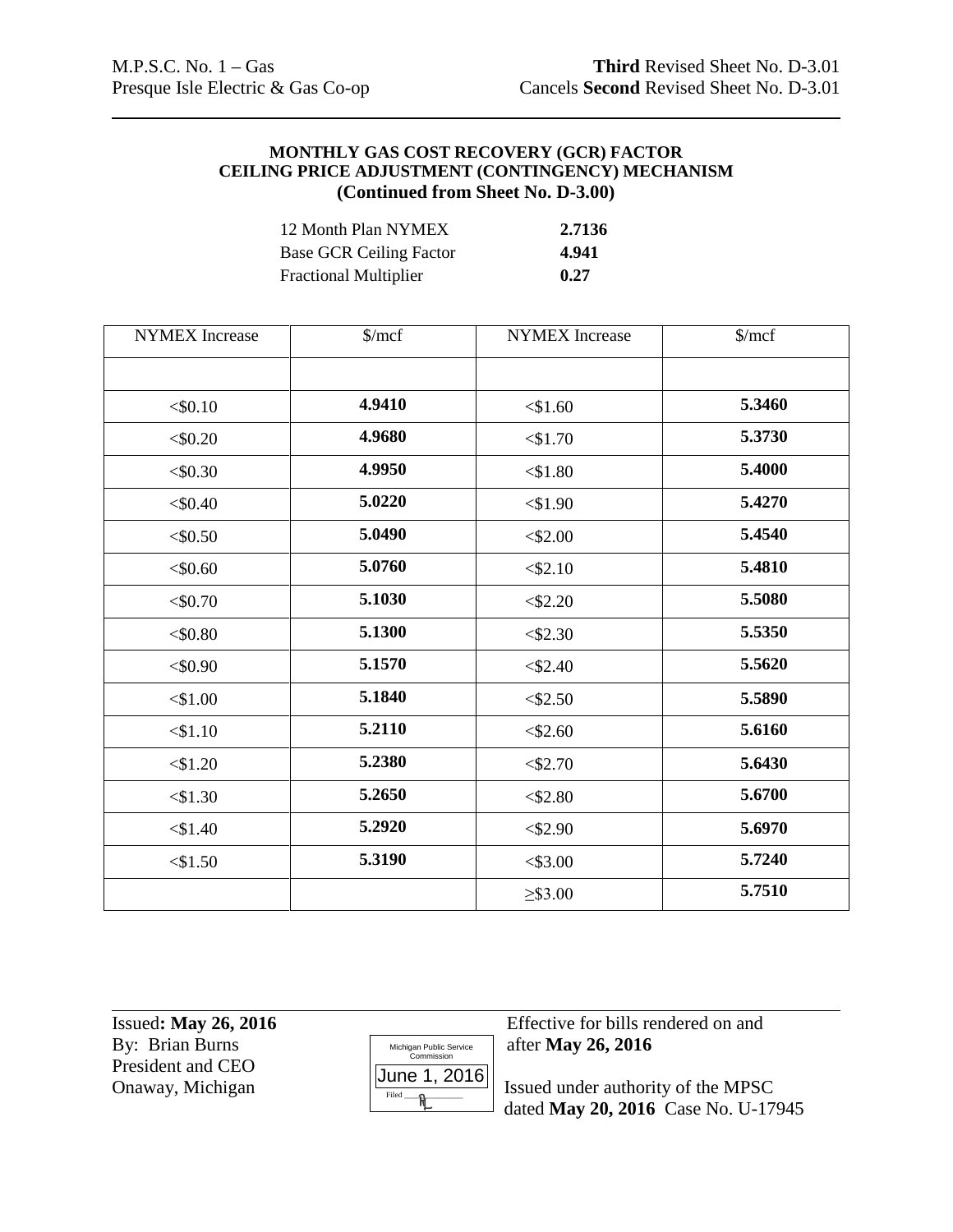### **GCR QUARTERLY ADJUSTMENT PROCESS**

The GCR factors listed on Sheet No. D-3.00 may be increased on a quarterly basis, for the remaining quarters of the **April** through March GCR Plan partial-year, contingent upon the NYMEX futures prices for natural gas increasing to a level above the level incorporated into the calculation of the GCR base price.

The Quarterly Adjustment Process monitors the GCR factor as compared to changes in the NYMEX. The Quarterly Adjustment Process is summarized as follows:

- A. At least fifteen days before the beginning of each quarter, i.e., June 15, September 15 and December 15, Presque Isle will, if it so chooses, file with the Commission an updated GCR price, less than or equal to the maximum authorized GCR factor, based on the impact of the NYMEX future prices for the remainder of the GCR period. The information filing will include all supporting documents necessary to verify the updated price, including a copy of the five-day average of the NYMEX strip for the remaining months of the GCR period, and a copy of the NYMEX future prices sheets for the first five trading days of the month, such sheets being an authoritative source used by the gas industry. The filing would be incorporated into the GCR Plan docket, Case No. U-15776 and provided with notice to Staff and all village and townships served by Presque Isle's Regulated Gas Division.
- B. If the impact of the NYMEX prices on remaining GCR plan year unpurchased volumes is to reduce the GCR plan price significantly, Presque Isle would have the ability to charge less than the maximum authorized GCR factor. If the impact of the NYMEX prices on remaining GCR plan year unpurchased volumes is to increase the GCR plan year base price by more than 5%, Presque Isle could prospectively adjust its GCR price to that level, but remaining equal to or less than the maximum authorized factor, subject to the annual reconciliation process.

By: Brian Burns **and Public Service** after **February 1, 2013** President and CEO

| Michigan Public Service<br>Commission |
|---------------------------------------|
| February 13, 2013                     |
| Filed                                 |

Issued: **February 13, 2013** Effective for gas service rendered on and

Onaway, Michigan  $\left|\frac{\left|\frac{\text{Coulary}}{\text{Field}}\right|}{\text{Field}}\right|$  Issued under authority of Michigan Public Service Commission Order dated **January 31, 2013** in Case No. **U-17003**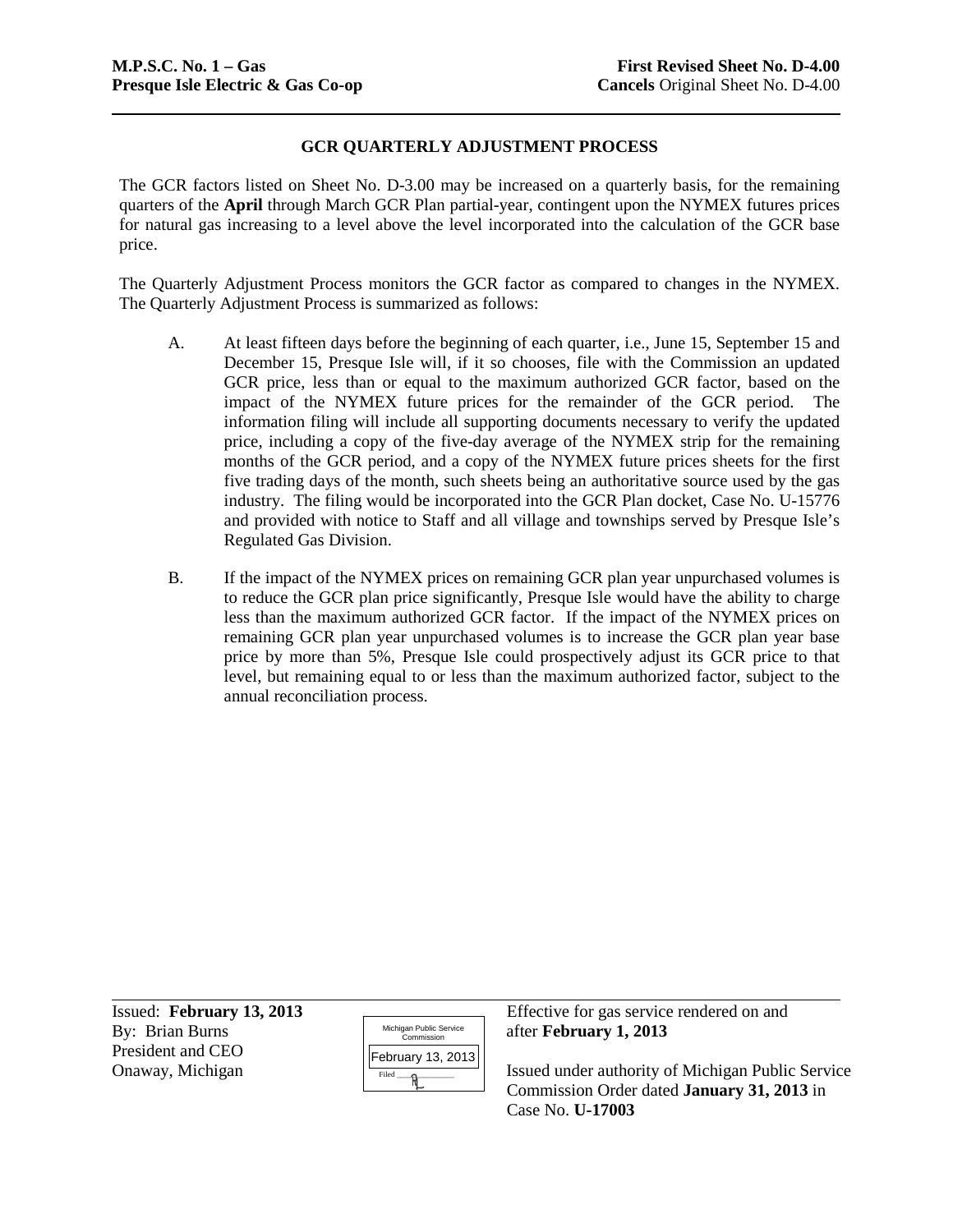# **SPECIAL CHARGES**

The Cooperative will make such charges for reasonable special services as necessary to discourage abuse and to minimize subsidy of such services by other members. The following schedule shall apply where applicable:

| A. | Charge for Any Special Services at Member-Consumer Request –     |       |
|----|------------------------------------------------------------------|-------|
|    | During Regular Working Hours                                     | \$50  |
|    | <b>Outside Regular Working Hours</b>                             | \$100 |
|    | <b>Meter Reading Charge</b>                                      | \$20  |
|    | Meter Test Charge                                                | \$55  |
|    | Reconnect Charge – During Regular Working Hours                  | \$50  |
|    | Reconnect Charge – Outside Regular Working Hours                 | \$100 |
|    | Collection Charge when Nonpayment Disconnect<br>Order is Written | \$20  |
|    | <b>Bad Check Handling Charge</b>                                 | \$25  |
|    | <b>Energy Audit</b>                                              | \$15  |
|    | <b>Account Transfer</b>                                          | \$10  |
|    | <b>Service Line/Meter Relocation</b>                             | \$300 |
|    | <b>Service Line/Meter Relocation if EFV required</b>             | \$380 |
|    |                                                                  |       |

# B. Fee Applicable to the Transfer of Accounts

In those instances where the Cooperative is required to transfer a Member-Consumer's account to another Member-Consumer, the Cooperative will require that a \$10 transfer fee be paid by the Member-Consumer who will be receiving the account.

President and CEO

| Michigan Public Service<br>Commission |
|---------------------------------------|
| December 15, 2015                     |
| Filed                                 |

Issued **December 14, 2015** Effective for bills rendered on and By: Brian Burns **Effective for bills rendered on and** after **February 1, 2016** 

Onaway, Michigan  $\left| \frac{\text{Commission}}{\text{Normal}} \right|$  Issued under authority of the Michigan Public Service Commission dated **12/12/15** in Case No. **U-17848**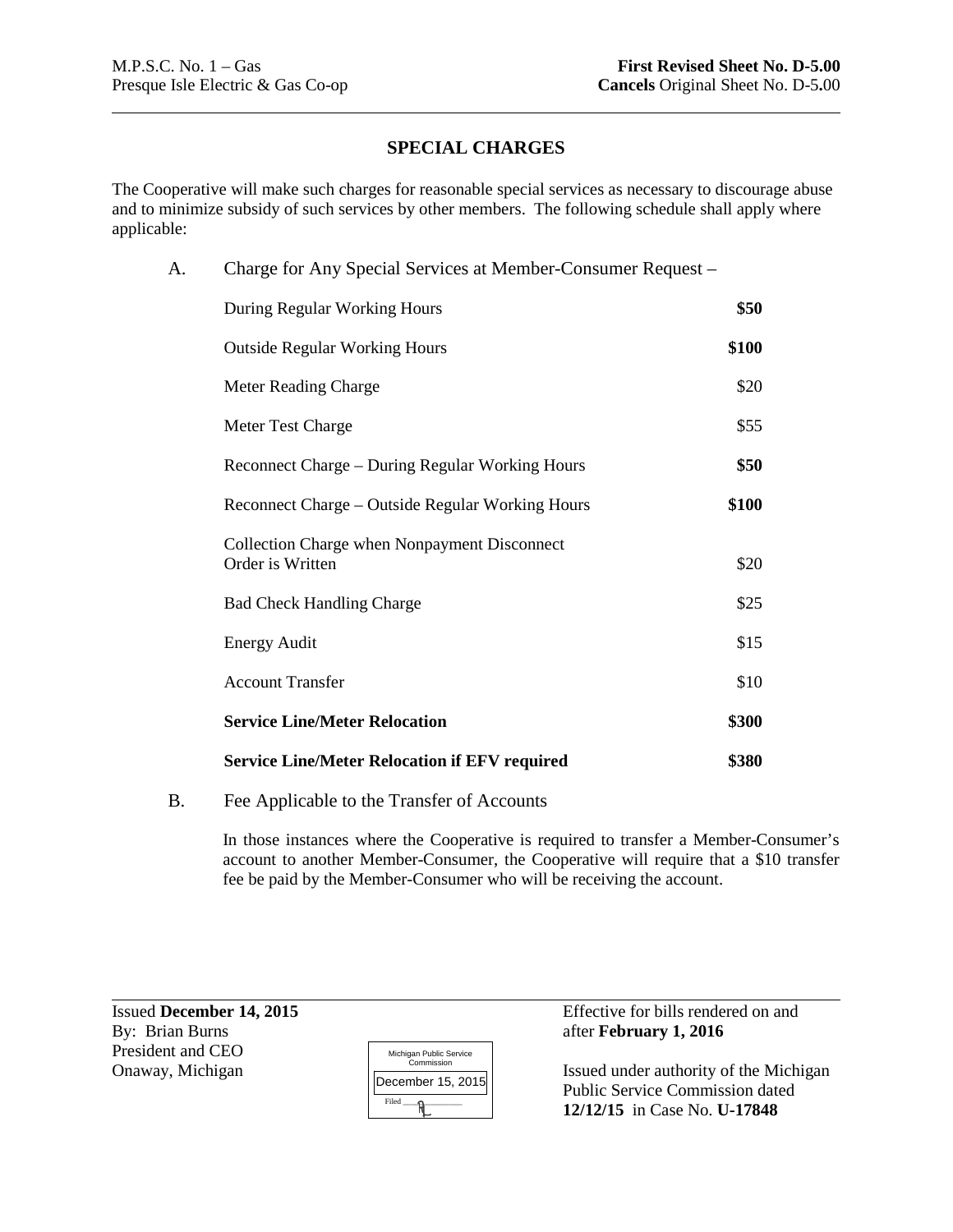# **REGULATORY COST MONTHLY CHARGE ADDER**

\_\_\_\_\_\_\_\_\_\_\_\_\_\_\_\_\_\_\_\_\_\_\_\_\_\_\_\_\_\_\_\_\_\_\_\_\_\_\_\_\_\_\_\_\_\_\_\_\_\_\_\_\_\_\_\_\_\_\_\_\_\_\_\_\_\_\_\_\_\_\_\_\_\_\_\_\_\_\_\_\_\_\_\_\_\_\_\_\_\_\_\_\_\_\_\_\_\_\_

For annual TIER Interest Earned Ratio ("TIER") filings covering the 2012 calendar year and thereafter, a Regulatory Cost Monthly Charge Adder ("RCMCA") shall be added to the Monthly Member Charge to allocate Commission related regulatory costs to those municipalities whose natural gas rates are subject to Commission regulation. The RCMCA shall be calculated as follows:

Presque Isle shall provide an exhibit detailing the following:

| Line 1: Commission Related Regulatory Costs*           | \$ 14,478 |
|--------------------------------------------------------|-----------|
| Line 2: Number of Consumers**                          | 303       |
| Line 3: Annual Cost Per Consumer (Line $1\div$ Line 2) | 47.78     |
| Line 4: Monthly Cost Per Consumer (Line $3\div 12$ )   | 3.98      |
| Line 5: Resulting RCMCA (Line 4)                       | 3.98      |
| The RCMCA for the 2018 calendar year is:               | 3.98      |

\*For the TIER calendar year at issue.

\*\*Commission regulated natural gas division consumers.

| Issued: November 15, 2018 | Michigan Public Service | Effective for gas service rendered on and                |
|---------------------------|-------------------------|----------------------------------------------------------|
| By: Tom Sobeck            | Commission              | after December 1, 2018                                   |
| President and CEO         | November 15, 2018       |                                                          |
| Onaway, Michigan          | <b>DBR</b><br>Filed     | <b>Issued under authority of Michigan Public Service</b> |
|                           |                         | Commission Order dated November 8, 2018 in               |
|                           |                         | Case No. U-20128                                         |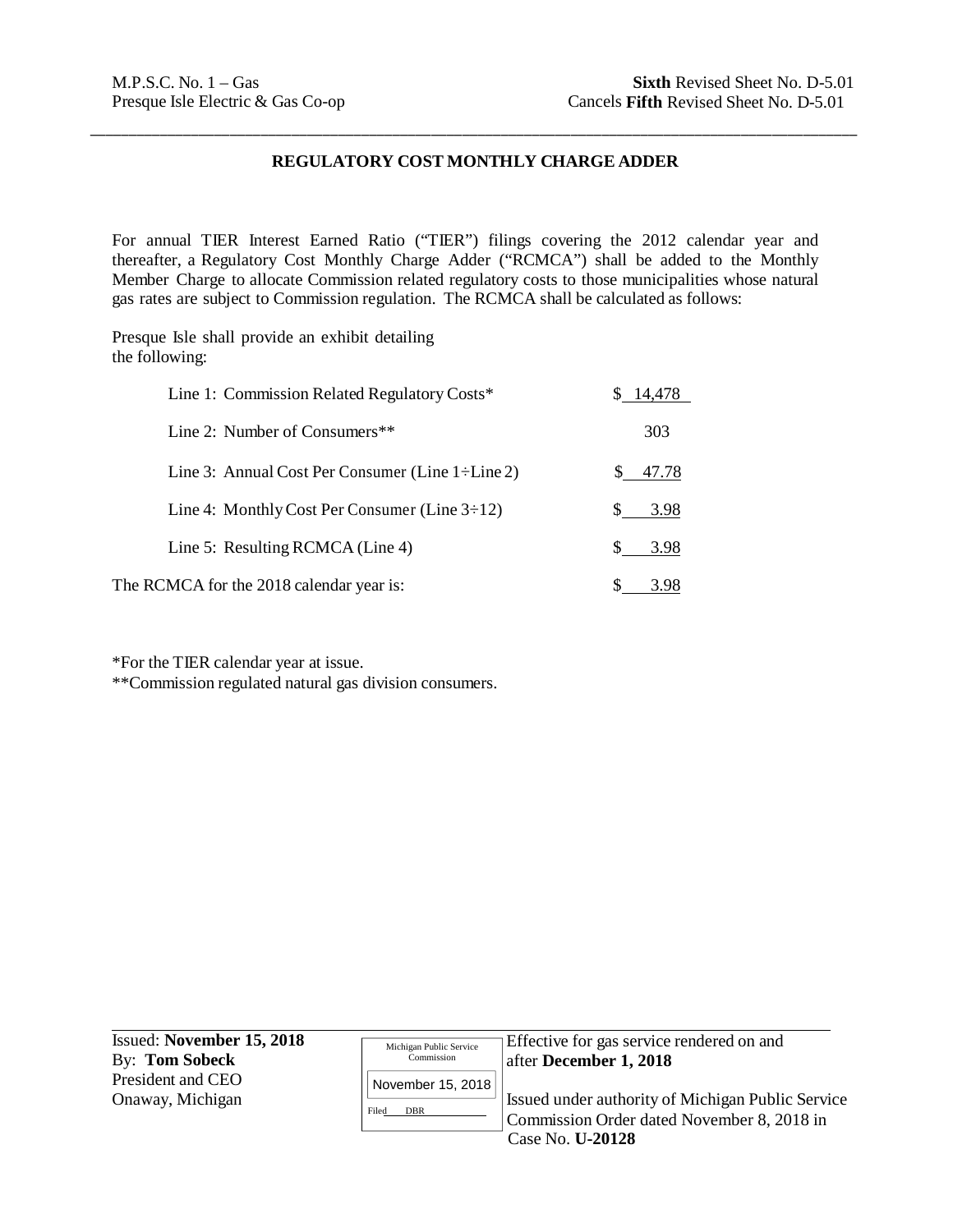# **RESIDENTIAL RATE**

# **AVAILABILITY**

Subject to any restrictions, this rate is available to any member desiring gas service for any usual residential use in private family dwellings; tourist homes, rooming houses, dormitories, nursing homes and other similarly occupied buildings containing sleeping accommodations for up to six persons; or multifamily dwellings containing two households served through a single meter.

This rate is not available for resale service, multifamily dwellings containing more than two living units served through a single meter or for tourist homes, rooming houses,

dormitories, nursing homes and similarly occupied buildings containing sleeping

accommodations for more than six persons or for any other Non-Residential usage.

Subject to limitations and restrictions contained in orders of the Michigan Public Service

Commission in effect from time to time and in the Rules and Regulations of the Cooperative.

#### **RATE**

Member Charge

\$12.00 per member per month plus distribution charge, gas cost recovery charge and regulatory cost monthly charge adder.

Distribution Charge **\$0.4293** per ccf.

Gas Cost Recovery Charge The monthly gas cost recovery charge is set forth on Sheet No. D-3.00.

Regulatory Cost Monthly Charge Adder The regulatory cost monthly charge adder is set forth on Sheet No. D-5.01.

Minimum Charge

The minimum charge shall be the member charge included in the rate.

(Continued on Sheet No. D-6.01)

By: **Tom Sobeck** after **December 1, 2017** President and CEO

| Michigan Public Service<br>Commission |
|---------------------------------------|
| November 28, 2017                     |
| Filed                                 |
|                                       |

Issued: **November 27, 2017** Effective for gas service rendered on and

Onaway, Michigan Issued under authority of Michigan Public Service Commission Order dated November 21, 2017 in Case No. **U-18259**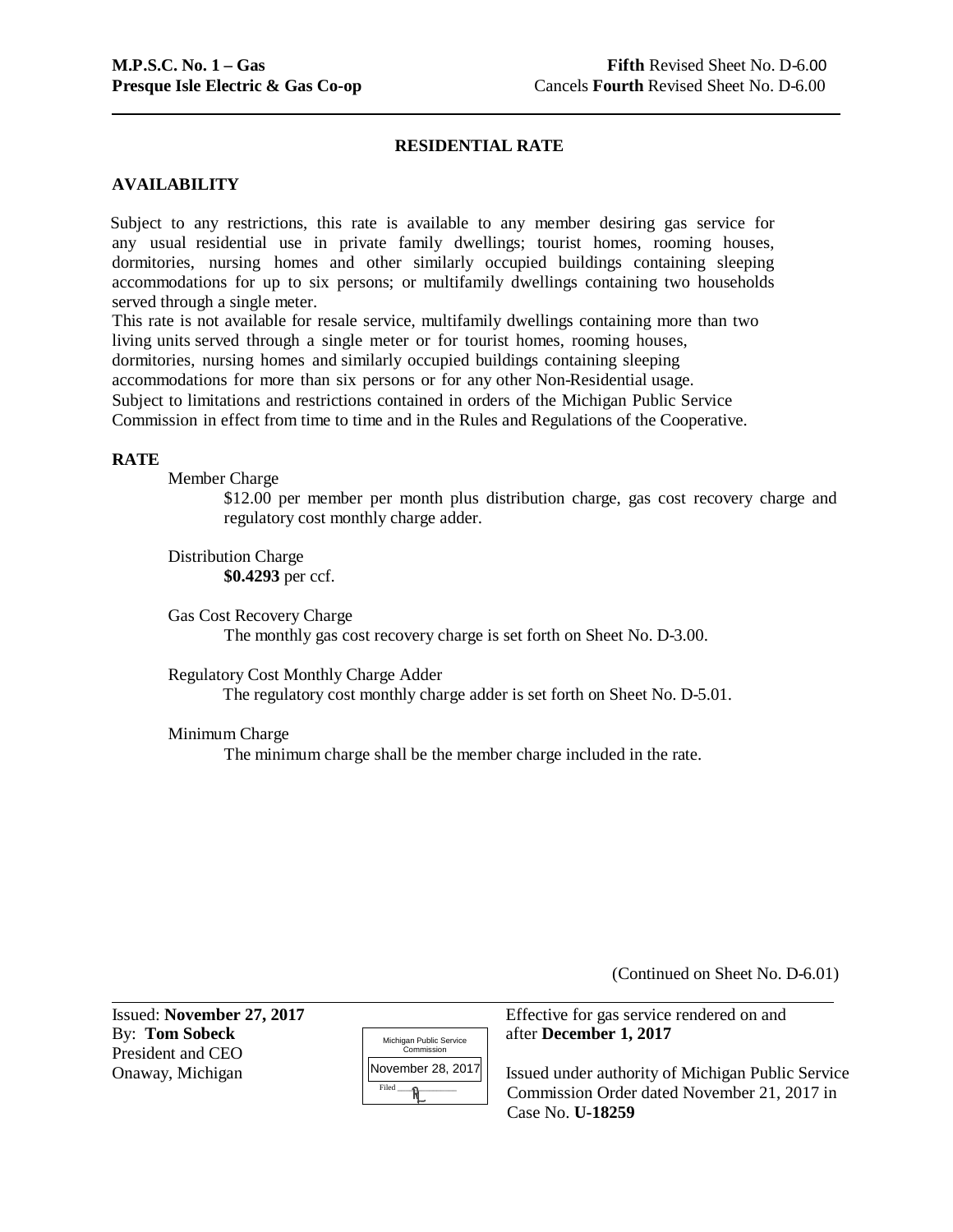### **RESIDENTIAL RATE (Continued from Sheet No. D-6.00)**

#### **SPECIAL TAXES**

- A. In municipalities which levy special taxes, license fees, or street rentals against the Cooperative, and which levy has been successfully maintained, the standard of rates shall be increased within the limits of such municipalities so as to offset such special charges and thereby prevent the members in other localities from being compelled to share any portion of such local increase.
- B. Bill shall be increased to offset any new or increased specific tax or excise imposed by any governmental authority upon the Cooperative's production, transmission or sale of gas.

#### **RULES AND REGULATIONS**

Service under this rate schedule shall be subject to the Standard Rules and Regulations of the Cooperative.

#### **LATE PAYMENT CHARGE**

A one-time late payment charge of two percent of the unpaid balance, net of taxes, will be assessed on any bill which is delinquent.

President and CEO<br>Onaway, Michigan

l



Issued August 24, 2009 Effective for gas service rendered on and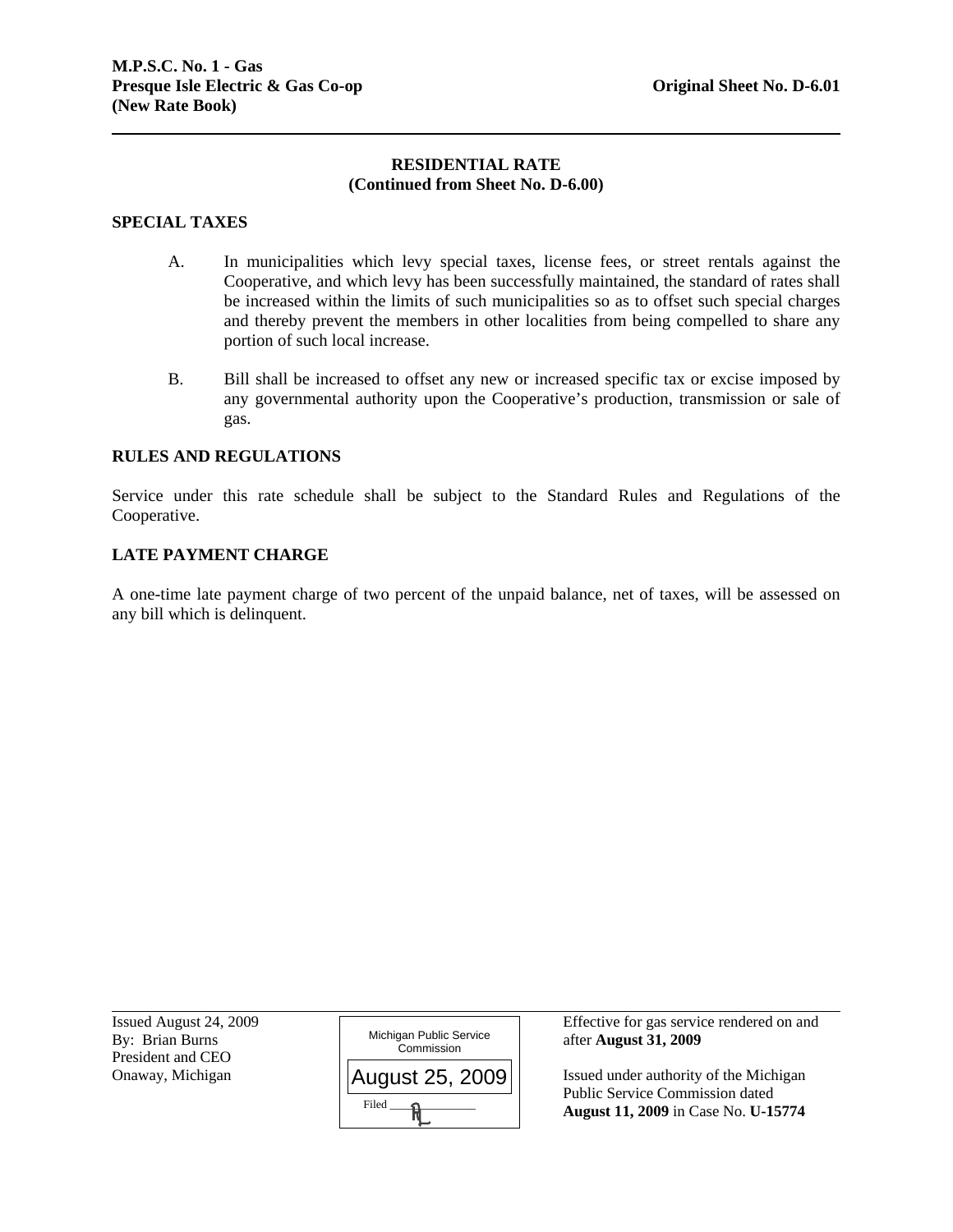# **GENERAL SERVICE RATE**

#### **AVAILABILITY**

Subject to any restrictions, this rate is available to any member desiring gas service for any Non - Residential usage which includes tourist homes, rooming houses, dormitories, nursing homes and similarly occupied buildings containing sleeping accommodations for more than six persons. Gas shall not be purchased under any other rate for any equipment or process which uses gas under this rate. This rate is not available for residential usage or for resale purposes.

Subject to limitations and restrictions contained in orders of the Michigan Public Service Commission in effect from time to time and in the Rules and Regulations of the Cooperative.

#### **RATE**

Member Charge

\$17.00 per member per month plus distribution charge, gas cost recovery charge and regulatory cost monthly charge adder.

Distribution Charge **\$0.2920** per ccf.

Gas Cost Recovery Charge The monthly gas cost recovery charge is set forth on Sheet No. D-3.00.

Regulatory Cost Monthly Charge Adder The regulatory cost monthly charge adder is set forth on Sheet No. D-5.01.

Minimum Charge

The minimum charge shall be the member charge included in the rate.

# **SPECIAL TAXES**

- A. In municipalities which levy special taxes, license fees, or street rentals against the Cooperative, and which levy has been successfully maintained, the standard of rates shall be increased within the limits of such municipalities so as to offset such special charges and thereby prevent the members in other localities from being compelled to share any portion of such local increase.
- B. Bill shall be increased to offset any new or increased specific tax or excise imposed by any governmental authority upon the Cooperative's production, transmission or sale of gas.

(Continued on Sheet No. D-7.01)

| Issued: November 27, 2017           |                                       | Effective for gas service rendered on and                                                                                                |
|-------------------------------------|---------------------------------------|------------------------------------------------------------------------------------------------------------------------------------------|
| By: Tom Sobeck<br>President and CEO | Michigan Public Service<br>Commission | after December 1, 2017                                                                                                                   |
| Onaway, Michigan                    | Filed                                 | November 28, 2017   Issued under authority of Michigan Public Service<br>Commission Order dated November 21, 2017 in<br>Case No. U-18259 |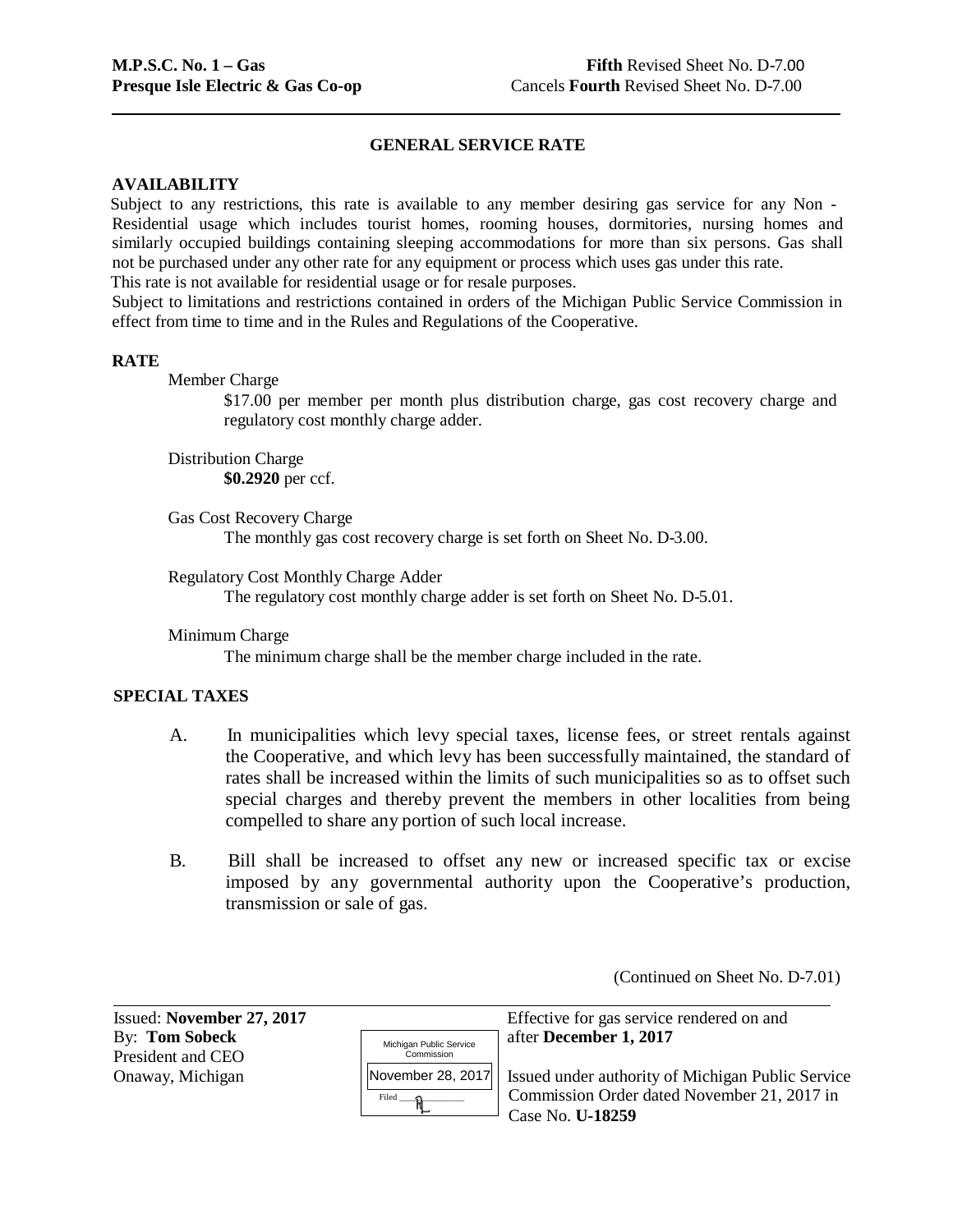# **GENERAL SERVICE RATE (Continued from Sheet No. D-7.00)**

### **RULES AND REGULATIONS**

Service under this rate schedule shall be subject to the Standard Rules and Regulations of the Cooperative.

# **LATE PAYMENT CHARGE**

A one-time late payment charge of two percent of the unpaid balance, net of taxes, will be assessed on any bill which is delinquent.

President and CEO<br>Onaway, Michigan

l



Issued August 24, 2009 Effective for gas service rendered on and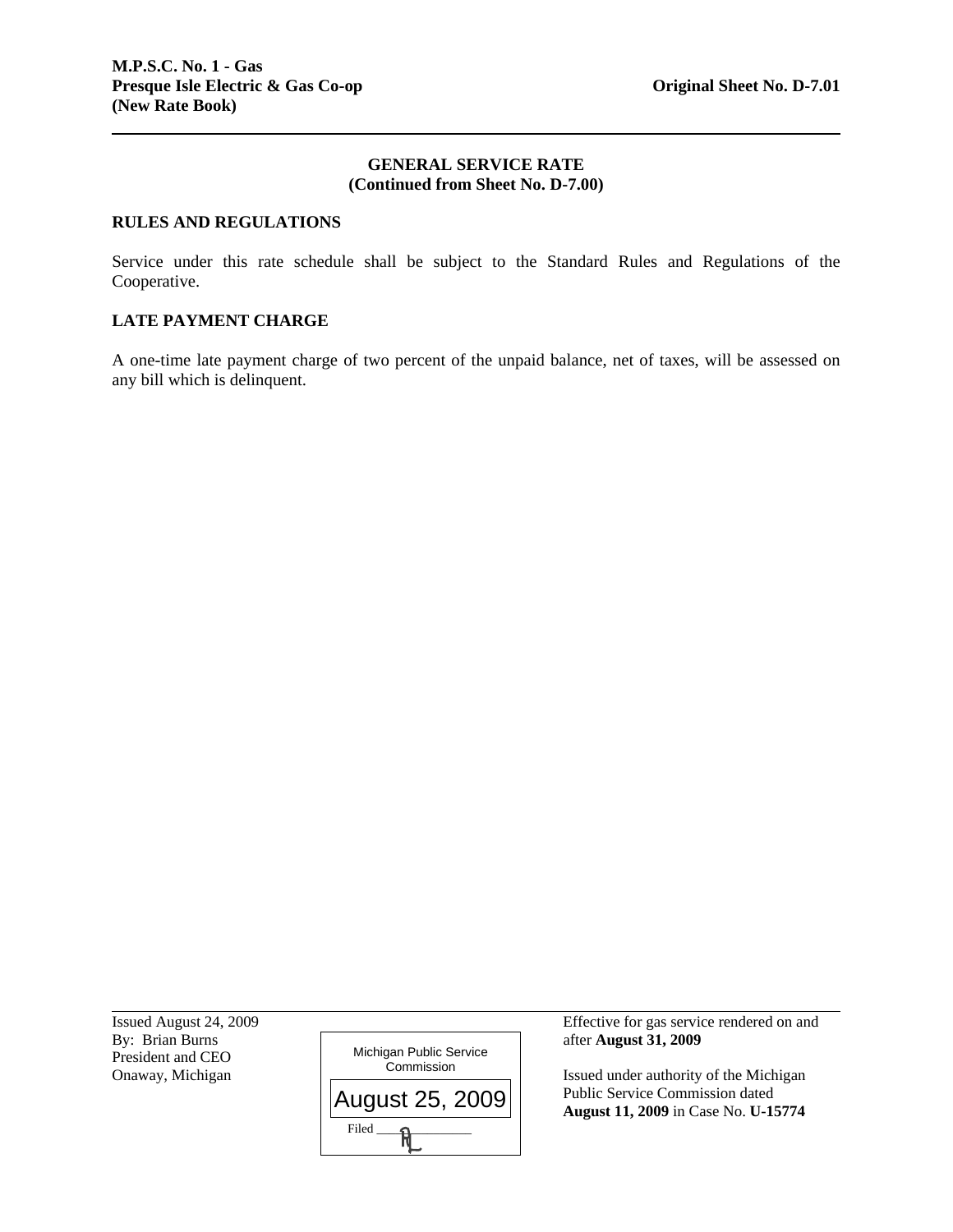# **INDUSTRIAL RATE**

# **AVAILABILITY**

Subject to any restrictions, this rate is available to any member desiring gas service for any Non - Residential usage with use in excess of 50,000 ccf in the previous 12 calendar months. In order to meet this minimum threshold, the member may aggregate as many as five (5) meters.

Subject to limitations and restrictions contained in orders of the Michigan Public Service Commission in effect from time to time and in the Rules and Regulations of the Cooperative.

#### **RATE**

Member Charge

\$188.00 per member per month plus distribution charge, gas cost recovery charge and regulatory cost monthly charge adder.

Distribution Charge **\$0.2757** per ccf.

Gas Cost Recovery Charge The monthly gas cost recovery charge is set forth on Sheet No. D-3.00.

Regulatory Cost Monthly Charge Adder The regulatory cost monthly charge adder is set forth on Sheet No. D-5.01.

Minimum Charge

The minimum charge shall be the member charge included in the rate.

# **SPECIAL TAXES**

- A. In municipalities which levy special taxes, license fees, or street rentals against the Cooperative, and which levy has been successfully maintained, the standard of rates shall be increased within the limits of such municipalities so as to offset such special charges and thereby prevent the members in other localities from being compelled to share any portion of such local increase.
- B. Bill shall be increased to offset any new or increased specific tax or excise imposed by any governmental authority upon the Cooperative's production, transmission or sale of gas.

(Continued on Sheet No. D-8.01)

By: **Tom Sobeck** after **December 1, 2017** President and CEO

| Michigan Public Service<br>Commission |
|---------------------------------------|
| November 28, 2017                     |
| Filed                                 |

Issued: **November 27, 2017** Effective for gas service rendered on and

Onaway, Michigan Issued under authority of Michigan Public Service Commission Order dated November 21, 2017 in Case No. **U-18259**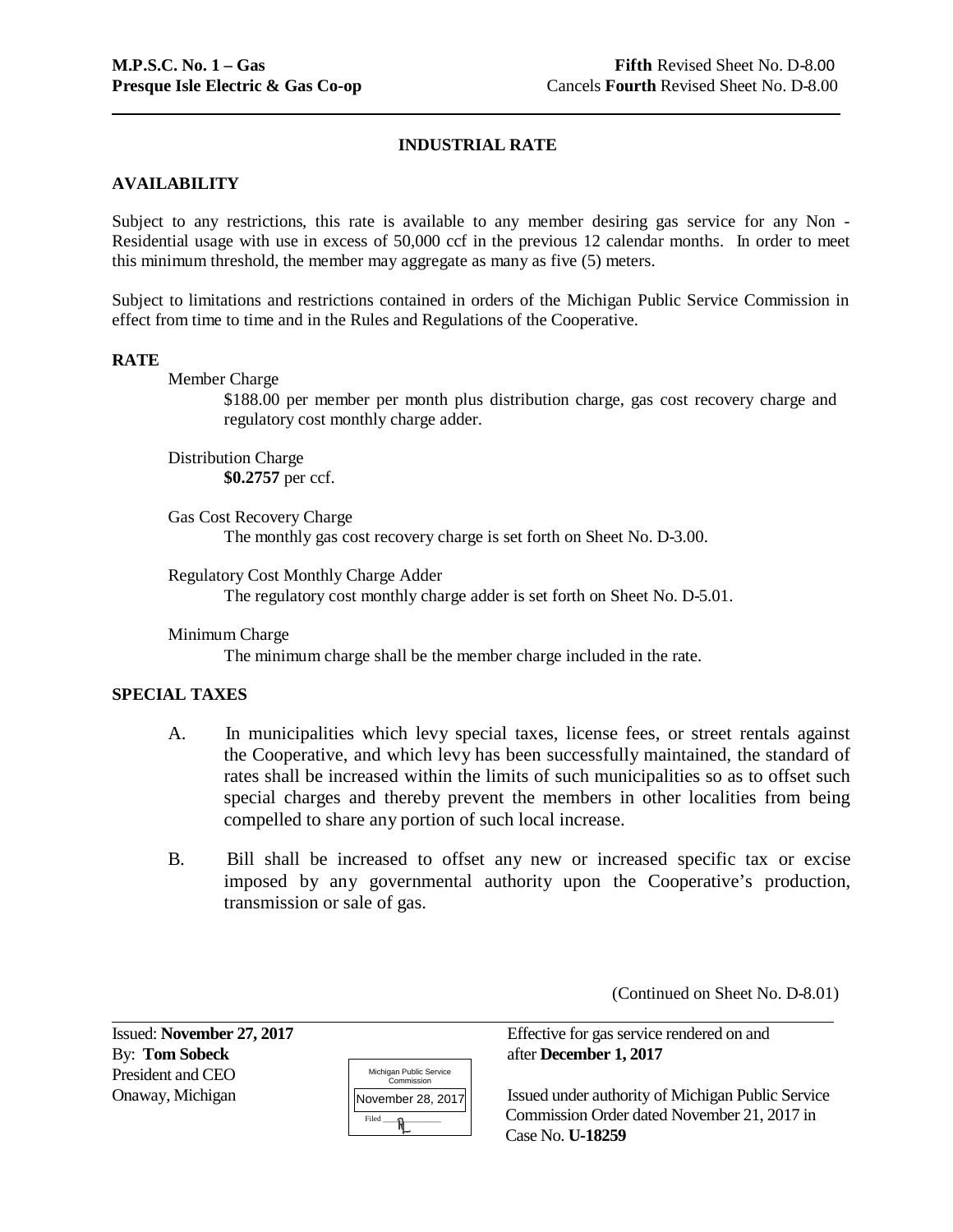#### **INDUSTRIAL RATE (Continued from Sheet No. D-8.00)**

### **RULES AND REGULATIONS**

Service under this rate schedule shall be subject to the Standard Rules and Regulations of the Cooperative.

# **LATE PAYMENT CHARGE**

A one-time late payment charge of two percent of the unpaid balance, net of taxes, will be assessed on any bill which is delinquent.

President and CEO<br>Onaway, Michigan

l



Issued August 24, 2009 Effective for gas service rendered on and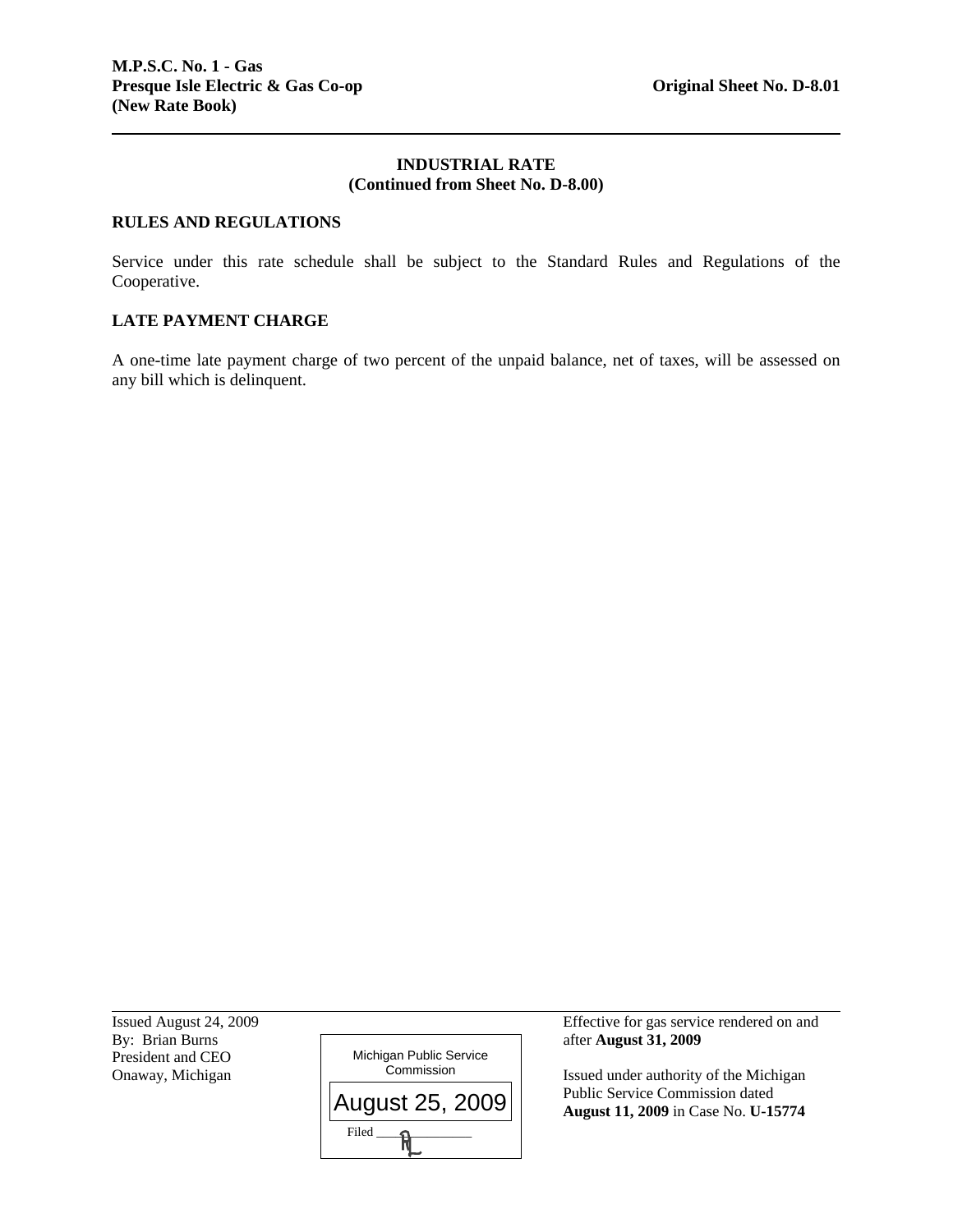# **THIS SHEET IS CANCELLED**

#### **RESERVED FOR FUTURE USE**

By: Brian Burns **and Contains and Contains an Public Service** after **February 1, 2013** President and CEO<br>Onaway, Michigan

| Michigan Public Service<br>Commission |
|---------------------------------------|
| February 13, 2013                     |
| Filed                                 |

Issued: **February 13, 2013** Effective for gas service rendered on and

Onaway, Michigan **Issued** | **Issued under authority of Michigan Public Service** Commission Order dated **January 31, 2013** in Case No. **U-17003**

 $\hat{\phantom{a}}$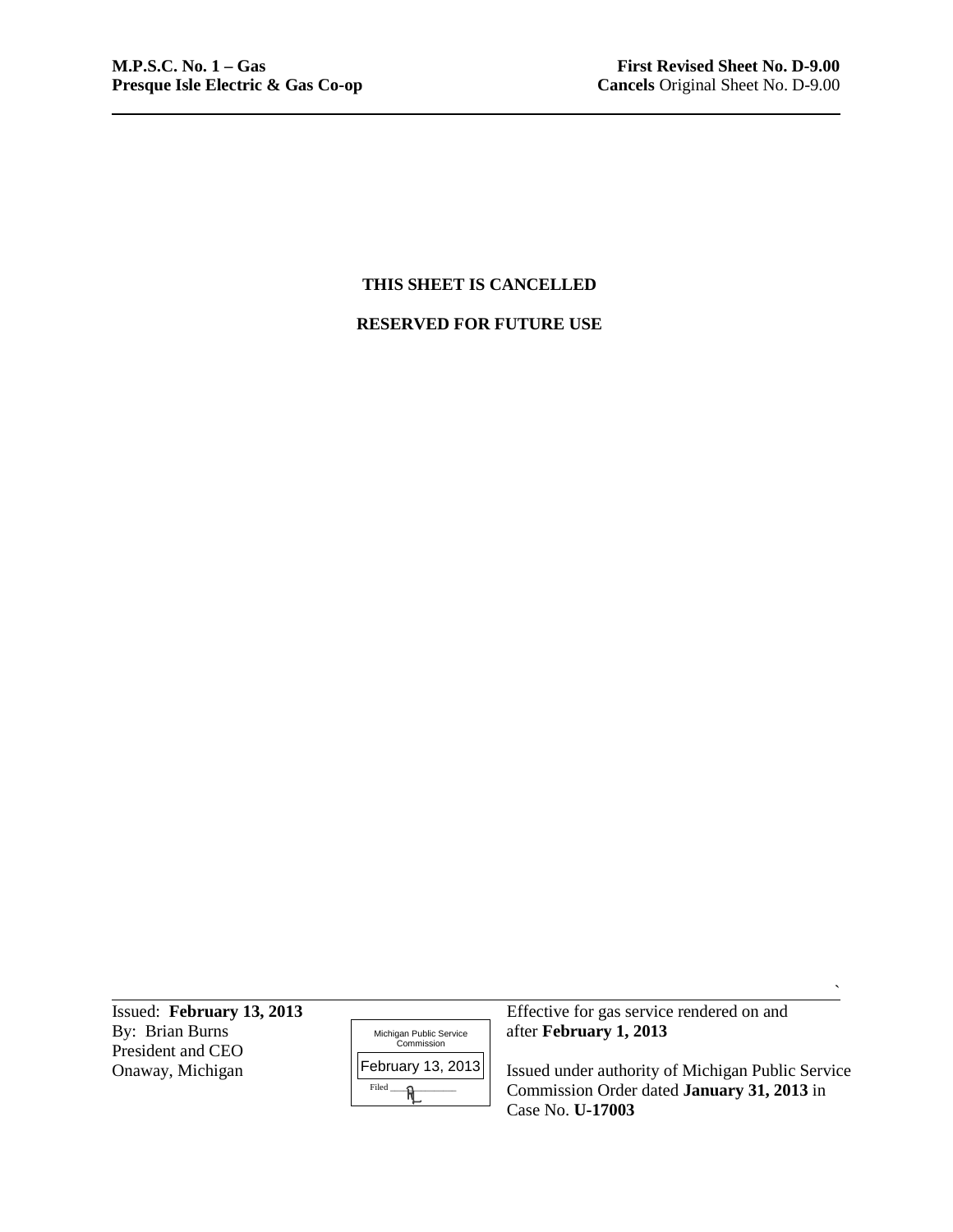# **THIS SHEET IS CANCELLED**

#### **RESERVED FOR FUTURE USE**

By: Brian Burns **after <b>February** 1, 2013 President and CEO<br>Onaway, Michigan

| Michigan Public Service<br>Commission |
|---------------------------------------|
| February 13, 2013                     |
| Filed                                 |

Issued: **February 13, 2013** Effective for gas service rendered on and

Onaway, Michigan | February 13, 2013 | Issued under authority of Michigan Public Service Commission Order dated **January 31, 2013** in Case No. **U-17003**

 $\hat{\phantom{a}}$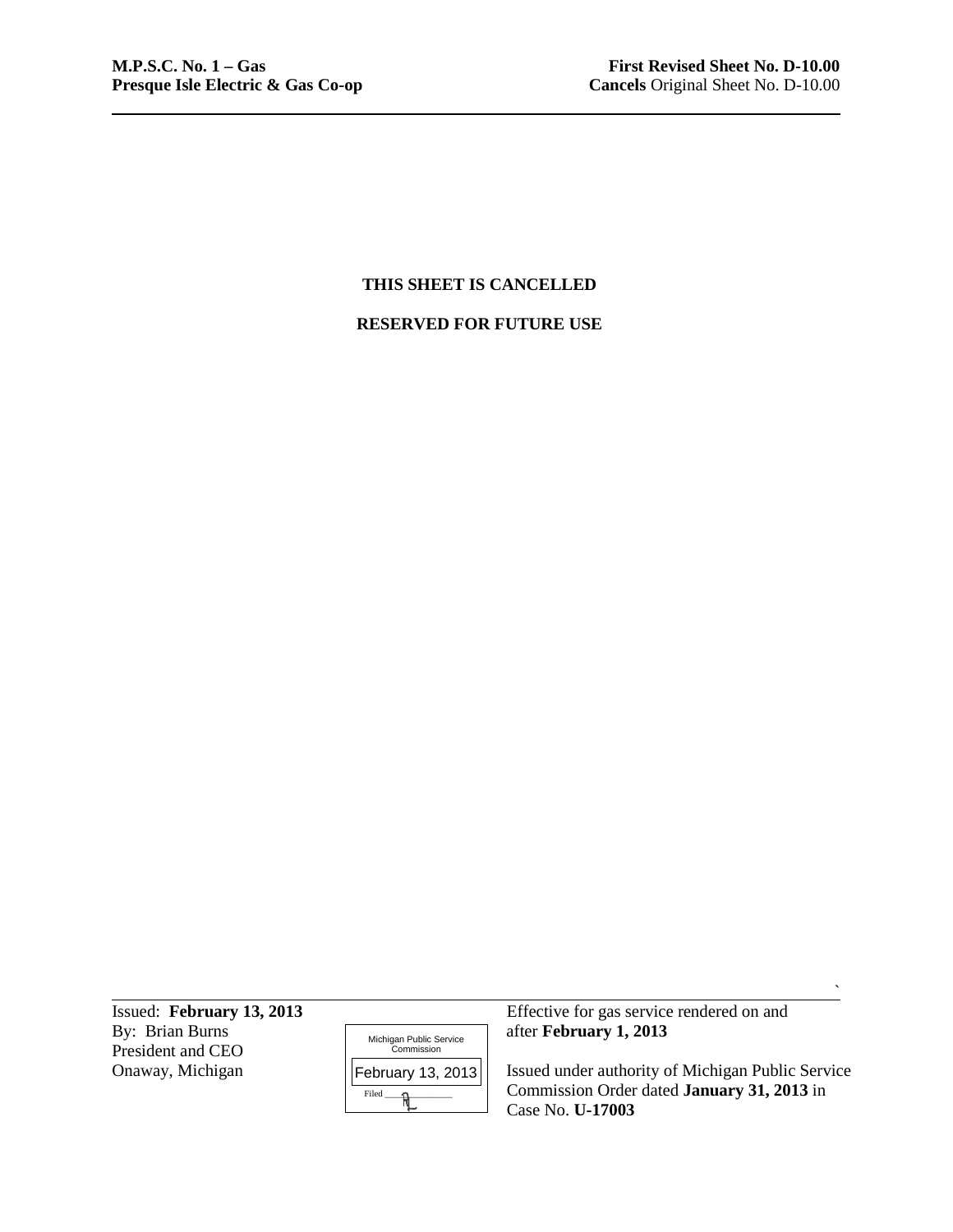# **THIS SHEET IS CANCELLED**

#### **RESERVED FOR FUTURE USE**

President and CEO<br>Onaway, Michigan



Issued: **February 13, 2013** Effective for gas service rendered on and By: Brian Burns **Exercise** Exervice **February 1, 2013** after **February 1, 2013** 

> Issued under authority of Michigan Public Service Commission Order dated **January 31, 2013** in Case No. **U-17003**

 $\hat{\phantom{a}}$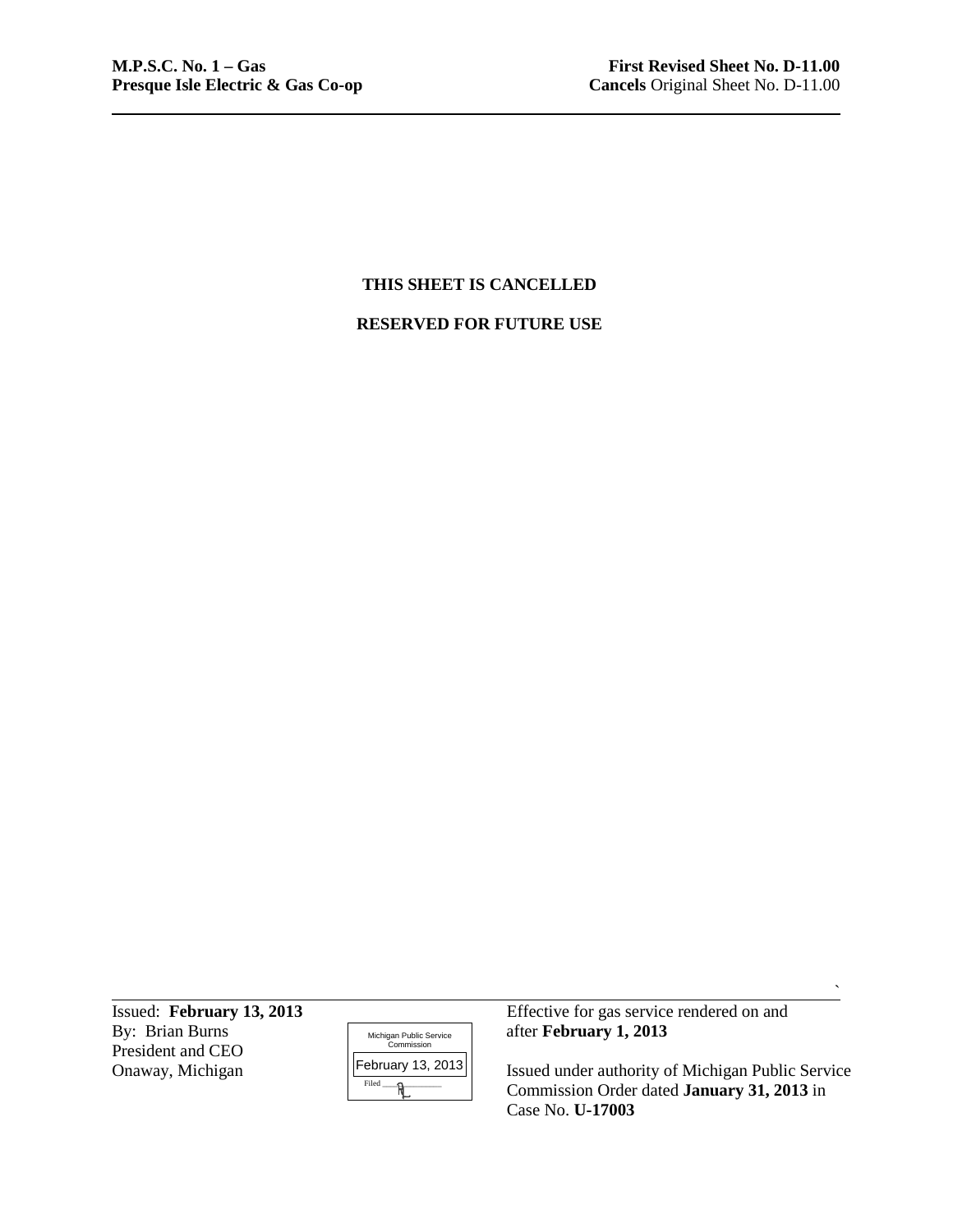# **SECTION E TRANSPORTATION SERVICE**

(NOT APPLICABLE AT THIS TIME, BUT INCLUDED FOR FUTURE USE)

President and CEO<br>Onaway, Michigan

l



Issued August 24, 2009 Effective for gas service rendered on and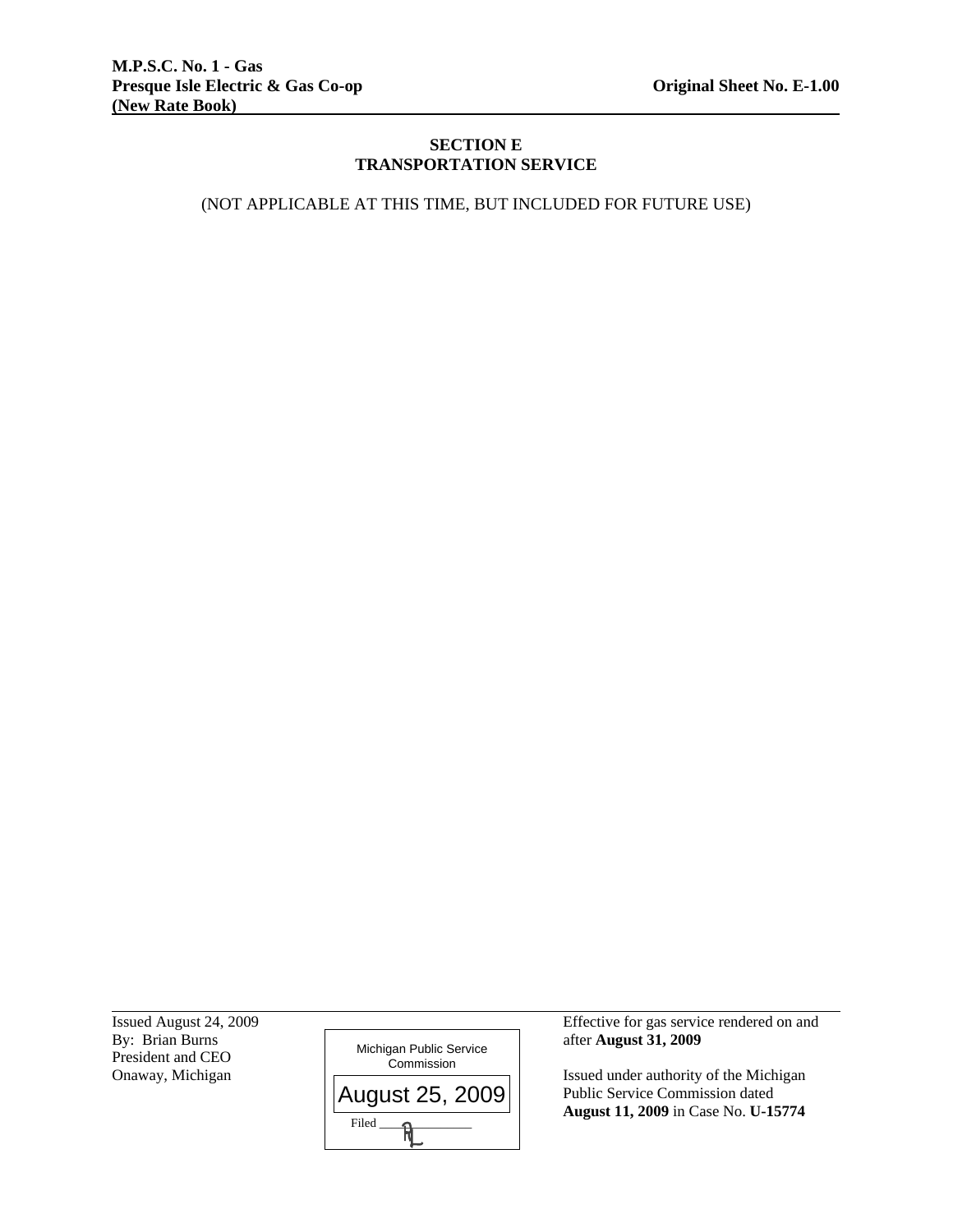# **SECTION F GAS CUSTOMER CHOICE PROGRAM**

(NOT APPLICABLE AT THIS TIME, BUT INCLUDED FOR FUTURE USE)

President and CEO<br>Onaway, Michigan

l



Issued August 24, 2009 Effective for gas service rendered on and